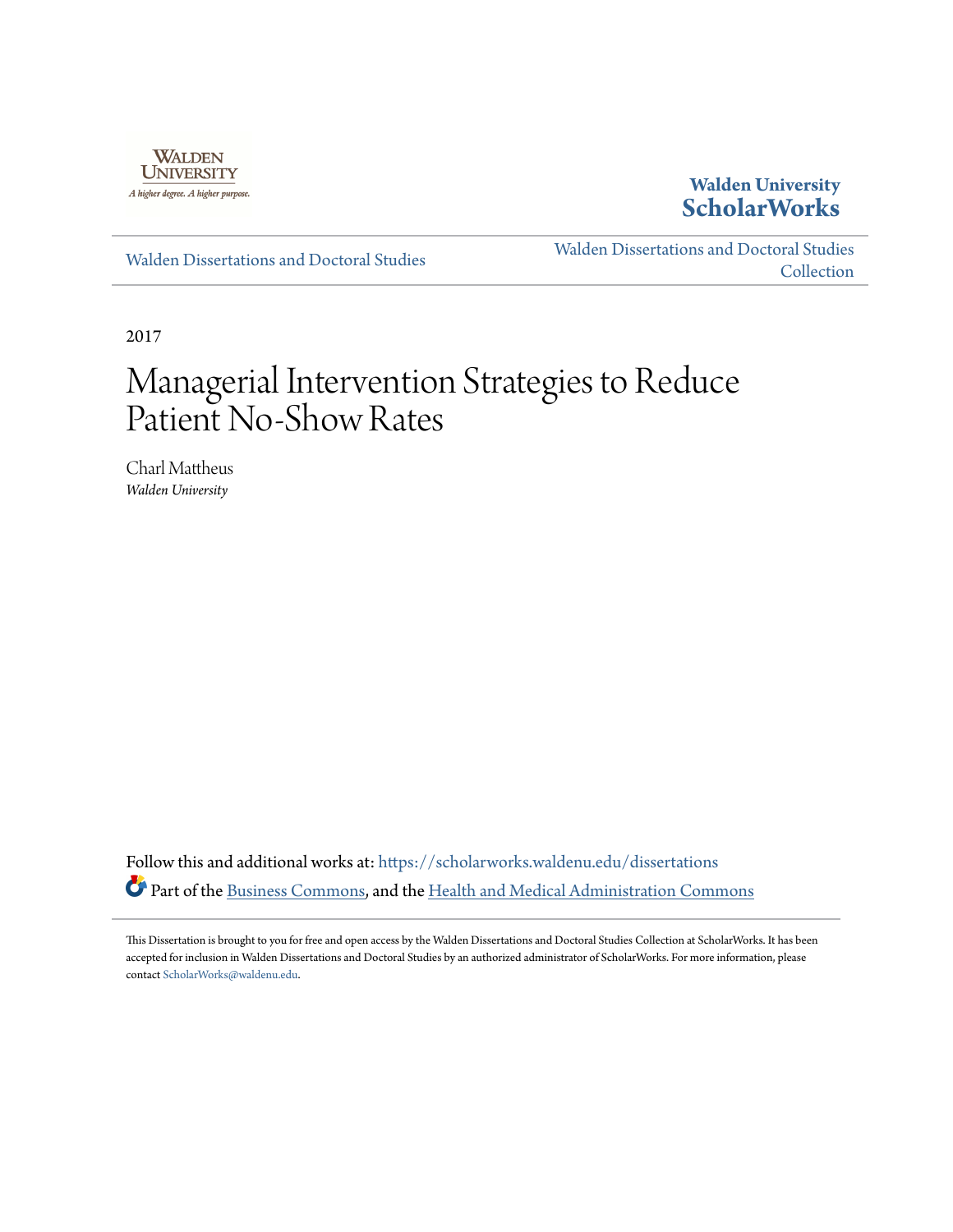# **Walden University**

College of Management and Technology

This is to certify that the doctoral study by

Charl Mattheus

has been found to be complete and satisfactory in all respects, and that any and all revisions required by the review committee have been made.

Review Committee

Dr. Carol-Anne Faint, Committee Chairperson, Doctor of Business Administration Dr. David Moody, Committee Member, Doctor of Business Administration Faculty Dr. Edward Paluch, University Reviewer, Doctor of Business Administration Faculty

> Chief Academic Officer Eric Riedel, Ph.D.

> > Walden University 2017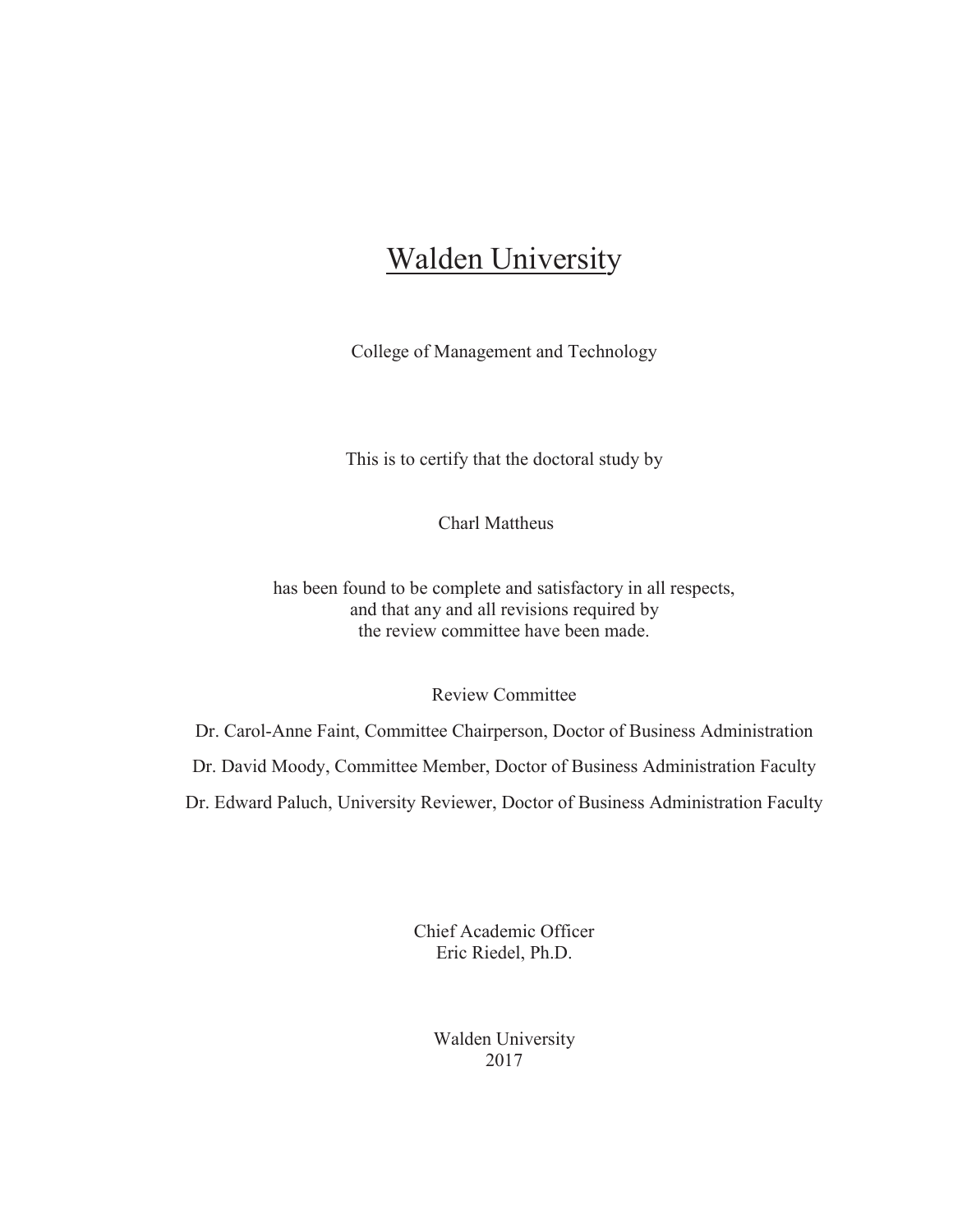Abstract

Managerial Intervention Strategies to Reduce Patient No-Show Rates

by

Charl Mattheus

MBA, Indiana Wesleyan University, 2011

BS, Indiana Wesleyan University, 2007

Doctoral Study Submitted in Partial Fulfillment

of the Requirements for the Degree of

Doctor of Business Administration

Walden University

May 2017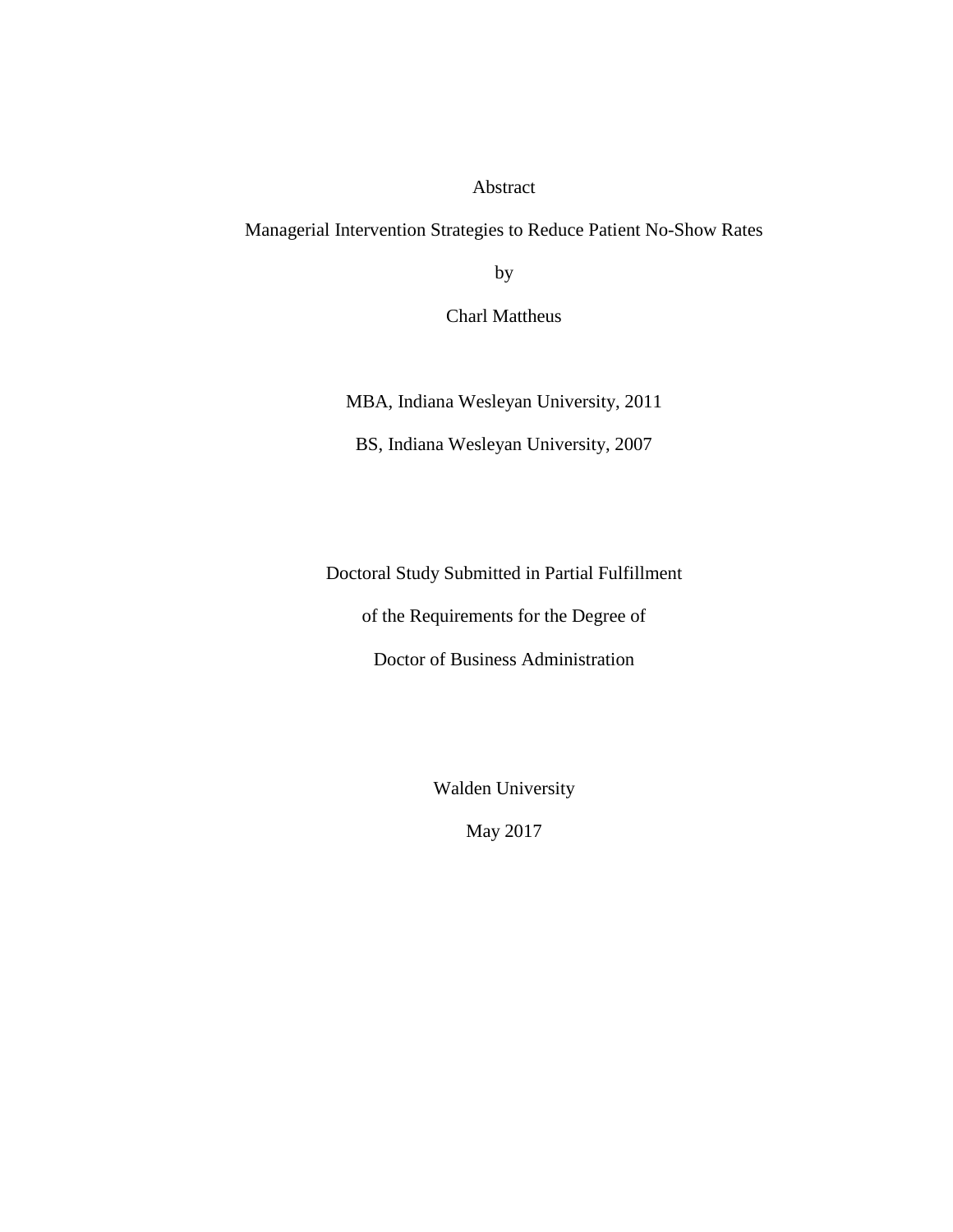#### **Abstract**

High patient no-show rates increase health care costs, decrease healthcare access, and reduce the clinical efficiency and productivity of health care facilities. The purpose of this exploratory qualitative single case study was to explore and analyze the managerial intervention strategies healthcare administrators use to reduce patient no-show rates. The targeted research population was active American College of Healthcare Executives (ACHE), Hawaii-Pacific Chapter healthcare administrative members with operational and supervisory experience addressing administrative patient no-show interventions. The conceptual framework was the theory of planned behavior. Semistructured interviews were conducted with 4 healthcare administrators, and appointment cancellation policy documents were reviewed. Interpretations of the data were subjected to member checking to ensure the trustworthiness of the findings. Based on the methodological triangulation of the data collected, 5 common themes emerged after the data analysis: reform appointment cancellation policies, use text message appointment reminders, improve patient accessibility, fill patient no-show slots immediately, and create organizational and administrative efficiencies. Sharing the findings of this study may help healthcare administrators to improve patient health care accessibility, organizational performance and the social well-being of their communities.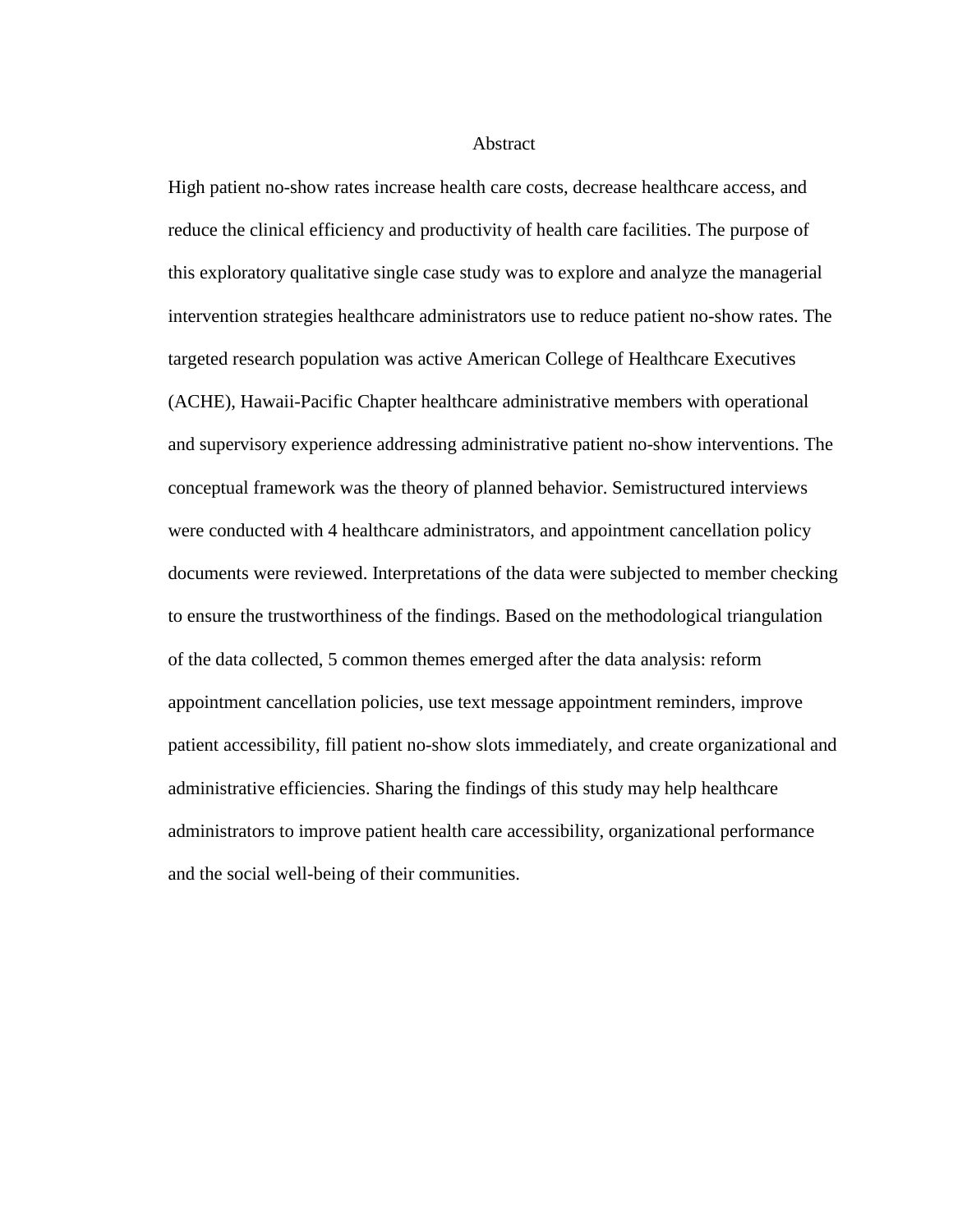Managerial Intervention Strategies to Reduce Patient No-Show Rates

by

Charl Mattheus

MBA, Indiana Wesleyan University, 2011

BS, Indiana Wesleyan University, 2007

Doctoral Study Submitted in Partial Fulfillment

of the Requirements for the Degree of

Doctor of Business Administration

Walden University

May 2017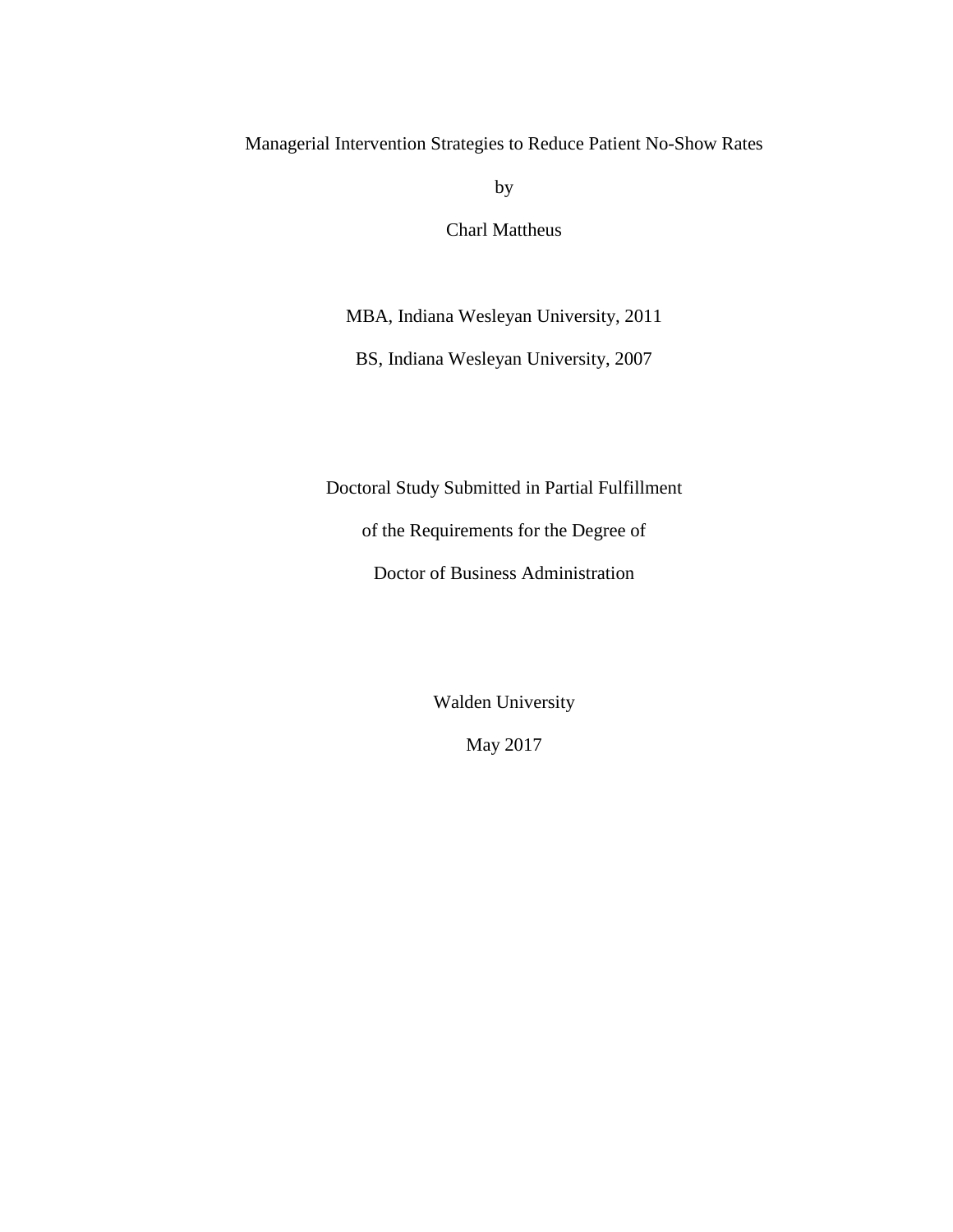#### Dedication

I dedicate this dissertation to my family. Profound gratitude to my loving parents, Malan and Cathy for their sacrifice to make me what I am today. I dedicate this work and give special thanks to my wife, Deborah, and two children, Carl and Rhea. Thank you for your love, moral support, and encouragement throughout my doctoral journey. You have been a source of inspiration to me.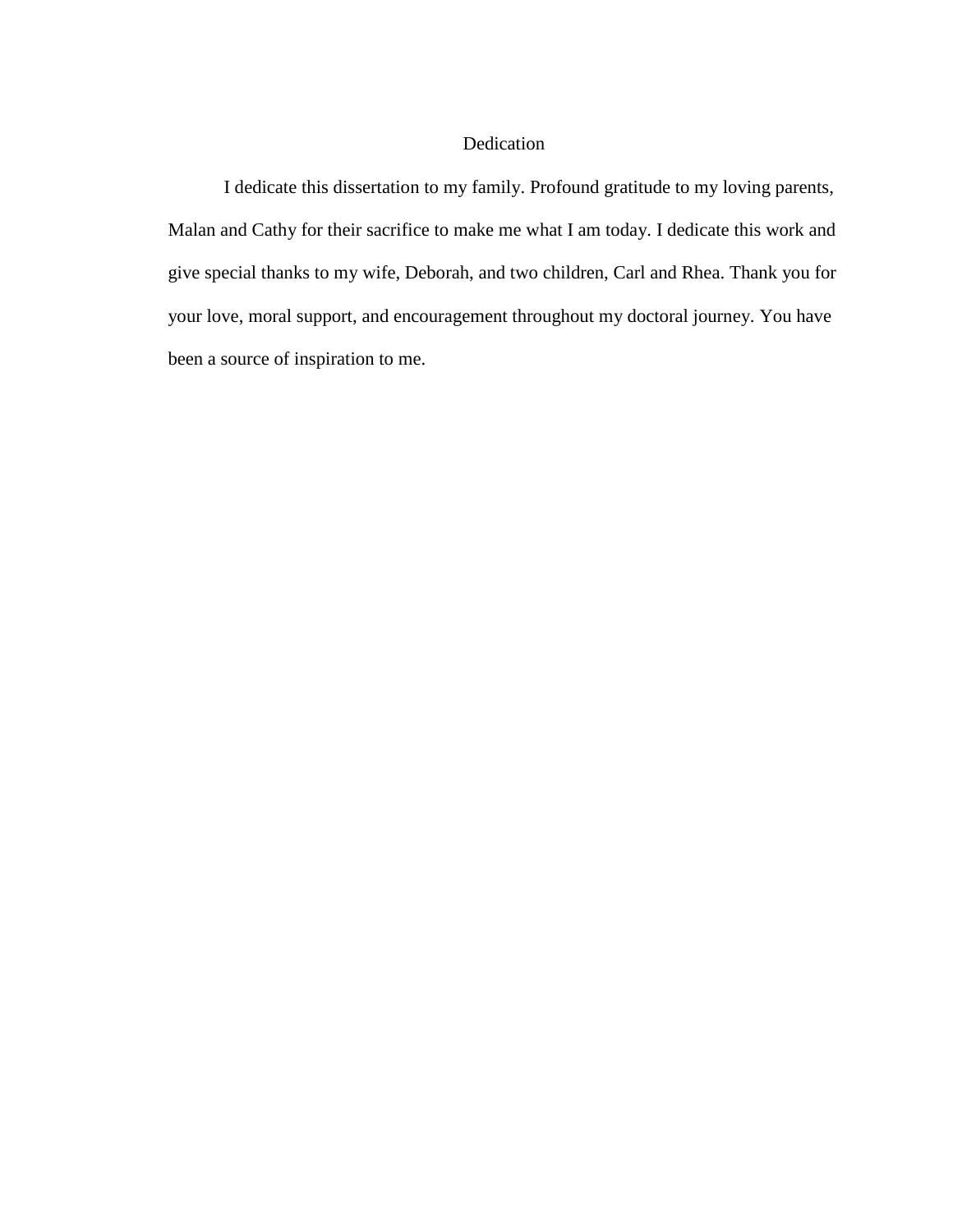#### Acknowledgments

I would like to thank my Chair, Dr. Carol-Anne Faint, for her encouragement, guidance, mentorship, patience and support. Thank you Dr. David Moody and Dr. Edward Paluch your guidance and mentorship were integral in my success. I am grateful to for all the valuable resources the Walden University doctoral support system provided to me during my doctoral study journey. Additionally, I would like to thank Dr. Freda Turner, Program Director, and Dr. Fred Walker, Doctoral Study Administrator, for their Doctor of Business Administration program leadership during my years at Walden University.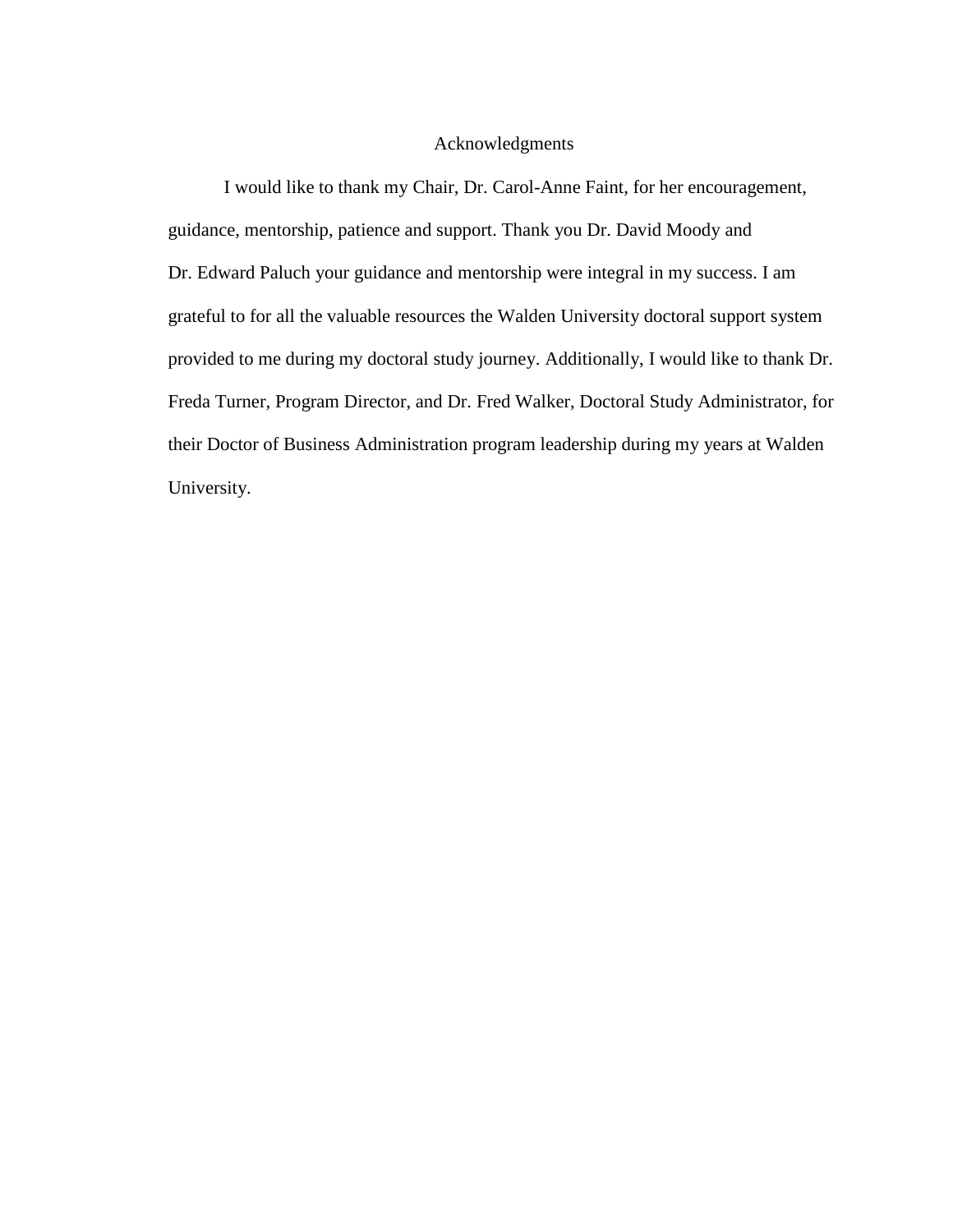### Table of Contents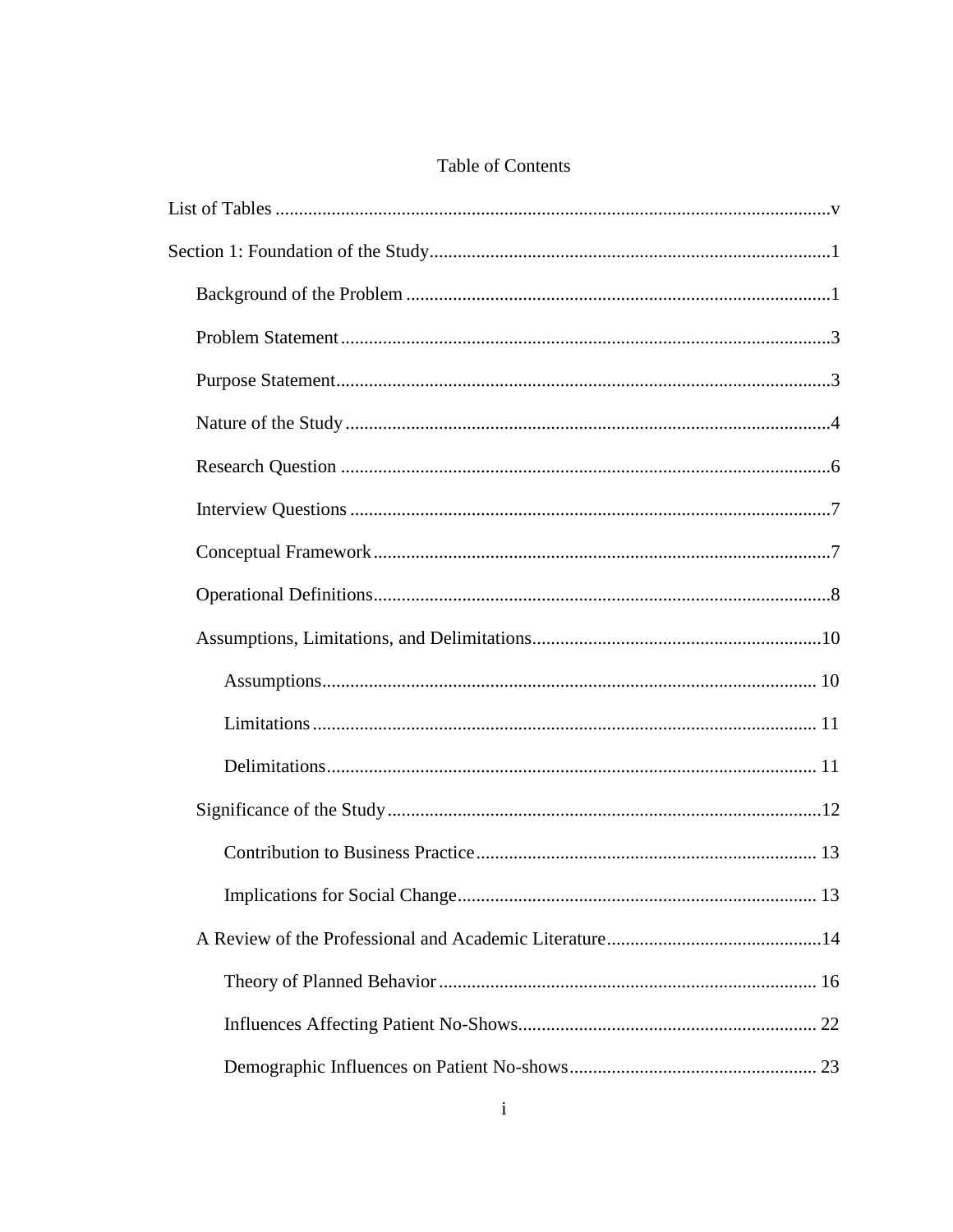| Transition | .47 |
|------------|-----|
|            |     |
|            |     |
|            |     |
|            |     |
|            |     |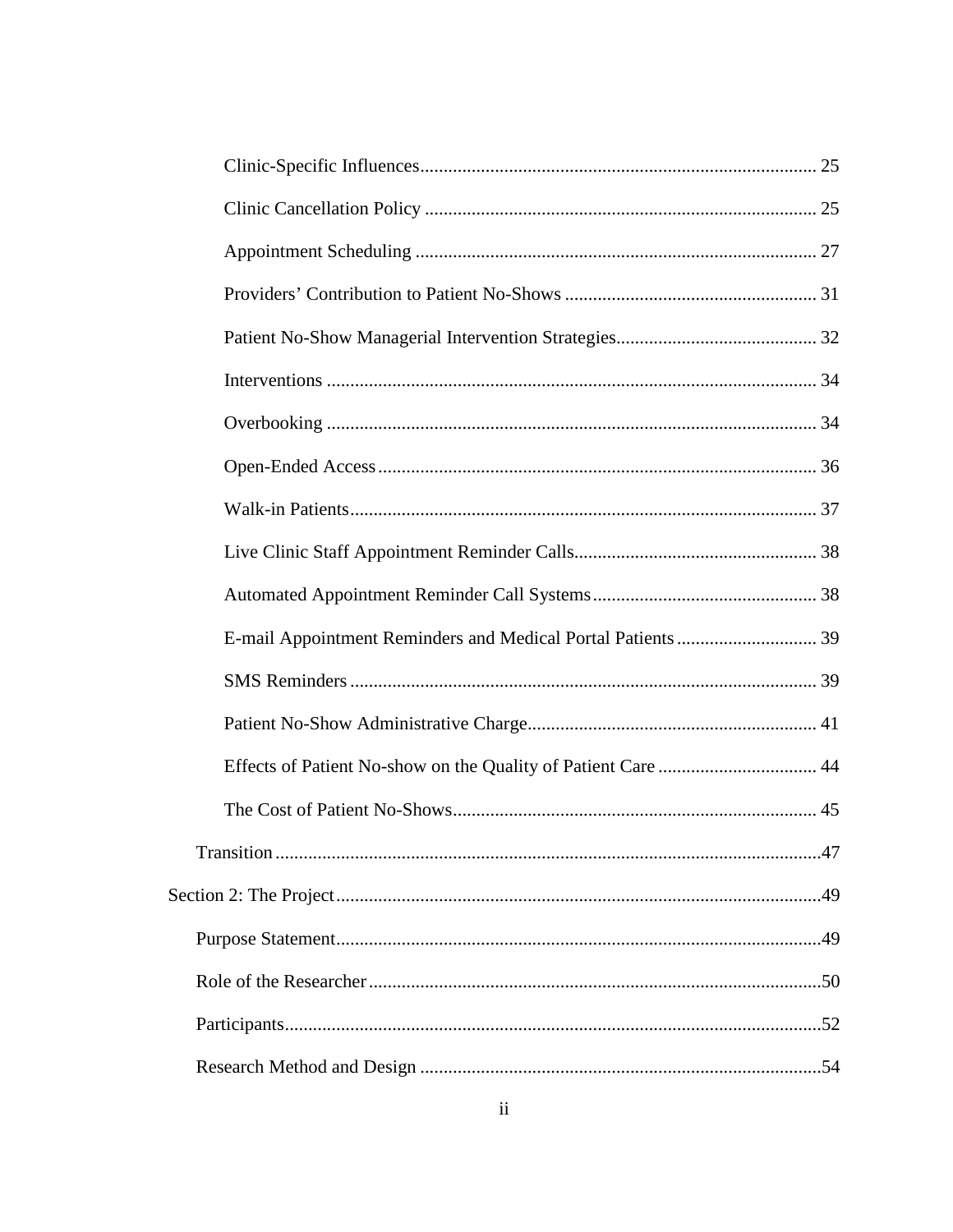| Section 3: Application to Professional Practice and Implications for Change 78 |  |
|--------------------------------------------------------------------------------|--|
|                                                                                |  |
|                                                                                |  |
|                                                                                |  |
|                                                                                |  |
|                                                                                |  |
|                                                                                |  |
| Theme 5: Creating Organizational and Administrative Efficiencies  99           |  |
|                                                                                |  |
|                                                                                |  |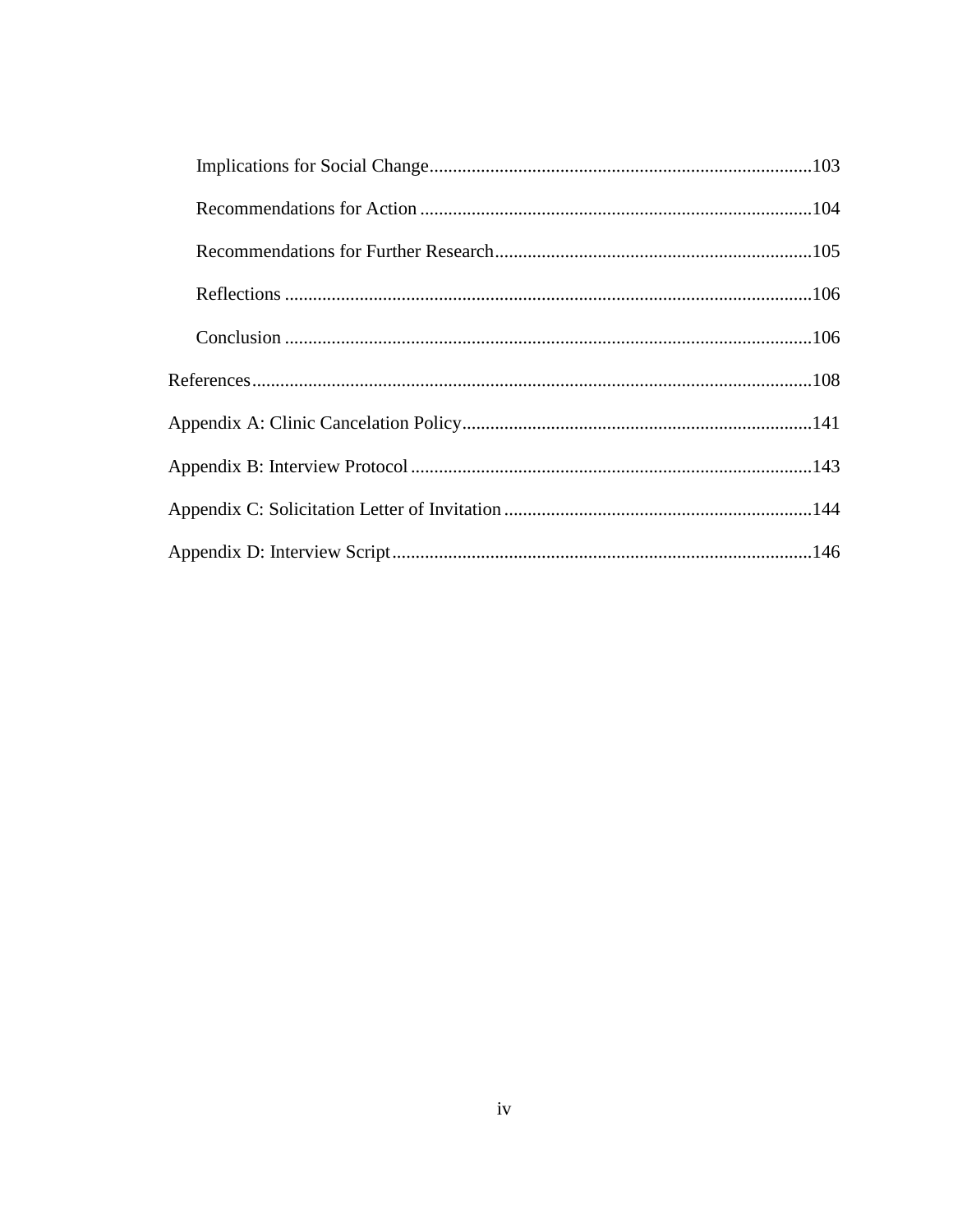## List of Tables

<span id="page-11-0"></span>

| Table 5. Theme 5: Creating Organizational and Administrative Efficiencies102 |  |
|------------------------------------------------------------------------------|--|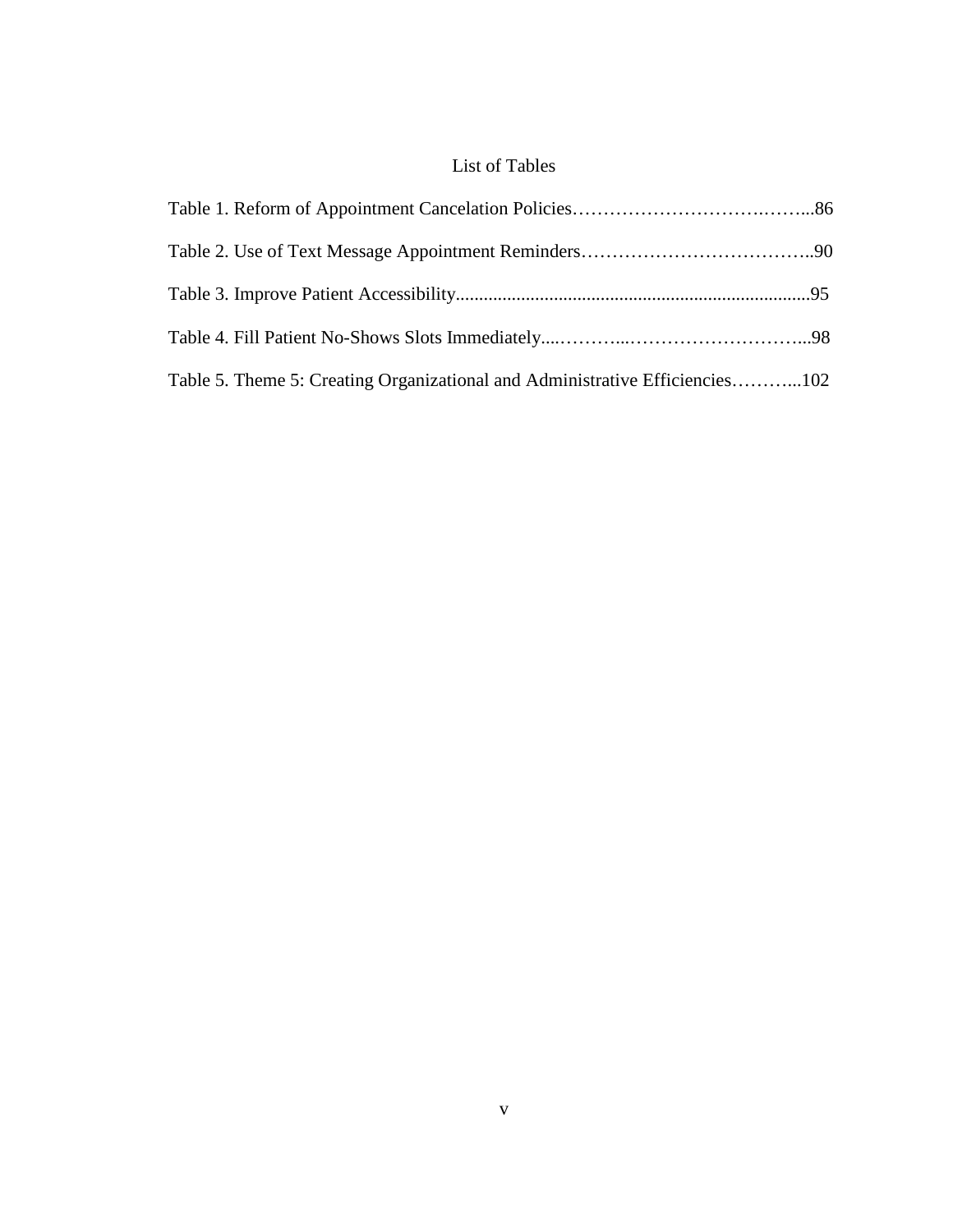#### Section 1: Foundation of the Study

<span id="page-12-0"></span>Healthcare expenditures in the United States increased by 5.3% to \$3.0 trillion in 2014, following a 2.9% increase in 2013 (Centers for Medicare & Medicaid Service [CMS], 2015). The healthcare sector accounts for 17.5% of the U.S. gross domestic product (GDP), which amounts to \$9,523 per person (CMS, 2015). CMS projects that U.S. healthcare spending will increase to \$4.3 trillion and account for 19.3% of GDP by 2019.

Healthcare administrators use the iron triangle as a measure to evaluate the patient care they provide. The iron triangle consists of three interrelated factors: (a) cost containment, (b) quality of patient care, and (c) accessibility of patient care (Niles, 2015). Therefore, a reduction in health care accessibility may affect the quality of care (Dai, 2015; Fortin, Pries, & Kwon, 2015; Issel, 2016). Research data indicated patient no-show rates are a major burden on the U.S healthcare system (Friedberg, Schneider, Rosenthal, Volpp, & Werner, 2014; Kheirkhah, Feng, Travis, Tavakoli-Tabasi, & Sharafkhaneh, 2016). Healthcare administrators often underestimate the influence patient no-show rates on the rising healthcare expenditures (Lee, Min, Ryu, & Yih, 2013; Ma, Khataniar, Wu, & Ng, 2014). Additionally, high patient no-show rates not only waste valuable provider consultation time but also indirectly affect patient access to medical care (Berg et al., 2013; Liu & Ziya, 2014).

#### **Background of the Problem**

<span id="page-12-1"></span>Healthcare providers and administrators spend valuable time preparing for their patient appointments, and if patients do not arrive for their scheduled appointments,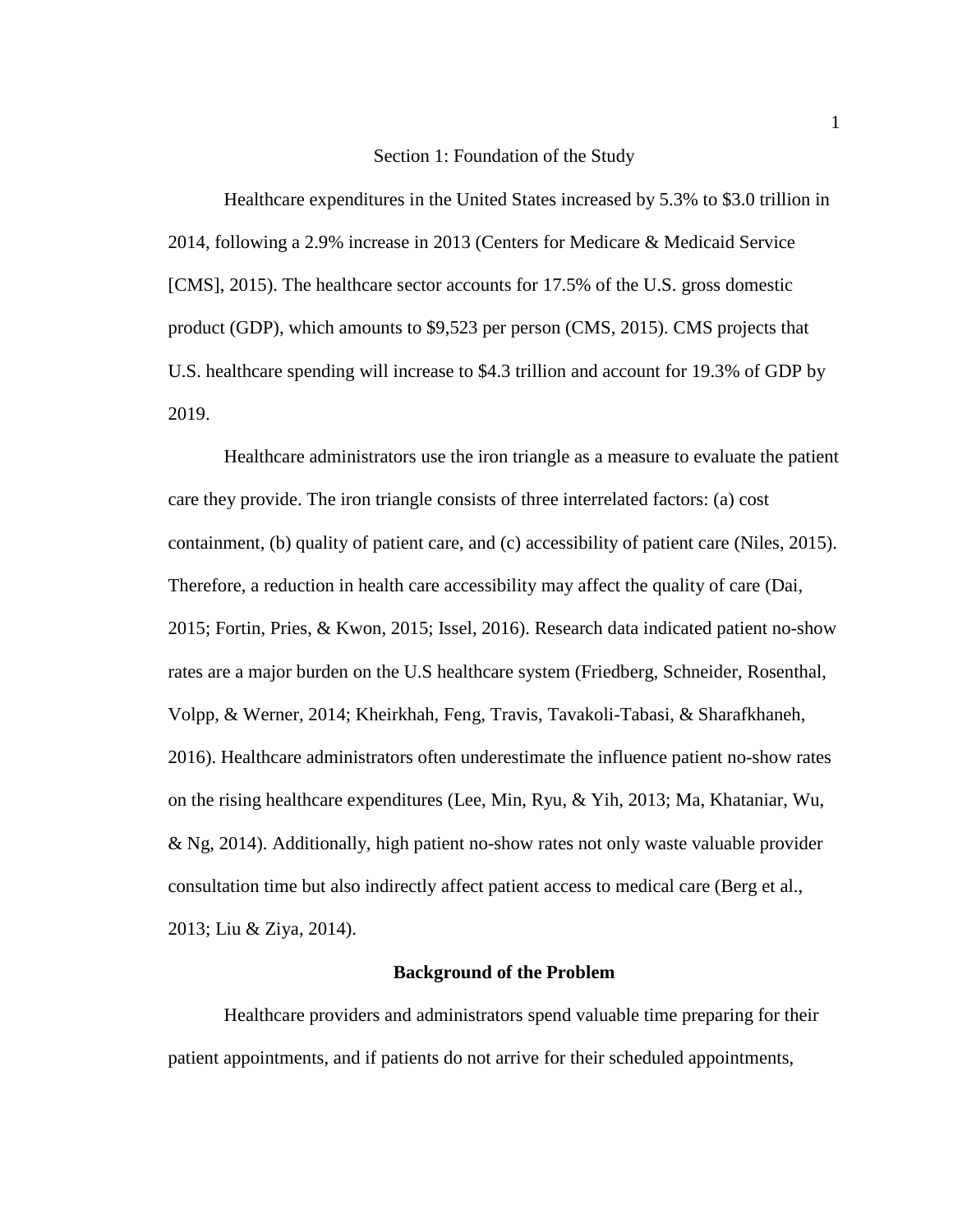providers and administrators have wasted valuable clinical resources, including time and money (Tabish  $\&$  Nabil, 2015). Providers in specialty clinics often prepare for complex appointments by reviewing patient medical records prior to their patient appointment consultations (Nuti et al., 2015). Clinical personnel prepare the consultation rooms for each patient appointment while administrative staff and scheduling staff invest a significant amount of time and effort to schedule these appointments. Healthcare administrators may also engage in various forms of appointment reminder activities on a daily basis to alert patients to their appointments and encourage the medical compliance with recommended follow-up services (Chen & Robinson, 2014; Morikawa, Takahashi, & Hirotani, 2015). Patients who do not attend their appointments create inefficiencies and discord in the workplace, as well as indirectly depriving other patients of seeing their healthcare provider when needed (Hwang et al., 2015) as well as creating a backlog which can also increase wait times for other patients (Higgins et al., 2015; Zacharias  $\&$ Pinedo, 2014). High patient no-show rates are not only a waste of clinical resources and create disharmony in healthcare facilities, but they also create business and socioeconomic problems within the healthcare industry (Friedberg et al., 2014; Menendez & Ring, 2014). Since the implementation of the Affordable Care Act, more private practice healthcare providers choose to join larger, hospital-sponsored organizations because of revenue losses and financial burdens directly caused by the high patient noshows rates (Tilburt et al., 2013).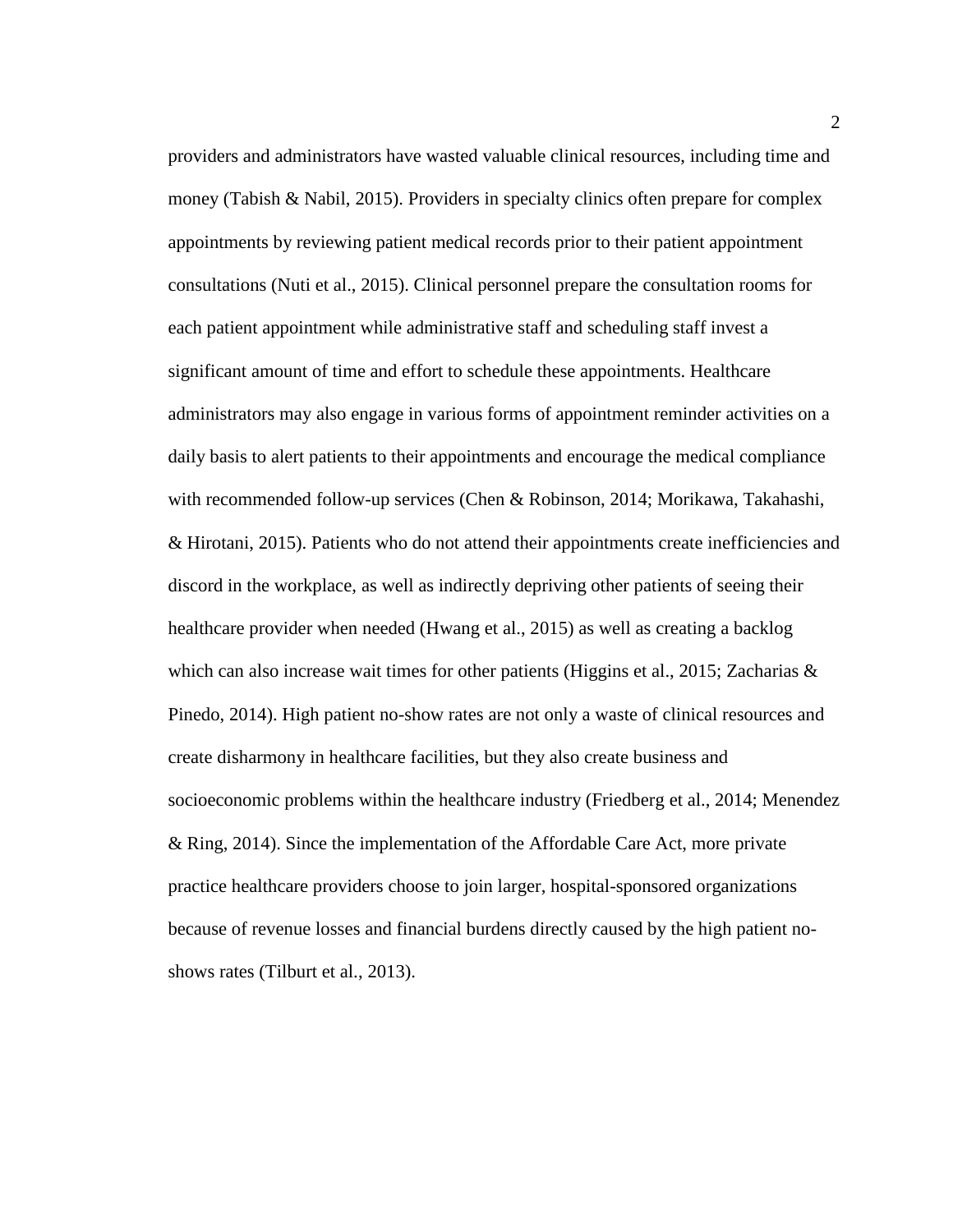#### **Problem Statement**

<span id="page-14-0"></span>The negative impact of high patient no-show rates include increased health care costs, decreased healthcare access, and reduced clinical efficiency and provider productivity (Huang & Zuniga, 2014). A yearly average no-show rate of 26% at an academic pediatric neurology outpatient clinic caused an annual revenue loss of \$257,724, with monthly losses averaging between \$15,652 for October, 2013, to \$27,042 in January, 2014 (Guzek, Gentry, & Golomb, 2015). The average loss per no-show appointment was \$101 (Guzek et al., 2015). The general business problem is that patient no-show rates cause bottlenecking, significant decreases in net gains, revenue losses, and business inefficiency within healthcare facilities (Berg et al., 2013). The specific business problem is some healthcare administrators lack the managerial intervention strategies to address and reduce patient no-show rates.

#### **Purpose Statement**

<span id="page-14-1"></span>The purpose of this exploratory qualitative single case study was to explore healthcare administrators' intervention strategies to reduce patient no-show rates. The targeted research population were active American College of Healthcare Executives (ACHE), Hawaii-Pacific Chapter healthcare administrative members. Healthcare administrator ACHE members all have operational healthcare administrative and supervisory experience (ACHE, 2016). I collected data from four volunteer healthcare administrators in Honolulu and neighboring Hawaiian Islands. Reducing patient no-show rates may indirectly result in healthcare organizations operating more efficiently, better provider utilization, and ultimately provide more healthcare accessibility (Friedberg et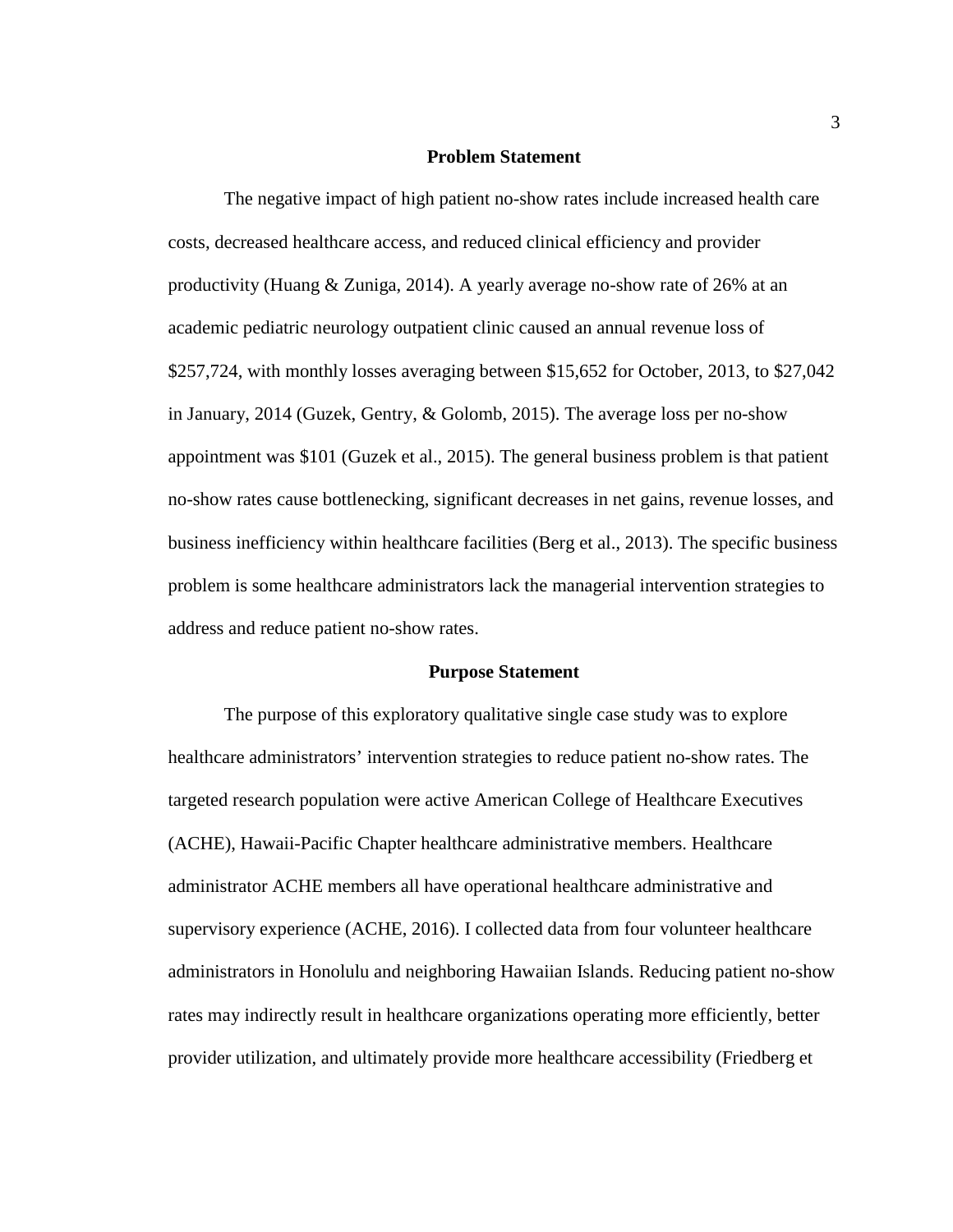al., 2014). An increase in efficiency may result in more profitability (Dabholkar, 2015). In addition, if healthcare facilities increase efficiency and profitability, patients may receive more health care access to medical treatment within a reasonable time and without driving up health care costs (Guzek et al., 2015). Sharing data and results from this study may contribute to an improvement in social well-being and increase health care access to patients in the culturally diverse health care delivery system of the Hawaiian Islands (Higgins et al., 2015).

#### **Nature of the Study**

<span id="page-15-0"></span>The research methods initially considered for the study included qualitative, quantitative, and mixed methods. According to Vance, Talley, Azuero, Pearce, & Christian (2013), the quantitative research method incorporates data, statistical analysis, and closed-ended questions. The objective of a quantitative method is to evaluate the relationships between the variables that pertain to hypothesis testing (Bernard, 2013). The quantitative method did not allow for the ability to explore the perceptions and experience of the healthcare administrator participants during the study and therefore was not ideal for the study. Additionally, the quantitative method would not have allowed administrators to adequately convey their points of view and experiences (Bernard, 2013; Westerman, 2014). A mixed method design was not appropriate to explore the managerial intervention strategies used to reduce patient no-show rates because that study method makes use of both qualitative and quantitative methods (Venkatesh, Brown,  $\&$ Bala, 2013). Additionally, the mixed method would be impractical because of complexity, time, and cost constraints for most doctoral dissertation studies (Frels  $\&$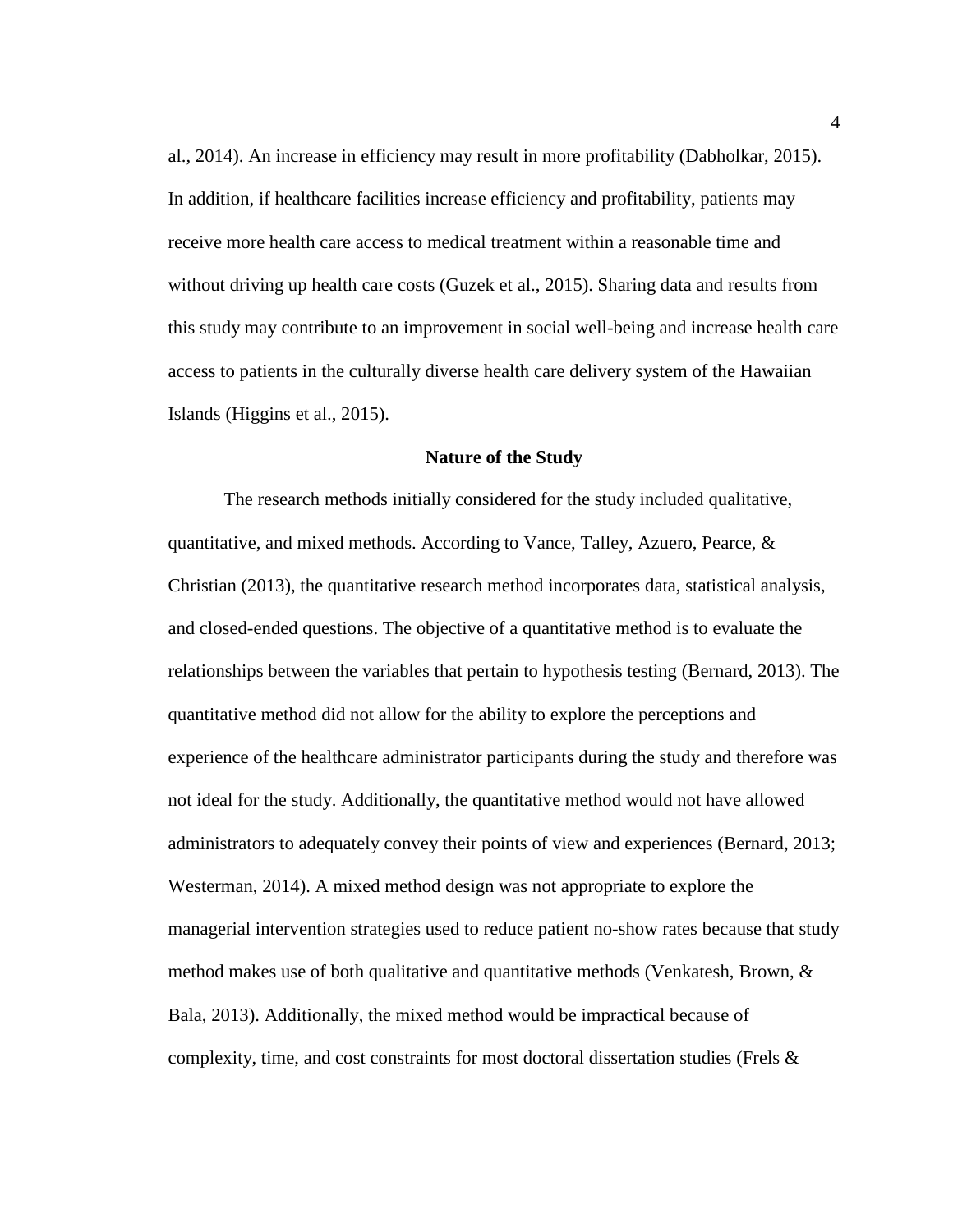Onwuegbuzie, 2013; Venkatesh et al., 2013). Researchers often use the qualitative research method to explore managerial strategies, business problems, and other social science subjects (Yin, 2014). According to Lee (2014), qualitative researchers explore business leaders' perceptions and their understanding of various business problem phenomena. Yin (2014) posited researchers who follow a qualitative method should focus on describing and explaining human interactions, meanings, and processes that take place in a natural setting. The purpose of the study was to gather and analyze the managerial intervention strategies healthcare administrators use to reduce patient no-show rates. Therefore, the qualitative research method was the most suitable for collecting information from research participants during the study. In accord with the work of Lee (2014), a qualitative research approach that included exploring healthcare administrators' beliefs and experiences about the specific business phenomenon of patient no-shows was ideal for the study and was therefore the method chosen.

The research designs considered for the study included phenomenological, ethnographic, narrative, and case study. Researchers using the phenomenological research design to explore the lived experience of their research participants as it pertains to the research phenomenon (Bloomberg & Volpe, 2012). The phenomenological research design was not suitable because the design requires a researcher to follow a small group of participants through extensive and prolonged engagement to develop patterns and correlations between the no-show patient phenomenon and the participants. The logistics and work situation of the study participants did not allow for the implementation of the phenomenological research design. Additionally, I did not select a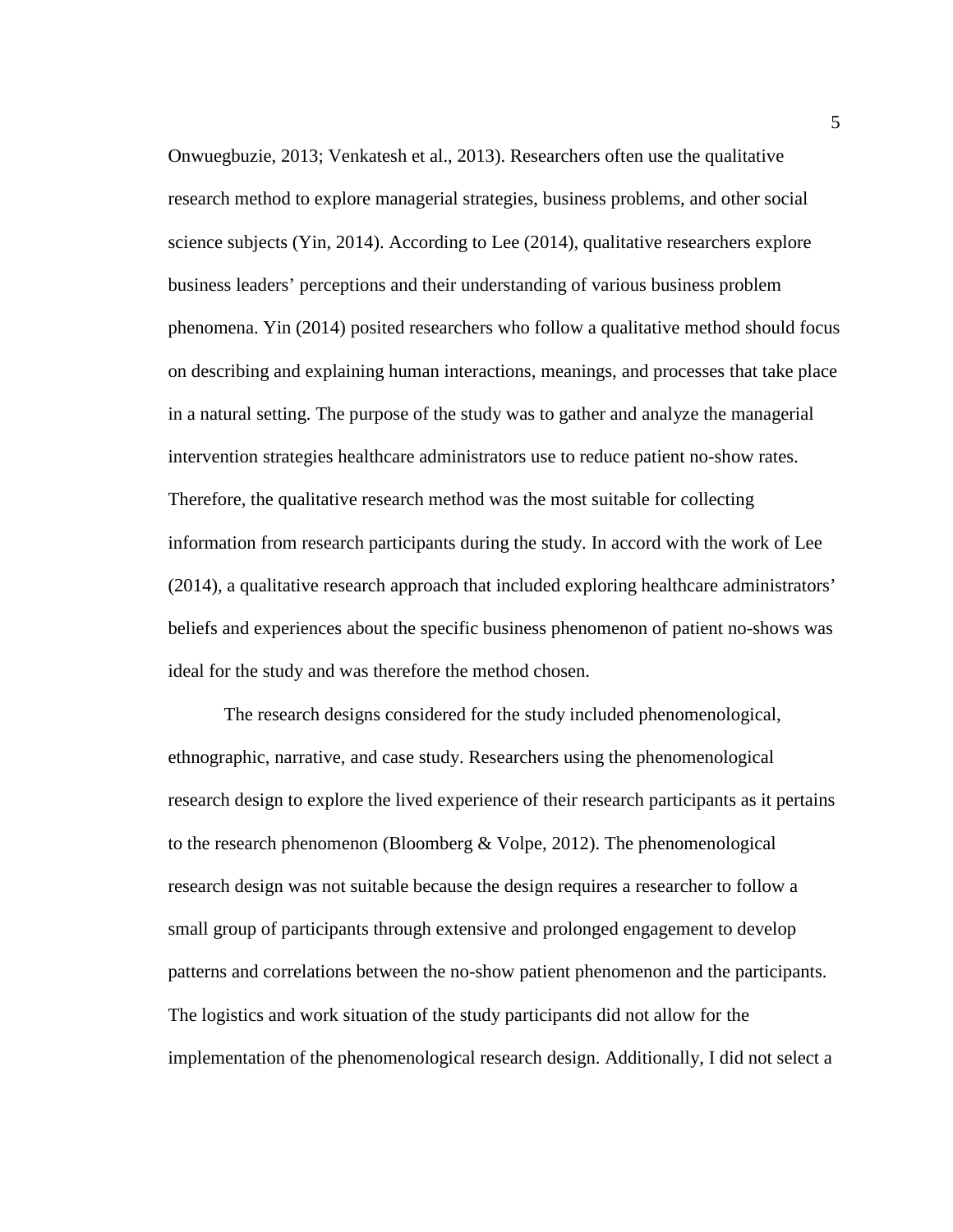phenomenological design because the purpose of the study was to explore intervention strategies to reduce patient no-show rates and not to research the no-show phenomenon with patient participants. The ethnographic research design was not suitable for the study because the design focuses on the cultural and social behavior of the research participants instead of focusing on how and why they select the no-show intervention strategies they implement in the medical facilities (Marshall  $\&$  Rossman, 2016). According to Bloomberg and Volpe (2012), narrative researchers report on stories their research participants experience during specific incidents. I did not select the narrative design because the study purpose was to explore intervention strategies to reduce patient noshow rates. According to Bongiovanni-Delarozière, Le, and Rapp (2014), case study designs allow researchers to analyze data and identify patterns and connecting themes to discover relationships, analyze multiple forms of information, and interpret outcomes. Additionally, case study research may provide an in-depth understanding of complex social and technical phenomena related to the efficient workflow of organizations (Yin, 2014). The case study design was most suitable for the study because it is useful for evaluating industry related phenomena and enables the exploration of innovative intervention strategies to reduce patient no-show rates in the complex health care system.

#### **Research Question**

<span id="page-17-0"></span>The overarching research question was as follows: What managerial intervention strategies do healthcare administrators apply to reduce patient no-shows in order to increase business performance?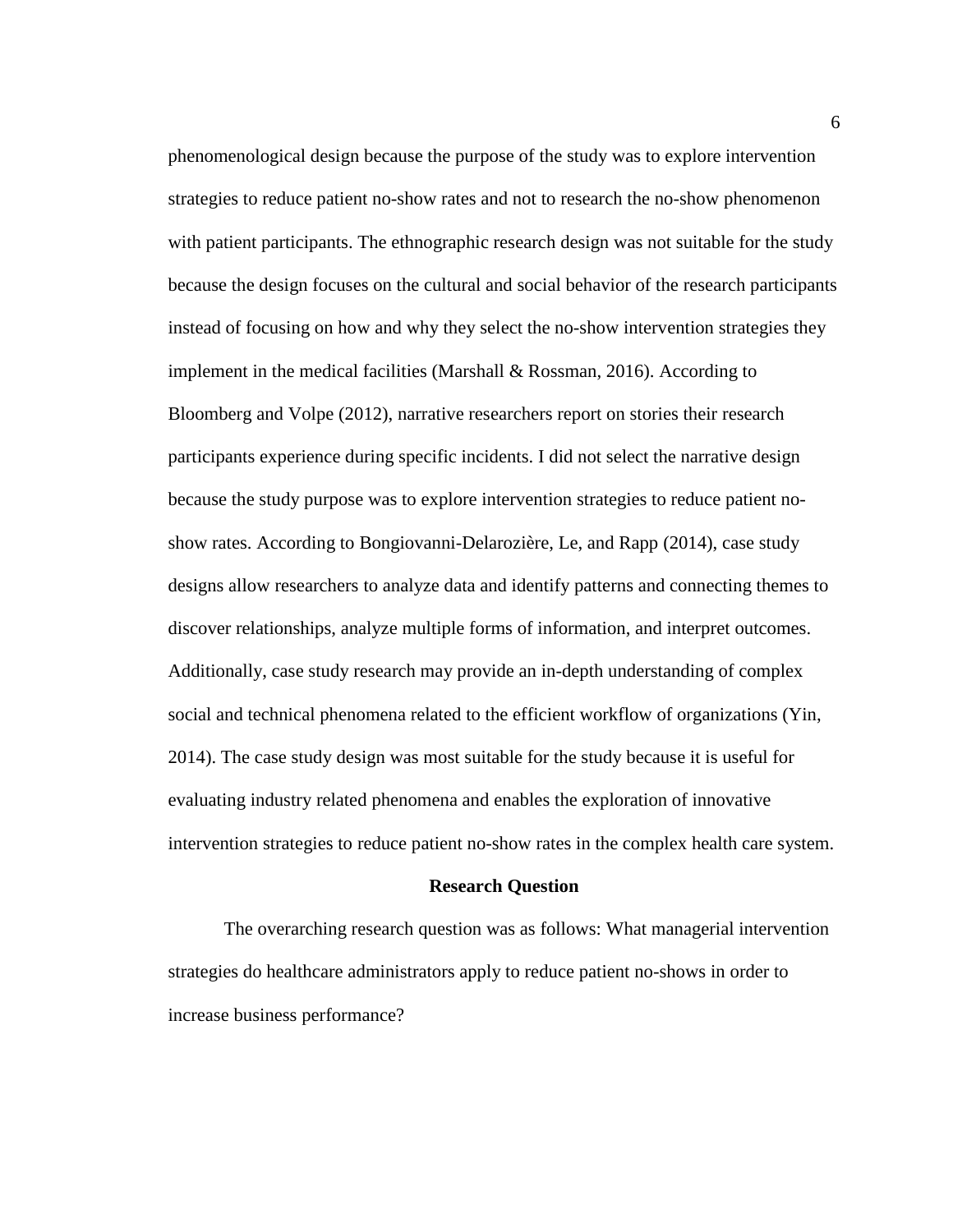#### **Interview Questions**

- <span id="page-18-0"></span>1. What patient no-show intervention strategies have been most effective at your healthcare facility?
- 2. What makes these intervention strategies effective?
- 3. How do you measure the effectiveness of your patient no-show intervention strategies?
- 4. What challenges do patient no-shows pose at your healthcare facility?
- 5. What impacts do patient no-show rates have on the delivery of quality, comprehensive patient care?
- 6. What impact do patient no-show rates have on the business efficiency of your healthcare facility?
- 7. What additional information, not covered by the questions, would you like to share regarding patient no-show intervention strategies?

#### **Conceptual Framework**

<span id="page-18-1"></span>The conceptual framework for this exploratory qualitative case study was the theory of planned behavior (TPB). The TPB links patient attitudes with their behavior (Ajzen, 1985). The TPB, designed by Ajzen (1985), is an extension of the theory of reasoned action (TRA) enabling researchers to predict and explain goal focused behavior (Carlson, Koenig, & Harms, 2013). Ajzen (1985) developed the TPB to improve the predictive power of the interrelated TRA by adding a segment of perceived behavioral control. Past behavior, trends are a highly accurate predictor of future behavior (Ajzen & Madden, 1986). The TPB correlates with other research measures to perceive behavioral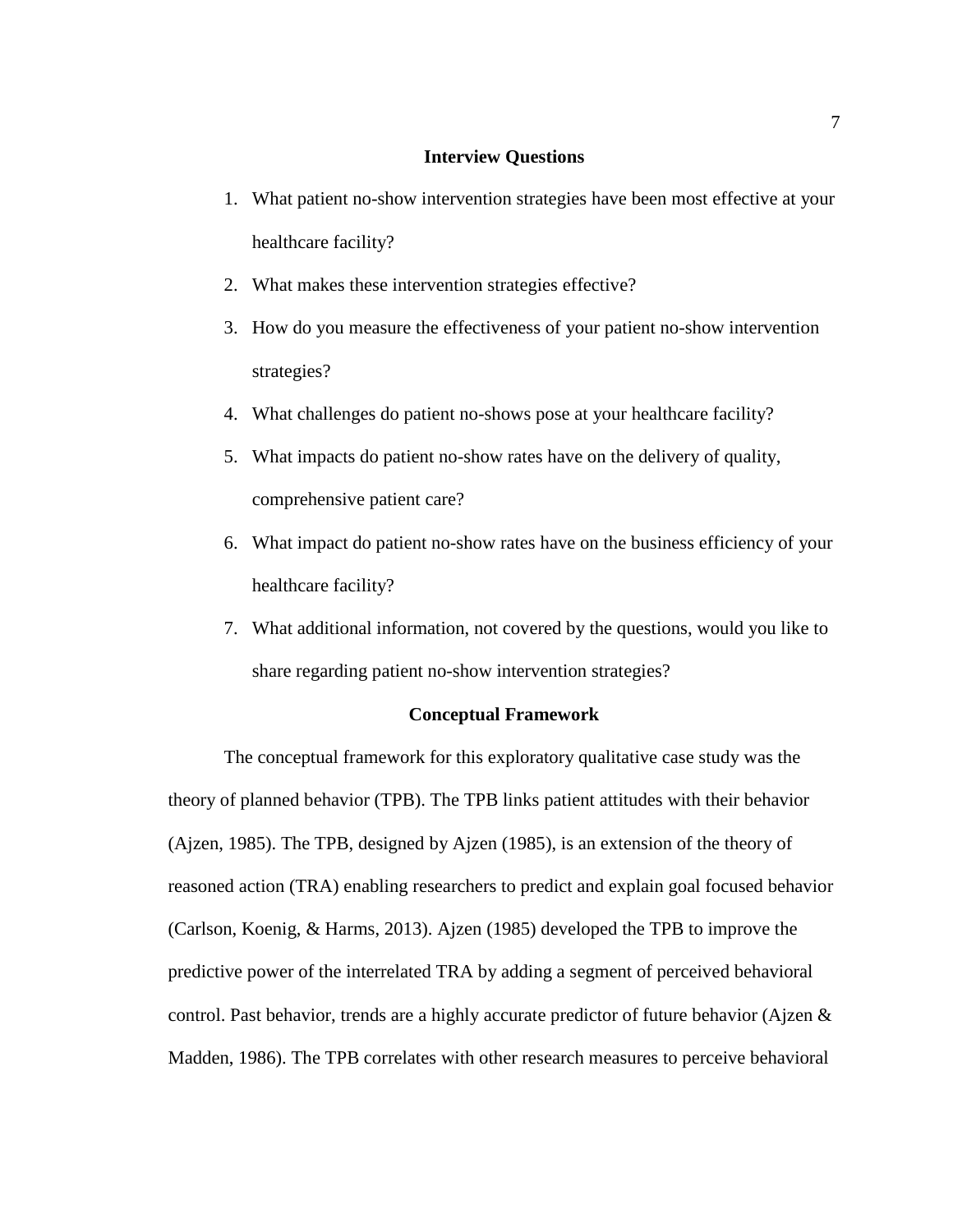control (Ajxen & Madden, 1986). Researchers frequently use the TPB to explore the relations between attitudes, beliefs, behaviors, and behavioral intentions in various fields, including healthcare. The TPB consists of four major factors: (a) attitude toward the behavior; (b) subjective norm; (c) perceived behavioral control; and (d) intention, which all lead to the patients' behaviors (Ajzen, 1985). The body of knowledge that arises from the TPB assisted in the ability to explain the no-show patient phenomenon as related to the study. The TPB framework was beneficial to exploring what intervention strategies healthcare administrators use to reduce patient no-show rates. The TPB aligns best to what managerial intervention strategies healthcare administrators utilize to reduce patient no-show rates and provides a lens though which to explore the goals and planned behavior of healthcare administrators to reduce patient no-show rates.

#### **Operational Definitions**

<span id="page-19-0"></span>*Bailey-Welch scheduling method:* The Bailey-Welch scheduling method allows healthcare facilities to double book patients for the first appointment of the day and then schedule the reminder of patients equally during the rest of the day (Welch & Bailey, 1952).

*Health insurance portable and accountability act (HIPAA) of 1996:* Congress enacted the HIPAA to protect the privacy and security of patient medical health records and information (U.S. Department of Health & Human Services, 2016). Medical staff can use and disclose patient medical health information only for specific purposes. Patients have the right to access and amend their patient medical health information (U.S. Department of Health & Human Services, 2016).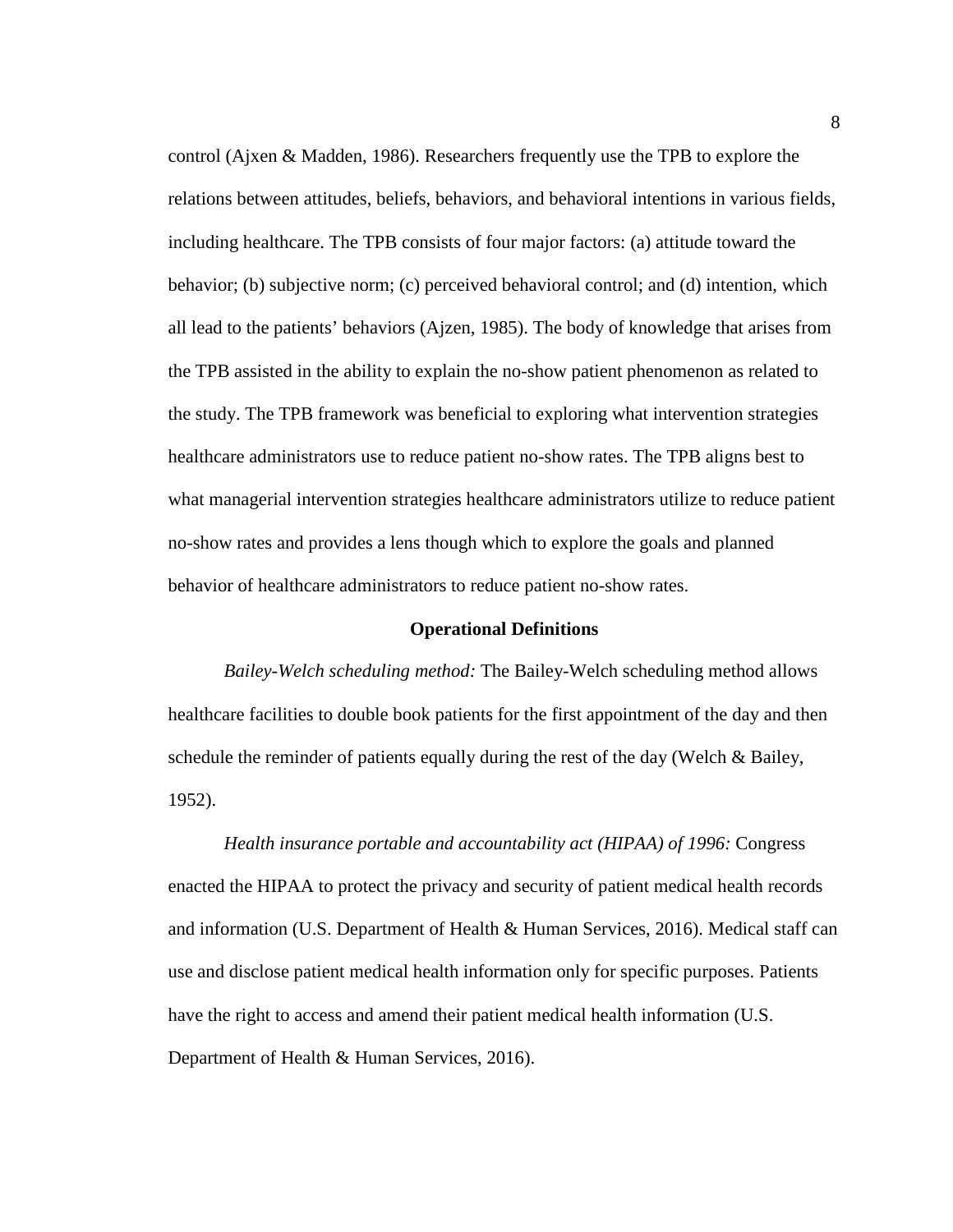*Iron triangle of health care:* The iron triangle of health care, created by Kissick in 1994, balances the relationship between cost, quality of patient care, and the accessibility of patient care (Niles, 2015).

*Lindley's recursion:* Lindley's (1951) recursion is a queuing system with dependent interarrival and service times that includes alternating service systems and carousel storage systems as designed by Kendall (De Vuyst, Bruneel, & Fiems, 2014). The system shows the wait times for current and former patients in a single-server queue regarding the interarrival times between clients. The queuing system calculates data in order of patient appointment arrivals (De Vuyst et al., 2014).

*No-show patient:* No-show patients are patients who did not arrive for their appointments and did not cancel or reschedule their appointments within 24 hours of the original date and time (Huang & Hanauer, 2014).

*Pay-for-performance (P4P) or Value-based purchasing (VBP):* Pay-forperformance describes healthcare systems that reward providers, hospitals, and physicians for their efficiency (Niles, 2015). According to Niles (2015), pay-forperformance systems provide the highest quality of care for the lowest possible cost. The Agency for Healthcare Research and Quality works with CMS and the National Quality Forum, The Joint Commission, the National Committee for Quality Assurance, and the American Medical Association to implement and improve the P4P system nationwide (Niles, 2015).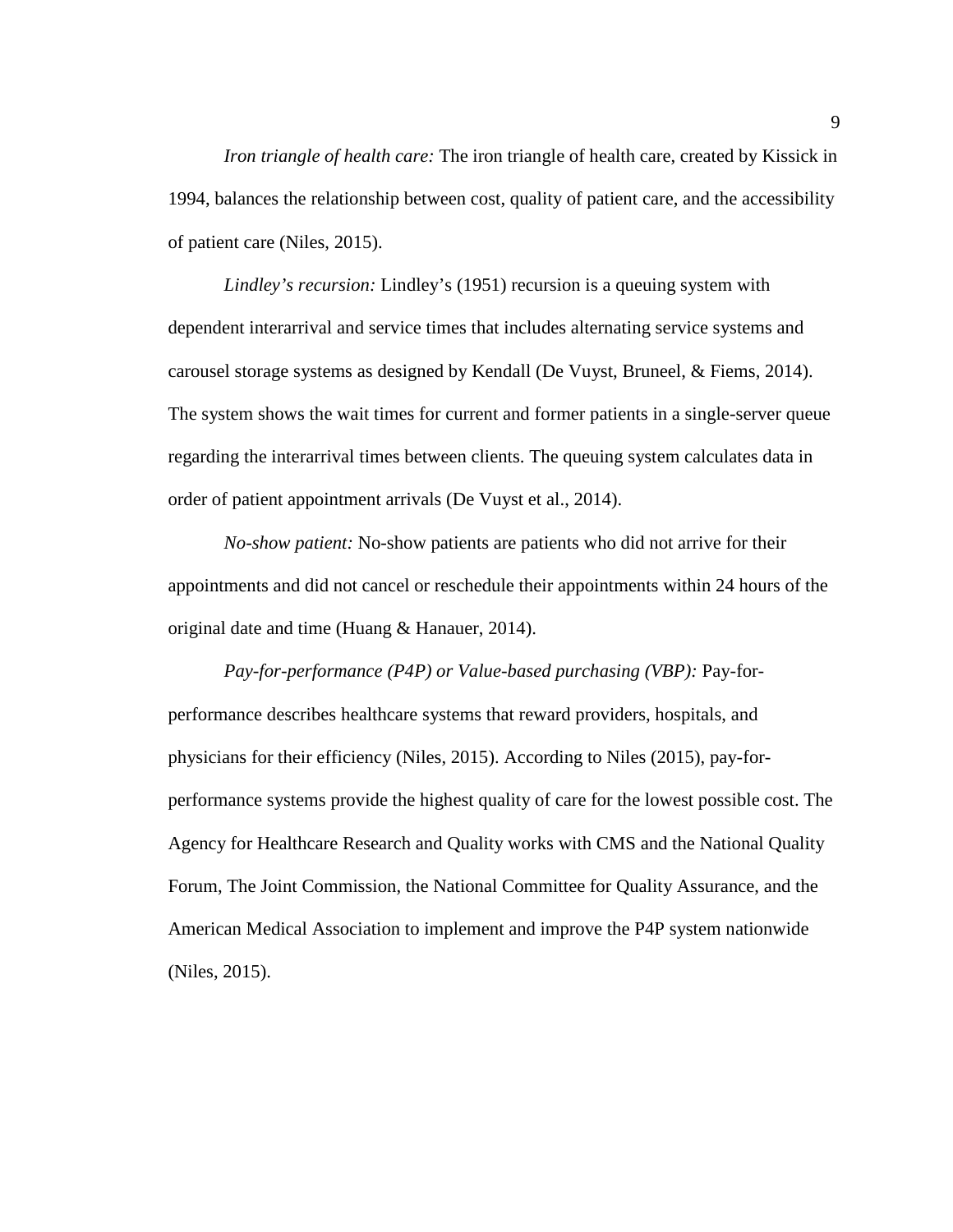#### **Assumptions, Limitations, and Delimitations**

<span id="page-21-0"></span>There are certain assumptions, limitations, and delimitations to declare in the study. The explanation in this section reveals potential weaknesses in the study while offering readers the opportunity to validate the quality of the research material. I collected data by conducting semistructured interviews, recording observations, and taking field notes. The intention was to reduce the risk of bias by transparency, relevant conversations, and spontaneous participant response (Rubin & Rubin, 2012).

#### <span id="page-21-1"></span>**Assumptions**

According to Marshall and Rossman (2016), assumptions are concepts believed to be true but not proven. There were five assumptions that may have affected the study. First, I assumed that the responses from each of the healthcare administrator participants during the interview process were complete and truthful. Second, I assumed that the participants' healthcare experience did articulate to the research and interview questions. The third assumption was that themes would emerge from the participants' interview responses that would align with the literature and provide research results. The fourth assumption was that the participating healthcare administrators would consider patient no-show rates a major contributor to inefficiency in a medical facility and the appointment scheduling process (Truong, 2015). The fifth assumption was creating a data collection plan would help mitigate the risks of personal bias influencing the results of the study.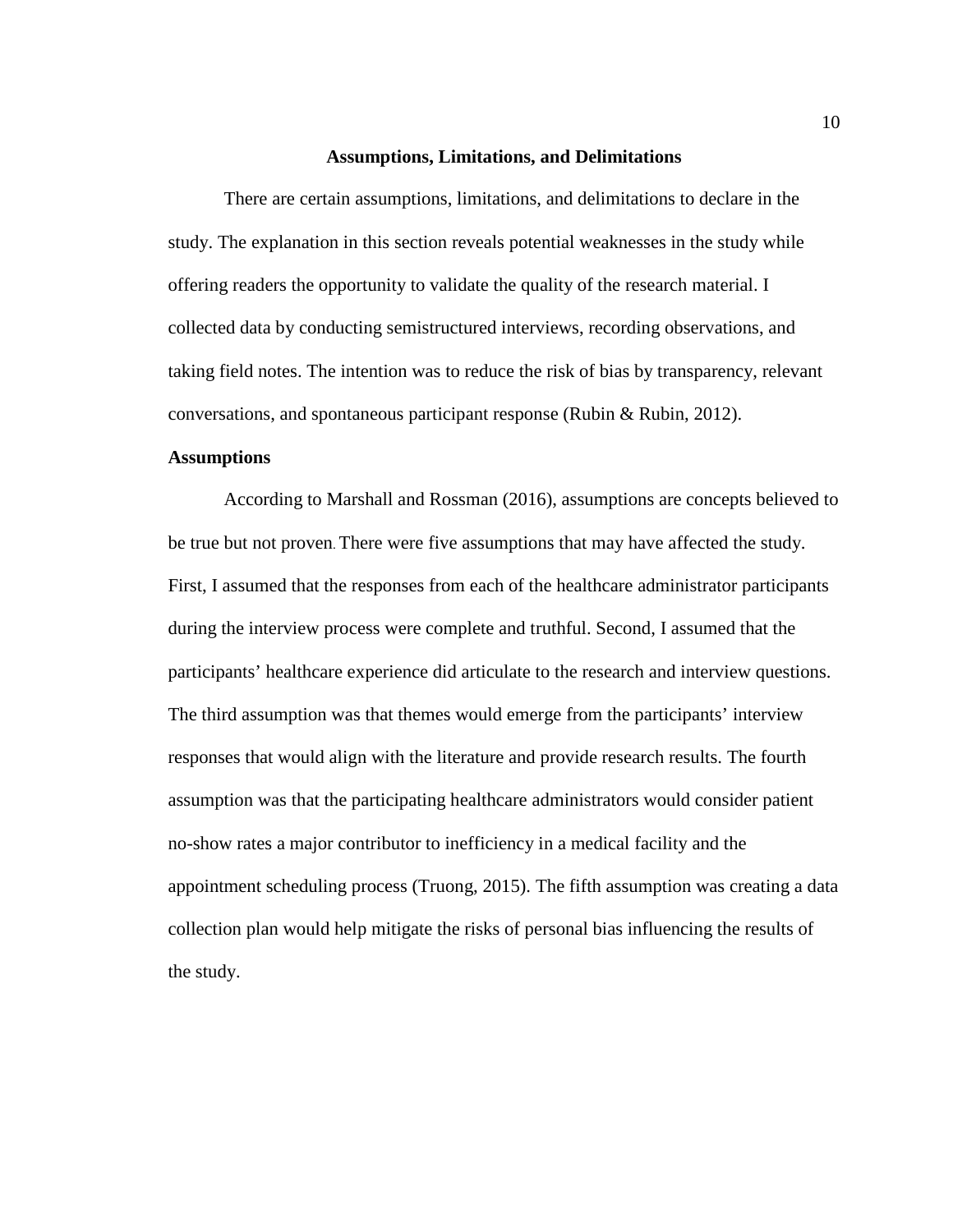#### <span id="page-22-0"></span>**Limitations**

Kirkwood and Price (2013) defined the potential weaknesses in a study as the limitations of the study over which researchers do not have control. There are limitations in almost every type of study (Yin, 2014). This study had two limitations. First, a larger sample size would have been more reflective of patient no-show intervention methods (Anderson & Hartzler, 2014). The study had a sample size of four healthcare administrators in order to attempt to achieve data saturation as required for qualitative data collection (Fusch & Ness, 2015). Ideally, final sampling size can change as themes emerge and saturation is finally met (O'Reilly & Parker, 2013). Second, the short duration of the study added to the limitations of the study. Research conducted over a certain interval of time is only a snapshot of reality dependent on all conditions occurring during research period (Marshall & Rossman, 2016).

#### <span id="page-22-1"></span>**Delimitations**

Delimitations are those characteristics limiting the scope and defining the boundaries of a study (Marshall & Rossman, 2016). Moreover, delimitations are within the control of the researcher. Delimiting factors include objectives, research questions, variables of interest, theoretical perspectives, and the population investigated (Marshall & Rossman, 2016). For the study, the first delimitation was the choice of the problem (i.e., that healthcare administrators may have limited strategies regarding ways to reduce patient no-show rates). Second, the delimitations of the research also included the study location and the sample size (Anderson & Hartzler, 2014; Yin, 2014).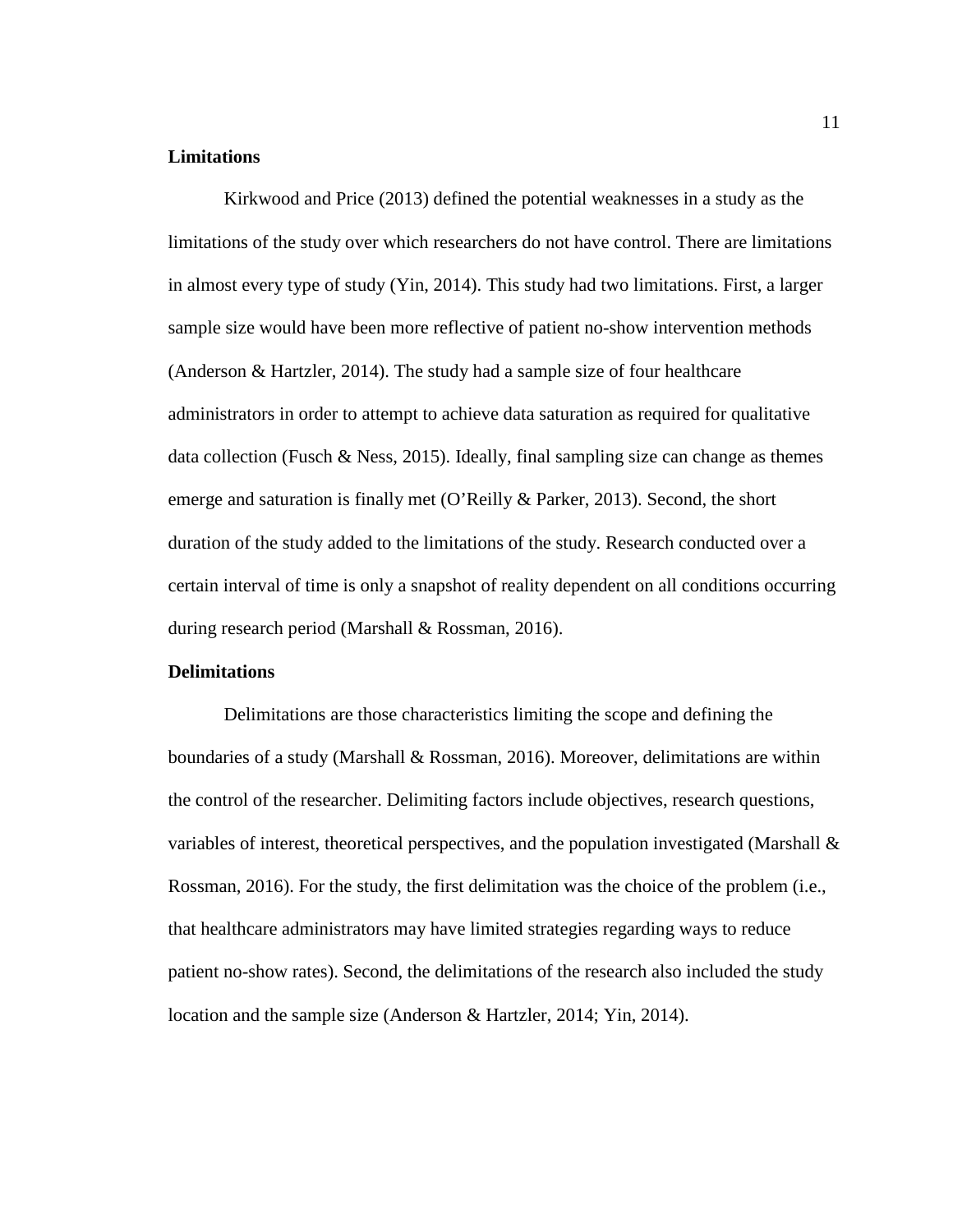#### **Significance of the Study**

<span id="page-23-0"></span>According to Popple (2013), only 63% of healthcare administrators' track missed appointments, while just 46% implemented appointment cancellation and no-show policies. Previous literature focuses on patient no-show interventions, therefore leaving a gap in the exploration and identification of the reasons why certain healthcare administrators are more or less successful than others in reducing patient no-show rates (Cayirli & Gunes, 2013). The purpose of the study was to explore the gap in the literature. Healthcare administrators are in need of a more comprehensive understanding of the implications of patient no-show rates including how specific intervention strategies contribute to reducing patient no-show rates and improving patient access. Therefore, the study, including dissemination of the final results, was necessary to increase the awareness of the patient no-show phenomenon within the state of Hawaii and nationwide. In addition, the study results may also contribute to the body of knowledge on the patient no-show phenomenon. The target audience for the study results was healthcare administrators in Hawaii who currently are in decision-making positions at their healthcare facilities. Understanding the no-show phenomenon is the first step prior to developing successful strategies. Successfully reducing patient no-show rates may help lessen stressful situations for providers and healthcare administrators as a smooth patient flow contributes to better emotional health as well as career and organizational success (Flake, Barron, Hulleman, McCoach, & Welsh, 2015).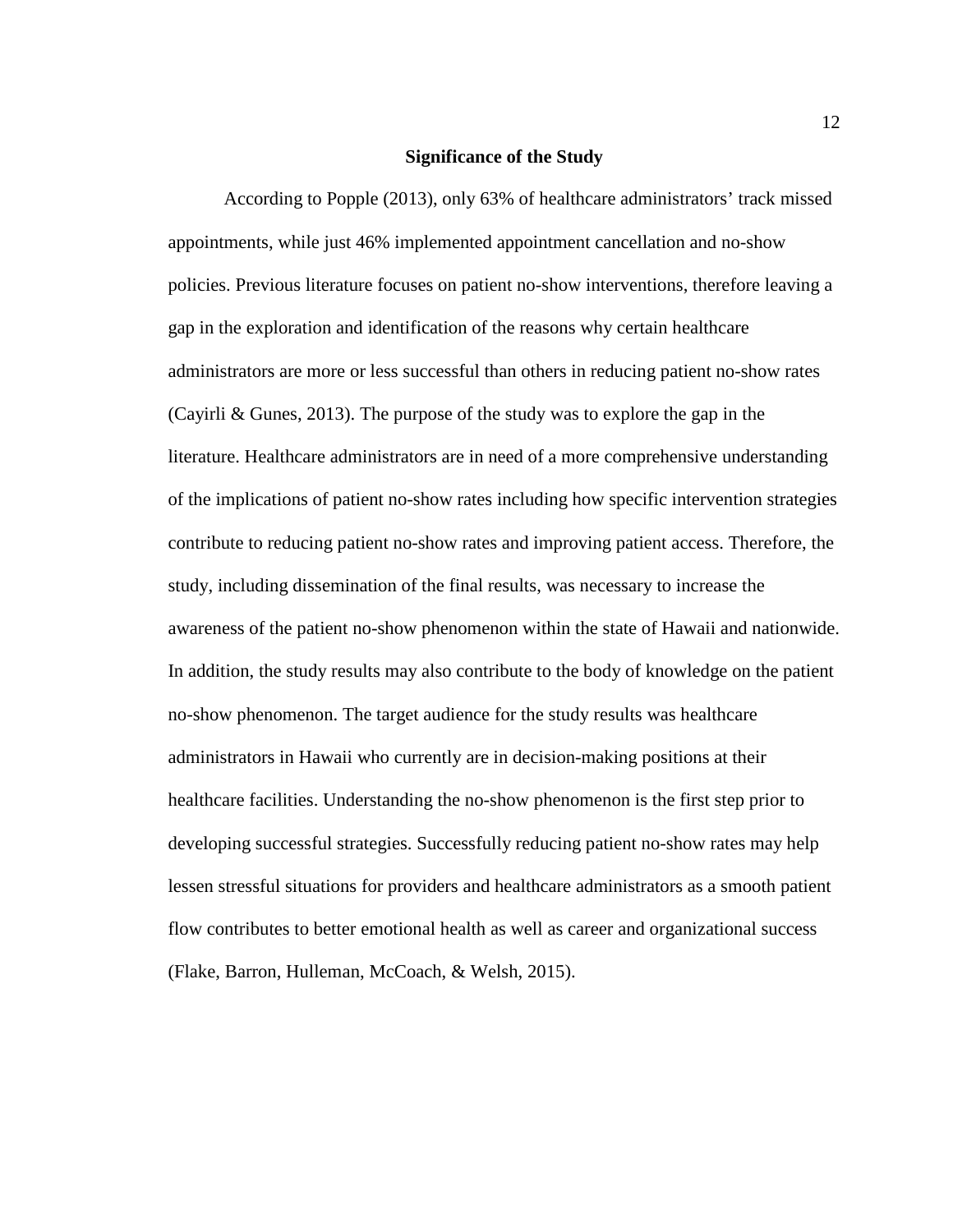#### <span id="page-24-0"></span>**Contribution to Business Practice**

The healthcare administrators' responses and identified themes from the interviews highlighted various patient no-show intervention strategies that healthcare administrators use successfully or unsuccessfully to assist patients to attend their appointments. If patient no-show rates decrease based on the described intervention, there should be a better patient flow (Zeng, Zhao, & Lawley, 2013). According to DuMontier, Rindfleisch, Pruszynski, and Frey (2013), patient flow directly correlates to revenue flow. A decline in patient no-show rates may also promote better patient health care access, resulting in more charges and revenue (DuMontier et al., 2013). An overall reduction in patient no-show rates can ultimately contribute to a positive business growth with the benefits spread to healthcare facility owners, staff, insurers, and patients (Berg et al., 2013).

#### <span id="page-24-1"></span>**Implications for Social Change**

According to Ahmad, Metlay, Barg, Henderson, and Werner (2013), patients routinely keeping their appointments enjoy better health than those who do not attend their appointment regularly. An integral part of the healing process is for patients to receive excellent care from their provider (Guzek et al., 2014). Healthcare administrators and providers can educate their patients on the benefits of maintaining a healthy lifestyle, which includes keeping their clinical appointments (Rodriguez, 2013). Social and caseworkers play an integral role in patient satisfaction outcomes (Mani, Franklin, & Pall, 2015). According to Mani et al. (2015), social and caseworker's intervention lowered the no-show rate from 7% in the preintervention phase to 2% in the post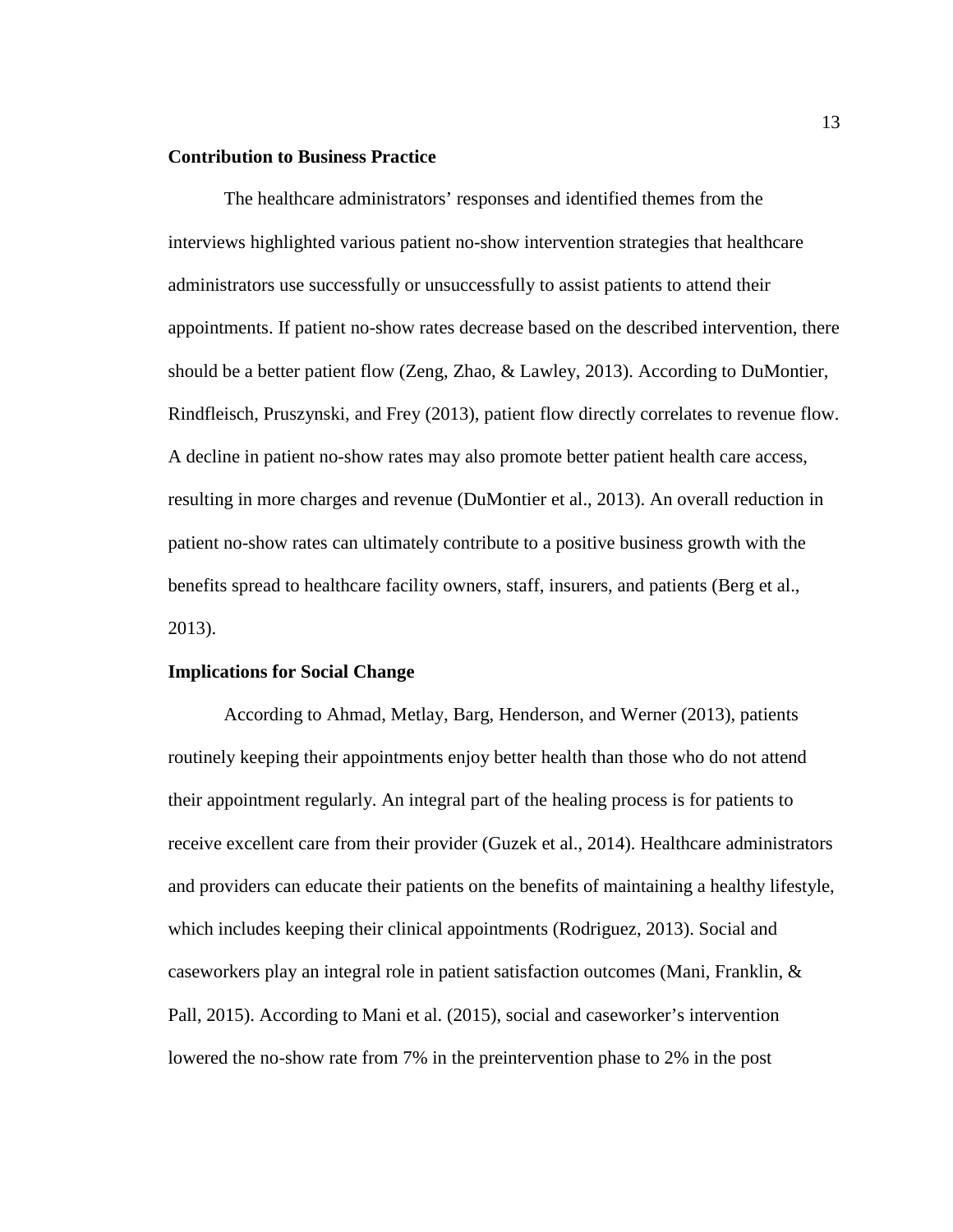intervention phase ( $p = .009$ ) in a healthcare research facility. The patient survey revealed a 91% satisfaction rate with the strategies used to reduce the no-show rate (Mani et al., 2015). The success rates to reduce patient no-show rates differ for each type of intervention strategy (Berg et al., 2013). According to Guzek et al. (2015), the reduction in patient no-shows provides more access to all patients because the patient no-show behavior affects all patients. Reducing no-show rates is a behavioral change benefitting the entire community (Ajzen, 2015). More healthcare access results in a healthier patient population, and a healthier patient population contributes to a positive social change in the community (Ajzen, 2015). If healthcare administrators improve their managerial intervention strategies to reduce patient no-show rates, the entire community may experience to a positive social change (Berg et al., 2013).

#### **A Review of the Professional and Academic Literature**

<span id="page-25-0"></span>A thorough review of research studies identified several areas known to affect patient no-shows, including administrative strategies, scheduling, patient appointment reminders, the effects of patient no-shows on the quality of patient care, and the cost of patient no-shows. The literature review resources included the libraries of Walden University and the University of Hawaii online multidisciplinary research databases, including the following: (a) EBSCOhost and eBook Collection, (b) Academic Search Complete / Premier, (c) ScienceDirect, (d) ProQuest Central, and (e) Gale Virtual Reference Library. The search terms used included: *patient no-shows, appointment scheduling, quality of care, patient appointment reminders, patient satisfaction theory,* and *managerial strategies*. The web searches included government and professional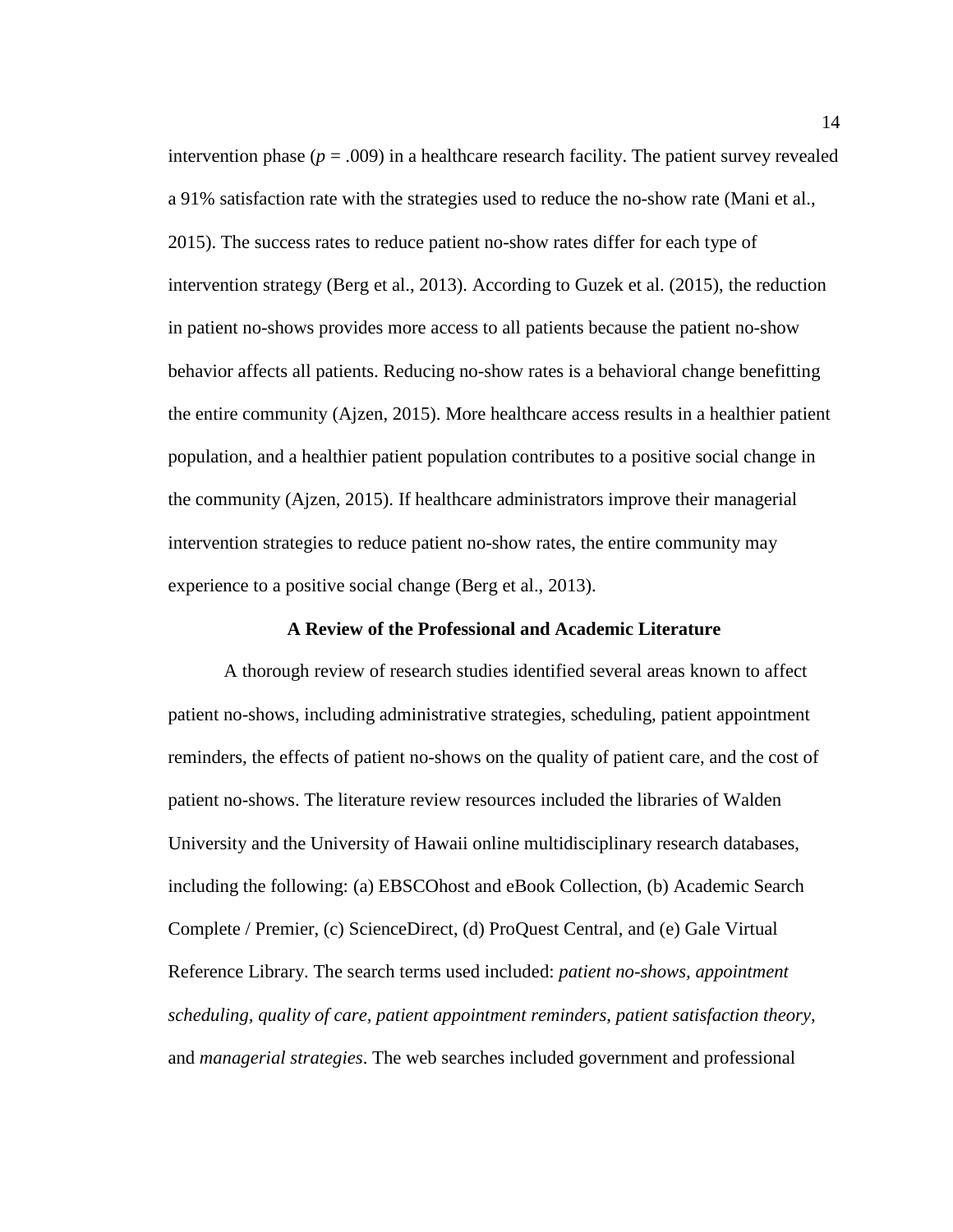association sites as well. These association websites contained study related information on regulations and information regarding national health care expenditures and patient satisfaction. The sites searched included: (a) ACHE, (b) the Agency for Healthcare Research and Quality, (c) the National Institute of Health, (d) the World Health Organization , and (e) the Centers for Medicare and Medicaid Services.

The literature review included 220 journal articles, government websites, and books. All the journal articles used as resource references for the study were peerreviewed with 89.9% published within five years of the Chief Academic Officer study approval. The earlier publications were essential to understanding the evolution of the healthcare system and the technology available to assist healthcare administrators in their quest to reduce patient no-show rates. The seriousness of the patient no-show problem revealed the need to gain a better understanding of historical no-show intervention methods. Keywords and phrases that guided the literature review were *patient no-show rates, patient no-shows, patient appointment scheduling,* and *theory of planned behavior.* 

The organization of the literature review included three subheadings, the literature review opening narrative, the application of the applied business problem, and the relevance of the literature. Based on the problem statement and conceptual model, I used the literature review to explore various no-show interventions healthcare administrators use to reduce no-show rates. The influences affecting patient no-shows was the first topic included in the literature review. The main topic included several subtopics including patient no-show influences and clinic-specific influences. Added to the list of topics was the investigation of various managerial intervention strategies to reduce no-shows.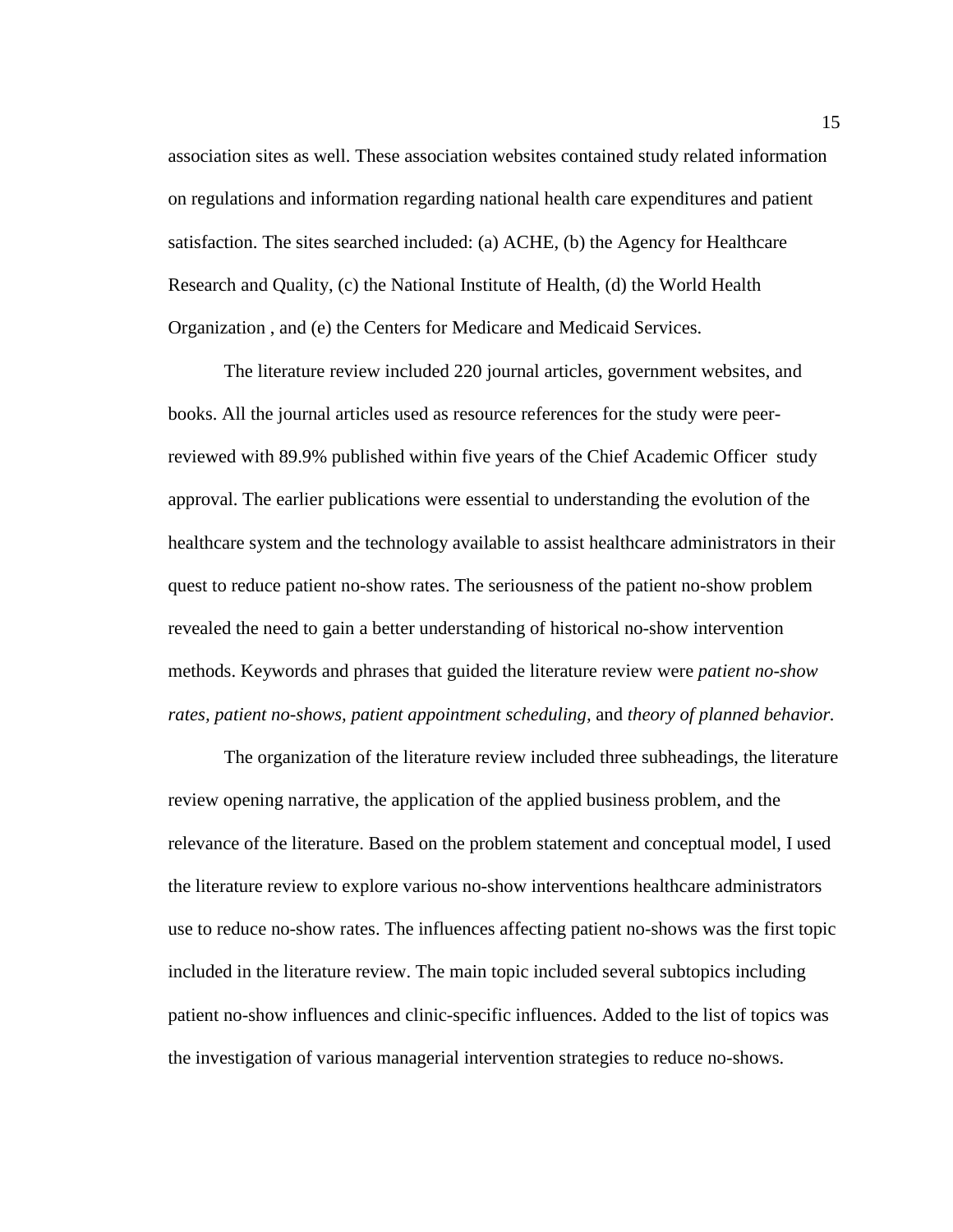Several of the interventions depended on each other or included a combination of more than one strategy. For this reason, there were some overlapping statements and findings through the literature review. The information from the review of literature was essential during the development of Section 3 when the data from the research interviews revealed common themes for comparison with the findings of prior research studies. The purpose of the study was to explore the managerial intervention strategies healthcare administrators use to reduce patient no-show rates.

#### <span id="page-27-0"></span>**Theory of Planned Behavior**

The conceptual framework for the study was the TPB. Ajzen and Timko (1986) found the TPB correlated highly with the attitudes and perceptions as related to specific health actions and patient behavior. Health factors such as patients' perceived vulnerability to illness, patients' relationship with their healthcare administrator and provider, and patients' gender have direct effects on patients' health-related behavior (Ajzen & Timko, 1986). The TPB includes frequent use to identify the patient healthrelated behavior, while only providing minimal guidance for changing the behavior (Fishbein & Ajzen, 2005). Healthcare interventions based on the TPB include the focus on patients not intending to perform the desirable behavior (Hobbis & Sutton, 2005). Hobbis and Sutton (2005) used the TPB as their conceptual framework theory to view behavioral managerial intervention strategies, norms, and control beliefs in their quest to change the behavior of their research participants.

Gauging patient no-show behavior might allow healthcare administrators to design more efficient managerial strategies and interventions to reduce no-show rates.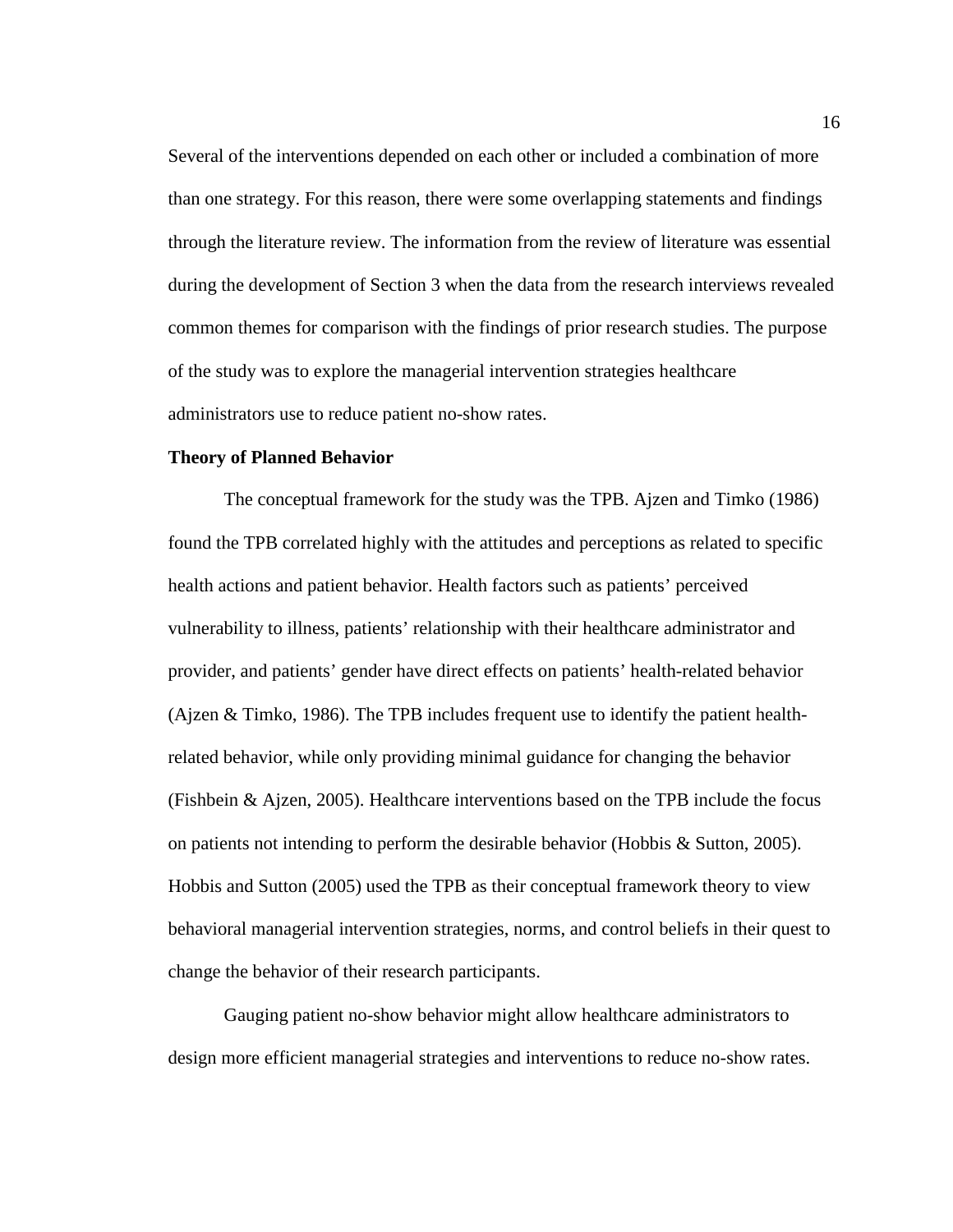For example, Joseph, Daniel, Thind, Benitez, and Pekmezi (2014) used the TPB to examine the use of interventions to assess long-term maintenance of health behaviors such as physical activities, weight loss, and smoking cessation. The results of the current study added to the qualitative patient no-show research done to date and provided new data about the managerial intervention strategies used by healthcare administrators in the state of Hawaii. The study also documents suggestions and innovative ideas to reduce patient no-show rates.

Theories can provide an alternative lens to view and explore problem phenomenon. The complexity of the patient no-show phenomenon, however, provided rival theories which included the transformational leadership theory, health care utilization theory, trans-theoretical model, rationale choice theory, complexity theory, and the health belief model (HBM; McLean et al., 2016). The transformational leadership theory focuses on intellectual stimulation, inspirational motivation, individualized consideration, and idealized influences (Northouse, 2013). Transformational leaders often enforce organizational rules and norms while creating new strategies to change and improve organizations (Northouse, 2013). Although the transformational leadership theory meets the needs of business leaders, the theory did not include selection, because the theory does not allow for the diverse patient segment of the patient no-show phenomenon required in the study.

The health care utilization theory, developed in 1968 by Andersen, endured tremendous scrutiny until it was revised (Andersen 1995). The health care utilization theory is founded on the concept that health outcomes may affect the health belief of the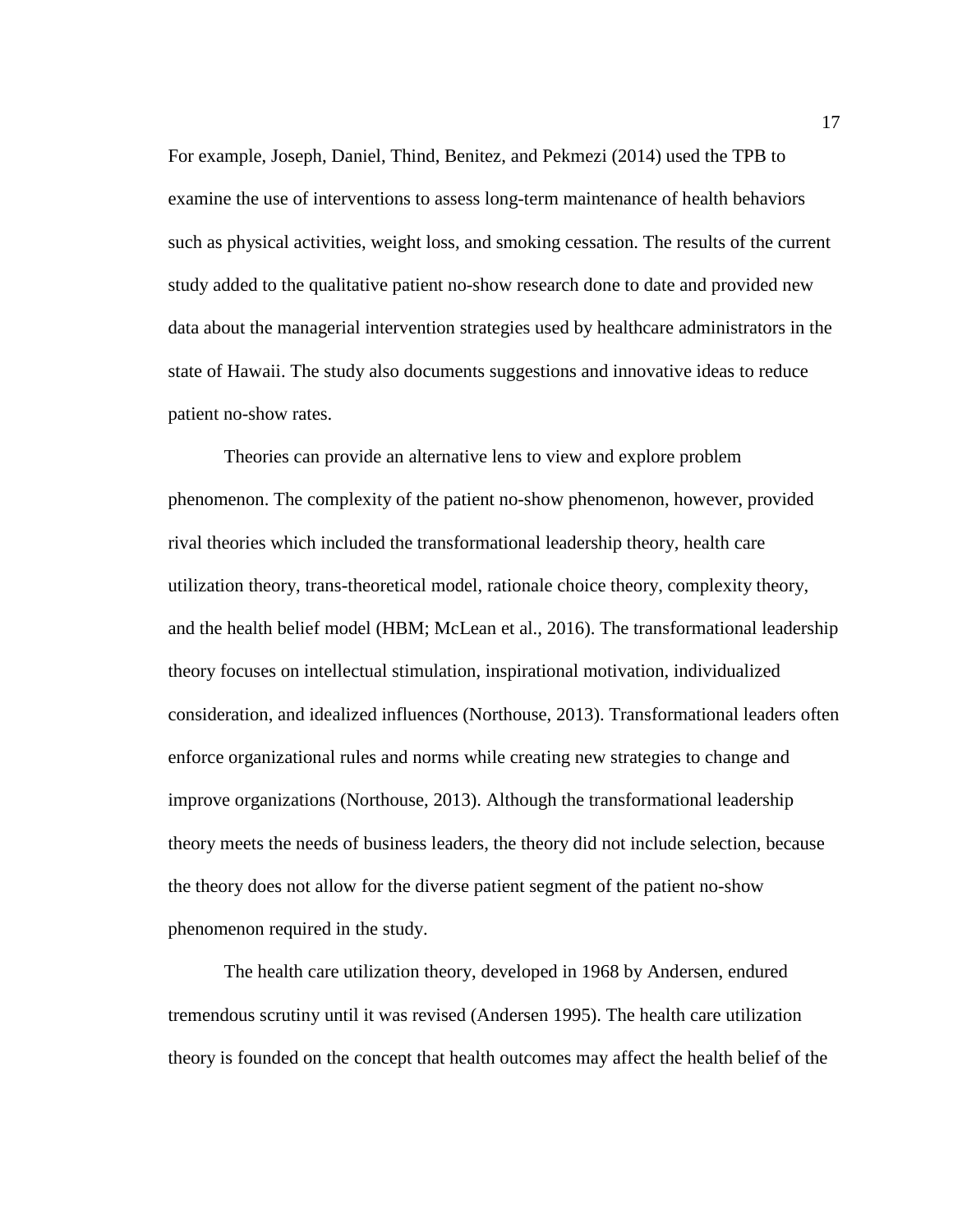individuals (McLean et al., 2016). According to McLean et al. (2016), the health care utilization theory accommodates patient-centered research with patients as the research participant population. The health care utilization theory was not included in the selection of the study because no patients participated in the study.

DiClemente (1977) developed the trans-theoretical model to assess an individual's willingness to take corrective action with the implementation of new healthier behaviors (Prochaska & DiClemente, 2005). The trans-theoretical model takes the patients through the five constructive actions, stages of change, processes of change, self-efficacy, decisional balance, and temptations (Prochaska & DiClemente, 2005). However, since the trans-theoretical model includes patients, it was not appropriate for the study.

The rationale choice theory predicts the outcomes and patterns of specific choices related to an individual's behavior (McLean et al., 2016). According to Charki, Josserand, and Boukef (2016), the rational choice theory includes a foundation of economic principle stating that individuals with self-interest will always make logical decisions and their decisions will provide them with the most benefit given the choices available. The rational choice theory was excluded from use in the study since it focuses on an individual's goal-orientation and does not address group behaviors that would be concerning in a clinical setting (Charki et al., 2016).

The complexity theory design originated in the 1960s and helped researchers study complex systems in the field of strategic management and organizational studies (Chandler, Rycroft‐Malone, Hawkes, & Noyes, 2016). According to Chandler et al.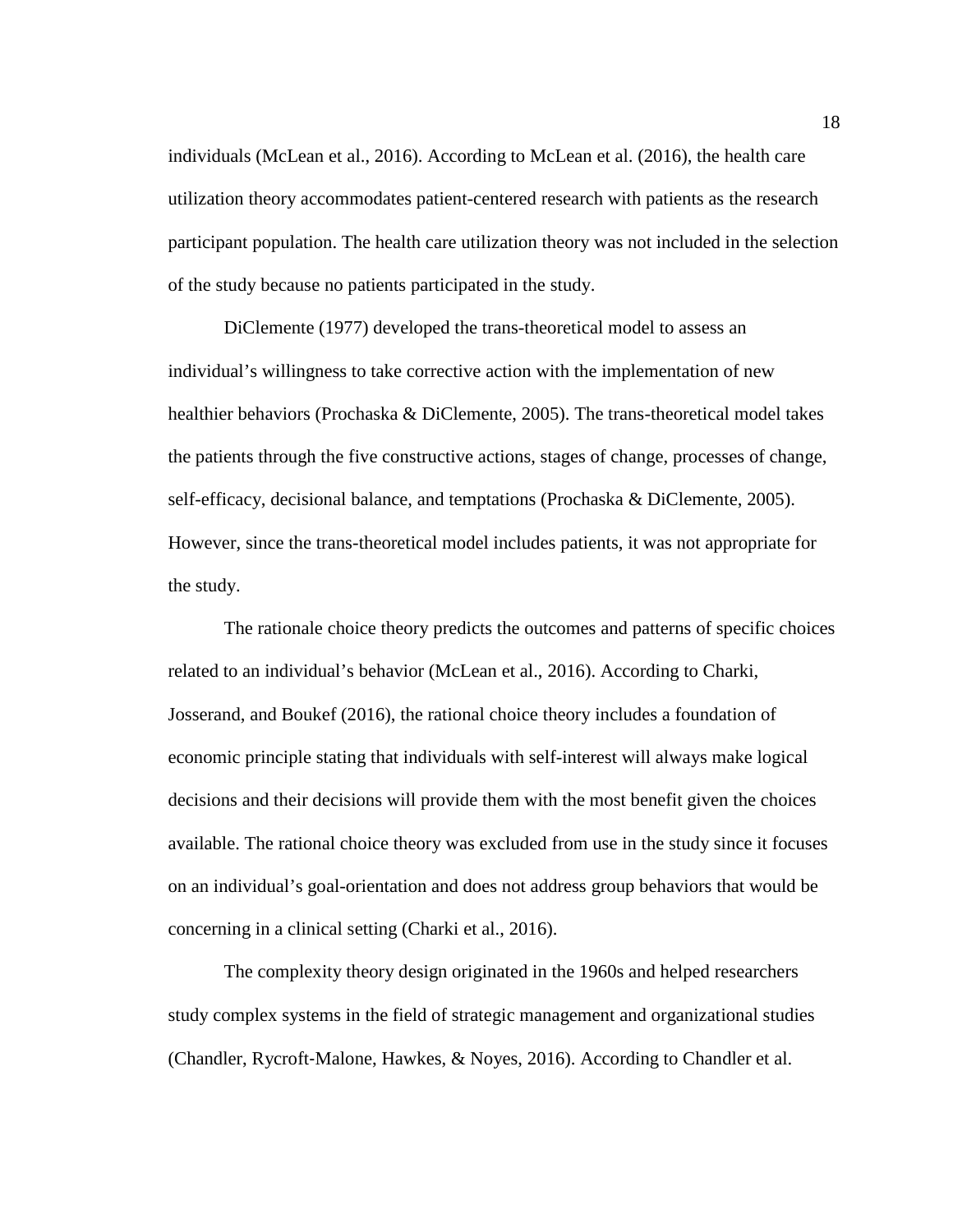(2016), the complexity theory includes interdisciplinary ideas that examine uncertain and nonlinearity phenomena, focusing on organization change rather than the changes employees may manage within the organization. The focus of the current study was to explore the managerial intervention strategies healthcare administrators used to reduce patient no-show rates rather than the organization's reaction. Consequently, the complexity theory did not meet the needs for the study.

The HBM often becomes a theory when discussing patient behaviors such as the patient no-show phenomenon (Gerend & Shepherd, 2012). Geiger (2015) is an example of a study using the HBM as the conceptual theory to investigate the underlying causes of patient no-shows at an urban hospital-based outpatient clinic in the United States. According to Geiger, no-show rate reduction improves appointment scheduling and therefore reduces patient waiting times and increasing patient satisfaction. The HBM illustrates the prediction of behavior changes based on a person's beliefs and perceptions, focusing on value and expectancy, while also predicting an individual's compliance with attending their scheduled medical appointments (Clark & Janevic, 2014). The HBM was a consideration for the study, but the HBM would provide a focus on the behavior of patients only, excluding the role of healthcare administrators. It was therefore found to be unsuitable. Gerend and Shepherd (2012) found in their study, when comparing the HBM to the TPB, the TPB frequently supports health care research. The TPB links patient attitudes with their behavior. Ajzen (1985) developed the TPB to improve the predictive power of the interrelated TRA by adding a segment of perceived behavioral control. Past behavior trends are a highly accurate predictor of future behavior (Ajzen & Madden,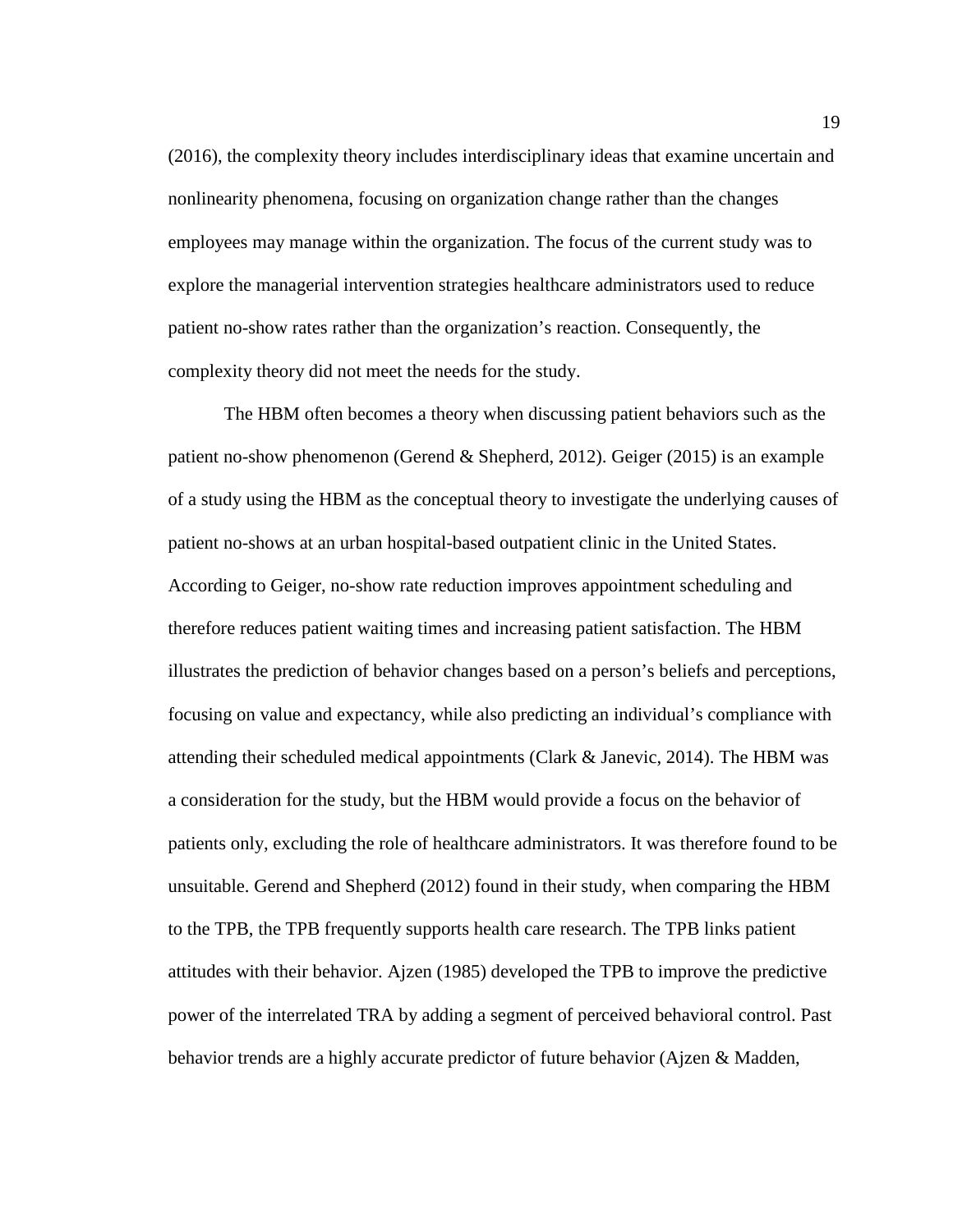1986). The TPB correlated with other research measures to perceive behavioral control (Ajxen & Madden, 1986). Researchers frequently use the TPB to explore the relations between attitudes, beliefs, behaviors, and behavioral intentions in various fields, including the health care field. The TPB consists of four major factors: (a) attitude toward the behavior; (b) subjective norm; (c) perceived behavioral control; and (d) intention, which all lead to the patients' behaviors (Ajzen, 1985). Different managerial intervention strategies make use of the TPB to influence patient intentions and actions, and it is important to note that a need may exist for different techniques for different health care problem phenomena (Ajzen & Fishbein, 2004; Fishbein & Azjen, 2005).

The *attitude* toward the behavior indicates a patient's favorable or unfavorable view of keeping an appointment (Guzek et al., 2015). Attitude encompasses the patient's emotional response to the provider's recommendation and education on the importance of appointment compliance (Berg et al., 2013; Guzek et al., 2015). A positive attitude would likely improve appointment attendance, while a negative attitude may potentially yield an increase in patient no-show rates (Berg et al., 2013; Guzek et al., 2015).

The *subjective norm* represents the perceived social pressure to perform or not perform a behavior (Ajzen, 1985). The subjective norm influences patient beliefs and motivation to attend their appointments (Berg et al., 2013; Guzek et al., 2015). For example, patients are more likely to get a colonoscopy if they feel they are at risk of developing colon cancer (Patel et al., 2016). Healthcare administrators and providers explaining to their patients the benefits of attending their appointments (e.g., preventing a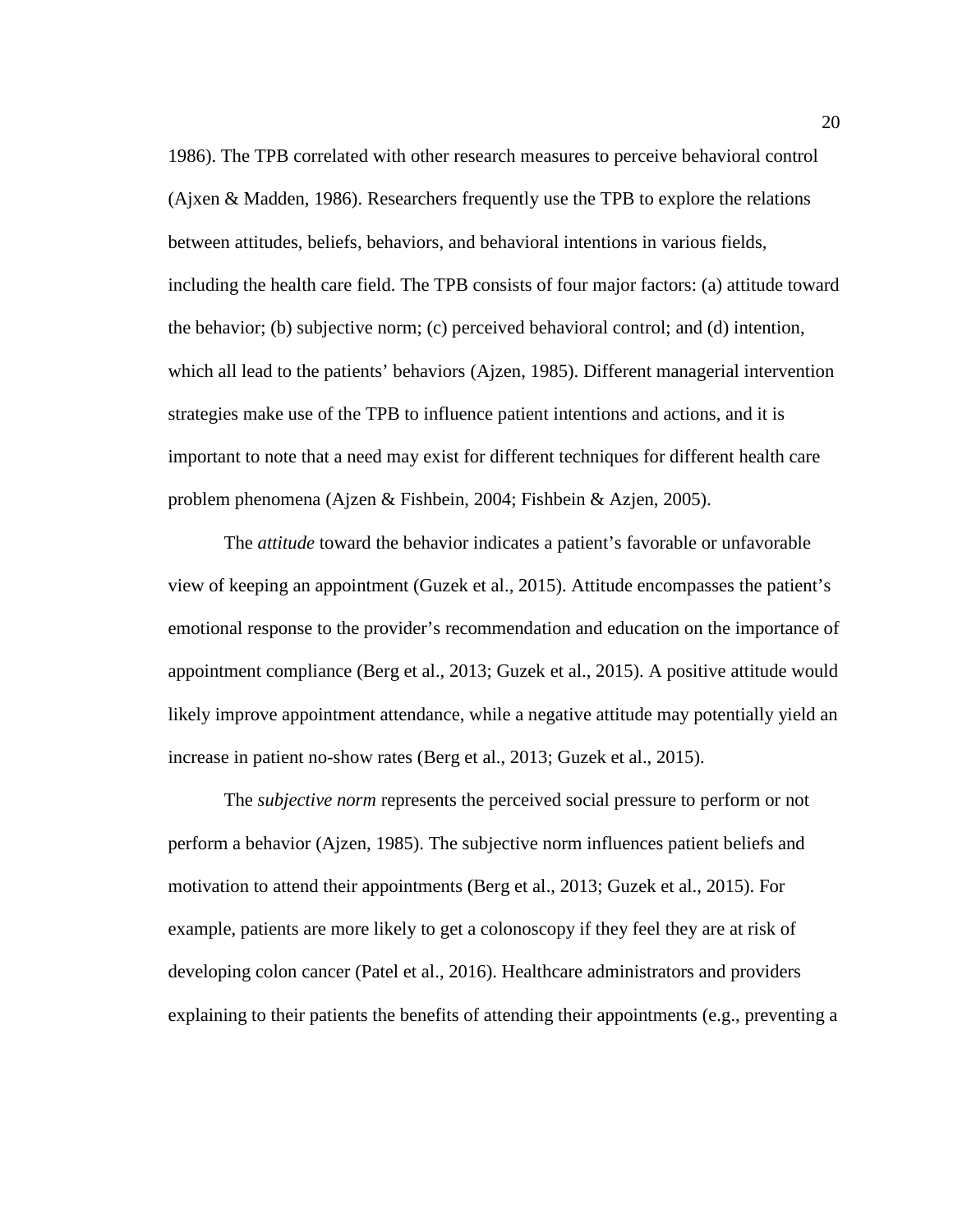disease from spreading by detecting it early) may reduce patient no-show rates (Guzek et al., 2015).

*Perceived behavior control* is the essence of the actual behavior and the expectation of success for performing the behavior (Ajzen, 1985). The act of controlling the beliefs concerning the presence or absence of obstacles or facilitators to discourage or encourage behavioral performance are essential components of perceived behavioral control (Ajzen, 1985). Healthcare administrators may design managerial strategies to remove the obstacles preventing patients from attending their appointments; for example, reduce delay in appointments (Guzek et al., 2015). According to Ajzen (1985), the TPB perceived behavioral control and the behavioral intention might predict a patient's behavioral achievement. Achievements in reducing patient no-show rates are possible when perceived behavioral control creates a positive influence on the patient's intentions (Ajzen, 1985).

The *intention* was an indication of the willingness of patients to attend their scheduled appointments regularly (Kong, Li, Liu, Teo, & Yan, 2015). The higher the intention, the more likely patients will attend their appointments (Cayirli & Gunes, 2013; Kemper, Klaassen, & Mandjes, 2014; Kong et al., 2015). No-show patients' intentions depended on the amount of money they had, the time they had to attend their appointments, and the communication between the patient and the healthcare provider (Cayirli & Gunes, 2013; Feldman, Liu, Topaloglu, & Ziya, 2014; Kong et al., 2015).

Role-play, interactive questioning, and learned mastery experience are examples of TPB managerial intervention strategies to promote patient behavioral change (Ajzen,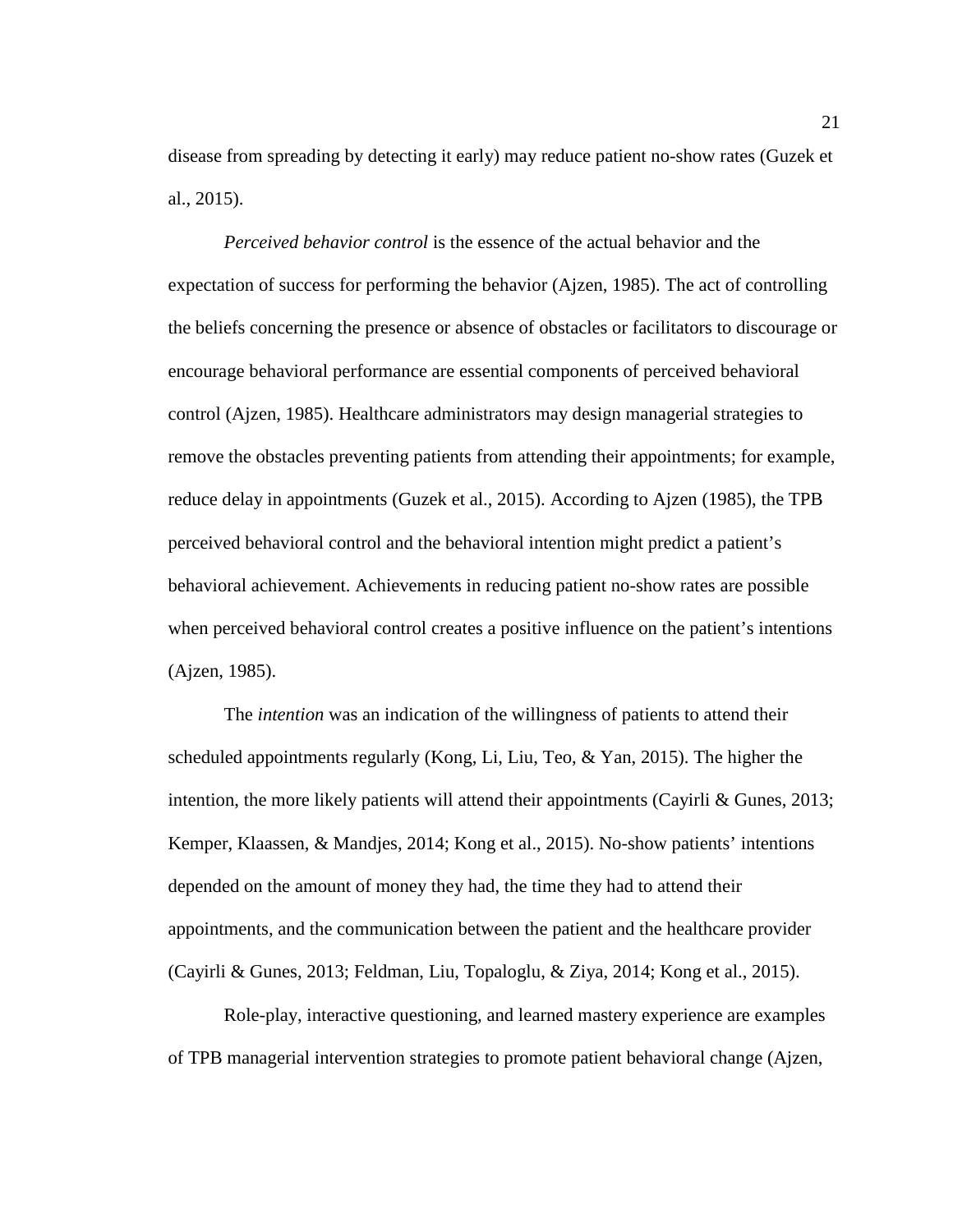2015). According to Clouse, Williams, and Harmon (2016), healthcare administrators participating in a patient no-show research study need to specify when, where, and how they plan to perform any intended managerial intervention strategies. The TPB also allows healthcare administrators to plan the behavior of patients (Ajzen  $\&$  Sheikh, 2013). The exploration of the successfulness and unsuccessfulness of current managerial intervention strategies to reduce patient no-show rates adds to the existing research literature.

#### <span id="page-33-0"></span>**Influences Affecting Patient No-Shows**

High patient no-show rates cause mental strain on healthcare providers and administrators (Deledda, Moretti, Rimondini, & Zimmermann, 2013), as well as a need for additional staff to enforce intervention strategies (Guzek et al., 2015). Requiring this additional workforce contributes to the already expensive healthcare system (Guzek et al., 2015; Samuels et al., 2015). In addition, patient no-shows do not help to reduce patient appointment waiting times (Popple, 2013). Patients who cancel their appointment, or just do not show up, disrupt the provider's schedule (Samuels et al., 2015). Personnel managing outpatient clinics struggle to fill empty appointment slots without adequate notice, while other patients cannot secure an appointment time of their choice.

The average no-show rates in the United States varied from 15% - 30% in general medicine clinics and urban community centers but could be as high as 50% in some primary care clinics (Davies et al., 2016). According to Berg et al. (2013), if a clinic had an 18% no-show rate, the corresponding loss of annual revenue was 16.4%. No-show rates above 25% destabilized patient care (Davies et al., 2016). According to Popple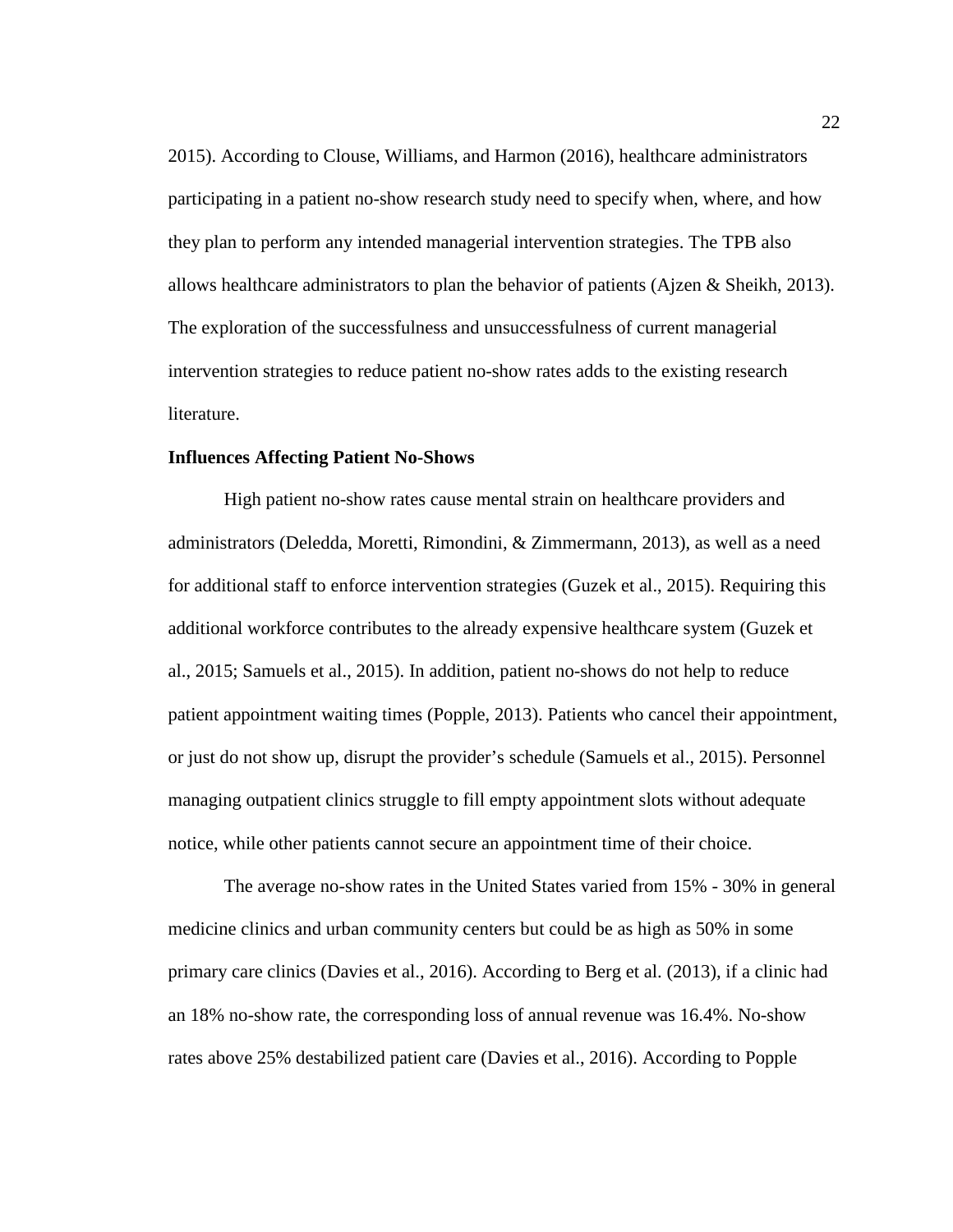(2013), patients who miss appointments did not reschedule, resulting in reduced quality of their follow-up care for chronic health conditions. This decision put the patient's health at risk and created stressful situations when patients tried to reschedule (Oakley, LeGarde, & Patel, 2013). According to Kaplan-Lewis and Percac-Lima (2013), the two most common reasons for patient no-shows are miscommunication and forgetfulness. Bhise et al. (2016) conducted a study and found additional reasons for patient no-shows include: (a) no transportation (8.3%), (b) illness and change in health status including hospitalized  $(11.1\%)$ , (c) financial constraint  $(11.1\%)$ , (d) stress  $(8.3\%)$ , (e) weather conditions  $(2.8\%)$ , (f) patient does not want to miss work  $(14\%)$ ,  $(g)$  forgetting appointments (38.9%), (h) difficulty contacting the call center, (i) procedural factors, (j) cognitive-emotional factors, (k) appointment scheduling time problems, and (l) child care issues.

#### <span id="page-34-0"></span>**Demographic Influences on Patient No-shows**

Research on patient no-show interventions, which considered sociodemographic factors provided a door to identifying the potential cause of why patients did not keep their appointments (DuMontier et al., 2013). Guzek et al. (2015) found that pediatric patients exhibit no-show behavior significantly less than adult patients. For patients with chronic medical conditions, those with mental health problems demonstrate some of the highest average no-show rates at 50% (Guzek et al., 2015). DuMontier et al. (2013) found that of the 141 patients who participated in the study, 2% accounted for 17% of the total missed appointments. Medical subspecialty patients were more likely not to show for their appointment than surgical subspecialty patients (Sah, Fagerlin, & Ubel, 2016).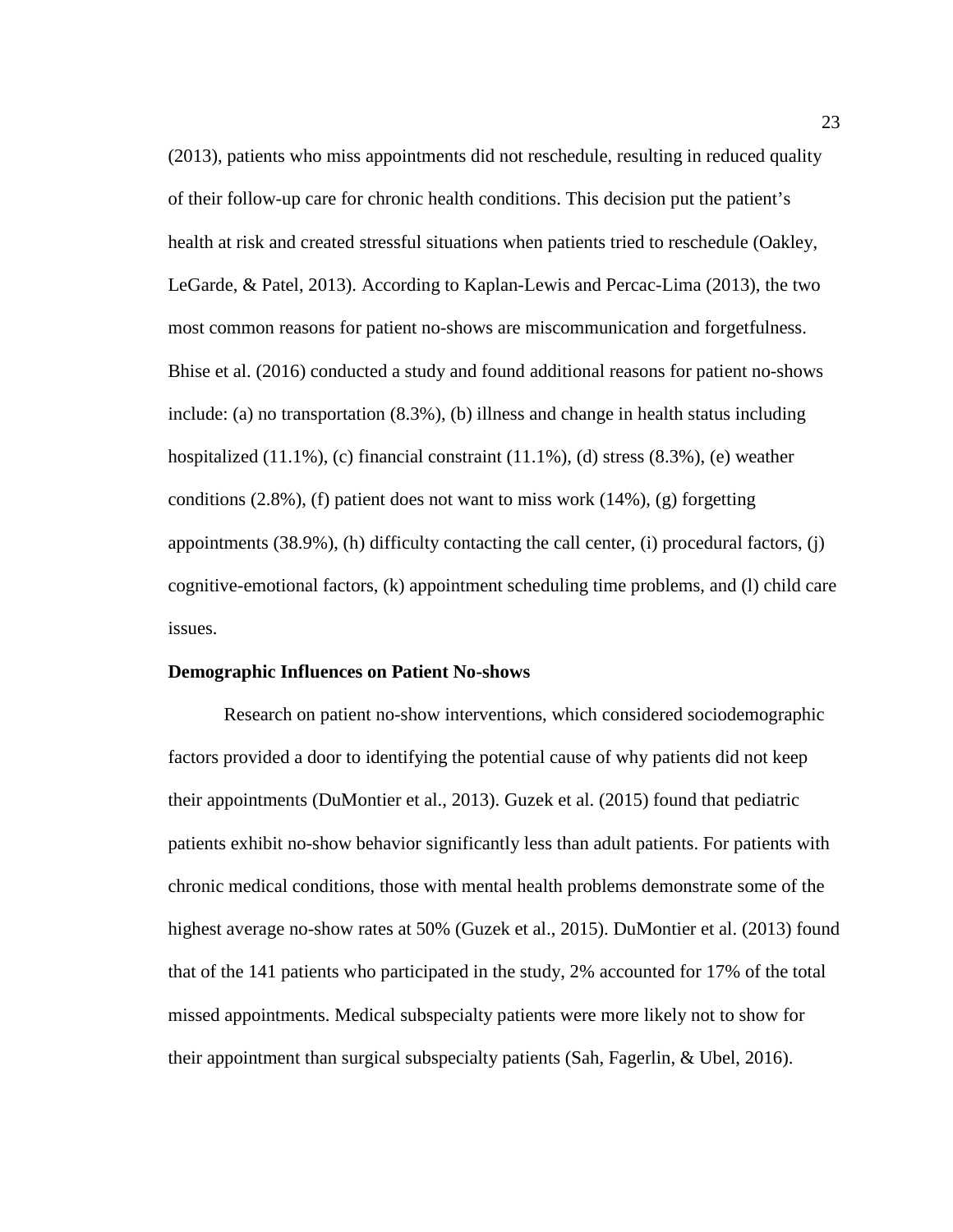Although, no-shows in pediatric subspecialty were common, costly, and preventable (Perez et al., 2013). Perez, Ntaimo, Malave, Bailey, and McComack (2013) found clinical no-shows caused both lost opportunities for provider-patient interaction and serious financial loss to the healthcare system.

Age, minority status, Medicaid use, and income were all significant factors used to identify potential no-show patients (Percac‐Lima et al., 2015). Public insurance (Medicare and Medicaid) patients have higher no-show rate than patients with private insurance or self-paying (Perez et al., 2013). According to Downing et al. (2016), foreclosures contributed to patients' poor health and financial strain. Foreclosure caused stress, homelessness, mental health problems, and patients often lost their jobs and health insurance (Downing et al., 2016). Therefore, foreclosure indirectly contributed to higher patient appointment no-show rates (Bauer, Baggett, Stern, O'Connell, & Shtasel, 2013).

Patients with closer travel distance to their appointment had fewer appointment no-shows, while less travel time by bus also correlates with patient no-show performance (Miller, Chae, Peterson, & Ko, 2015; Percac‐Lima et al., 2015). Strothman, Scherzer, Phillips, and Stukus (2015) studied how the distance patients traveled to their appointments affected their ability to keep their appointments. Strothman et al. (2015) found that the residency of 83% of the no-show patients was within 15 miles of their healthcare facilities while patients' having more than 180 miles to travel to their appointments had a 60% no-show rate (Strothman et al., 2015). Ethnic and race minorities have a higher rate of no-show for their medical appointments (Shimotsu et al., 2015). Cheng, Huang, Tsang, and Lin (2014) evaluated 12 variables predicting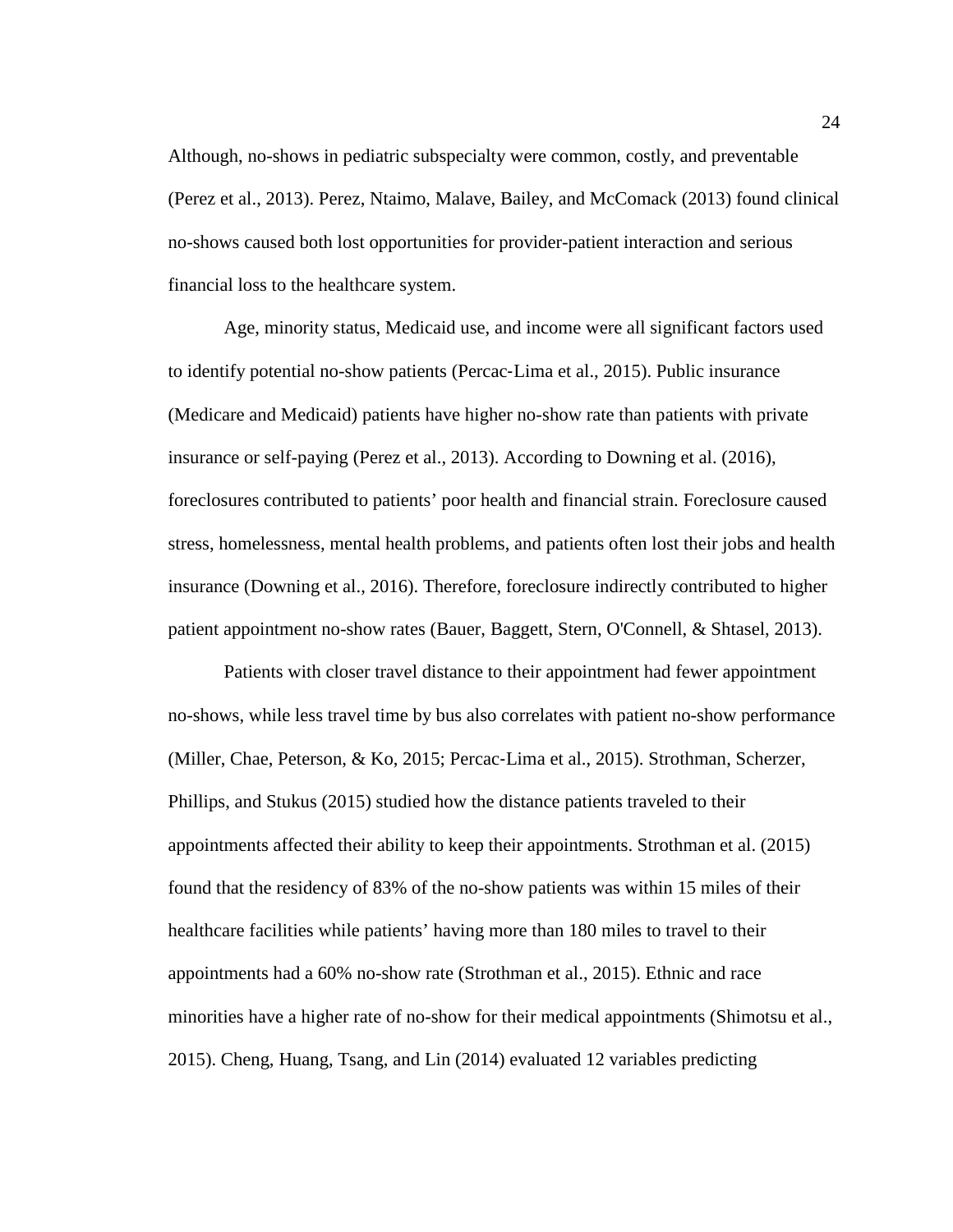schizophrenia patients missing their first appointment at a clinic in Taiwan. Those missing their appointments included a high probability of being male, had frequent alcohol abuse habits, received antipsychotic medication at discharge, and had a higher rate of discharge against medical advice (Cheng et al., 2014). According to Cheng et al. (2014), age at onset of illness, family history, marital status, involuntary or voluntary hospitalization, some previous hospitalizations, years of education, age, or lengths of hospital stay, were not significantly different between the two groups.

# **Clinic-Specific Influences**

As previously noted, a variety of reasons exists for the occurrence of patient noshows. Healthcare administrators also contribute to a rise in no-show rates by scheduling errors, double scheduling, and neglecting to remove patients after cancellation (Wang & Fung, 2014). Traditional managerial intervention strategies strive to control patient noshow behavior, but all interventions improved efficiency and the overall quality of patient flow (Guzek et al., 2015). Clinic-specific patient no-show influences are within the control of healthcare administrators (Guzek et al., 2015).

#### **Clinic Cancellation Policy**

Designing an acceptable clinic cancellation policy and mastering appointment scheduling is essential to reduce the risk from the healthcare administrator's perspective (Popple, 2013). A patient no-show policy is the first step in developing an intervention strategy to combat patient no-shows (Norris et al., 2014). Healthcare administrators can implement a policy to inform patients of the consequences for late cancellations or not keeping their scheduled appointments (Popple, 2013). Without a clinic cancellation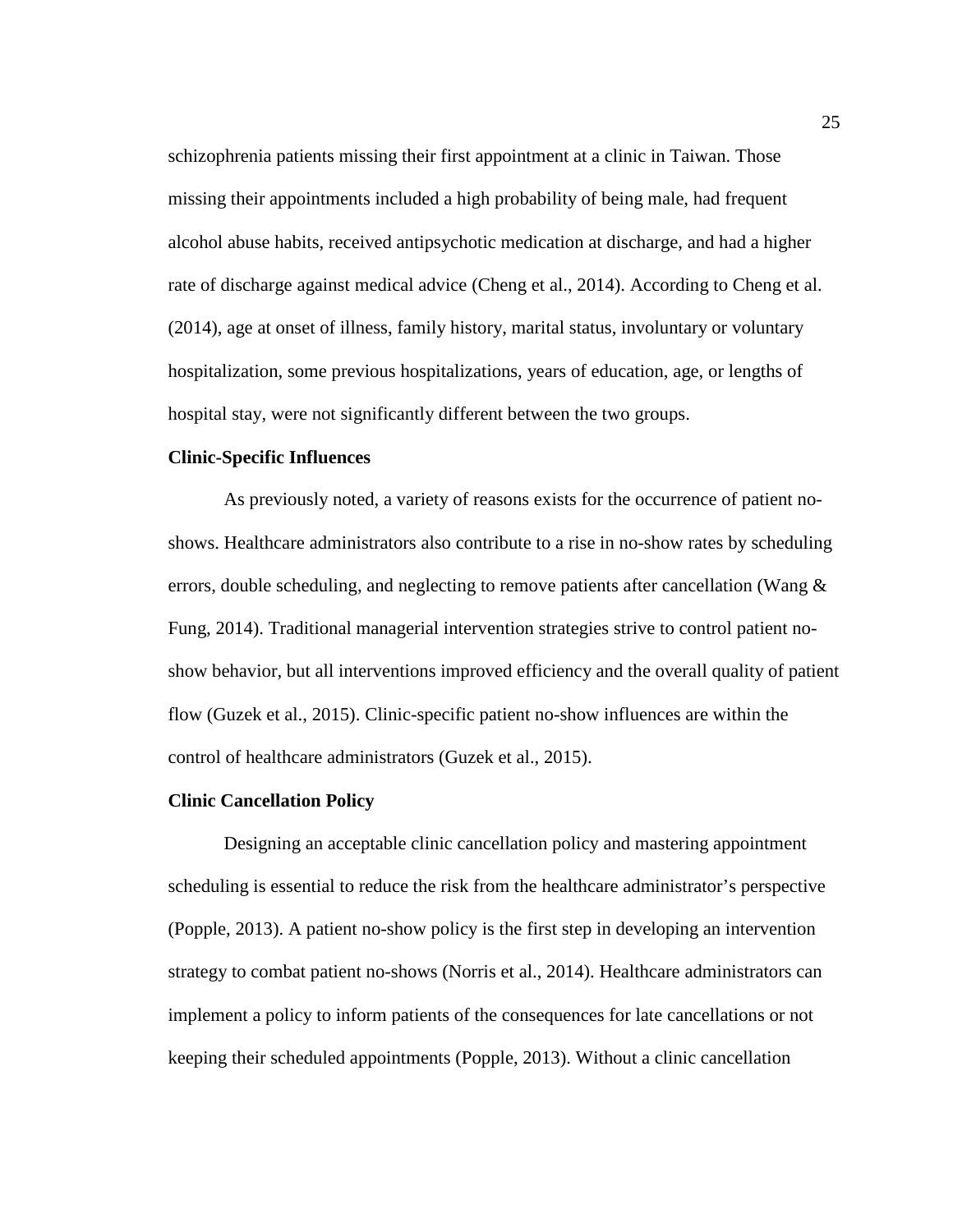policy and patient no-show criteria, there is no managerial strategy in place (Popple, 2013). The policy should clearly define no-show appointment criteria and cancellation timeframe (Popple, 2013). Healthcare administrators should enforce the clinic cancellation policy uniformly and give special consideration only under defined circumstances (Popple, 2013).

Educating patients on how this issue influences the practice can bring awareness to the issue. If patients face no consequences for their no-show behavior, there is little to no motivation for them to change their behavior (Popple, 2013). Patients may require annual reminders about the clinic cancellation policy and no-show criteria (Popple, 2013). Patients would then acknowledge the policy as part of acceptance for care by the clinic (Popple, 2013). Healthcare administrators can also include a termination-of-care policy in their clinic cancellation policy (Popple, 2013), to include the ability to dismiss the chronic no-show for more than three no-shows in one year (Norbash et al., 2016). Terminating a patient relationship is a sensitive issue because patients do not always have alternative care options (Norbash et al., 2016). Appendix A provides an example of a clinic cancellation policy including patient no-show criteria. Billing and scheduling systems and electronic patient health records play an integral part in providing the necessary information for healthcare administrators to design managerial strategies (Popple, 2013). Trends and issues contributing to the patient no-show problem could surface from such data (Popple, 2013). Providers need an analytical strategy to understand group-level and provider-specific trends (Popple, 2013). The analytical reports could show: (a) no-show type, (b) appointment reminder type, (c) insurance type,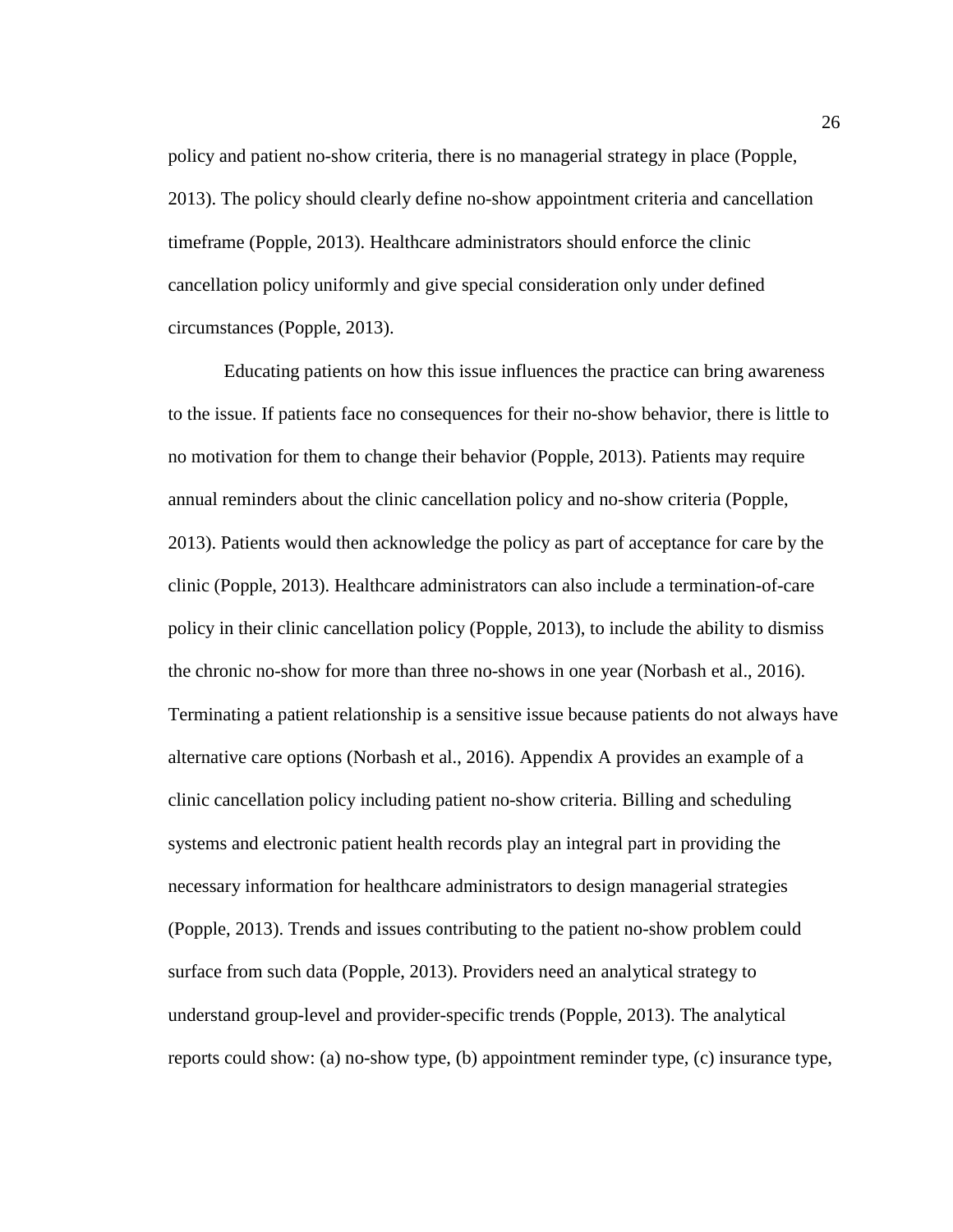(d) date of appointment, (e) the day of the week, (f) time of the day, (g) visit type, and (h) patient identification number (Popple, 2013). A tracking process could also use this computerized management system to track a patient's activity (Popple, 2013).

Using codes to alert medical staff of patient activity including no-show codes help to predict the risk of the patient not keeping their appointment when they call to schedule one (Popple, 2013). This coding system aligns with the TPB by assisting healthcare administrators to predict and plan for a patient's no-show behavior, and healthcare administrators adopt managerial intervention strategies to alleviate no-show appointments and cancellations (Popple, 2013). Without a well-defined clinic cancellation policy, healthcare administrators are at risk of having serious patient and healthcare administrative conflicts (Popple, 2013). If the clinic does not have a clinic cancellation policy, misunderstandings occur, resulting in unnecessary conflicts when patient no-show appointments happen (Popple, 2013). Clear appointment cancellation guideline can only contribute to better quality of care and accessibility (Popple, 2013).

#### **Appointment Scheduling**

Unused patient appointments at outpatient clinics are a growing concern in the healthcare delivery system (Lotfi & Torres, 2014). Patients who do not keep their appointments cause inefficient use of resources and reduce clinical capacity optimization rates (Chandra, 2015). The patient no-show phenomenon occurs more frequently when patient panel sizes are larger, and providers cannot provide timely healthcare access (Chandra, 2015; Turkcan et al., 2013). The length of wait time for patient appointments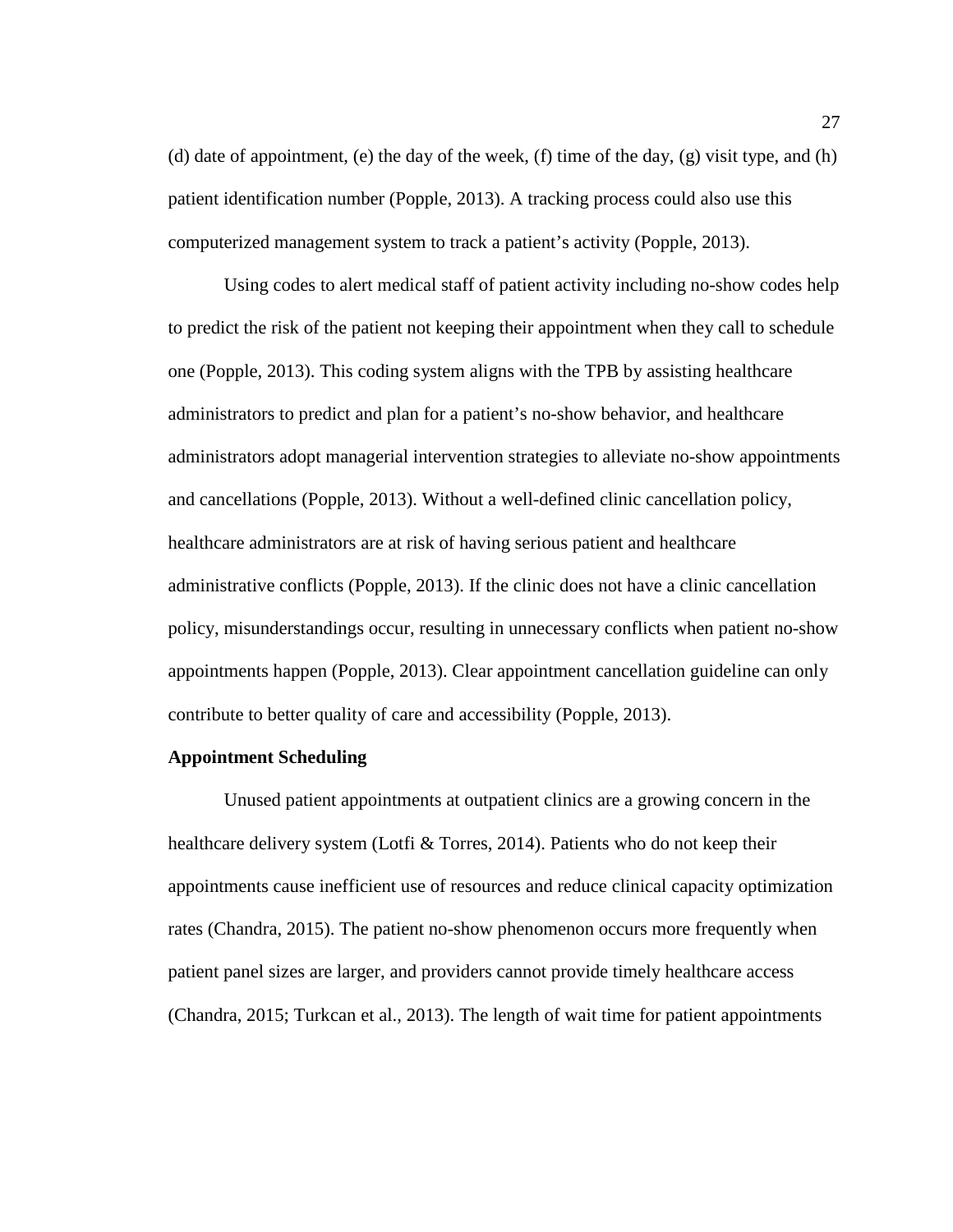has an influence on patient no-show rates: the longer new patients wait for their appointments, the higher the risk of not attending their appointment (Bard et al., 2014).

O'Neill et al. (2012) explored the scheduling process at a medical center and found efficient scheduling and easy access to medical appointments positively affect the quality of ambulatory patient care. Wait time between phoning in and receiving the first available appointment decreased (O'Neill et al., 2012). In addition, prompt telephone responses and courteous service at registration improved the scheduling process (O'Neill et al., 2012). Reduced access time meant that patients received an appointment with a healthcare provider within three working days of the request (O'Neill et al., 2012).

De Vuyst et al. (2014) explored appointment scheduling using an analytic approach to computation complexity. Using Lindley's recursion, the team found that patient wait time has a strong influence on patient no-show rates (De Vuyst et al., 2014). O'Neill et al. (2012) used monthly mystery call shoppers in their patient scheduling study. The mystery shoppers collected data using standardized forms, rated the quality of service, and recorded their interactions with schedulers (O'Neill et al., 2012). The shoppers charted and discussed the outcomes with clinical leaders and healthcare administrators while recommending solutions to detect problems (O'Neill et al., 2012). Eighteen months after the start of the intervention study, scheduling staff improved their registration skills from 60% to over 90% (O'Neill et al., 2012).

Designing the next generation of software could identify patients' preferences and assist the appointment booking decisions of medical staff (Wang & Fung, 2014). Adopting an appointment system with patient preferences reduced patient no-show rates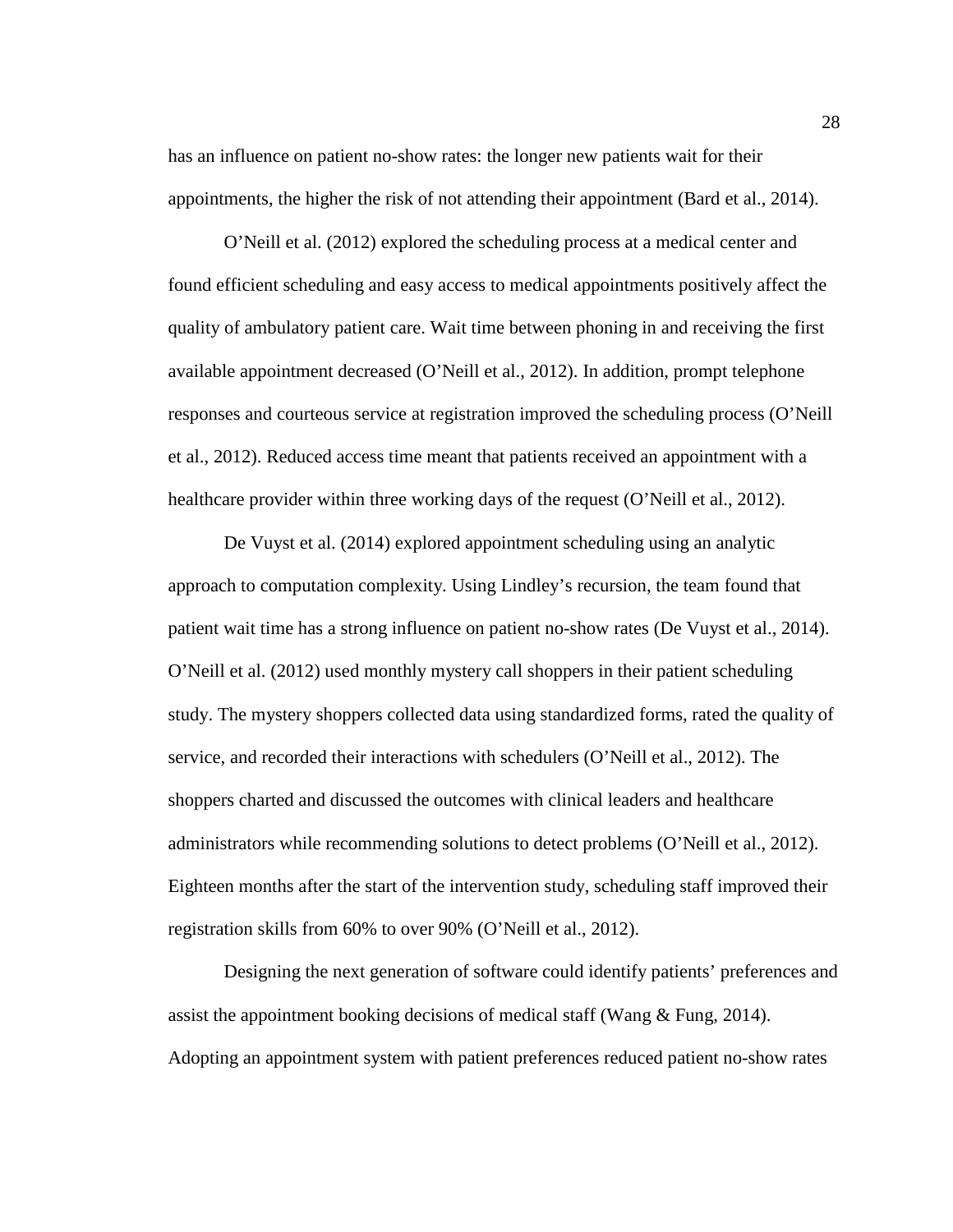(Wang & Fung, 2014). Allowing patients to book their appointment with their preferred provider, as well as having a suitable appointment time, was critical (Chen & Robinson, 2014). Healthcare administrators could also evaluate the time of day patients receive their appointment as a means of reducing no-shows (Chang, Sewell, & Day, 2015; Feldman et al., 2014; Finkelstein, Liu, Jani, Rosenthal, & Poghosyan, 2013; Liu, 2016; Norris et al., 2014; Percac-Lima et al., 2015). Previous studies note that Monday  $(24.7%)$  as the single best day to schedule an appointment. Sunday (16.2%) and Saturday (15.5%) are the second and third most favorable days to schedule an appointment (Schmalzried  $&$  Fallon, 2012). No-show rates also vary by the time of the day, with patients more likely to keep their appointments between the times of 9:00 am and 4:00 pm (Ellis, Wiseman, & Jenkins, 2015). Zacharias and Pinedo (2014) found spreading out appointment and procedures, rather than front-loading a scheduling system is more beneficial to patients as well as providers. Moreover, Zacharias and Pinedo quantified the impact of appointment time on no-show rates; patients attended their appointments more often on Thursdays, while Fridays had the highest no-show rate of the weekdays (Wiesche, Schacht, & Werners, 2016). Schedulers group the week into three categories: (a) Monday, Tuesday, and Wednesday; (b) Thursday and Friday; and (c) Saturday and Sunday to improve scheduling options to patients (Kong et al., 2015). When patients arrive late for their appointments, there is additional uncertainty for staff members (Kong et al., 2015).

Appointment scheduling in an outpatient clinic involve providers, patient, and clinical support staff (Tsai & Teng, 2014). Sequential booking, random arrivals, noshows, varying degrees of urgency, healthcare provider availability and patient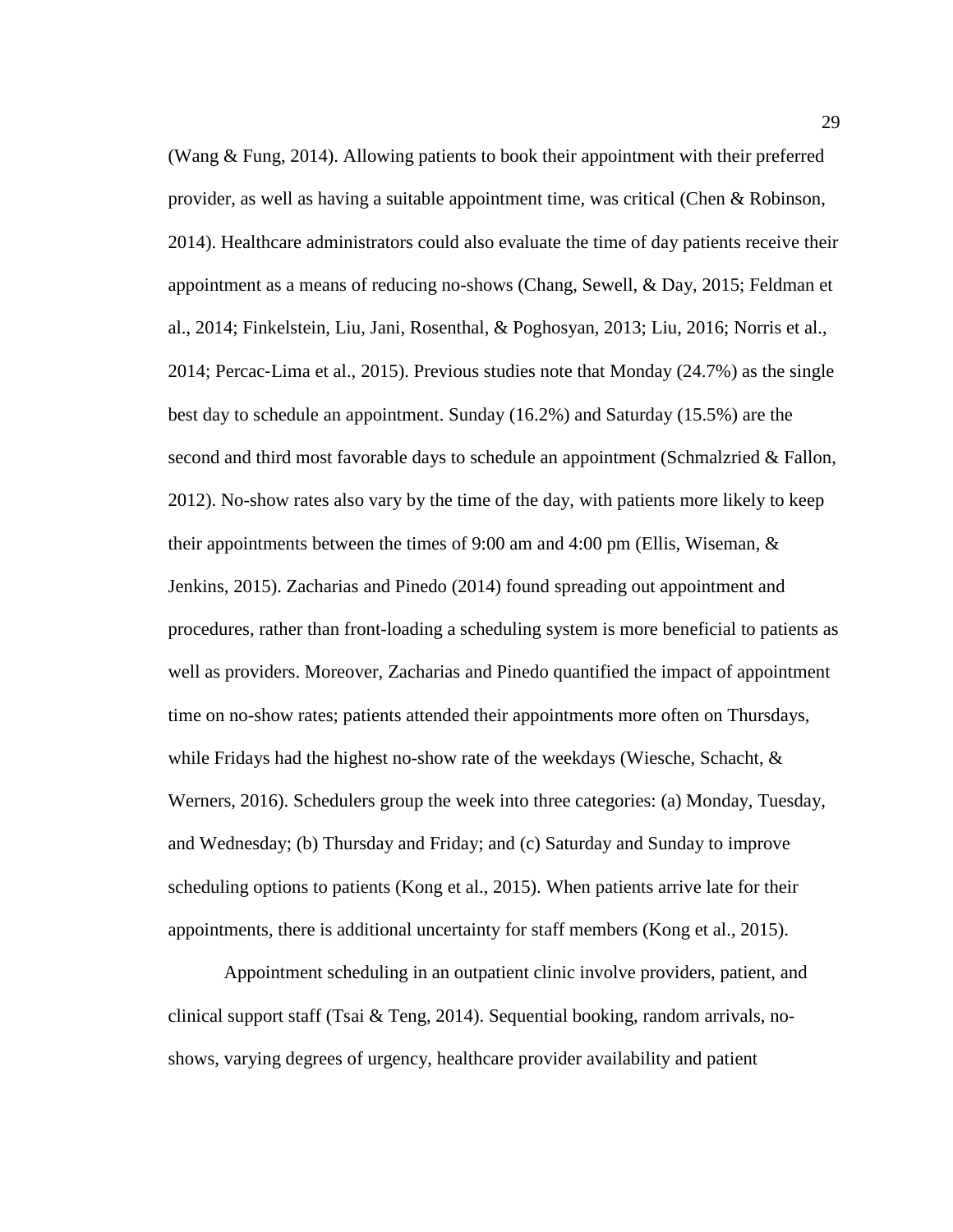preferences all provide optical to efficient scheduling (Tsai & Teng, 2014; Yan, Tang, Jiang, & Fung, 2015). Ideally, appointment scheduling balances the interests of patients with the requirements of providers (Kemper et al., 2014). Patients may prefer scheduling staff to plan long intervals between patient appointments, because this strategy may reduce their wait times if physicians encounter an emergency with another patient (Izady, 2015). Appointment scheduling staff must be flexible to accommodate emergency patient arrivals and treat these cases quickly (Erdogan & Denton, 2013).

The Bailey-Welch appointment schedule method allows appointment-scheduling staff to double book that first appointment of the day, while evenly spacing the remaining patients through the rest of the day (Morikawa et al., 2015; Welch & Bailey, 1952). The goal of this plan is to offset the adverse effect of patient no-shows and patient tardiness (Kuiper & Mandjes, 2015; Oh, Muriela, Balasubramaniana, Atkinsonb, & Ptaszkiewiczb, 2013). Strothman et al. (2015) compared patient no-show rates for three different months at different times of the year and found no-show rates were 24.7% in October, 26.0% in January, and 24.3% in May. Referral and waiting times for appointments proved to be statistically significant when comparing patients who kept their appointments (median 128 days, interquartile range 68/421) and those who did not (median 146 days, interquartile range 119e448,  $p < .001$ ) (Strothman et al., 2015). Patient appointment intervals affect patient no-shows dramatically, and the timing of the appointment is the easiest issue to address (Norris et al., 2014). Clinicians and staff should consider scheduling as a higher level of the administrative task with specialized training requirements (Kuiper & Mandjes, 2015; Luo, Kulkarni, & Ziya, 2015).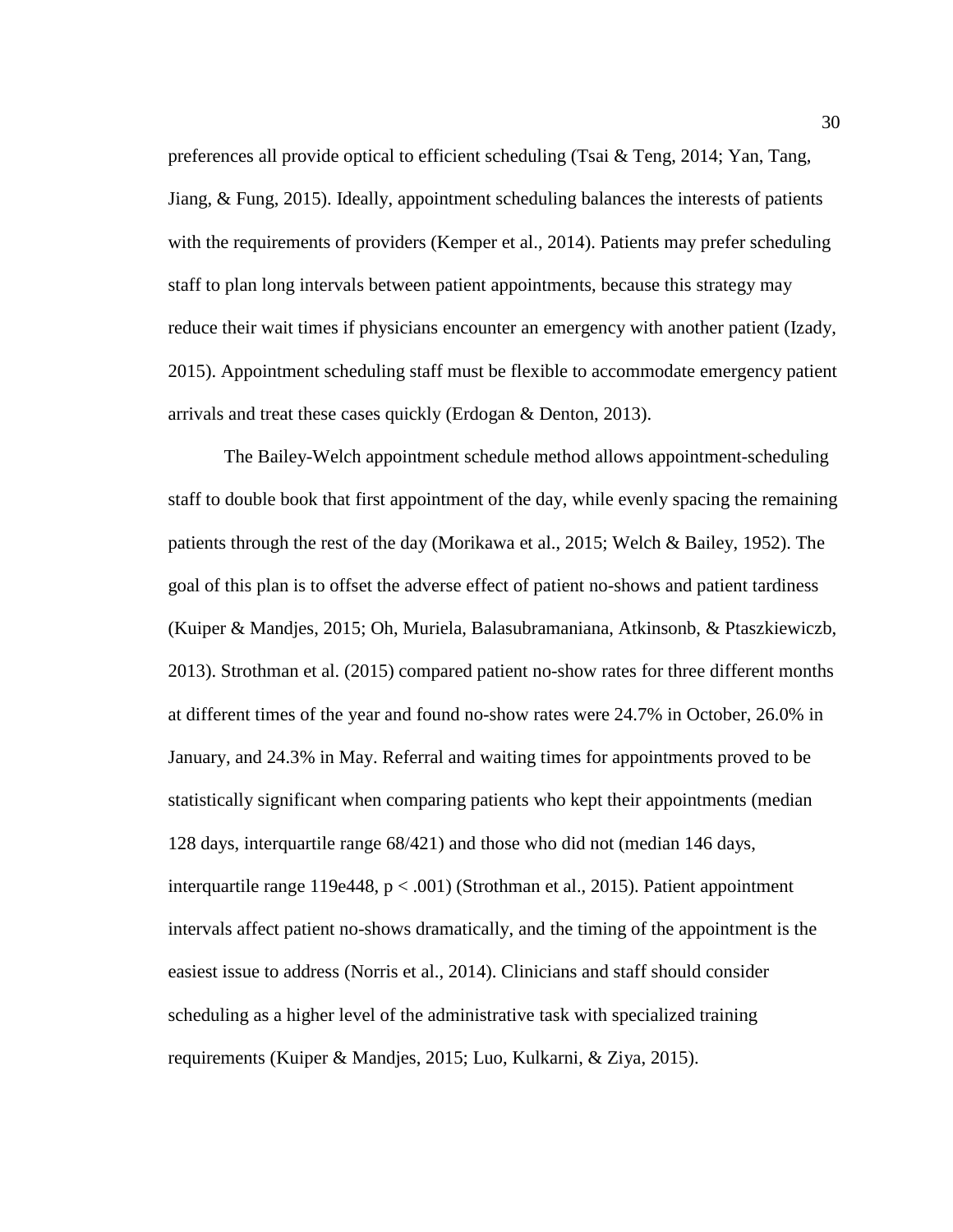### **Providers' Contribution to Patient No-Shows**

Patient no-show behavior can contribute to providers having a negative attitude toward their no-show patients and result in an antagonistic patient-provider relationship (Klassen & Yoogalingam, 2013). A weak relationship between a provider and patient can lead to less communication, lack of empathy, decrease the quality of care, and even create a higher no-show rate (Klassen & Yoogalingam, 2013). The stereotype stigma attached to no-show patients could lead providers who do not accept patients with a high risk of not keeping appointments (Klassen & Yoogalingam, 2013).

DeFife, Smith, and Conklin (2013) studied patient no-show rates in a psychotherapy clinic and found vacant appointments contribute to financial burdens, reduced scheduling efficiency, and lower effectiveness of therapeutic service deliveries. They explored more specific clinical process factors relating to why patients miss their appointments (DeFife et al., 2013). Several factors contribute to consistently low noshow rates for certain providers, which included keeping their patients motivated, develop a positive therapeutic alliance, set a treatment plan, and communicate about noshow concerns during the treatment process to maintain accountability (DeFife et al., 2013).

High no-show rates contribute indirectly to delays in getting an appointment the same day (Liu & Ziya, 2014). A shortage of primary care providers currently exists in the United States, and high no-show rates add additional pressure to these practices (Brislen, Dunn, Parada, & Rendon, 2016). Physicians often lack the satisfaction that should be part of a healing profession (Liu & Ziya, 2014). An increasing number of physicians reported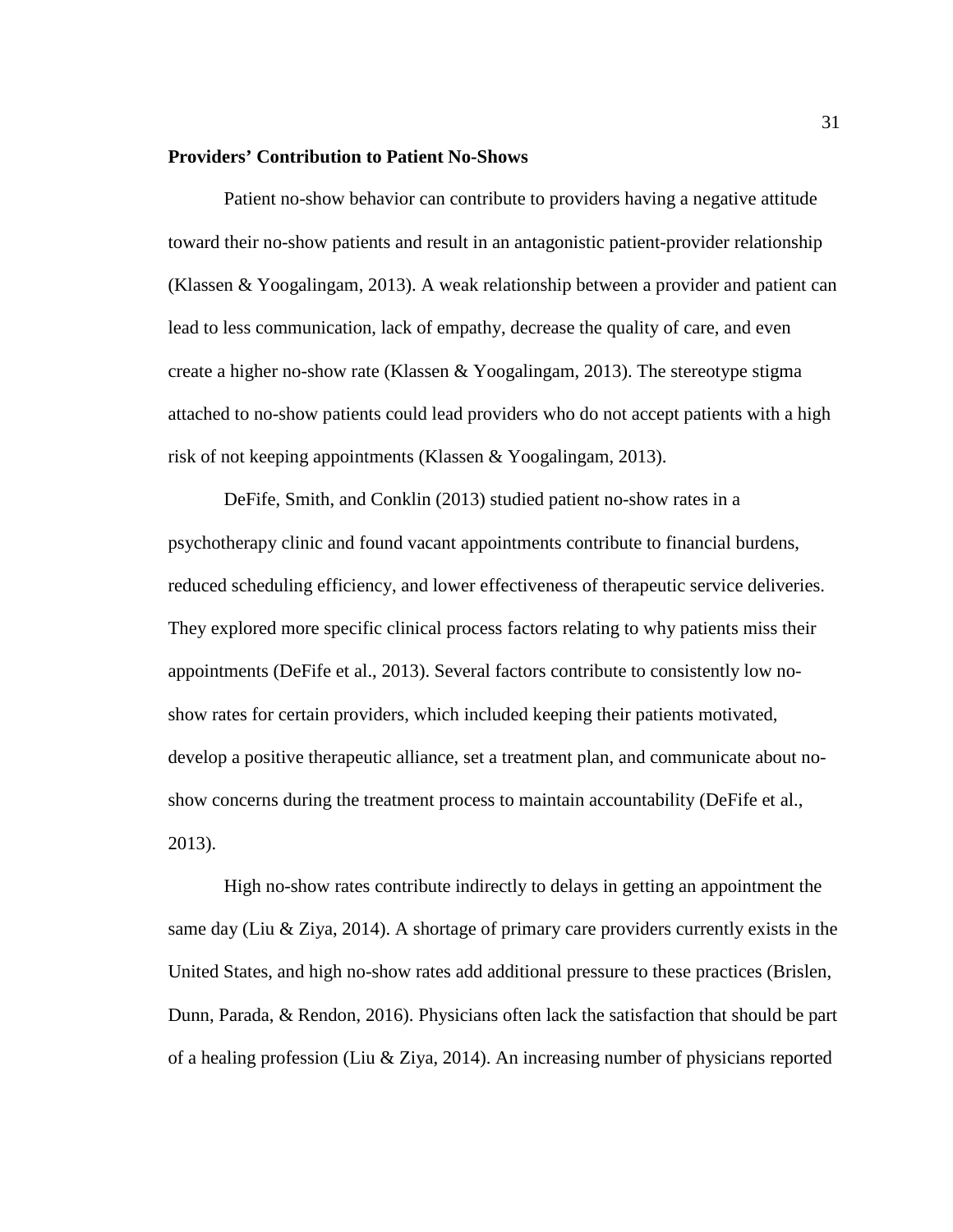burnout, depression, poor self-care, and even substance abuse (Casalino & Crosson, 2015). Establishing adequate provider-patient relationships also contributes to the success of a patient's preventative care and disease management regimens (Kim et al., 2015; Lee, Heim, Sriskandarajah, & Zhu, 2015; McNeil, Gormley, & Binder, 2013). Patients have expectations when meeting with their healthcare provider, and if physicians do not meet the patients' expectations, it negatively influences their motivation towards follow-up appointments (Deledda et al., 2013). When evaluating various intervention methods, clinicians remove themselves from the problem because they often see their only task as providing patient care (Musen, Middleton, & Greenes, 2014). Gijo and Antony (2014) explored workflow processes concerning patient-provider familiarity and appointment compliance to improve continuity of care making use of Lean Six Sigma methodologies. Healthcare providers prefer to have minimum idle time and limit overtime pay (Feldman et al., 2014). Recommendations included corrective actions, and the implantation of the managerial intervention strategies reduced the patient waiting time from 57 minutes to less than 25 minutes (Gijo & Anthony, 2014).

#### **Patient No-Show Managerial Intervention Strategies**

Healthcare revenue systems, reimbursement systems, and funding opportunities remain complex (Berg et al., 2013; Liu & Ziya, 2014). The consequence of this complexity is healthcare facilities and organizations expect their administrative staffs and providers to manage tight budgets and efficiently coordinate limited resources (Saure & Puterman, 2014). Patients who do not keep their appointments cause inefficient use of resources and reduce optimal clinical capacity (Flake et al., 2015). The patient no-show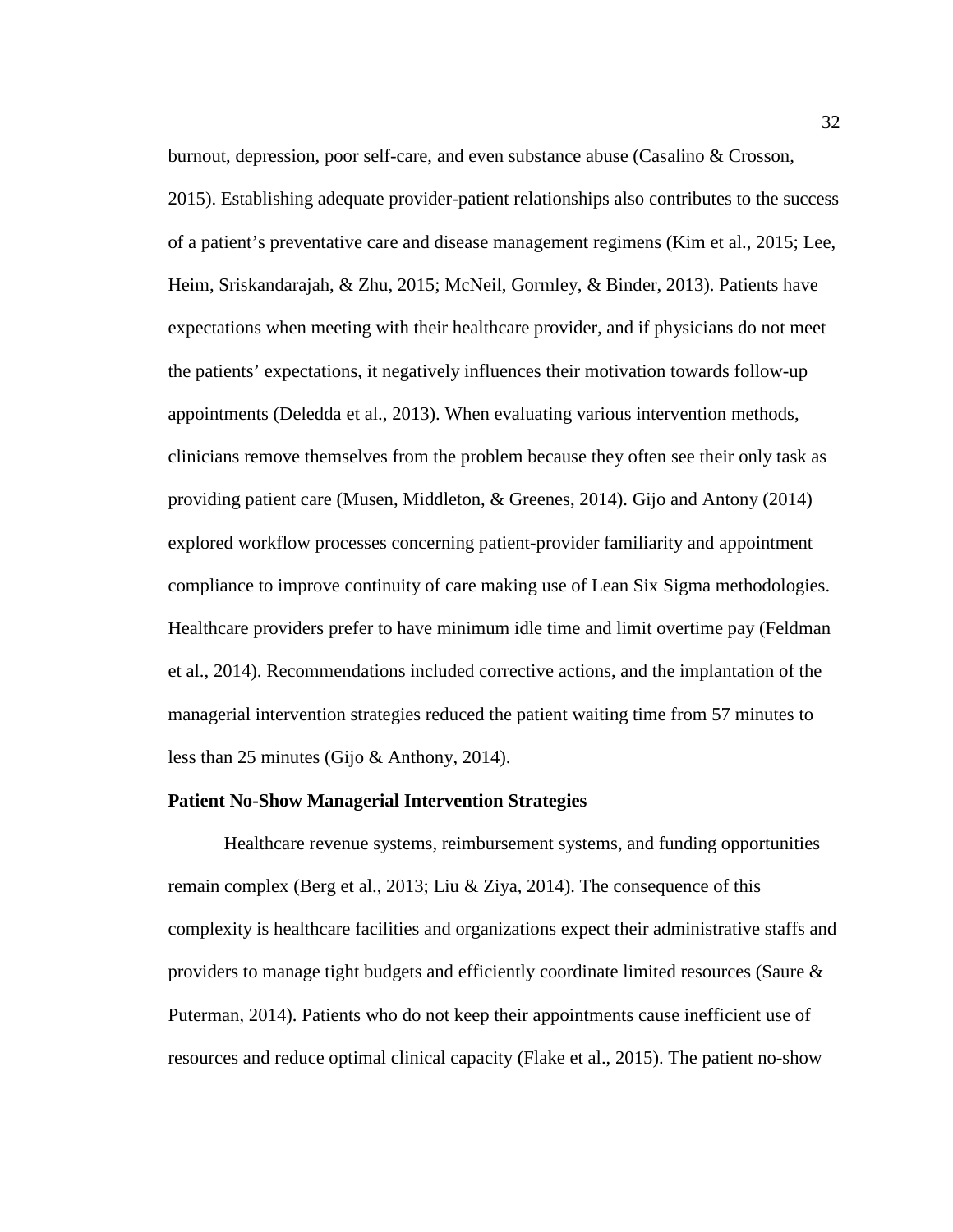phenomenon occurs more frequently when patient panel sizes are larger, and providers cannot provide timely access to care (Chandra, 2015; Turkcan et al., 2013). Patient satisfaction increases if the minimal wait time for appointments occurs (Liu & Ziya, 2014). The length of wait time for patient appointments also influences no-show rates (Berg et al., 2013). The longer new patients wait for their appointment, the higher the risk of not keeping it (Bard et al., 2014). Patient no-show behavior is a deeply entrenched problem in the healthcare delivery system (Campbell et al., 2015).

 Prompt appointment scheduling and healthcare service may serve to validate the quality of patient care (Bodenheimer, Ghorob, Willard-Grace, & Grumbach, 2014). Medical personnel who manage outpatient clinics often have to struggle to fill empty appointment slots without adequate notice, while other patients cannot secure an appointment at the time required (Liu & Ziya, 2014). The inability to receive timely medical care detracts from the patient's overall experience (Friedberg et al., 2014; Soeteman, Peters, & Busari, 2015). Therefore, it makes business sense to create strategies that will improve the overall patient satisfaction including proper scheduling which includes reducing no-show rates.

Rising patient cancellations and no-show rates contribute significantly to rendering medical resources unavailable and reducing revenue for hospitals (Kheirkhah et al., 2016; Tabish & Nabil, 2015). According to Berg et al. (2013), if a clinic has an 18% no-show rate, the corresponding annual revenue loss is 16.4%. The national average noshow rate in the United States is between 15% to 30% in a general medicine clinic and urban community centers, but no-show rates can be as high as 50% in some primary care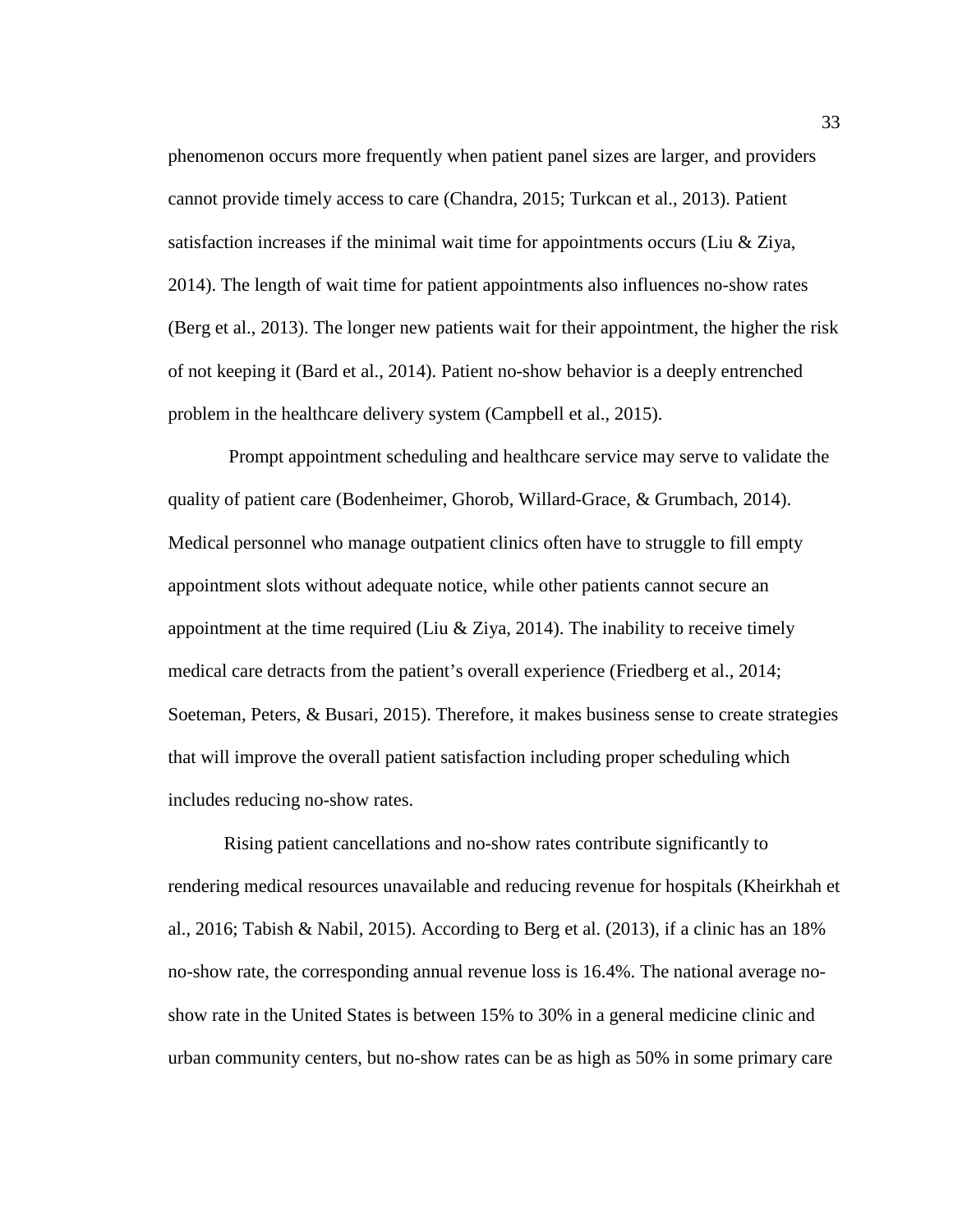clinics (Davies et al., 2016). Patients missing appointments will often not reschedule, resulting in a delay in their follow-up care for chronic health conditions (Liu & Ziya, 2014). This decision puts the patient's health at risk and creates a stressful situation when she or he or tries to reschedule (Oakley et al., 2013).

# **Interventions**

According to Popple (2013), there is a need to develop specific managerial strategies and interventions to counteract the effects of patient no-show focus on overbooking. The managerial intervention strategies include the different patient appointment reminders and the controversial administrative fee charged for patient noshows. The purpose of the study was to discover successful and unsuccessful as well as new managerial interventions strategies aimed at reducing patient no-shows.

## **Overbooking**

General patient appointment scheduling problems contribute to difficulty in receiving a timely appointment (McMullen & Netland, 2015; Wang & Fung, 2015). The most common intervention is overbooking, which has not been shown to be a successful intervention for patients, providers or organizations (Bard et al., 2014; Norris et al., 2014). Automated reminder phone calls, staff reminder telephone calls, postcard reminders, direct cell phone calls, short message service (SMS) text messaging, e-mail reminder messages, double booking no-show patients, booking patient on different days of the week, releasing no-show patients, and administrative charges for patient no-shows are means of addressing and altering no-show rates (Clouse et al., 2016; Percac-Lima et al., 2015). Although using an overbooking strategy can improve revenue and clinical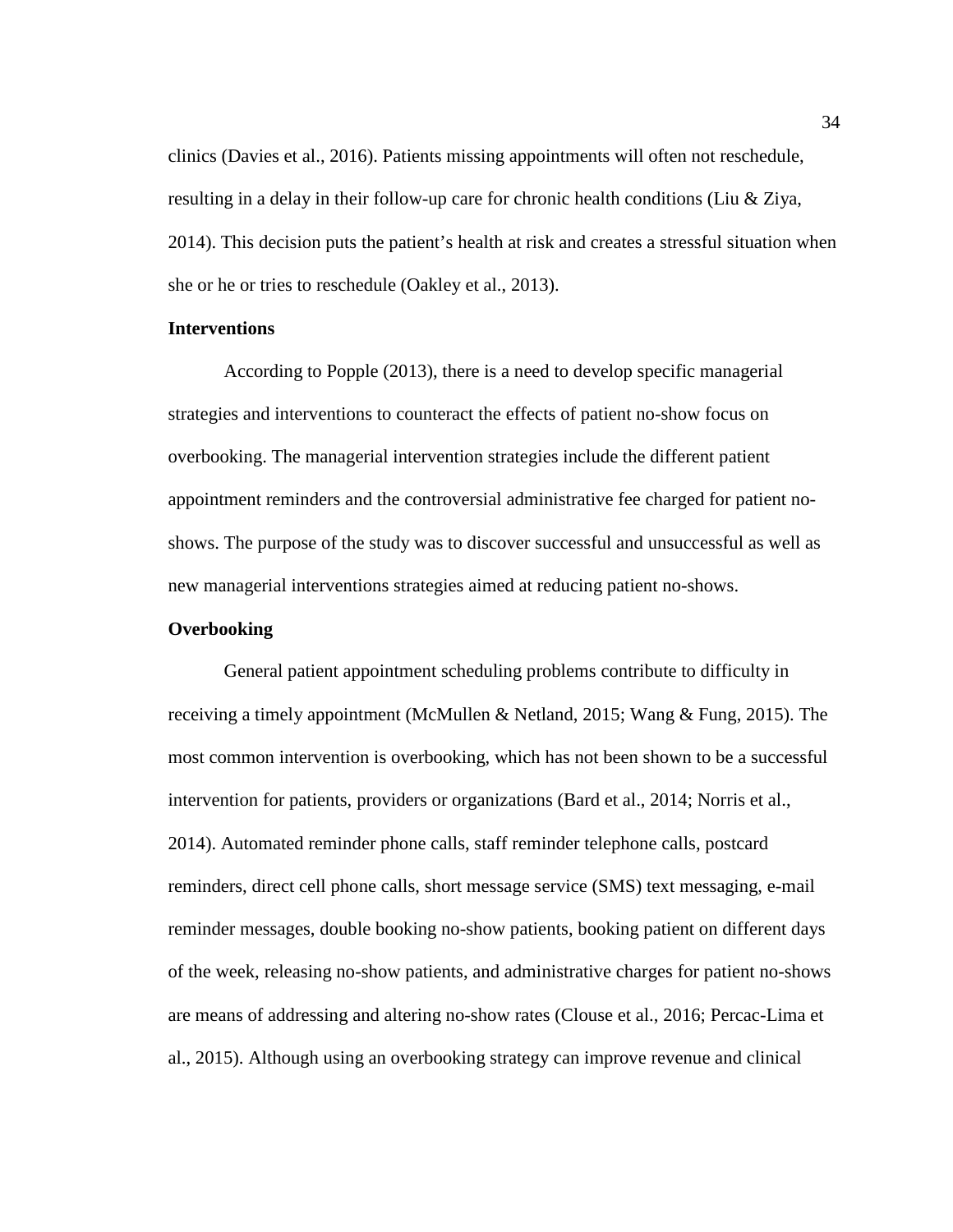resource utilization, limited evidence exists documenting overbooking strategy as a positive contributor to lowering no-show rates (Liu & Ziya, 2014). Overbooking means the clinic's computer software will show the provider's time as overbooked with the patient's average no-show rate (Huang & Hanauer, 2014; Schuetz & Kolisch, 2013). For example, if a healthcare provider has 10 appointments in the morning and an average of two no-shows, the clinic could schedule 12 patients to compensate for potential no-shows (Huang & Hanauer, 2014). The goal of clinical patient overbooking is to reduce the negative influence of patient no-shows on clinical operations and efficiency (Zeng et al., 2013), but instead, the process inconveniences patients and providers (Oh et al., 2013; Parizi & Ghate, 2016). Providers may also have to work overtime or stay longer to provide service to overbooked patients (Bard et al., 2014; Tang, Yan, & Cao, 2014) and according to Berg et al. (2013), this strategy does not help to increase clinical revenue. Overbooking works around the problem by loading more work onto the already strained provider's schedule (Anderson, Zheng, Yoon, & Khasawneh, 2015; Kortbeek et al., 2014).

According to Popple (2013), creating codes specifically for no-show appointments to differentiate between types of cancellations and rescheduling can help scheduling staff to identify chronic no-show patients who may call to schedule an appointment. The rationale is that if a significant number of patients cancel the same day, the codes will indicate that patients cannot make timely appointments with their providers (Popple, 2013). If a patient has a frequent 24-48 hour cancellations codes in the patient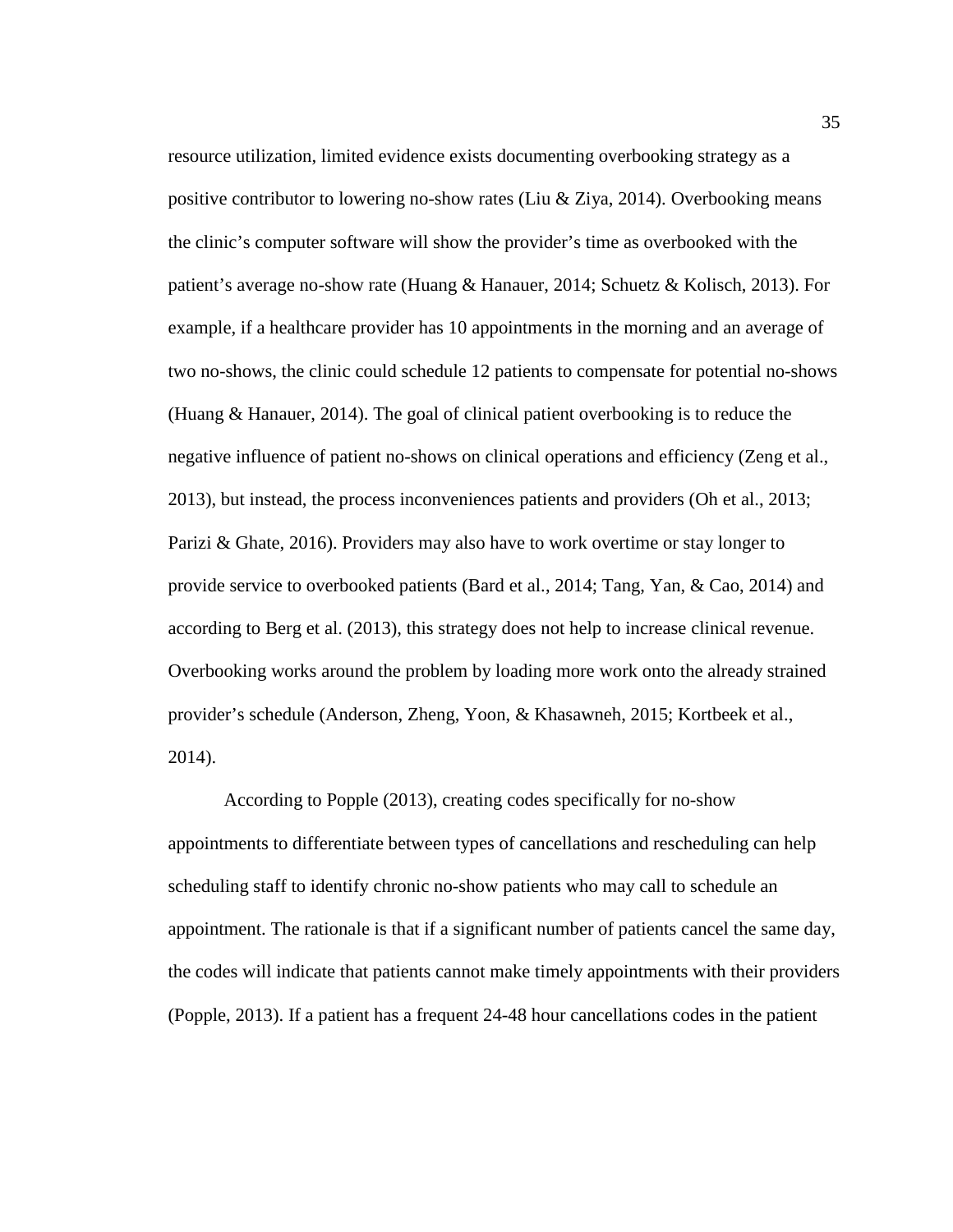chart, schedulers can identify the patient noncompliance to the clinic cancellation policy rather than an appointment access problem (Popple, 2013).

# **Open-Ended Access**

Open-ended access means that clinics offer patients same-day appointments regardless of the urgency of their medical condition (Qu et al., 2012). According to Qu et al. (2012), scheduling method does not require advance follow-up appointments, overbooking, or postponing appointments and the process allows additional access to accommodate patient needs. Open-ended access depends on supply and demands and the patient-provider ratio while clinic administrators can predict demands based on trends, such as a particular month, week, day, or appointment time (Qu et al., 2012).

There are numerous advantages of an open-ended appointment access scheduling methods for the patient. These include: (a) patients enjoy the ability to see a provider when needed, providing for excellent continuity of care between patient and provider (Qu et al., 2012); (b) open-ended access saves patients from costs associated with emergency room visits; and (c) health care visit accessibility may allow patients with severe health problems to see a doctor earlier, resulting in an increase in patient satisfaction (Nuti et al., 2015). The benefits for the office include the time-saving for the administrative staff as the process reduces the need to send patient appointment reminders and most significant is a decrease in provider and staff work stress, resulting in better care to the patients (Qu et al., 2012). However, the transition to open-ended access could be difficult initially because patients may only want to see their usual provider and in certain circumstances,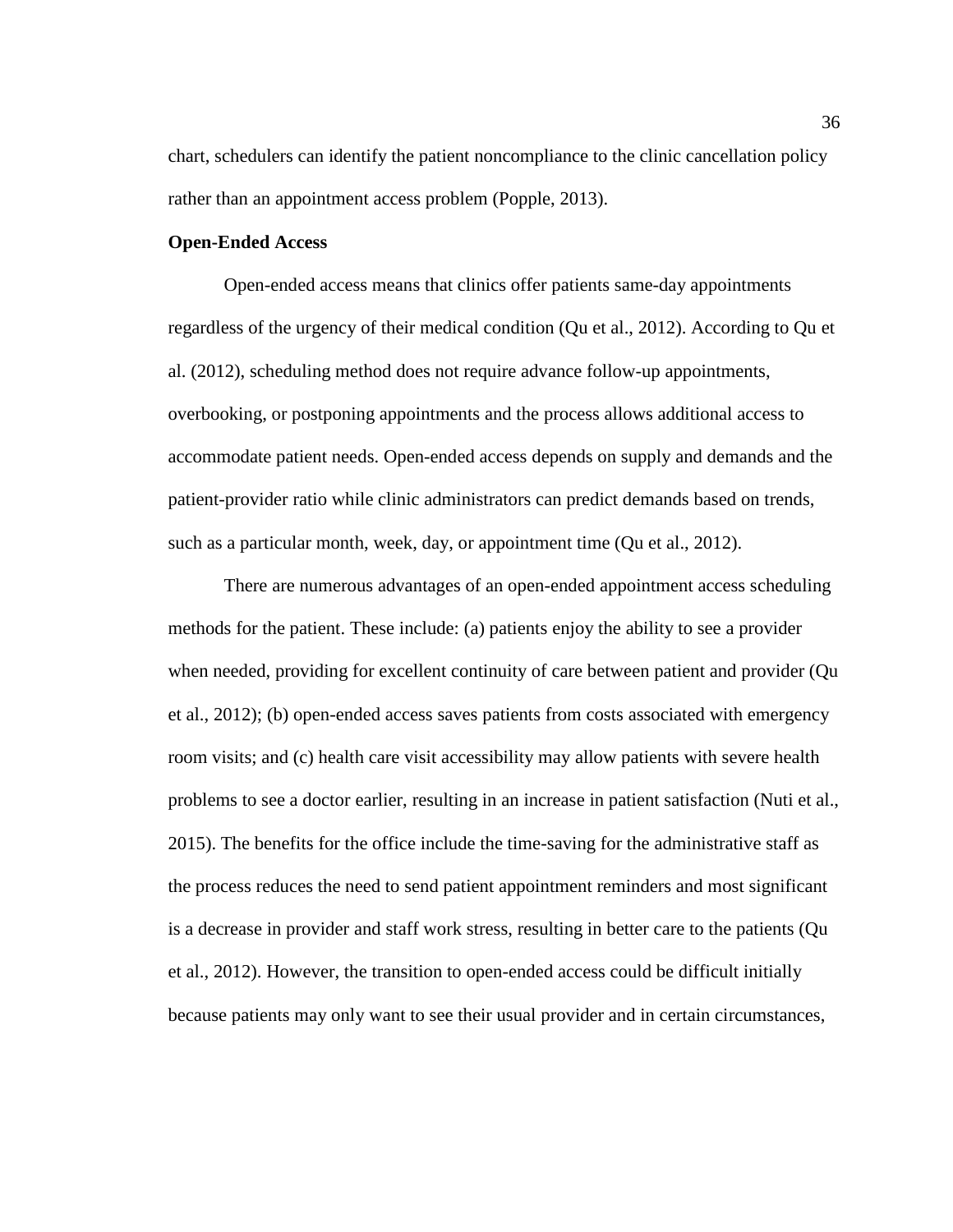the process may create on overload of urgent care appointments while creating a backlog of patients and increasing wait times (Lee et al., 2013).

# **Walk-in Patients**

No-shows and cancellations represent 31.1% of scheduled appointments, and 32.2% of scheduled time (Moore, Wilson-Witherspoon, & Probst, 2001). Walk-in patients can replace 61.0% of the lost appointments, but only 42.4% of the time held for each no-show appointment (Moore et al., 2001). Walk-in visits generate 89.9% of the income associated with regularly scheduled appointments, resulting in a total revenue shortfall over the year of 3%-14% (Moore et al., 2001).

Primary care clinics have a consistent flow of walk-in patients to fill the vacant no-show patient slots, serving as an excellent source of revenue (Cayirli & Gunes, 2013). Cayirli and Gunes (2013) found walk-in patients are generally from a lower socioeconomic class and have a perception of urgency when seeking medical care. Many primary care healthcare facilities adopt overbooking as an intervention against patient noshow rates and late cancellations, but research indicated that accepting walk-ins is much more efficient than overbooking (Qu, Rardin, & Williams, 2012). Overbooked patients can still no-show, but walk-in patients continue to wait to be seen (Liu & Ziya, 2014).

Houghton, Casey, Shaw, and Murphy (2013) completed a hospital-based postsurgery study of single-session walk-in counseling and found that walk-in patients significantly reduce the cost of no-shows. The ease of accessibility that walk-in appointments provide to patients could help them recover faster from surgical and nonsurgical procedures (Houghton et al., 2013) as well.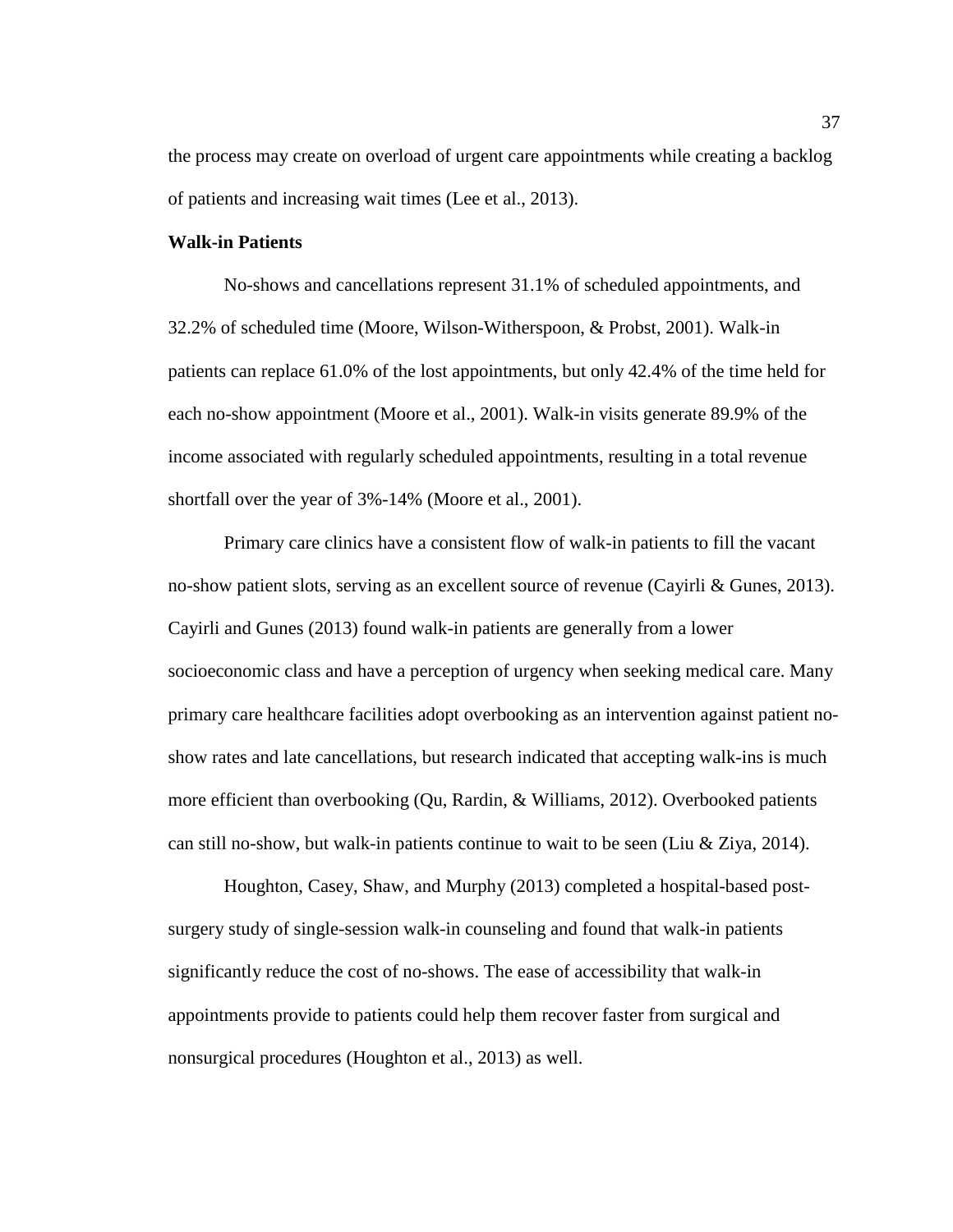## **Live Clinic Staff Appointment Reminder Calls**

A personal telephone call from a clinic staff member is the most expensive of the possible interventions, but this strategy is more cost effective than allowing a 30% noshow rate to continue (Lima, Maciel, Silva, & Guimaraes, 2014). Reminding patients by telephone one day before their appointment increased the number of patients who arrived (Fudemberg et al., 2016). Patients can address physician instructions for their appointments and reschedule their appointments, rather than not coming (Lima et al., 2014). When a patient is on the phone with scheduling, most patients take the opportunity to reschedule at the same time (Lima et al., 2014). With a live appointment reminder calls, there is no need for patients to call back to reschedule appointments (Weatherston & Gue, 2014).

## **Automated Appointment Reminder Call Systems**

Current technology contributes to an easier and inexpensive strategy to remind patients about appointments (Finkelstein et al., 2013). Communication methods are varied, and a combination of reminders may prove to be the most efficient (Finkelstein et al., 2013). An automated appointment reminder call is one of the standard practices scheduling use to remind patients of their future appointments (Goyal, Sehgal, & Sehgal, 2015). However, there are challenges with the use of automated reminder phone call systems since these messages may not reach patients or patients ignore the call because automatic reminders are not personal (Molfenter, 2013).

A more personal reminder occurs when the clinic staff calls the patient directly a few days before the appointment. Sending a short text message is another way to speed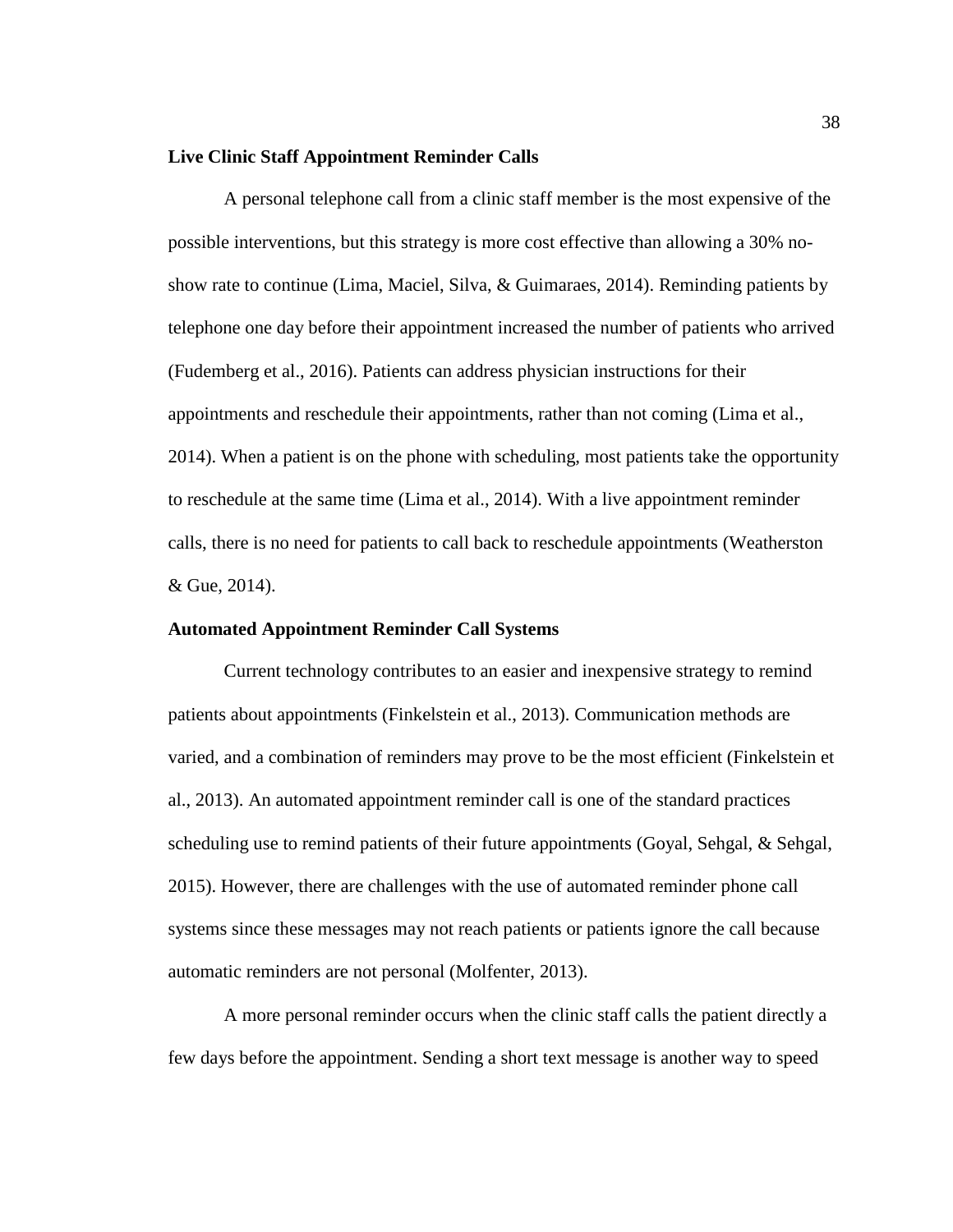up the process of reminding patients (Goyal et al., 2015). Staff reminder calls and SMS text message reminders lead interventions against patient no-show rates. Al-Aomar and Awad (2012) found texted reminders could reduce no-show rates from 10%-20%. Although SMS appointment reminders are impersonal, these reminders contribute to the decrease of patient no-shows (Molfenter, 2013).

# **E-mail Appointment Reminders and Medical Portal Patients**

The cost effectiveness of telemedicine will have far-reaching consequences on healthcare expenditure in both the United States and globally (Tabish & Nabil, 2015). Telemedicine continues to progress and will make a considerable impact on no-show rates in the future (Norris et al., 2014). Traveling and travel delays contribute to noshows rates (Van Dieren, Rijckmans, Mathijssen, Lobbestael, & Arntz, 2013). Telehealth requires minimal travel and allows providers to schedule multiple patients with ease (Kruse, Bolton, & Freriks, 2015). According to Kruse et al. (2015), telemedicine will grow in the future, as patient portals already contribute to healthcare improvement outcomes (37%) self-management of disease, disease awareness, better medication adherence, increased preventative medicine, decreased office visits, and improved the quality of care and patient satisfaction. The patient no-show phenomenon will have less influence when removing traveling as a reason for patient no-shows with the use of telemedicine (Van Dieren et al., 2013).

## **SMS Reminders**

Approximately, 90% of adults in the United States own a cell phone, and 58% of those phones are Smartphones with easy access to the Internet (Arora et al., 2015).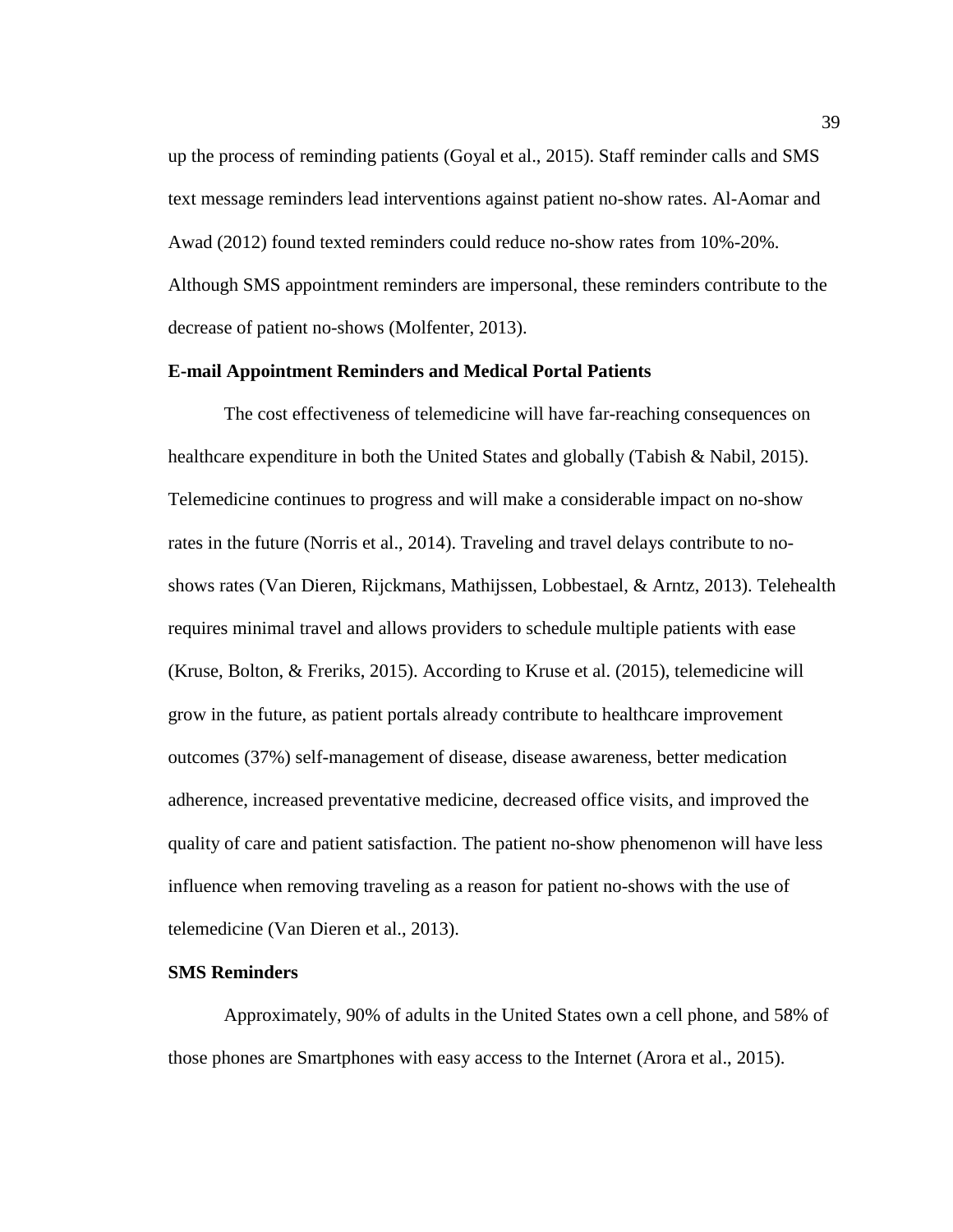According to Zallman, Bearse, West, Bor, & McCormick (2017), 95% of their research study patient participants had access to text messaging, and text message reminders were preferred rather than e-mail, phone, and reminder postcards. Therefore, SMS becomes an effective method to reduce patient no-show rates (Blumberg  $\&$  Luke, 2013). The benefits of mobile technology include cost, the electronically programmed service, and the ability to contact patients on their cell phones to help administrators track data (Adedokun, Idris, & Odujoko, 2016; Lin & Wu, 2014). Cellphone ownership has no boundaries, and phone ownership is similar across many demographics (Wang et al., 2014; Weaver, Ellis, Denizard-Thompson, Kronner, & Miller, 2015). Cellphone text reminders continue to increase in popularity as technology improves (Huang et al., 2013; Narring et al., 2013; Thakkar et al., 2016). In 2008, 51% of patients used mobile phones, compared to 70% in 2011 (Perron et al., 2013). SMS messages are the least invasive of the appointment reminder strategies available, and the least demanding resources (Perron et al., 2013). Low income and less-educated individuals, who known to have higher rates of no-shows exceeded a rate of 84% mobile phone ownership (Weaver et al., 2015). Text messaging may be a promising patient-centered approach in providing appointment reminders to patients and reduce patient no-show rates (Zallman et al., 2017). For this population using text, reminders can be a reasonable solution to decreasing no show rates.

An increase in cell phone and other mobile communication devices make SMS text messaging the most popular method of reminding patients about upcoming appointments (Gurol-Urganci, de Jongh, Vodopivec-Jamsek, Atun, & Car, 2013). According to Deng (2013), SMS appointment reminders in a healthcare setting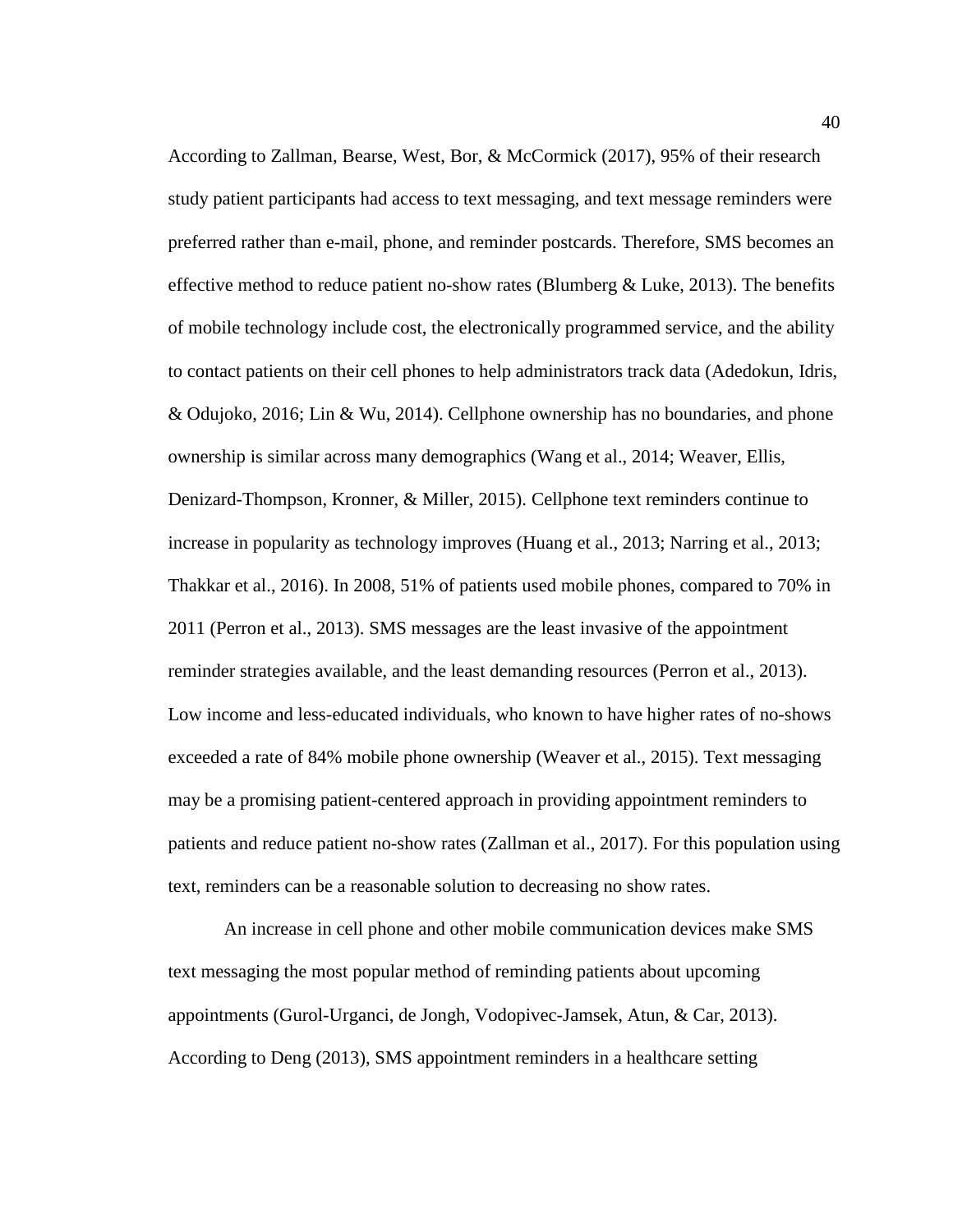substantially increased attendance for clinical appointments. Text message reminders are a straightforward and practical option for health care services to improve their service (Deng, 2013). The service is a cost effective strategy that also provides health benefits for patients, because using the technology may help patients regularly attend their appointments (DeSouza, Rashmi, Vasanthi, Joseph, & Rodrigues, 2014). Text messaging includes additional benefits in the future to request, for example, that a patient goes for lab tests (Perron et al., 2013).

## **Patient No-Show Administrative Charge**

Healthcare administrators implement fees for services that health insurances do not cover. These charges include missed appointment fees, which can range from \$30 to \$50 (Oakley et al., 2013). Healthcare administrators and providers who charge no-show fees are in the minority, but the numbers continue to grow (Oakley et al., 2013). Healthcare administrators use the charge to offset the rising costs of practicing medicine, although the cost of a no-show patient is much higher than \$50 (Oakley et al., 2013). Clinic overhead can run 65% or more of the total revenue; more healthcare providers continue to leave their practices because of not making a profit (Oakley et al., 2013).

Healthcare administrators started with frequent no-show patients when assessing an administrative no-show fee (Oakley et al., 2013). Charges for no-show appointments are not a traditional intervention method (Popple, 2013; Oakley et al., 2013). Oakley et al. (2013) noted that healthcare administrators use the following eight steps before they implement an administrative no-show charge: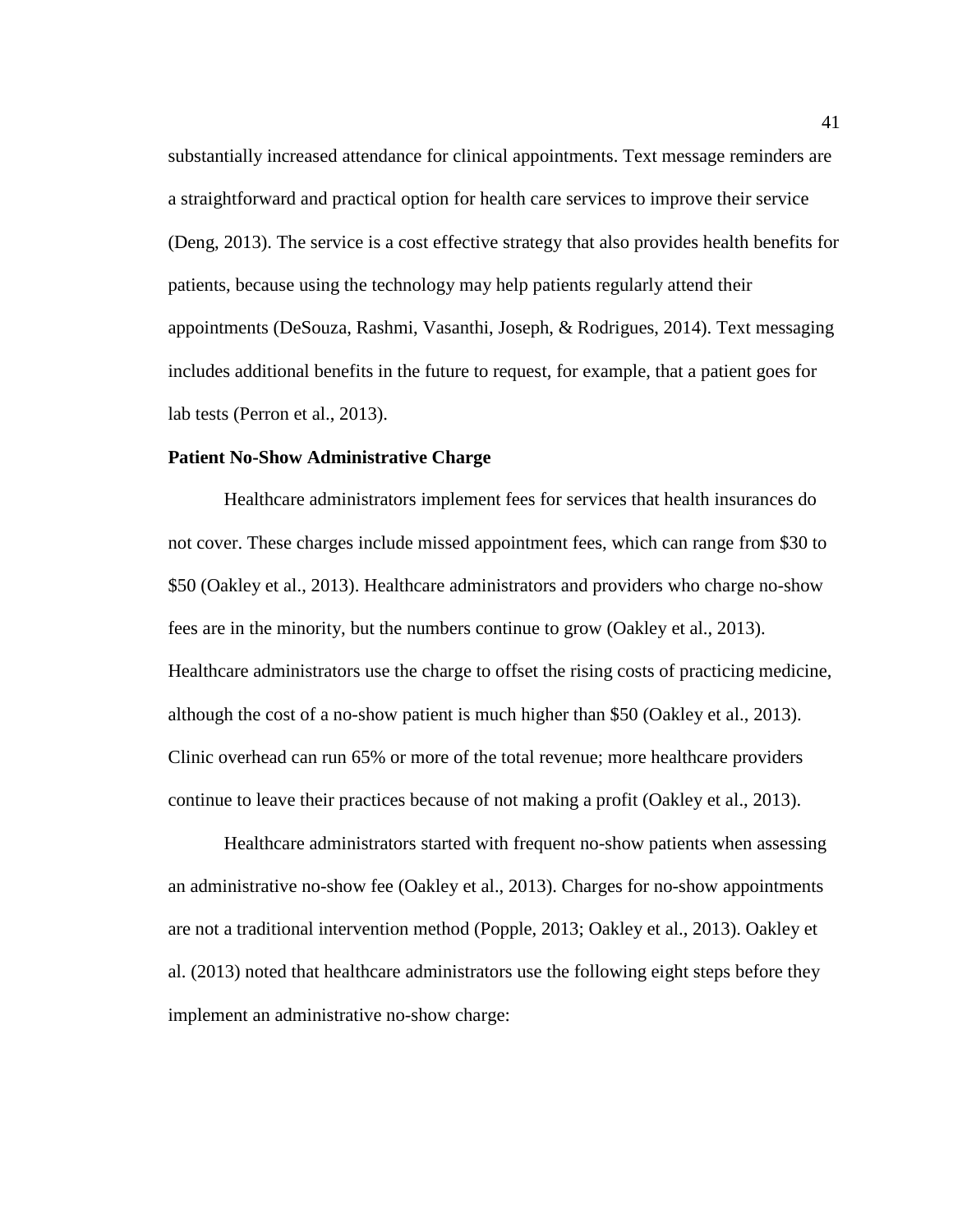- 1. Make sure managed care insurance contracts, and government agencies do not prohibit a no-show charge.
- 2. Clearly, define a cancellation policy for any no-show charge.
- 3. Medical staff must have a communication protocol, including scripts for providers and staff.
- 4. Develop a protocol for potential challenges to the policy.
- 5. Assess clinical risks for refusing to care for frequent no-show patients.
- 6. Develop a policy for the collection of patient no-show charges.
- 7. Assess the medical billing system's ability to accommodate for charging an administrative no-show charge.
- 8. Develop a protocol for providers to end their relationship with repeat, noshow offenders.

When healthcare facilities and clinics charge administrative no-show fees, the organization must ensure the staff communicates these regulations to all new patients in their no-show policy (Popple, 2013). In the year 2010, one academic outpatient dermatology clinic was facing a 25% rise in no-show rates, which resulted in the implementation of a patient no-show fee policy (Oakley et al., 2013). The cost for a patient no-show appointment was \$50 (Oakley et al., 2013). The implementation of the fee reduced the unused appointments by 10%, and no-show rates dropped from 25% to 15% (Oakley et al., 2013). The impact of patient no-show rates is more evident in outpatient specialty clinics that do not offer walk-in patient appointments (Cayirli  $\&$ Gunes, 2013; Moore et al., 2001).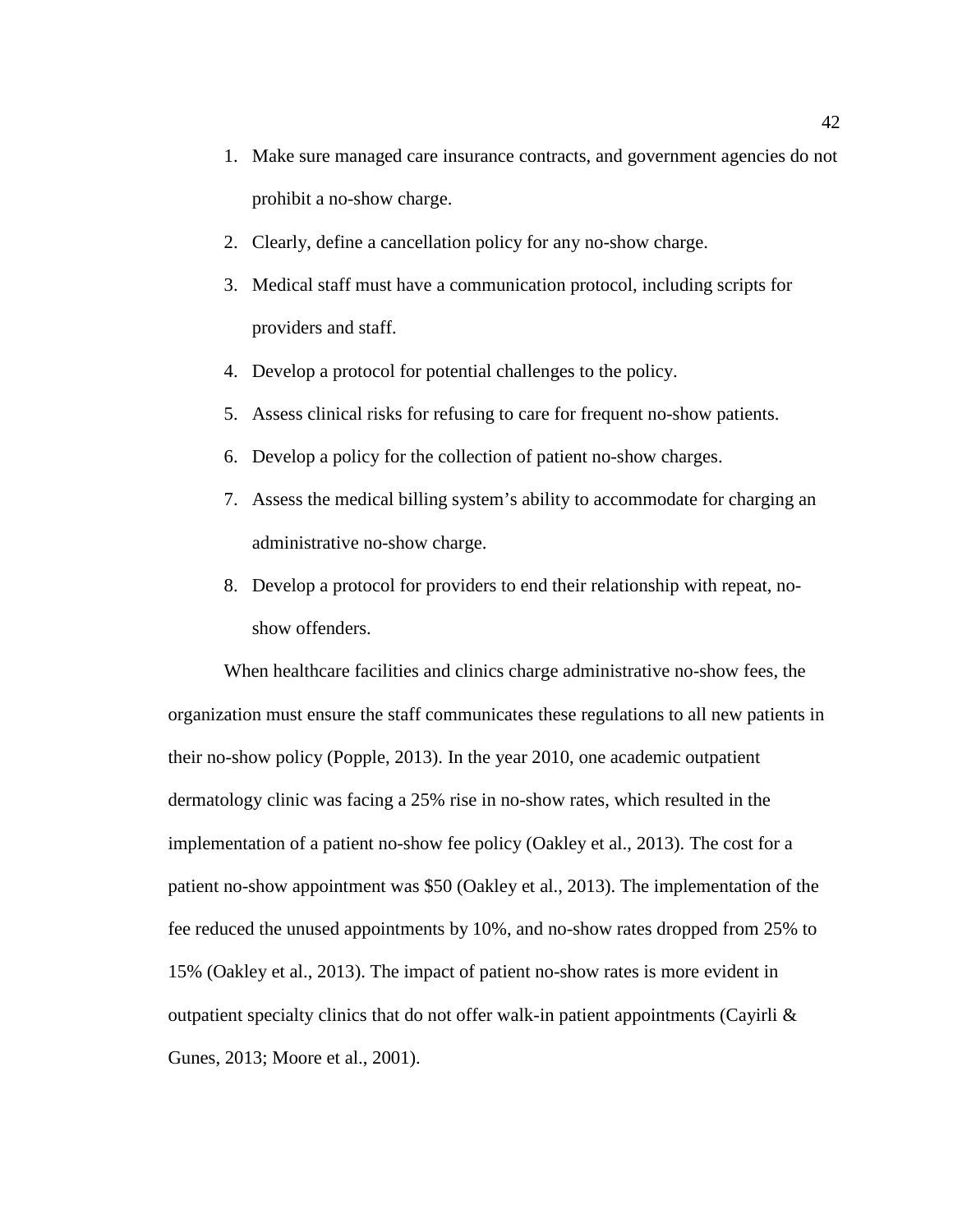No-show patients create a tremendous burden on the clinic overheads and healthcare provider time (Friedberg et al., 2014). If health care facilities bill patients directly, the patient is liable for the administrative no-show costs because health insurance carriers do not assume responsibility for charges not associated with healthcare service (Oakley et al., 2013). The intervention is most effective when patients sign a noshow policy warning them about the potential administrative no-show fees (Popple, 2013). Patients not satisfied with the no-show charge are primarily patients with the highest no-show rate and may be asked to find another provider if they are unable to attend their scheduled appointments (Popple, 2013). Although the administrative noshow charge is very unpopular with patients as well as providers, this intervention method could reduce no-show patients substantially (Popple, 2013). United Kingdom hospitals have a no-show rate of 12% for outpatient appointments (Powell & Appleton, 2012). Missed outpatient appointments cost the United Kingdom health system an estimated £600 million per year (Powell & Appleton, 2012). In the United Kingdom, the influence of patient no-shows is so large that if clinics reduce the rates by one-tenth, the annual cost healthcare cost will decrease by £68 million (Powell & Appleton, 2012). In addition to reducing health care cost, improvements in patient appointment attendance reduce health risks for patients, which does not only affect patients in the United Kingdom but worldwide (DeFife et al., 2013; Paige & Mansell, 2013). Powell and Appleton (2012) found that factors such as age, gender, and transportation logistics play a significant role in patient no-show rates. Booking efficiency and staff-patient relationships influence patient appointment attendance from a provider's viewpoint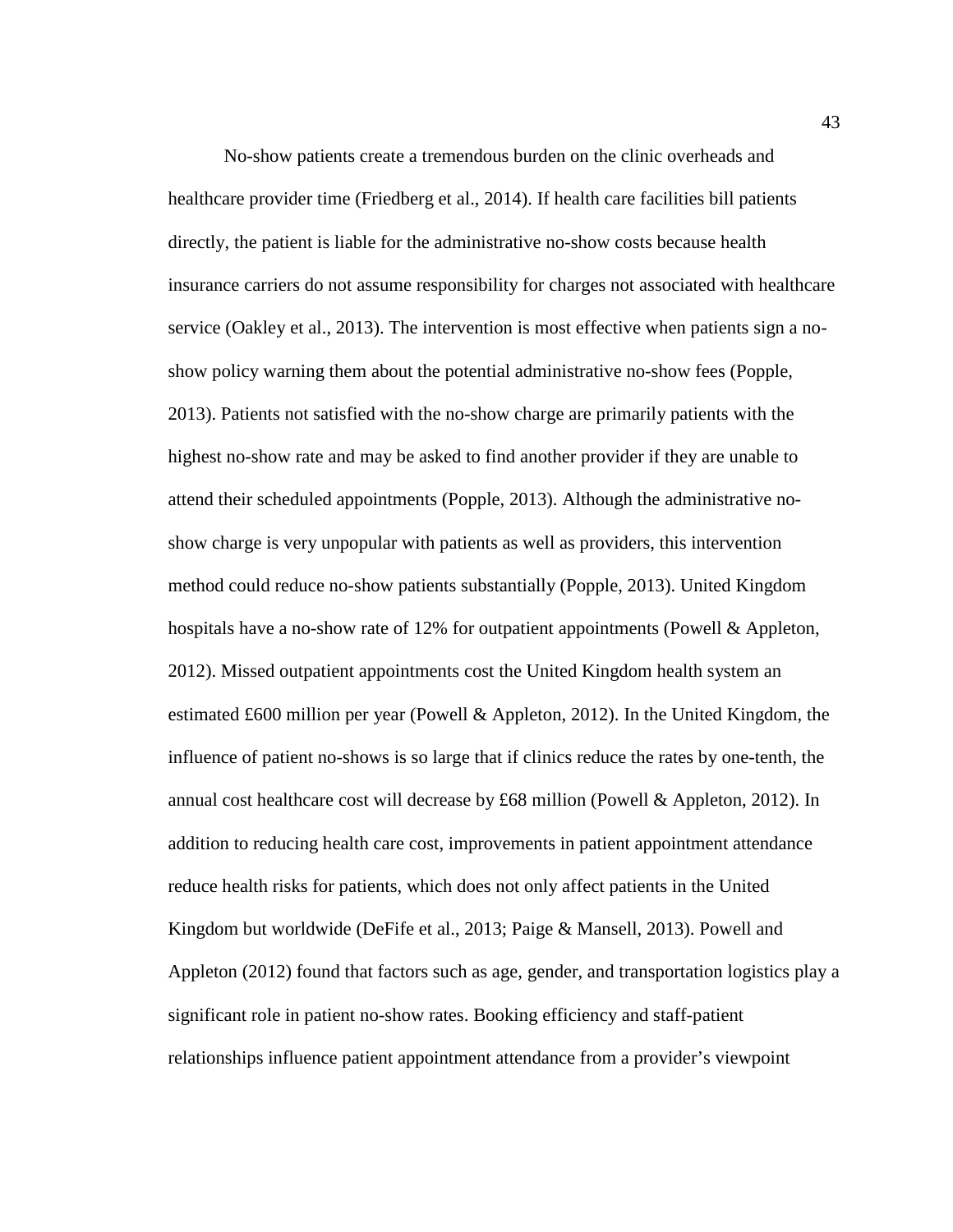(Powell & Appleton, 2012). The most inexpensive way to reduce patient no-show rates is to modify the appointment allocation strategy in a clinic (Ellis & Jenkins, 2012). Psychological research studies showed that different days of the week evoke distinct emotional responses (Ellis & Jenkins, 2012). The emotional tone brightens from Monday to Friday (Ellis & Jenkins, 2012). Ellis and Jenkins (2012) hypothesized that attending a medical appointment may place additional burdens on patients (missing work, transportation logistics, or confronting a worker's unpleasant attitude). Psychological reasons for patient no-shows are fear of bad news, fear of unpleasant treatment, and a negative relationship with medical personnel (Ellis & Jenkins, 2012).

## **Effects of Patient No-show on the Quality of Patient Care**

Patient no-shows may lead to worse quality of care for patients, the inefficient use of clinical personnel, an increase appointment waiting times and hospitals may implement intervention strategies, such as overbooking, which does fix the no-show phenomenon (Hallsworth et al., 2015). It is essential that nurses and healthcare administrators work together defining metrics, tracking no-show rates, and reporting the results (Liu & Ziya, 2014). Patient satisfaction increases if little or no waiting time for appointments occurs (Liu & Ziya, 2014). Prompt appointment scheduling and healthcare service may validate the quality of patient care (Bodenheimer et al., 2014). If patients cannot receive, timely medical care, there is a potential for a reduction in overall quality of care (Friedberg et al., 2014; Soeteman et al., 2015). According to Moore et al. (2001), patients missing appointments without canceling could jeopardize their health and wellbeing, as well as interfere with their providers' therapeutic efforts. Intermittent care can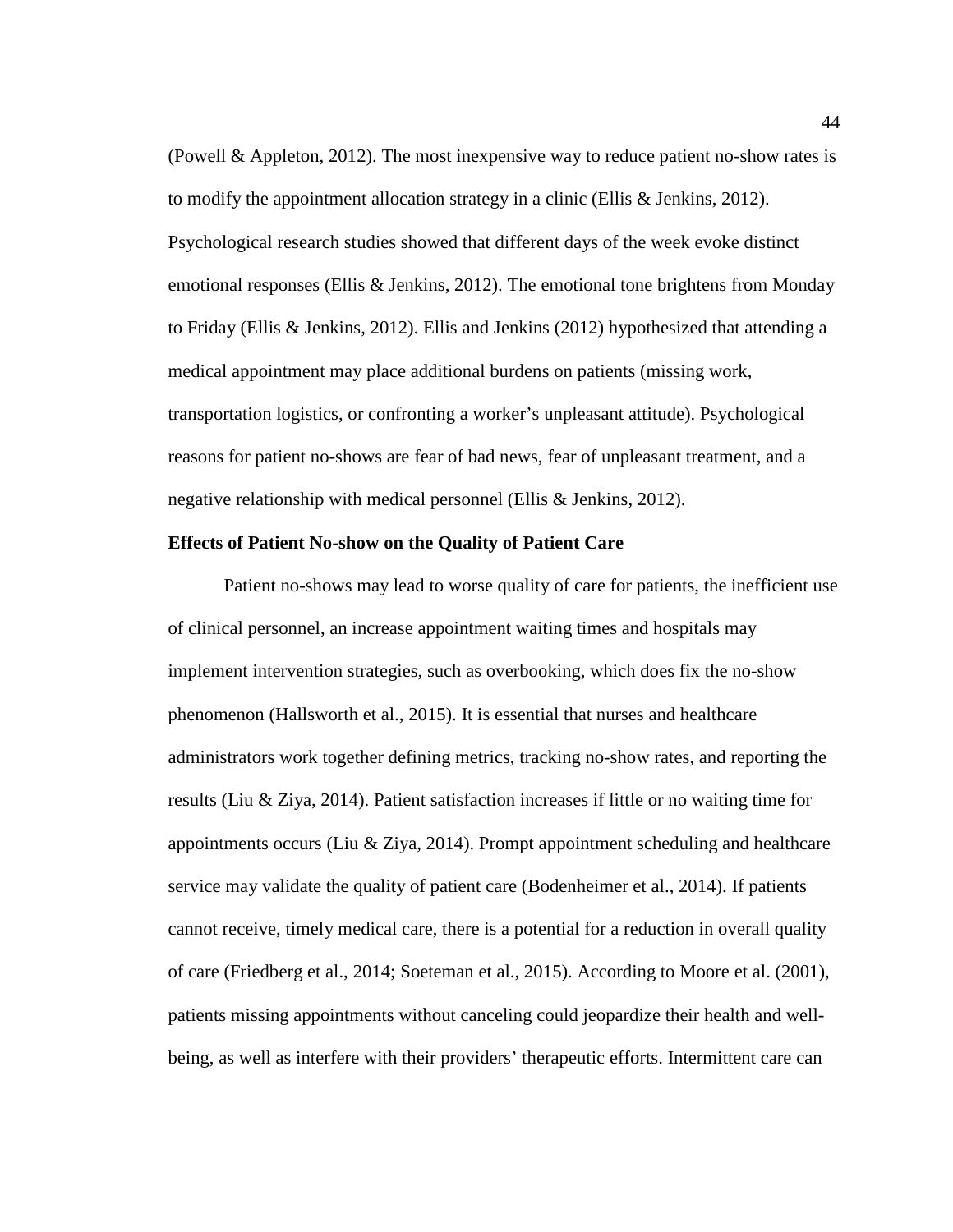often lead to other unexpected, costly forms of medical care, such as urgent care centers and emergency rooms (Norris et al., 2014; Samuels et al., 2015).

Providers found it difficult in designing an efficient patient care plan for patients with high no-show rates (Molfenter, 2013). No-show patients do not follow through with their healthcare plan or disease preventative plan (Sorita, Funakoshi, Kashan, Young, & Park, 2014). Molfenter (2013) found that no-shows adversely affect clinical outcomes and reduce healthcare productivity. Patient-centered scheduling contributes to improving the quality of care to patients by building an alliance between appointment schedulers and patients (Long, Sakauye, Chisty, & Upton, 2016). Patient appointment attendance improves when building harmonious provider relationships and shared responsibilities with patient populations, thereby improving clinical treatment goals and outcomes (McNeil et al., 2013). Specific patient-centered changes that healthcare administrators should consider focusing on can include shortening appointment wait times, training appointment schedulers to respect and respond to patient preferences, providing phone reminders 48-hours before appointments, use mail appointment reminder cards, in addition to providing clinic information (including maps and directions) (Cruz et al., 2013; Stein et al., 2014).

## **The Cost of Patient No-Shows**

No-shows for appointments waste valuable clinical resources and cost agencies income (Moore et al., 2001). Raising patient cancellations and no-show rates contribute significantly to cause a void of medical resources and reduce revenue for the hospital (Kheirkhah et al., 2016; Tabish & Nabil, 2015). Every time a patient is a no-show for an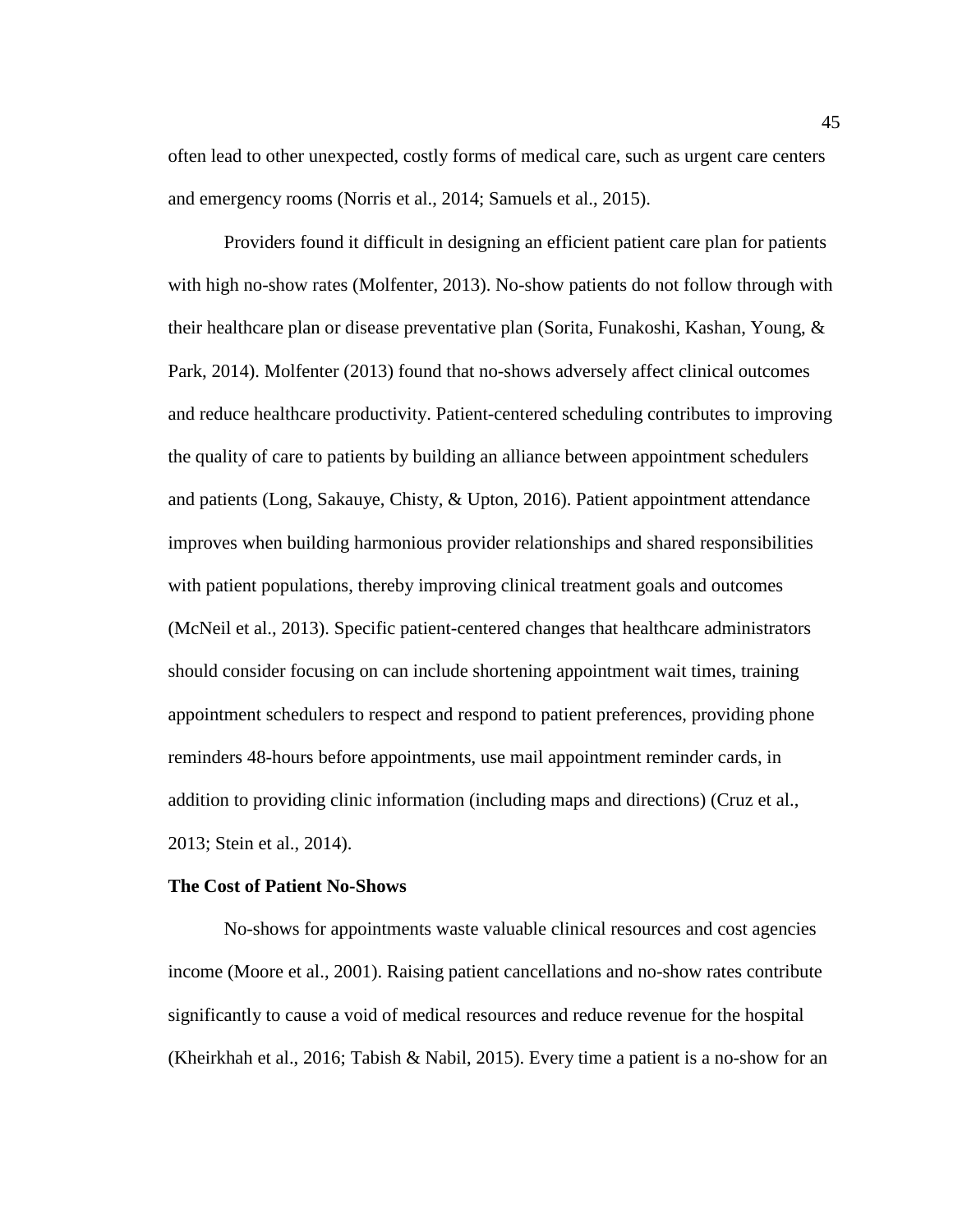appointment, the medical facility loses money not likely to recuperate (Berg et al., 2013). Primary care facilities can deal with the no-show phenomenon easier because they normally get many walk-in patients during the day (Yan et al., 2014).

Specialty medical facilities have a difficult time because they do not accept walkin patients (Cayirli & Gunes, 2013). These facilities work on a referral system, and a specialty consultation requires some special tests such as x-rays and lab results for specialists to evaluate to assist them in their diagnosis (McMullen & Netland, 2015). The new patient ratio for specialty consults is much higher than primary care medical facilities (McMullen & Netland, 2015). New patients have a higher no-show rate, especially if they have extended delays before their appointments (McMullen & Netland, 2015). If patients wait too long for an appointment, the patients typically try to get an earlier appointment with another provider or specialist (McMullen & Netland, 2015). Some of these patients neglect to cancel their original appointment (McMullen  $\&$ Netland, 2015). The only alternative for specialty facilities is to overbook patient appointments with the historic no-show rate (McMullen & Netland, 2015).

Since 2005, the integration of electronic medical records systems provides a much more efficient tracking system for patient no-show rates (Lam, Lee, & Chen, 2016). An electronic patient medical records system contributes to the patient no-show intervention process, and it is possible to formulate computer algorithms to predict no-shows (Kuiper, Kemper, & Mandjes, 2015; Lam et al., 2016). The cost of electronic medical records is expensive, but the benefit significantly outweighs costs and disadvantages (Bardhan  $\&$ Thouin, 2013).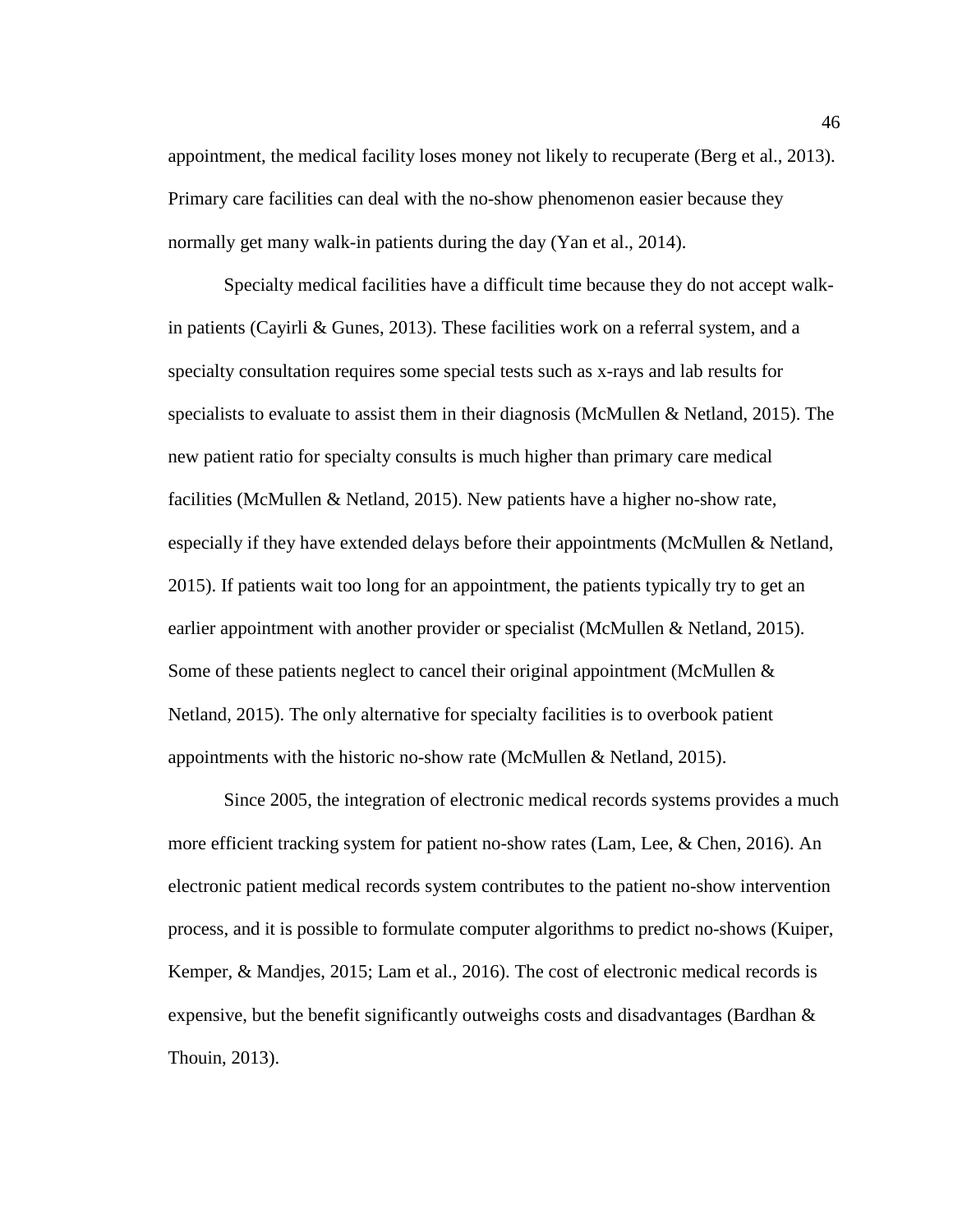Guedes, Leite, and Baptista (2014) found the main excuse for no-shows is confusion and illness. Moreover, Guedes et al. suggested healthcare practitioners take action to help patients overcome their confusion through education initiatives aimed at improving attendance outcomes. Healthcare providers that educate their patients on the importance of follow-up care for improved health outcomes may also experience a lower no-show rate (Robinson & Reiter, 2016). Healthcare administrators use automated call reminders service, staff telephone call reminders, and SMS text messaging or imposing an administrative fee if patients do not arrive for their appointments (Finkelstein et al., 2013). Berg et al. (2013) examined the patient no-show phenomenon and concluded that no quick fix to the problem exists.

An effective patient no-show intervention system needs multiple interventions: patient education and clinic cancellation policies are only beginning to address the problem (Popple, 2013). The no-show problem is costly enough to allocate financial and human resources (HR) to reduce no-show rates (Guzek et al., 2015). Healthcare administrators often underestimate the value of patient scheduling systems as an intervention to reduce patient no-show rates (Liu & Ziya, 2014). A combination of interventions, education, and better accessibility would limit no-shows to an acceptable level (Ho, 2014).

#### **Transition**

Section 1 provided the foundation, background, problem statement and purpose statement, while the literature review provided insight on all aspects surrounding patient no-shows. Section 1 provided an overview of the seriousness patient no-show rates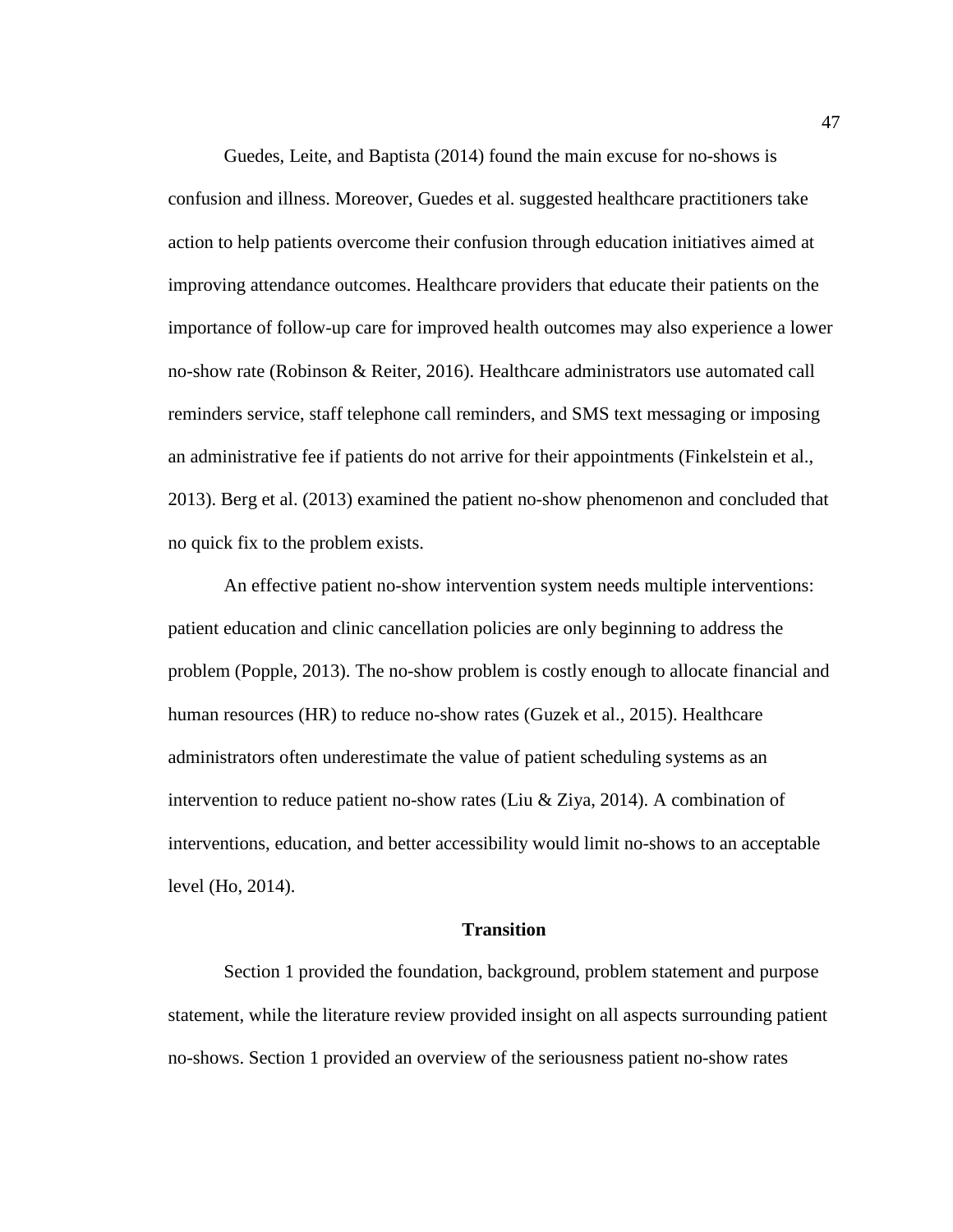present for the healthcare system. In addition, Section 1 included the different patient noshow intervention strategies that healthcare administrators use to reduce no-show rates. The literature review included an examination of the influence patients and clinics have on patient no-show rates. Managerial intervention strategies included discussions as it pertains to scheduling, patient appointment reminders systems, and patient no-show administrative charges. The literature review concluded with a discussion of the effect no-show patients have on the quality of patient care and the cost of patient no-shows.

Section 2 includes a detailed explanation of the study: research exploration, study configuration, and data collection strategy. Section 3 includes the study's findings compared to other peer-reviewed studies from the literature. Applications to professional practice, implications for social change, recommendation for action, recommendations for future research, reflection, and a conclusion comprises section 3.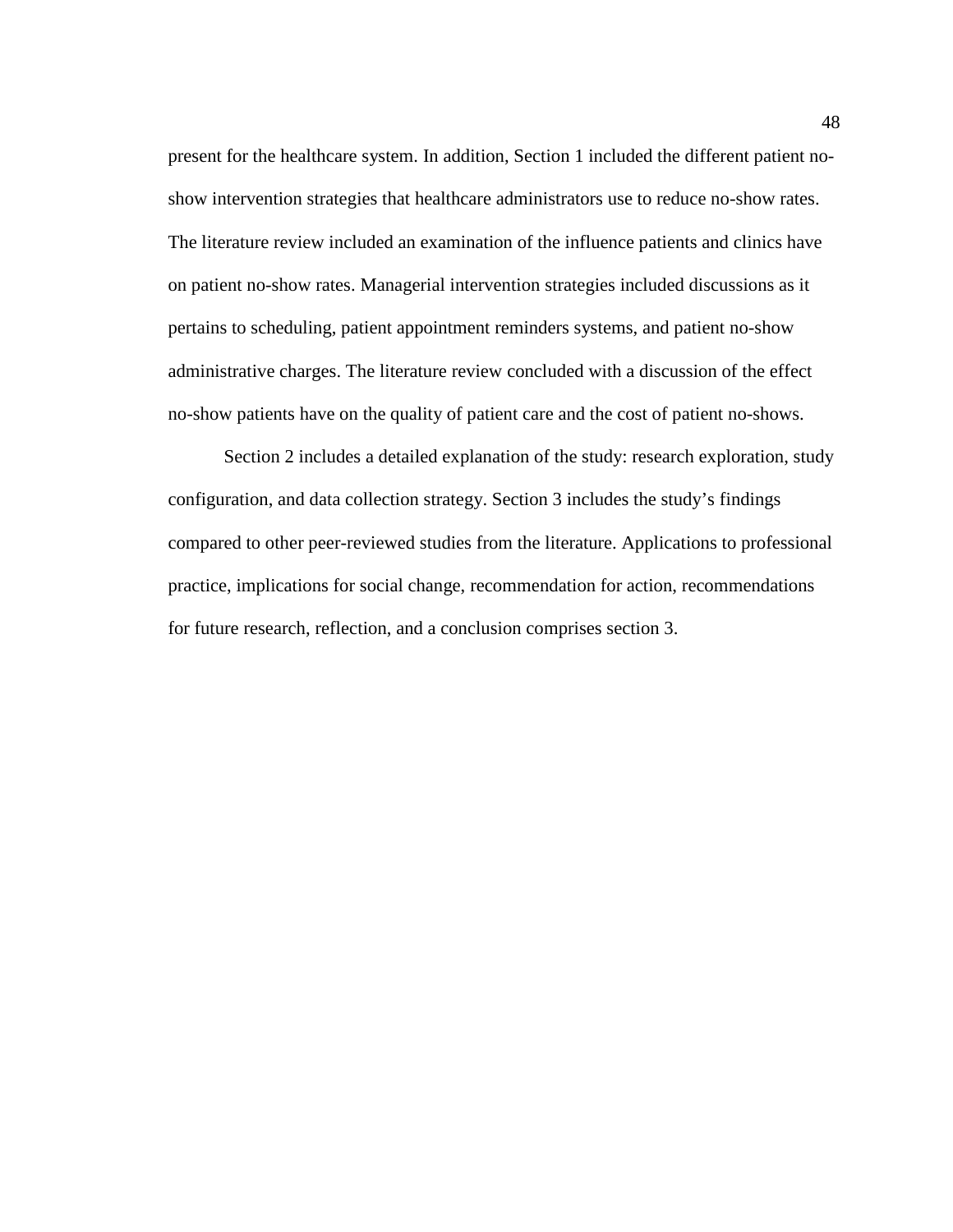#### Section 2: The Project

For this qualitative case study, I explored the managerial intervention strategies of healthcare administrators using semistructured interviews, organizational documents, and field note observations. Gathering this information may benefit clinical operations by helping administrators understand the potential cause of patients neglecting to keep their scheduled appointments and to gain knowledge in mitigating those causes. The results of the study can assist in determining if healthcare administrators accurately inform their patients of their appointment cancellation policies, as well as unveil the impact patient no-shows have on appointment scheduling and healthcare facilities' fiscal sustainability.

## **Purpose Statement**

The purpose of this exploratory qualitative single case study was to explore healthcare administrators' intervention strategies to reduce patient no-show rates. The targeted research population was active ACHE, Hawaii-Pacific Chapter healthcare administrator members. Healthcare administrator ACHE members all have operational healthcare administrative and supervisory experience (ACHE, 2016). I collected data from four volunteer healthcare administrators in Honolulu and neighboring Hawaiian Islands. Reducing patient no-show rates may indirectly result in healthcare organizations operating more efficiently and better provider utilization, and ultimately provide more healthcare accessibility (Friedberg et al., 2014). An increase in efficiency may result in more profitability (Dabholkar, 2015). In addition, if healthcare facilities increase efficiency and profitability, patients may receive more healthcare access to medical treatment within a reasonable time, without driving up health care costs (Guzek et al.,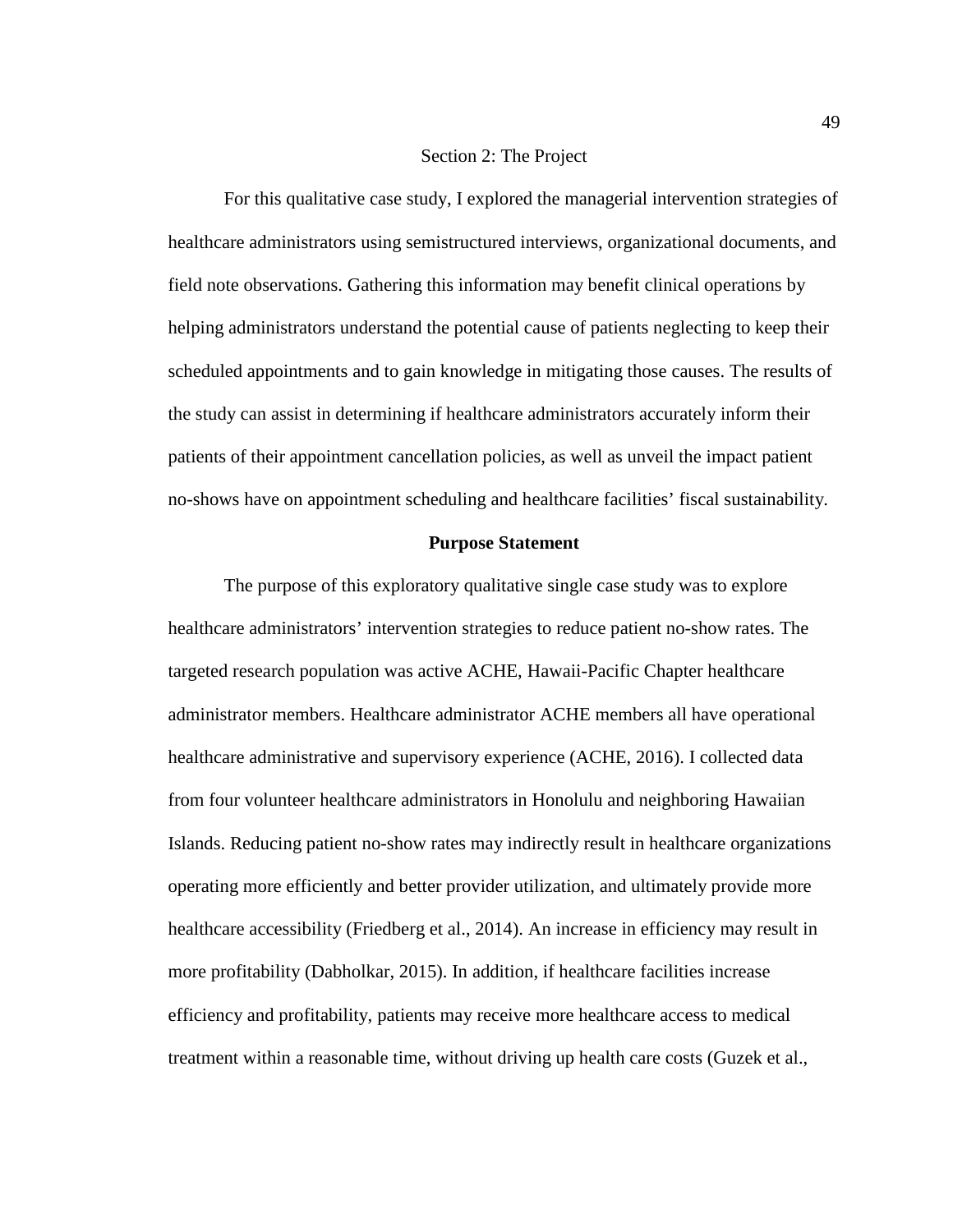2015). Sharing data and results from this study may contribute to an improvement in social well-being and increase healthcare access to patients in the culturally diverse healthcare delivery system of the Hawaiian Islands (Higgins et al., 2015).

# **Role of the Researcher**

The researcher is instrumental in collecting and processing data in a qualitative study (Yin, 2014). My role as a researcher was to explore and gather information regarding managerial intervention strategies healthcare administrators use to reduce patient no-show rates. According to Anney (2014), researchers should respect the rights of participants and avoid bias in every stage of the research. The goal of this study was to reduce personal bias by remaining cognizant of the temptation to interject my views and to control my emotions during the analysis phase of the study. The strategies to mitigate potential biases included withholding preconceived knowledge and opinions during the conduct of the research. Researchers need to identify and manage biases to ensure not to influence the research participants during their replies to the interview questions (Malone, Nicholl, & Tracey, 2014). According to Malone et al. (2014), researchers might reduce biases by identifying and containing their opinions while assembling and analyzing the data on their research topics. Although I am a member of the ACHE with more than a decade of healthcare administrative and patient no-show intervention experience, I did not share my patient no-show intervention opinion and mitigated any biases by not having any direct report relationship with any of the research participants or their health care facilities. Researchers with extensive experience in the topic of research might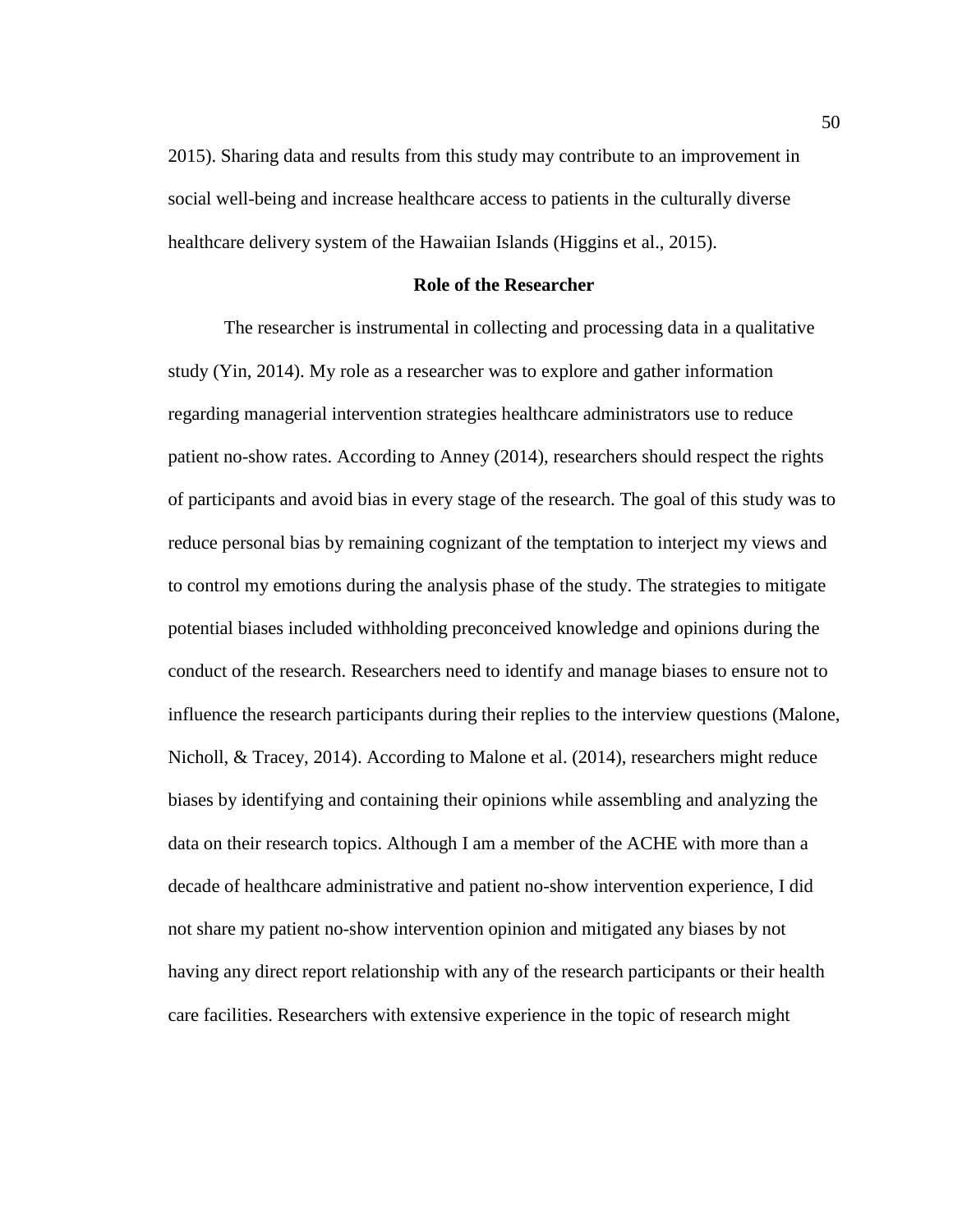encounter some unusual experiences resulting from the different functions assigned to them during their research (Rubin & Rubin, 2012).

Researchers face ethical challenges during every stage of the qualitative research process (Barker, 2013). Therefore, I addressed the research participants respectfully and treated participants as autonomous agents. The participants' diminished autonomy entitled them to protection as per the Belmont Report. The Belmont Report includes a foundation based on personal respect, beneficence, and justice (National Commission for the Protection of Human Subjects of Biomedical and Behavioral Research, 1979). The participants received adequate information in the interview protocol (see Appendix B) to inform them of the voluntary nature of the study.

The role of the researcher is to maintain rigorous adherence to the ethical guidelines, alleviate the risk biases, secure research information, and conduct research on a topic of their research interest (Simundic, 2013). Anney (2014) recommended triangulation to ensure the quality and credibility of a study. I used an interview protocol to conduct the open-ended question interviews, in a consistent manner (see Appendix B). Interview protocols describe the expectations of the interviewer and help build a relationship with the interviewee, while the protocol also helps organize the use of the open-ended questions (Platt & Skowron, 2013). The benefits of the study may positively affect all patients independent of their racial minority, social, ethnic, sociodemographic status or their health insurance contributions.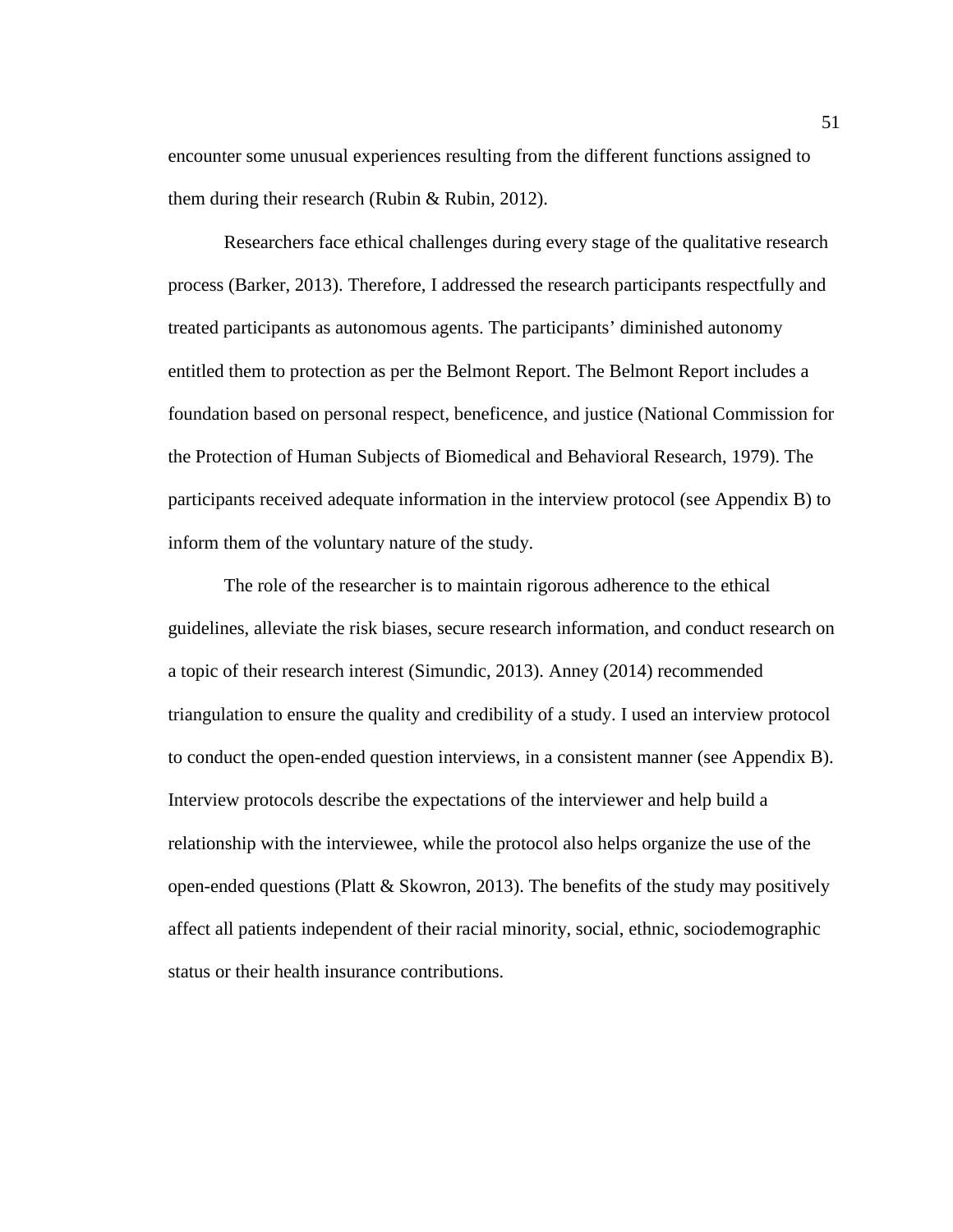## **Participants**

Purposeful sampling allows researchers to gather information from small sample sizes to achieve an accurate and in-depth account of a participant's personal experience (Anderson & Hartzler, 2014; Cleary, Horsfall, & Hayter, 2014). The four research participants included in the study had healthcare administrative experience dealing with patient scheduling and patient no-show intervention strategies. The study participants worked with appointment cancellation policies, and they were part of a decision-making team at their healthcare facility. Cleary et al. (2014) stated further that researchers could gain a significant understanding from what they term as information-rich cases by conducting open-ended questions during interviews with a small number of participants who have knowledge about the central research question under exploration.

Fischer et al. (2013) used purposeful sampling to gather information from a subset of 27,802 show and no-show patients who take one of three medications prescribed from a large multispecialty group practice. Gielen, Krumeich, Havermans, Smeets, and Jansen (2014) used purposeful sampling to understand why treatment staff clinicians working in an addiction care facility do not implement an integrated treatment plan for their posttraumatic stress disorder and substance use disorder patients. I purposefully selected healthcare administrator participants working in health care facilities located in Hawaii.

The target healthcare administrative participants had experience with healthcare administrative strategic planning and participated in the decision-making processes. Their clinical locations provided healthcare administrative service to a diverse patient population to give an accurate reflection of the no-show patient population. I protected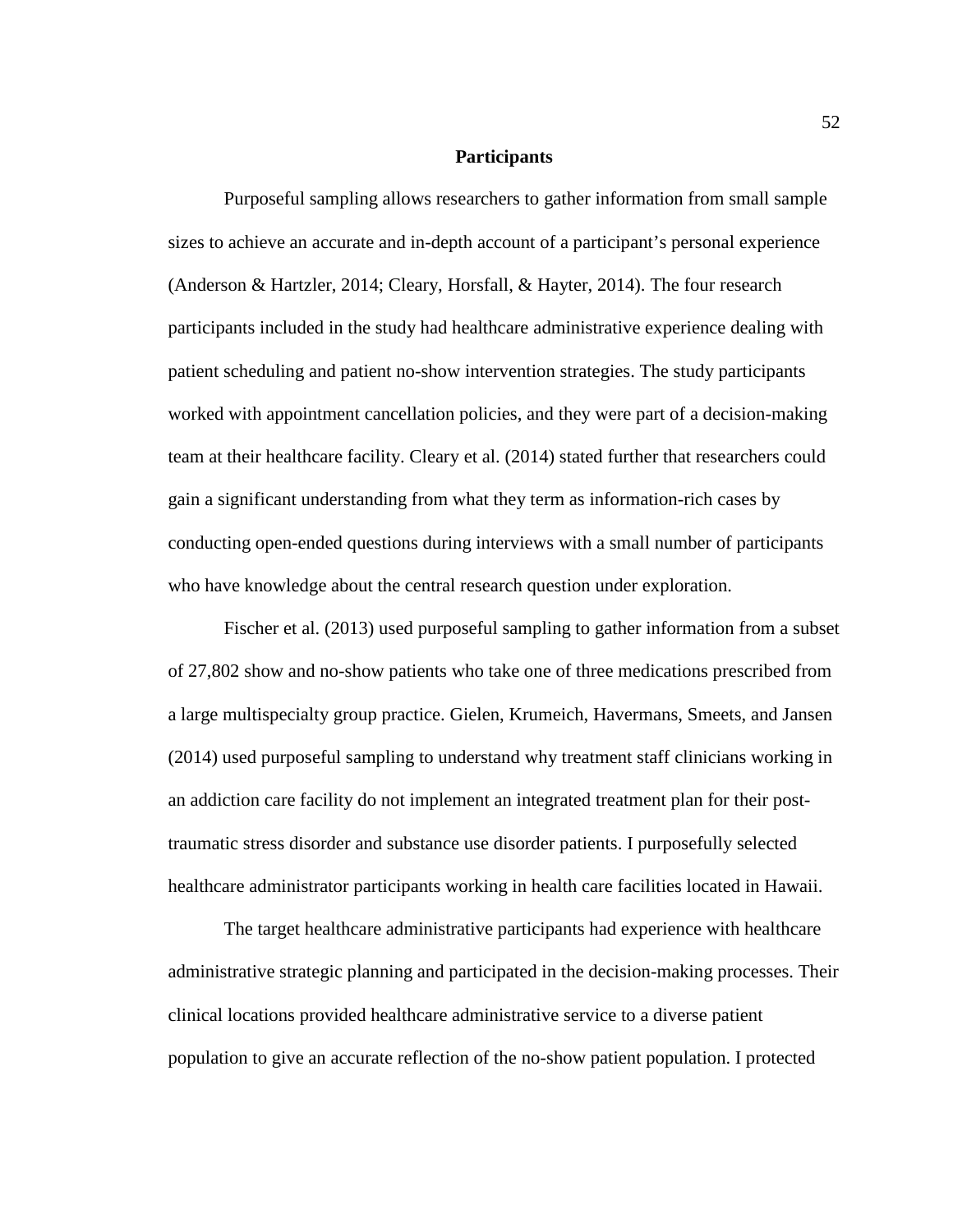the participant's confidentiality by encrypting information such as participant names, employee identification number, and any protected health information the participants disclosed during the conduct of their audiotaped interview.

The research participants received a solicitation letter inviting them to participate in the study (see Appendix C). The letter included an explanation of the purpose of the study, as well as a consent form, which included a description of the participant's rights under the Belmont Report. In accordance with the Belmont Report guidelines, the participants were informed of any monetary consideration, the process to withdraw from this study, and disclosure of how their confidential information will remain secure during the conduct of the research. The participants agreed to have their interviews audiotaped. The process for enrollment included volunteering for the study and meeting the study selection criteria. Interviews with the participants occurred outside of their healthcare facilities or at a location where the participants felt comfortable. Electronically storing the audiotapes, transcripts, and appointment cancellation policy documents for 5 years after the conclusion of the study met the research requirements of the National Institutes of Health (NIH) and the institutional review board (IRB) at Walden University. After the 5-year storage period, I will hire a HIPAA certified destruction company to destroy all the study data.

Marshall and Rossman (2016) purported that semistructured interview questions will evoke the participant's views and opinions from their lived experience. Berg, Loddenkemper, and Baca (2014) conducted semistructured interviews with parents whose children encountered a delay in the diagnosis of epilepsy. The aim of their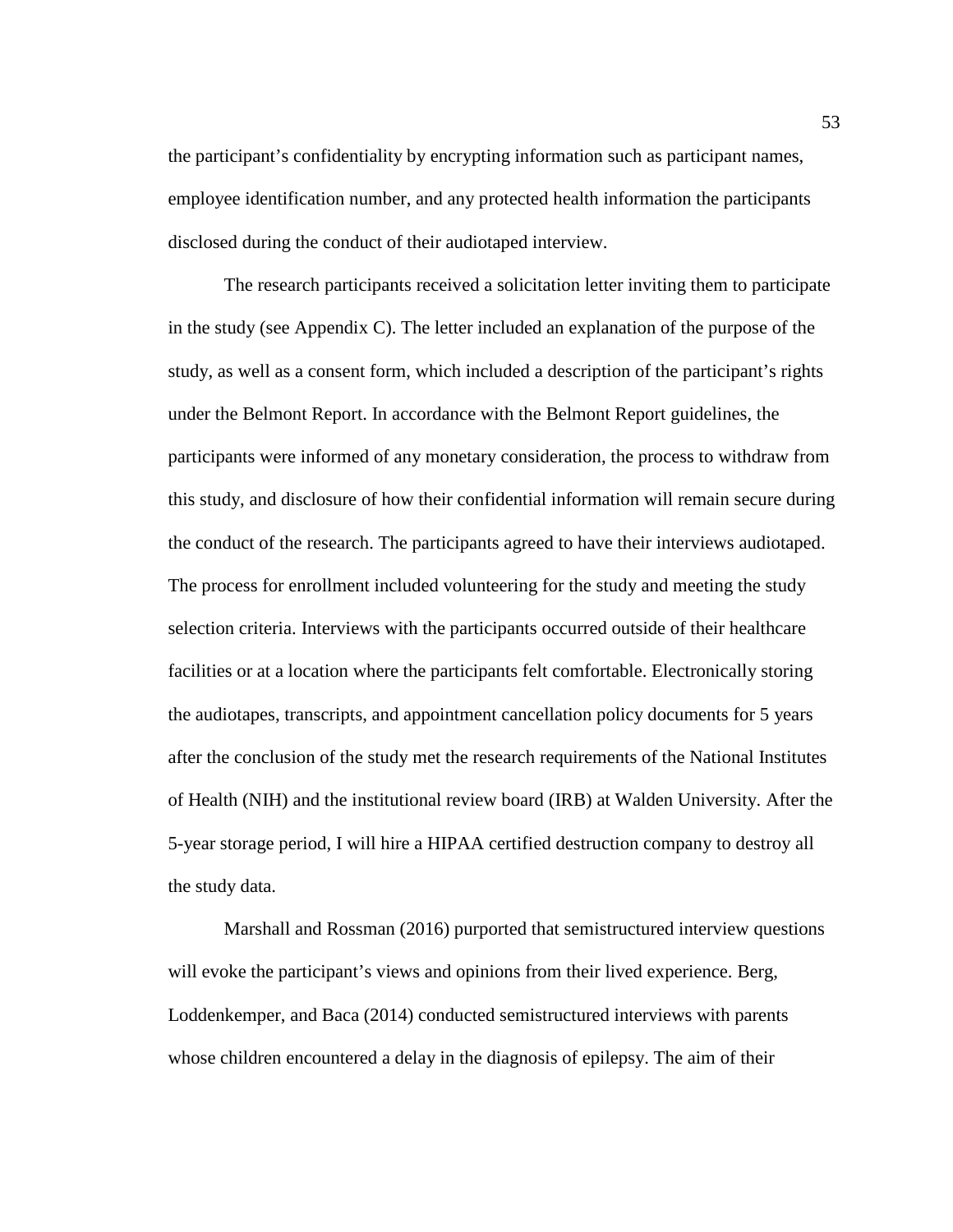research was to understand how delays in treatment affect children's intellectual development. Berg et al. (2014) further noted how many clinics implement access measurements in their appointment scheduling process, such that specialty care patients can receive, in some cases, same-day, or the next third-day appointment with a physician at the onset of a seizure. During the interview process, I used a semistructured, openended interview method with open-ended questions to help identify the managerial intervention strategies healthcare administrators employed to facilitate the lowest patient no-show rates. The goal was to strive to build a positive relationship with the participants. The semistructured interview method coupled with the personal nature of the open-ended questions motivated the participants to provide full and honest answers to the interview questions.

#### **Research Method and Design**

The research design I selected was an exploratory qualitative single case study. The choice of this methodology met the needs of this study to understand healthcare administrators' responses to the patient no-shows phenomenon. The qualitative research method allowed me to analyze interview data for common themes healthcare administrators used in their managerial interventions strategies. Synthesis, interpretation, evaluation, categorization, and comparison of the data may allow healthcare administrators to find new interventions that could help in reducing patient no-show rates and ultimately improve both patient care and profitability for health care facilities. I adjusted the interview questions when a participant's response suggested the need for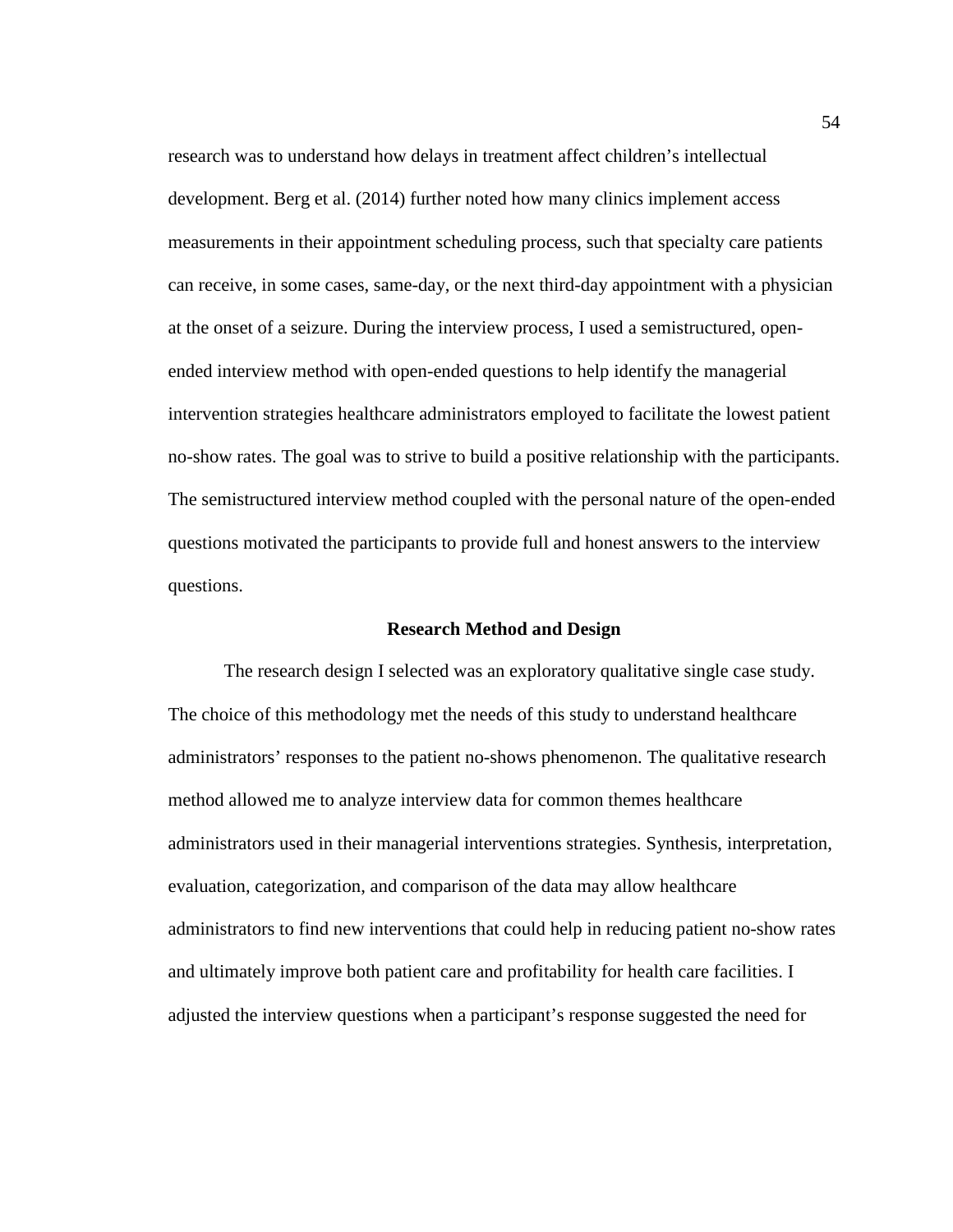additional lines of inquiry because of a change in body expression, mood, or voice inflection (Doody & Noonan, 2013).

# **Research Method**

Consideration for this study included qualitative, quantitative, and mixed research methods to conduct the study. In research studies, the researchers determine the best study method to explore the research phenomenon they research (Yin, 2014). Quantitative researchers strive to test theories by investigating the relationship between variables (Vance et al., 2013). According to Vance et al. (2013), the quantitative method requires the incorporation of data, statistical analysis, and closed-ended questions. The quantitative method was not included as a research method selection because the method did not include exploration of the perceptions and experience of research participants.

Mixed-method research studies is a combination of qualitative and quantitative methodology with the benefit of gathering both multiple participant viewpoints, as well as the hard factual data (Caruth, 2013; Marshall & Rossman, 2016). Despite the mixed methods promising features, the method is complicated and is beyond the scope, timetable, and cost consideration for this study. Additionally, the mixed-method does not include the exploration of perceptions and experience of the participants for the quantitative section of the mixed-method. As a result, the quantitative and mixed methods were not suitable for the study.

Qualitative research is of particular value to management, because of the focus on describing and explaining human interactions, meanings, and processes that take place in organizational and home environments in a natural setting (Yin, 2014). DuMontier et al.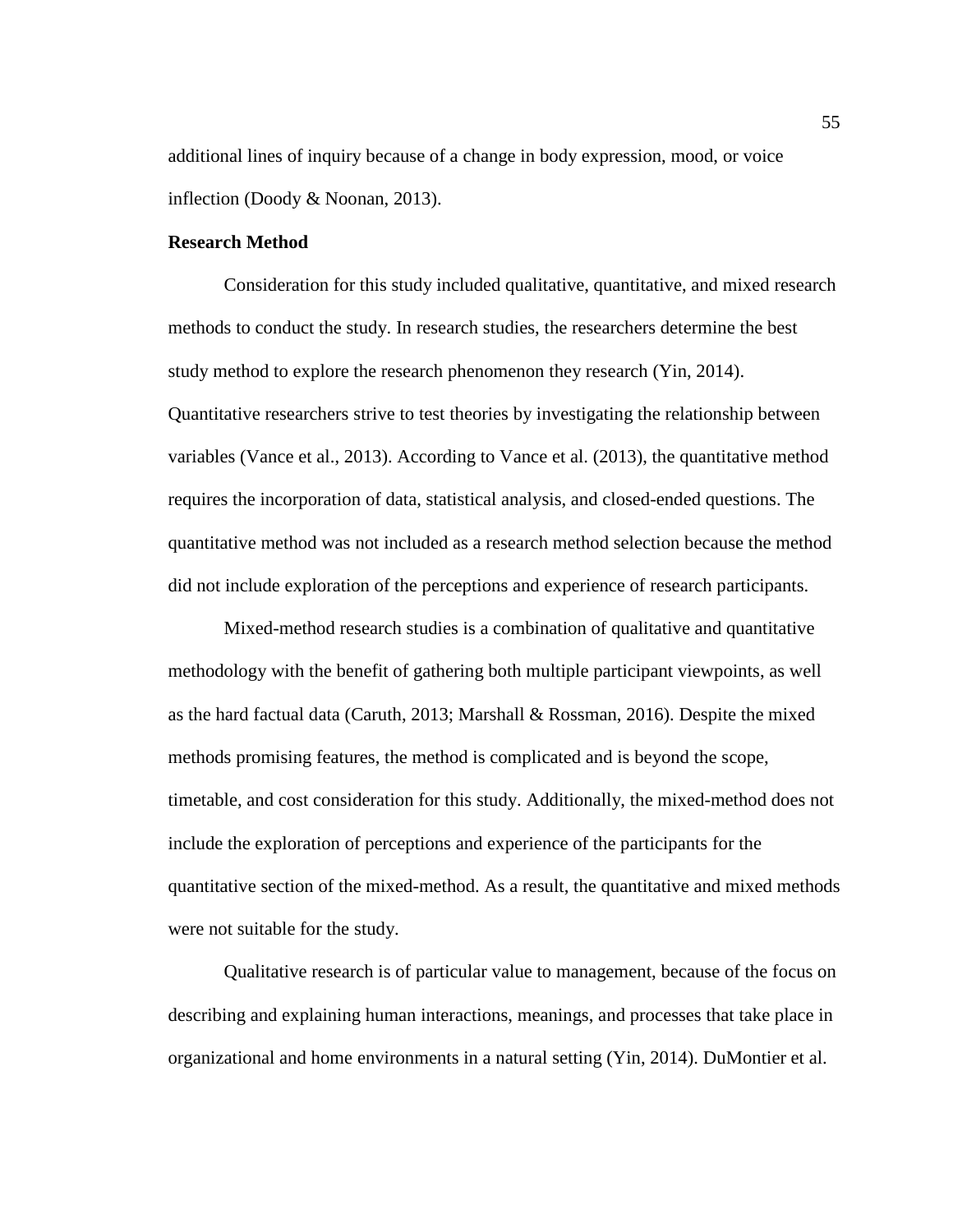(2013) conducted a similar qualitative study to learn why patients have difficulty in keeping their scheduled appointments while delving into their lives to find out the struggles their patient's face in managing their daily life. I selected the qualitative method of exploration to gain a clear understanding of how patients maintain a history of keeping their appointments. The intent of the study was to build an understanding of the potential causes of no-shows and discover procedures to assist patients in attending their scheduled appointments.

A qualitative method of inquiry contrasts with quantitative methods whereas, in the quantification, researchers generalize the findings to the population using survey instruments or tests (Marshall  $\&$  Rossman, 2016). Surveys or experiments would not have provided a framework for healthcare administrators to describe, their experiences in depth with the phenomenon of patient no-shows. The purpose of the study was to understand the decision-making process of healthcare administrators when they implement intervention strategies to change the behavior of no-show patients to attend their appointments regularly. Qualitative methods are useful in providing rich descriptions of complex data by constructing or developing themes to understand the patient no-show phenomenon (Yin, 2014).

# **Research Design**

Researchers conduct reviews of methods to determine the alignment between research questions, method, and design (Yin, 2014). The study included consideration regarding phenomenological, ethnographic, narrative and case studies. The research designs vary with the variety of information collected, as well as the scope of the data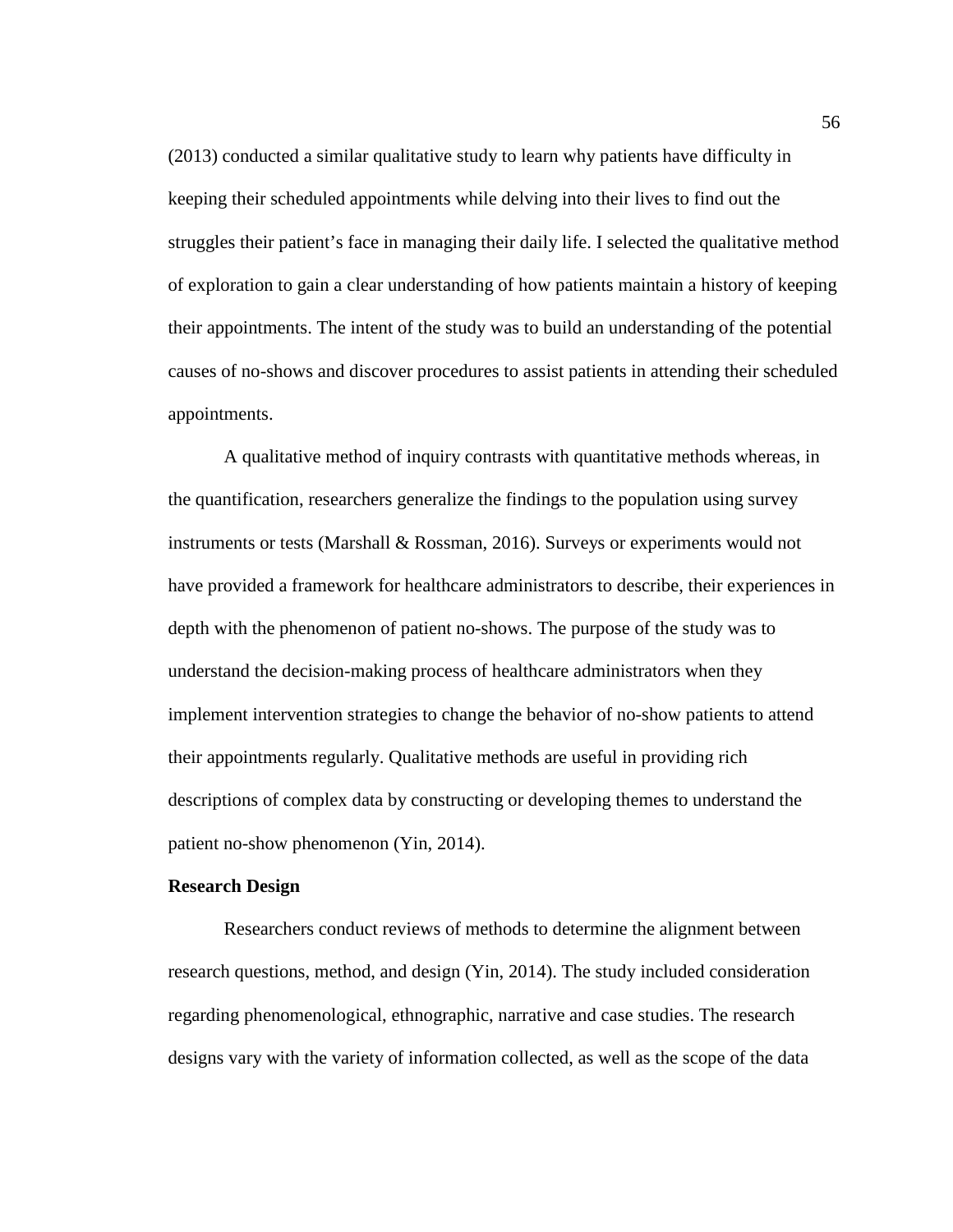collection. Phenomenological researchers strive to gain an understanding of the research phenomenon and explain how efficiency can improve in an organization (Bowden & Galindo-Gonzalez, 2015). I did not select a phenomenological design because the goal was to explore managerial intervention strategies to improve patient no-show rates.

Ethnographic researchers strive to gain a better understanding of the corporate culture, which can improve the operational flow in an organization (Lopez-Dicastillo & Belintxon, 2014). The corporate organizational culture does not align with the specific patient no-show phenomenon. I did not select an ethnographic design because the goal of this study is in exploring intervention strategies to reduce patient no-show rates.

Narrative researchers' record and report stories of their participants' life experiences (Hampshire, 2014). The patient no-show phenomenon, not personal experience, but rather experience gain over years of dealing with the phenomenon. I did not select the narrative research design because of the interest in exploring the managerial intervention strategies healthcare administrators use to reduce patient no-show rates rather than personal life experience.

Researchers who use the case study design may provide in-depth exploration results of complex social and technical phenomena related to the reduction of patient noshow rates (Yin, 2014). Additionally, researchers prefer to select case studies when they explore phenomena, asking *how* or *what* questions (Bloomberg & Volpe, 2012; Yin, 2014). Case studies have three research design types: (a) exploratory, (b) descriptive, and (c) explanatory (Bloomberg & Volpe, 2012; Yin, 2014). Case study locations may be a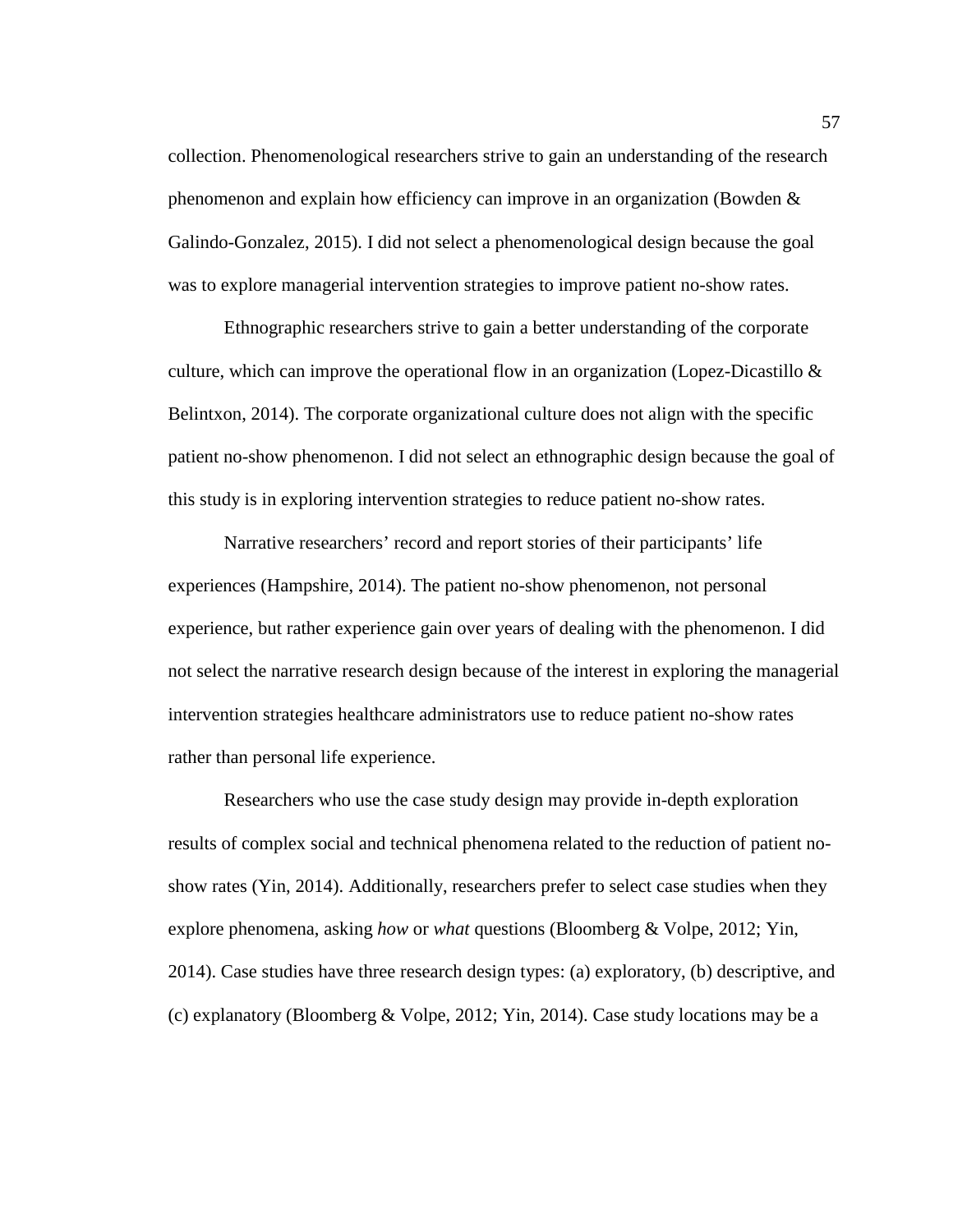single organization or several organizations if a comparative case study is preferred (Bloomberg & Volpe, 2012; Yin, 2014).

I selected a single case study versus a multiple-case study design because the exploration includes one organization in Hawaii. According to Yin (2014), a single case design is best when the researcher's goal of the exploration is to understand a unique case originating from several viewpoints. Marshall and Rossman (2016) stated the case study design allows researchers to analyze data, identify patterns, and connect themes to discover relationships, analyze multiple forms of information, and interpret outcomes. The cases study method is similar to a naturalistic inquiry, yet this approach consists of a more structured process using interviews of key informants, field note observations, and other documents, for example, appointment cancellation policies (Yin, 2014). Yin (2014) recommended researchers should use the case study research method to describe, explain, and explore their research participant's experience and perceptions.

The study sample size of four healthcare administrator participants provided sufficient information on patient no-show intervention strategies to achieve data saturation (Yin, 2014). According to Yin (2014), the use of multiple data sources and data, analysis increase the accuracy of the data interpretation and saturation. Rinder et al. (2012) used a case study design to reduce scheduling time and understand patient noshow behavior. Multiple sources of evidence and the need to explore such information to gain an understanding of the patient no-show phenomenon make utilizing a case study design appropriate because the case study method will provide significant data to research data saturation and develop a detailed account of the no-show phenomenon.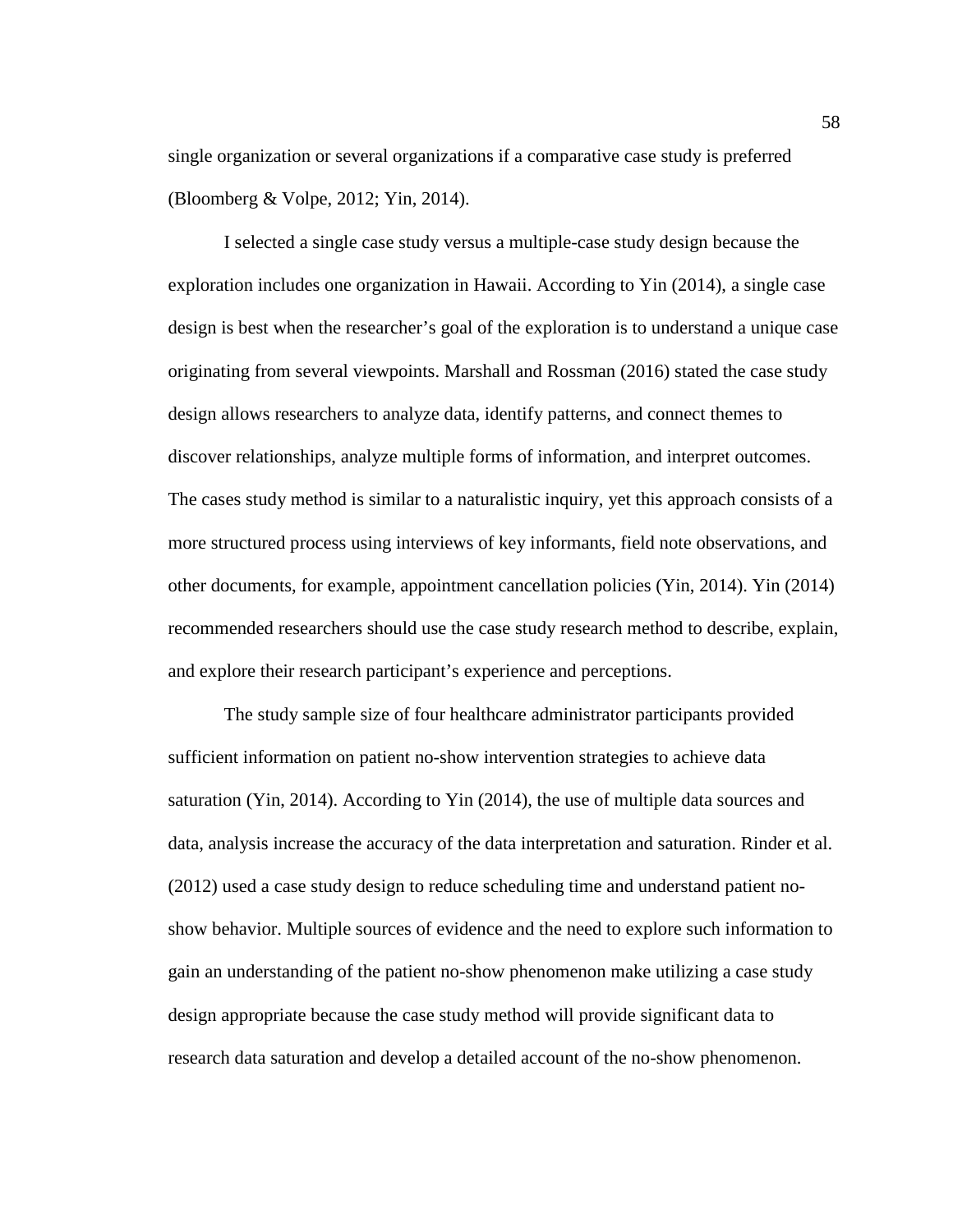Marshall and Rossman (2016) suggested that open-ended interviews are the underpinnings of a case study. According to Rubin and Rubin (2012), open-ended questions and semistructured interviews may provide a deeper understanding of the healthcare administrators working experience in their natural environment. I conducted open-ended questions interviews to explore healthcare administrators' thoughts and experience with the phenomenon of patient no-shows. Conducting interviews in an organized and comfortable environment will ensure the participants feel safe in providing their honest feedback (Merriam & Tisdell, 2016). Open-ended question interviews allowed me to present the questions naturally, and record the participant's responses as they recount their lived experience. The semistructured open-end interview method provided the participants the opportunity to express themselves fully with explanations of their recollection of events.

The use of multiple data sources allowed me to utilize a theoretical lens with a different perspective when viewing participant feedback and opinions. Researchers selecting a narrative design have to embed themselves into the daily life's of their research participants', over a long-term period, and the participants have to relive their past experience (Bloomberg & Volpe, 2012; Yin, 2014). The narrative design was not suitable for the study because the participants were not no-show patient and therefore were not be able to tell stories of their no-show history.

According to Marshall and Rossman (2016), the ethnographic design explores principles of groups, and there is no correlation to the phenomenon of patient no-shows. An explanatory qualitative single case study research design was the most appropriate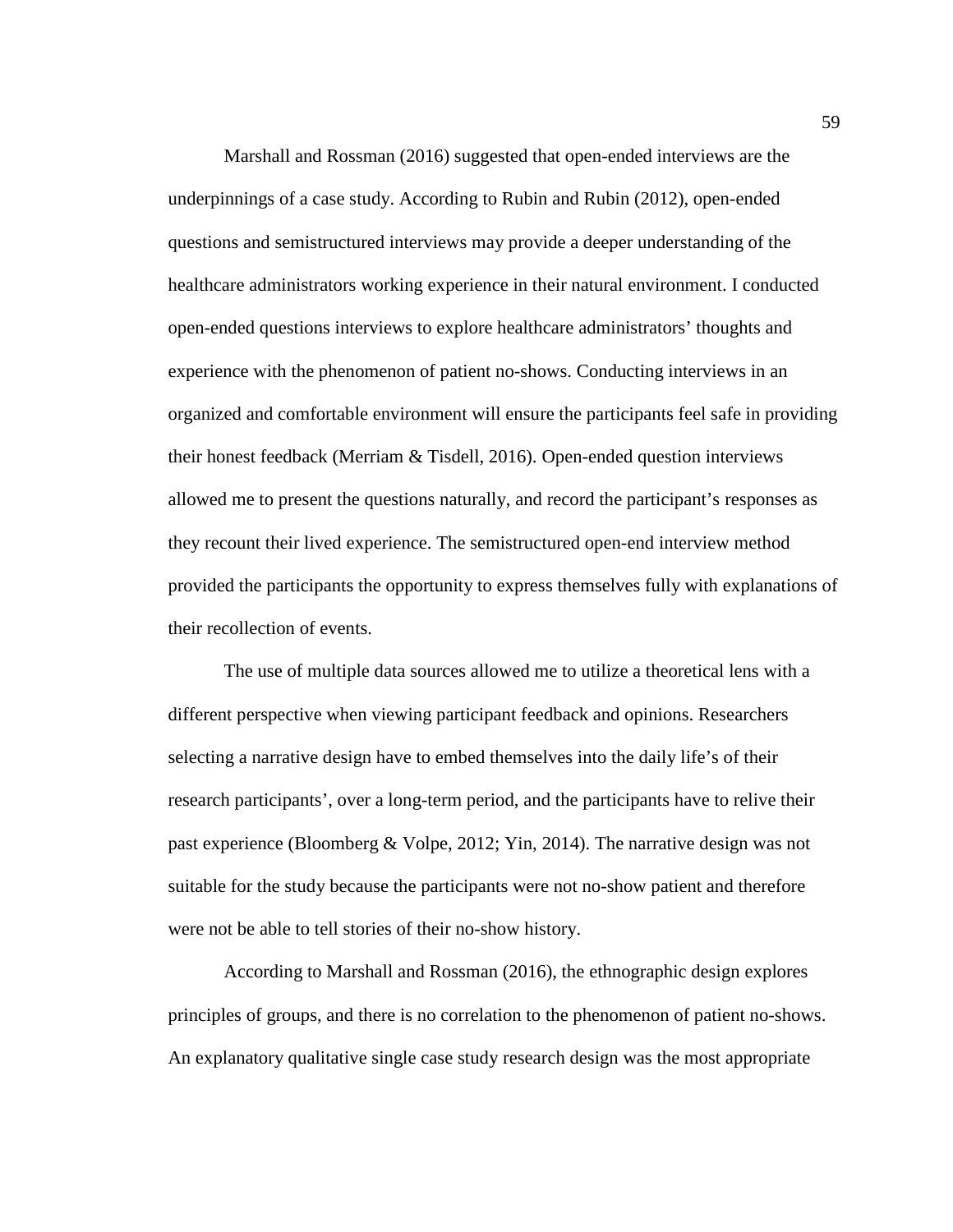design for this study of managerial intervention strategies healthcare administrators uses to reduce patient no-show rates.

# **Population and Sampling**

The population for the study was four healthcare administrative members from the ACHE Hawaii-Pacific Chapter. The Hawaii-Pacific Chapter of the ACHE includes the Hawaiian Islands, Guam, and American Samoa (ACHE, 2016). Marshall and Rossman (2016) stated researchers conducting qualitative studies might use 1 to 4 participants to gather information depending on the complexity of the phenomena. The best measure is to ensure enough participants volunteer for the research to yield a reasonable distinct amount of data for saturation (Bloomberg & Volpe, 2012).

The number of participants in a research study needs to ensure enough data is retrievable to understand the research phenomena and enable data saturation (Fusch & Ness, 2015). The sample size met the requirements of the selected design to understand the managerial intervention strategies healthcare administrators use to reduce patient noshow rates. Participants complied with the criteria for participation indicated on the inform consent form. The perspectives of the healthcare administrators, combined with the secondary appointment cancellation policy documentations and my observations during the interviews, provided significant triangulation of data to gain a deeper understanding of the managerial intervention strategies healthcare administrators uses to reduce patient no-show rates.

The sampling frame was healthcare administrative members of the ACHE Hawaii Pacific Chapter. The healthcare administrators were a true reflection of the diverse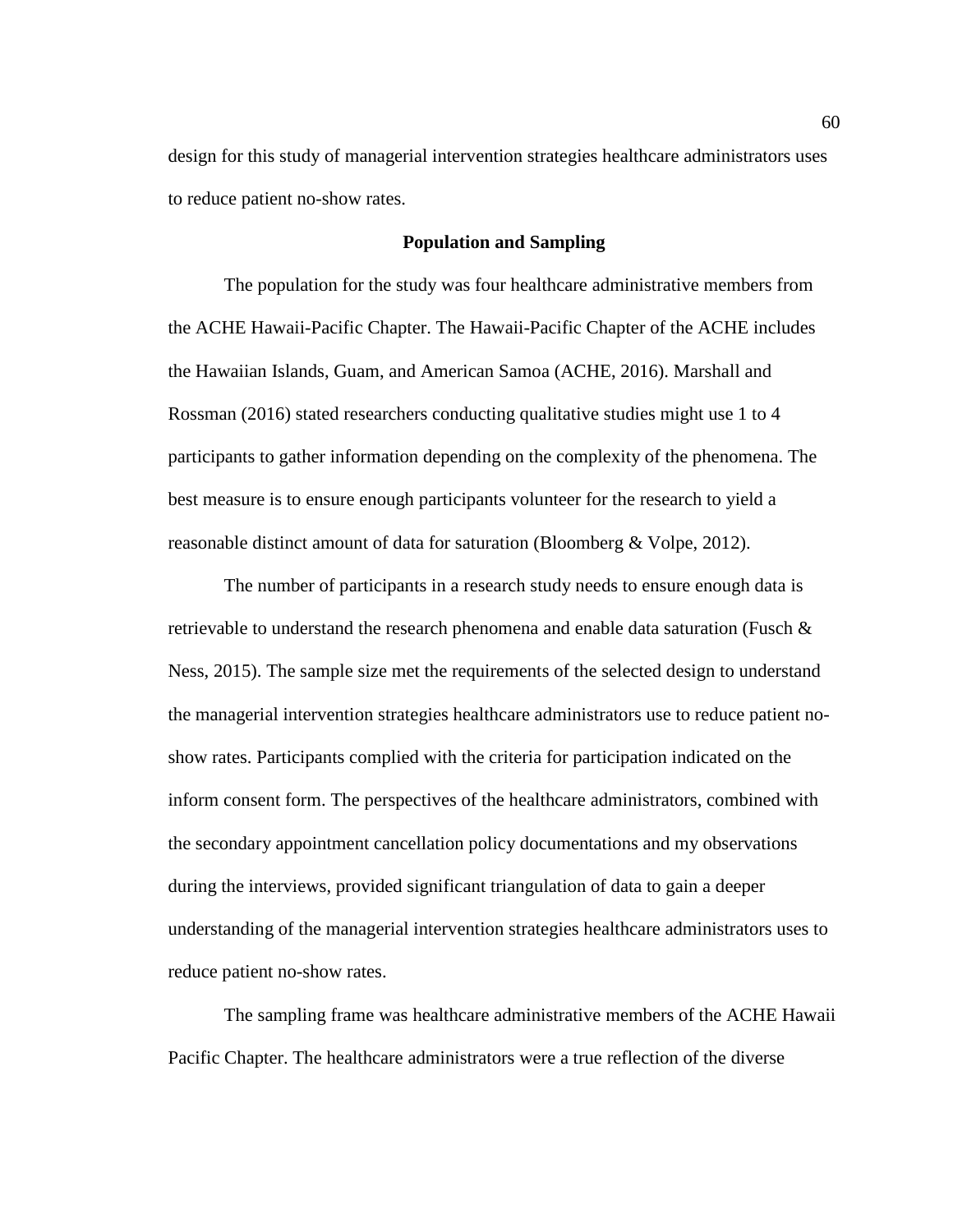cultural population in the Hawaiian Islands. The selection of the research sample frame was a major factor because different cultures view the no-show patient phenomenon differently (Deville et al., 2013). Members of the ACHE have to earn the minimum of a graduate degree with more than 2 years' supervisory experience.

During the study, I used purposeful snowball sampling as the research participant recruitment method. There are 16 different types of purposeful sampling, and the snowball sampling method is one of them (Palinkas et al., 2015; Perez, Nie, Ardern, Radhu, & Ritvo, 2013). The snowball sampling method allowed the participants to help in the recruitment of additional volunteer research participants. To begin the sampling process, recruited ACHE healthcare administrators with patient no-show intervention experience via a solicitation letter of invitation (see Appendix C). When the four healthcare administrators volunteered to participate, I did not need to rely on the participants to recruit some of their colleagues to join the study. The Hawaiian community of healthcare administrators are a close community, and the purposeful snowball sampling method proved ideal for the study. The purposeful sampling method allowed me to send out participant recruitment letters to recruit participants to volunteer for the study. The purposeful sampling method is a non-probabilistic sampling procedure selecting participants from a target study population based on the target groups' alignment with the purpose of the study and the overarching research question (Anderson & Hartzler, 2014; Emerson, 2015).

Purposeful snowball-sampling gathering of information from the healthcare administrative research participants striving to improve their patients' appointment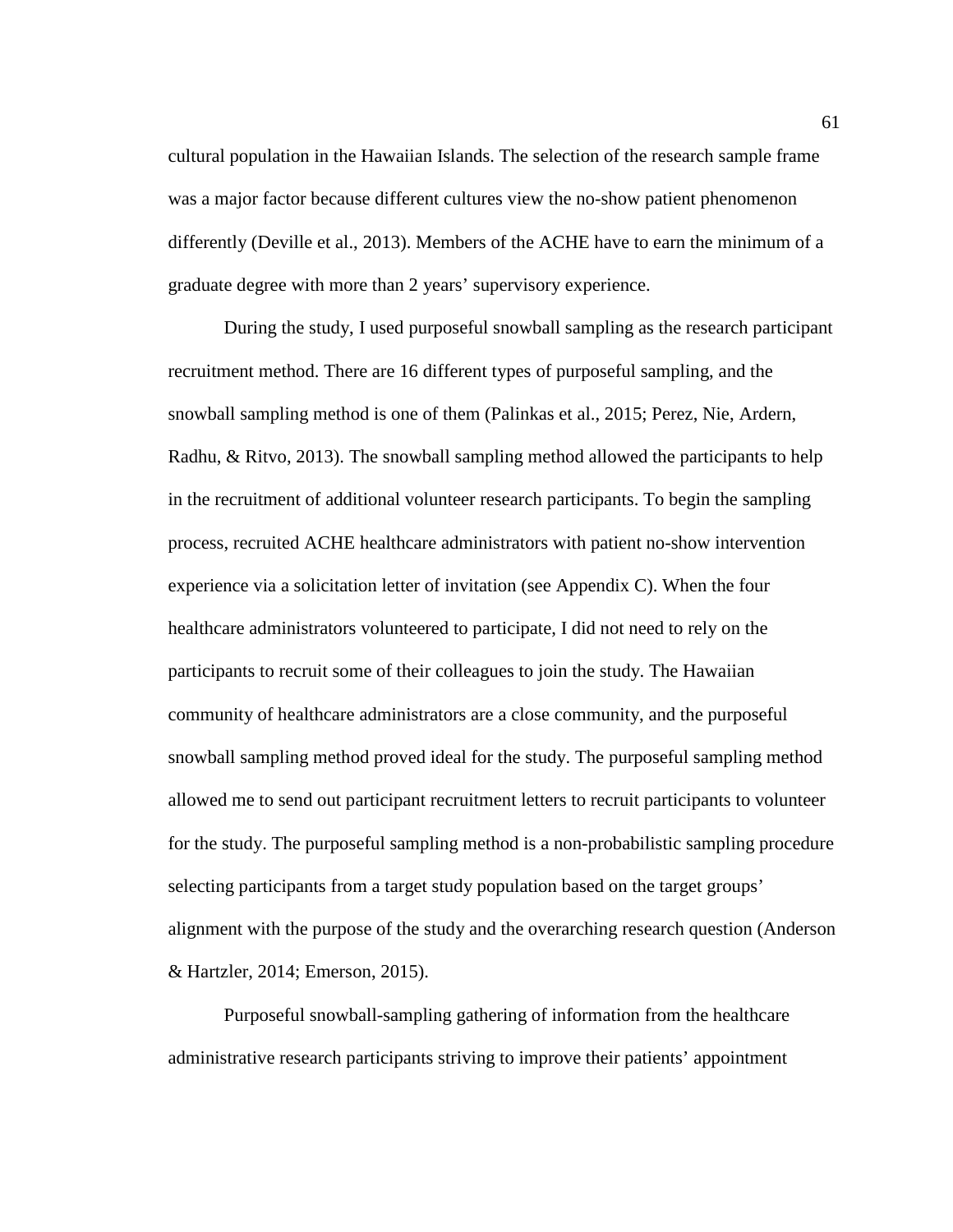attendance increased my knowledge of the best combination of patient no-show interventions. The potential research participants did receive a solicitation letter of invitation by e-mail and postal mail to participate in the study (see Appendix C). The criteria to participate in the study were: (a) active members of the ACHE, (b) healthcare administrative strategic planning and decision-making experience, (c) extensive experience with the patient no-show phenomenon, and (d) full-time employees in a healthcare administrative position.

Cleary et al. (2014) maintained that purposeful sampling is a strategy in which researchers use to obtain data from information-rich cases. I selected the initial participants for the study by using the purposeful sampling method, but the snowball sampling method could have added additional participants. Fischer et al. (2013) used purposeful sampling to gather information from a subset of 27,802 show and no-show patients, who take one of three medications prescribed from a large multispecialty group practice. Gielen et al. (2014) used purposeful sampling to understand why treatment staff clinicians working in an addiction care facility do not implement an integrated treatment plan for their posttraumatic stress disorder and substance use disorder patients.

Marshall and Rossman (2016) maintained that the concept of data saturation includes the foundation on the participants answering the open-ended research questions completely enabling the researcher to answer the central research question. Yin (2014) suggested that data saturation occurs when no more developing themes arise during the data analysis. Marshall and Rossman (2016) suggested researchers could adopt a control model to show the exact interview when data saturation occurred. For instance,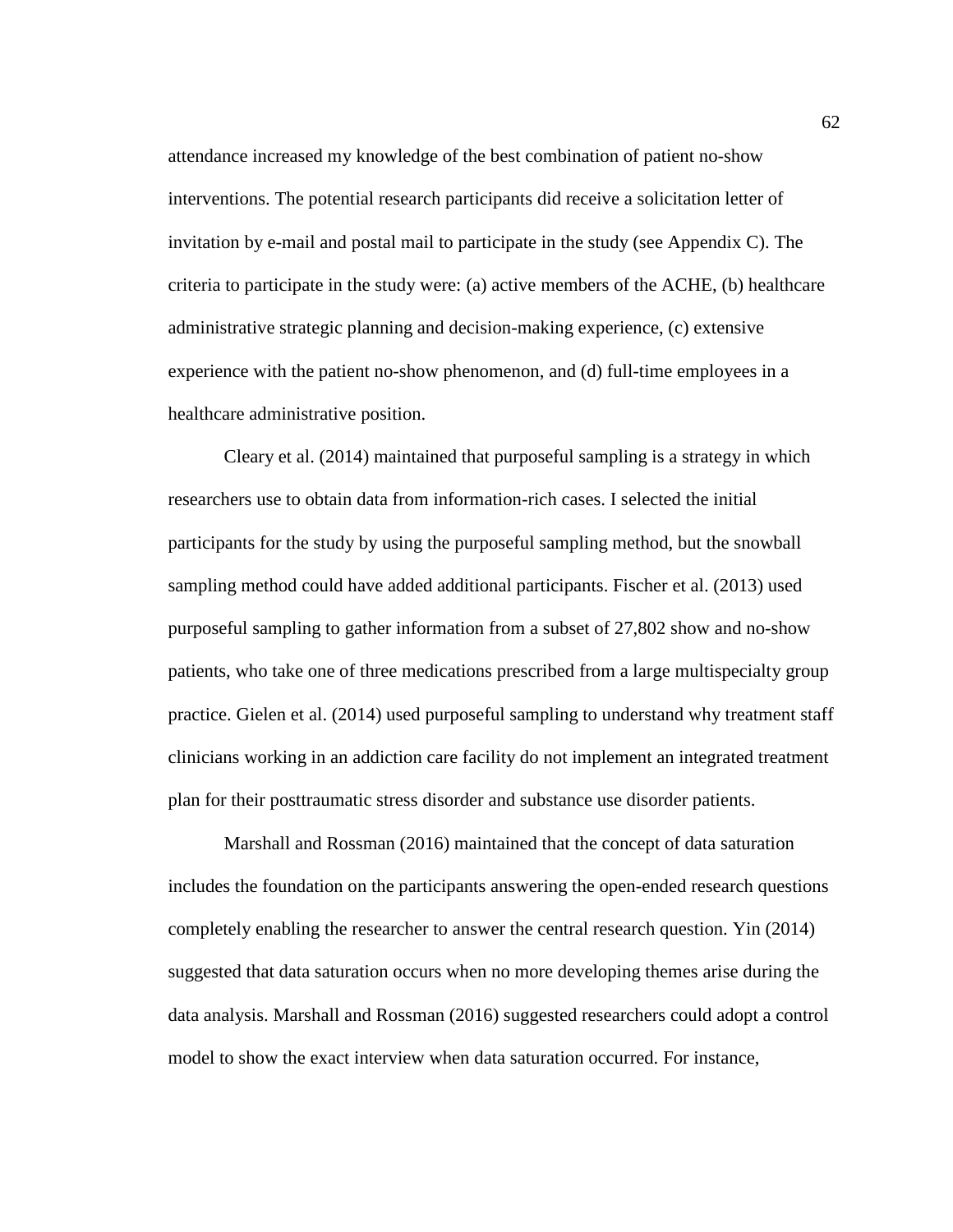researchers can conduct a minimum of four interviews and then initiate three more until no new themes emerge.

# **Ethical Research**

Yin (2014) stated a research study must conform to an acceptable code of conduct, social adaptability, and legal requirements. Marshall and Rossman (2016) concluded that the increasing use of technology brought potential ethical considerations not experienced by past theorists (Finkelstein et al., 2013). For instance, software programs designed to use speed coding of the participant's transcripts are in demand to aid qualitative researchers in their analysis of data (Marshall  $\&$  Rossman, 2016). Storing data electronically, and the use of software applications, pose a potential threat to the participant's privacy (Bloomberg  $& \text{Volpe}, 2012$ ). Technology has the potential for intruders to break into the applications and additionally, data housed on a secured network server will never disappear (Finkelstein et al., 2013; Liu, Musen, & Chou, 2015). Consequently, I used a desktop computer rather than a laptop computer, further reducing the risk of theft of the participant's data. The thought to participate in a qualitative research study depends on a participant's willingness to share his or her experience, despite potential risks (Yin, 2014). The participants did not experience any discomfort in reliving suppressed memories. I mitigated this concern and protected the participants' confidentiality to the best of their ability.

In the study, participants signed a consent form, which included a description of the informant's rights under this research. The participants received no compensation for their participation in the study. The participants were able to withdraw from the study at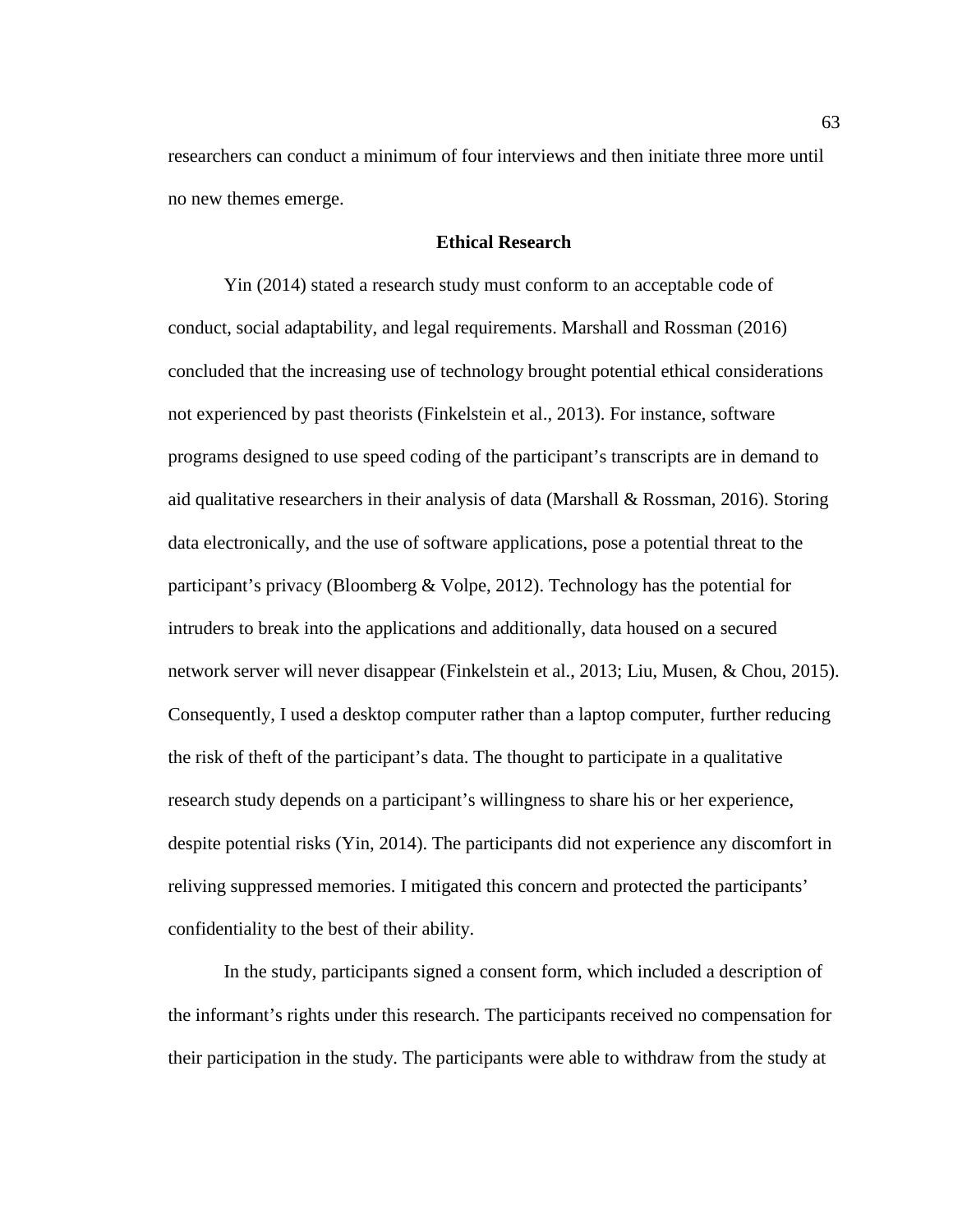any time. The informed consent form provided the participants with a confidential agreement for the study (see Appendix D). All information were secure during the research process, and no information was disclosed to reveal the identity of the health care facilities or research participants. None of the study participants refused to answer any of the questions.

Ahmad et al. (2013) used audio tapes to record open-ended interviews from four participants to understand how hospitals could reduce its re-admission rate and no-show appointment problems. Hayman, Wilkes, and Jackson (2012) advised their researchers to number the participant's interview audiotape to protect their identification. Consequently, I did audiotape the interviews on an encrypted recording device. Interviews with the participants did occur outside of the clinic or at a location of the participant's choice to protect their identity. Securely storing these audiotapes, transcripts, and study documents for 5-years after the conclusion of the study will meet the requirements of the IRB at Walden University. After that, an HIPAA certified destruction company will destroy all data. Walden University IRB approval was obtained for the study before the interview data collection began. The approval number assigned to this study was 02-03-17- 0315107. I completed the training for Protecting Human Subject Research Participants by NIH Training on Human Participants and received the ethical approval number 2259236, to conduct research.

#### **Data Collection Instruments**

Marshall and Rossman (2016) mentioned that researchers are the most important instrument because of their role as the primary collection tool used to gather data. An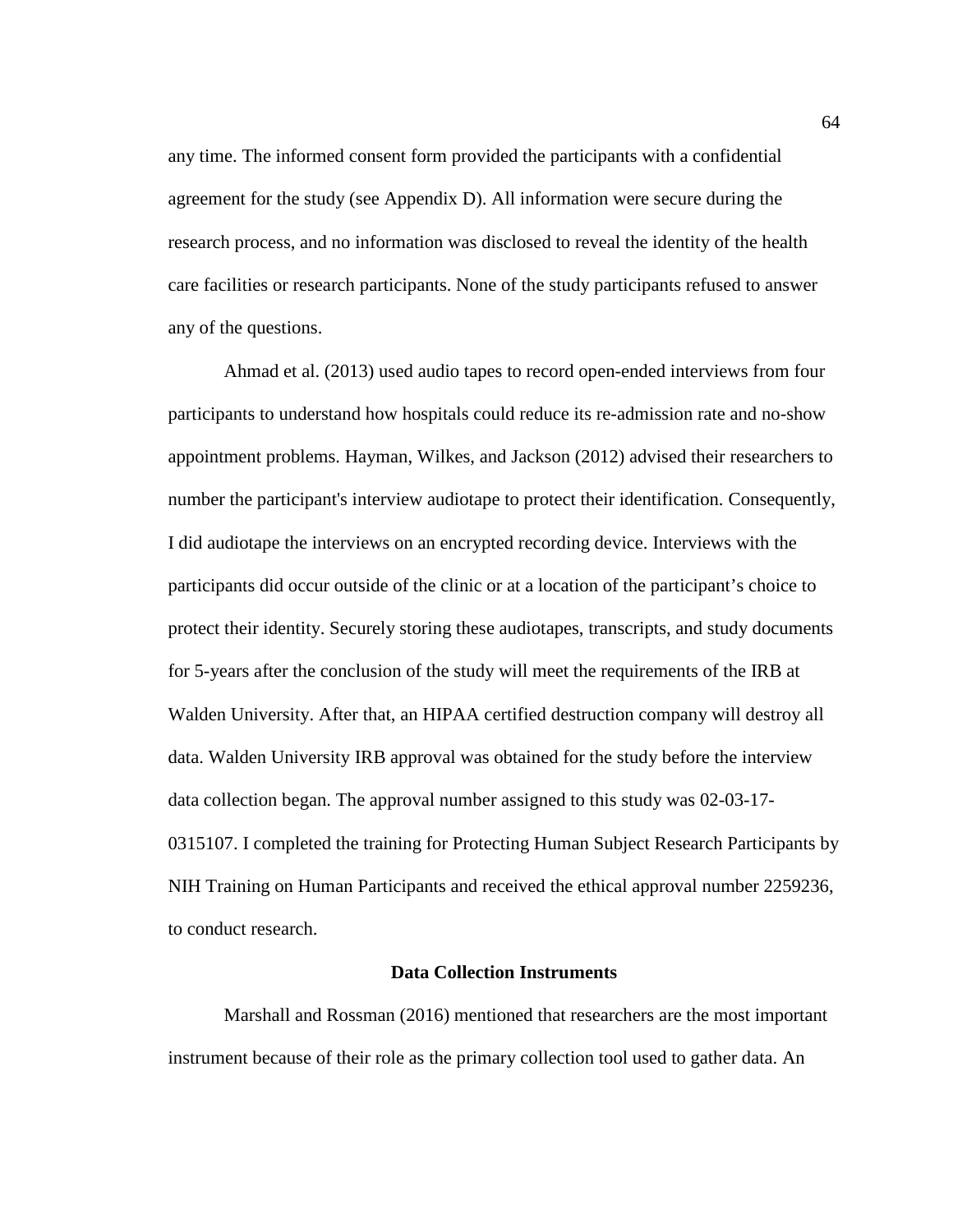interview transcript, audio recorder, and open-ended question interviews are also instruments that allow researchers to collect information (Bloomberg & Volpe, 2012). According to (Merriam and Tisdell (2016), interview transcripts and audio recorder are necessary for allowing participants and researchers to understand their central research question and related sub questions better. I kept the study interview questions as an interview transcript during the semistructured interviews (see Appendix D).

Irvine, Drew, and Sainsbury (2013) used open-ended question interviews to show that telephone interviews are a viable means to collect qualitative data. Berg et al. (2014) conducted open-ended semistructured interviews from parents whose children encountered a delay in the diagnosis of epilepsy. The semistructured, open-ended question interviews encouraged the research participants to share their experience and knowledge as it relates to their patient no-show intervention methods and strategies to change no-show patient behavior. Marshall and Rossman (2016) suggested that the process of member checking shows the research evidence are credible. Member checking occurs when researchers solicit feedback from their participants to make sure that the interpreted data was accurate (Harvey, 2015).

Pillai, Bhangu, Narayanan, and Yoong (2012) used member checking to understand if the interval between sending appointment reminders and the patient's actual appointment reduces patient no-shows' occurrences. Pillai et al. stated that when patients do not attend their scheduled appointment, inefficient utilization of resources for the clinic occur, and subsequently affects other patients who cannot obtain medical treatment when needed. I demonstrated the study credibility through triangulation of data and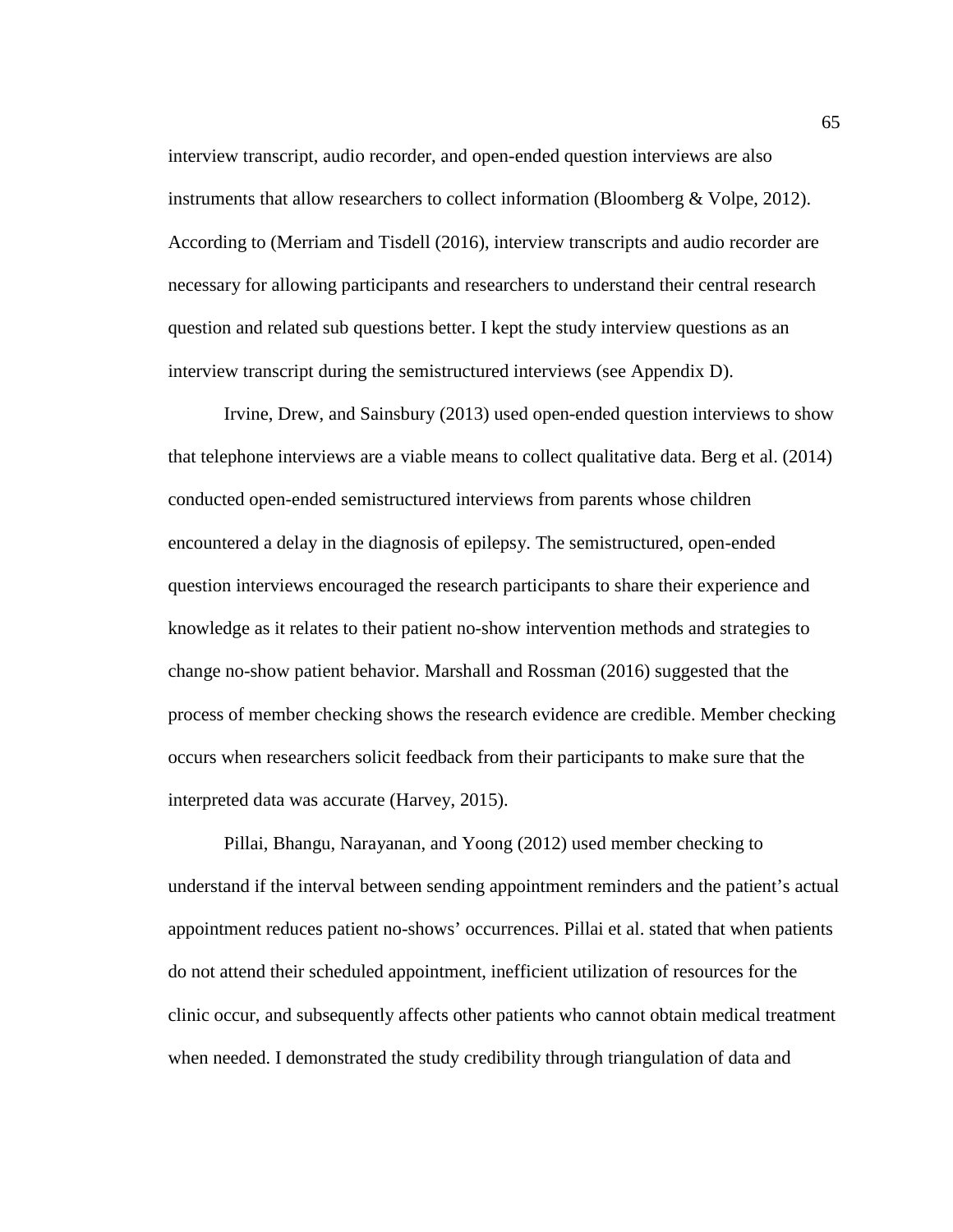member checking techniques ensuring my evaluation was accurate and credible. I used an interview guide organizing and maintaining the large amount of data collected during the study research period. Fischer et al. (2013) used an interview guide to direct the conduct of their research to understand what factors contribute to patients failing to complete their ordered laboratory or screening tests. The researcher treated the raw data with confidentiality and sharing of raw data with other outside researchers or revealing confidential information in the appendices of the study did not occur. The purpose of the study was to protect the anonymity of the health care facilities and the research participants. The researcher used protective codes and themes while only analyses of coded data appeared in the results.

#### **Data Collection Technique**

Date collections occurred during four interviews by asking and collecting answers to seven semistructured, open-ended questions (see Appendix F). The advantage of using open-ended questions was to minimize variable participant responses (Marshall  $\&$ Rossman, 2016). Using of the semistructured questioning approach provided the flexibility to explore the patient no-show phenomenon in more depth and gather enriched participant responses (Yin, 2014). The disadvantage of using the semistructured approach is that this technique may be resource intensive and time-consuming, requiring additional skills to analyze the obtained data from the recorded semistructured interviews to prevent influences from the researcher (Bloomberg & Volpe, 2012).

Bredart, Marrel, Abetz-Webb, Lasch, and Acquadro (2014) presented comprehensive guidelines to assist researchers to achieve optimal interviewing results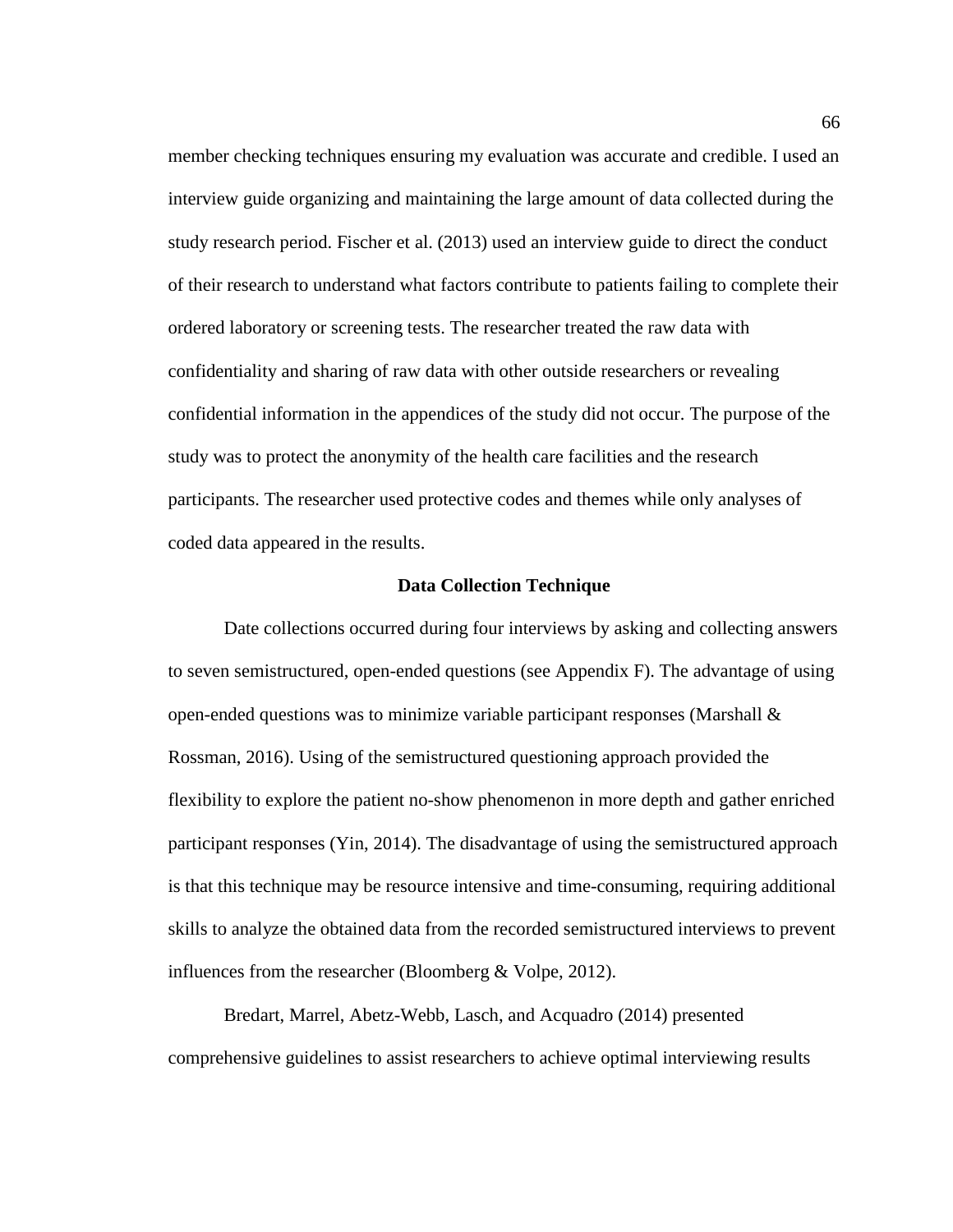and quality. Bredart et al. (2014) outlined the importance of preparing for interviews, the researcher's choice of the interview environment, the researchers interviewing skills, and interviewing training. Additionally, Bredart et al. (2014) defined qualitative research interviews, as the scientific research process where researchers communicate verbally to collect information regarding their specific research aim. According to Bredart et al. (2014), a researcher's specific listening skills may positively impact information provided by the interviewee during the interview process. Following IRB and Walden University approval, the research participants were identifying and scheduling for interviews. Appointment interviews were scheduled, contacting participants a week before, and participants received a reminding e-mail a day before the interview. Participants had the right to confidentiality, and they could withdraw from the study at any given time.

The study followed the interview protocol by asking the same questions to each of the four participants (see Appendix D), in addition the background of the study and an explanation of the purpose and procedures of the study were presented to the participants. Before the interview, I provided the participants with a detailed explanation of the confidentially and voluntary nature of the study, face-to-face interviews and/or video conference interviews, and the data collection process. During the face-to-face or telephone conference interviews the open-ended questions provided an organized, comfortable environment to ensure the participants felt safe in providing their honest feedback. The open-ended question interviews allow researchers to present issues naturally and record the participant's responses as they recount from their healthcare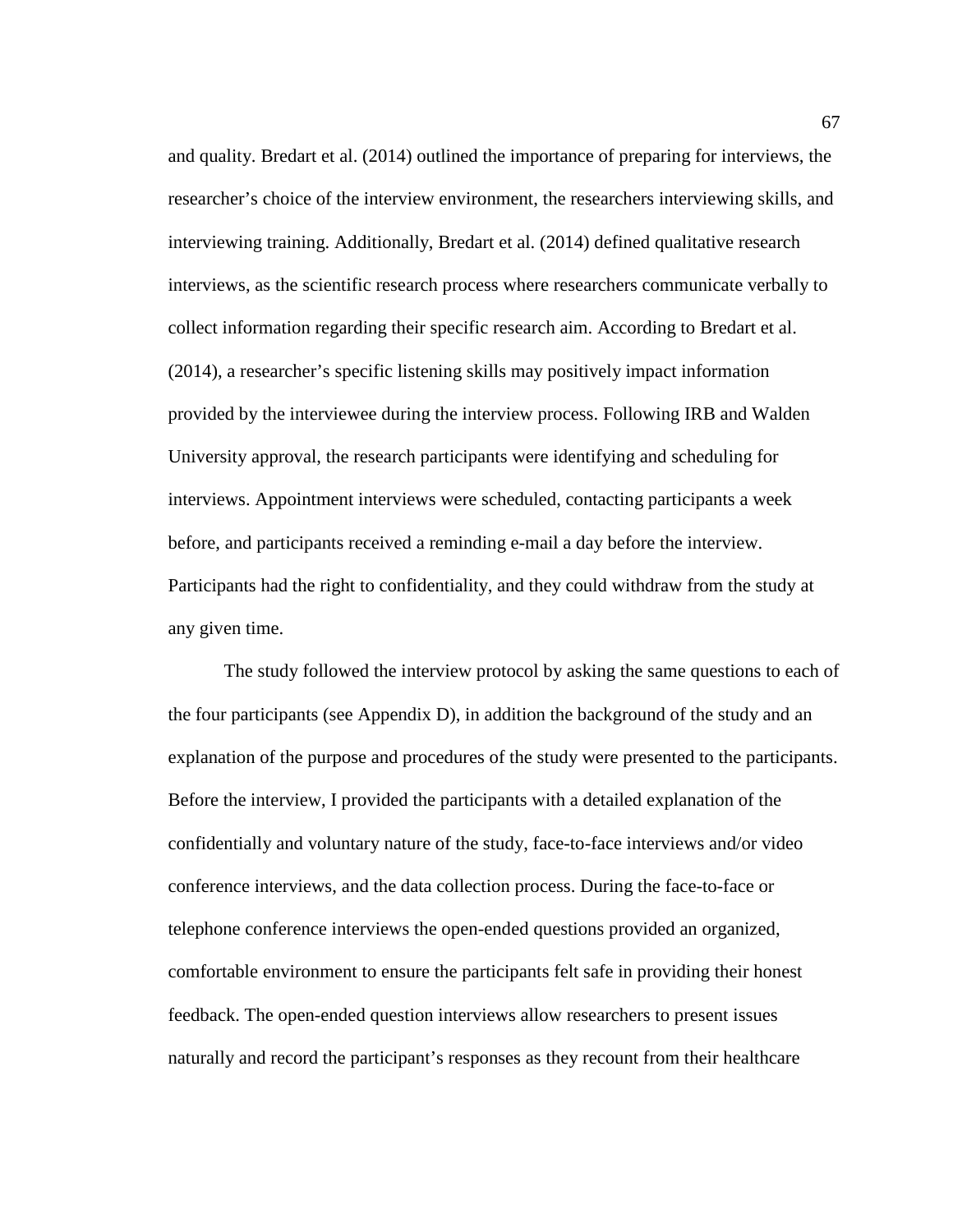administrative experience (Yin, 2014). Most importantly, this process allowed participants the opportunity to express themselves fully and expand their representation of events. According to Bloomberg and Volpe (2012), repeating the same questions to each of the participants during the interviews will minimize the variation in the responses.

Additionally, I followed a strong sense of obligation to prevent and minimize any potential harm to the participants and maximized their possible benefits. The four participants received the same treatment during the study, and each participant received the same questions and time to respond to the questions. The research participants did not experience any physical risk during the study; they were welcome to withdraw from the study at any time.

Although healthcare administrators were awareness of the informed consent documents, I was also available to explain and answer any questions. Verification of information from research participants ensures the credibility of the record information (Merriam & Tisdell, 2016). Therefore, I reviewed each study participant's contribution with them to ensure the credibility of the recording.

Member checking and triangulation of the data were strategies used to ensure the validity of the study findings. According to Koelsch (2013), member checking is an interactive process between the researcher and participants when collecting data to achieve the specific research aims and maintain a relatively higher level of accuracy using revisiting facts, prior experiences, feelings, and beliefs. According to Archibald (2015), triangulation is a collaborative strategy to ensure validation of data results.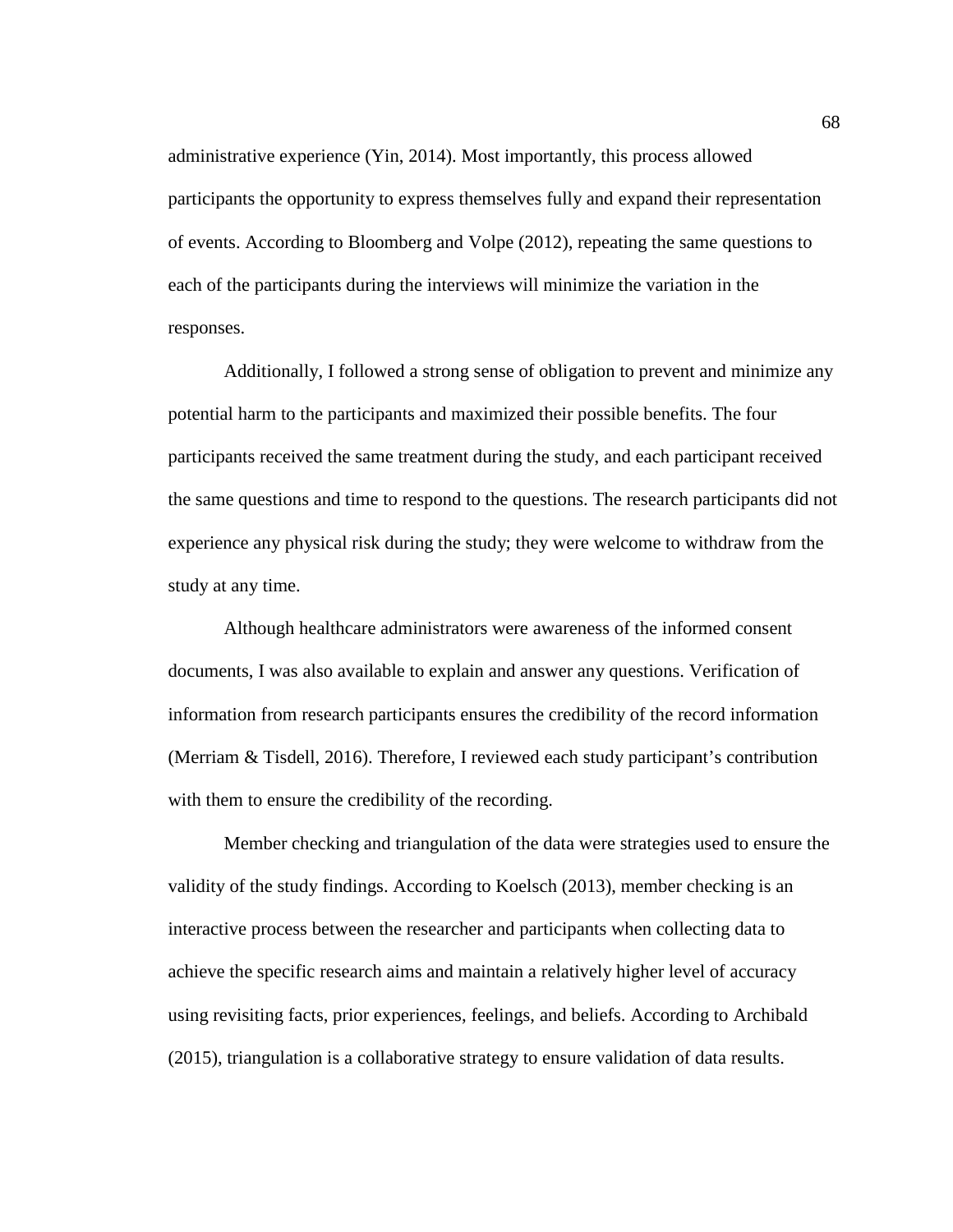Marshall and Rossman (2016) maintained that establishing a process of data triangulation will indicate the findings are credible.

The researcher used member checking after each interview completion. During member checking, I shared and reviewed sections of the research interview with each study participants individually to ensure the accuracy of the report. Member checking occurs when researchers solicit feedback from their participants to make sure that the interpreted data was accurate (Koelsch, 2013). Boblin, Ireland, Kirkpatrick, and Robertson (2013) suggested that the process of member checking shows the evidence is credible.

Pillai et al. (2012) used member checking to understand if the interval between sending appointment reminders and the patient's actual appointment reduces patient noshows' occurrences. When patients do not attend their scheduled appointment, inefficient utilization of resources for the clinic occurs, and subsequently affects other patients who cannot obtain medical treatment when needed (Pallai et al., 2012). I demonstrated credibility through triangulation of data and member checking techniques to ensure the study evaluation was accurate and credible.

The collection of multiple sources of data, such as the appointment cancellation policy documents and interviews with multiple healthcare administrators from multiple organizations ensure triangulation for qualitative researchers (Burau & Andersen, 2014). The interview process included an interview protocol (see Appendix D), which served as the guideline for the semistructured interviews and collection of the associated data for triangulation purpose. I used interviews, appointment cancellation policy documents, and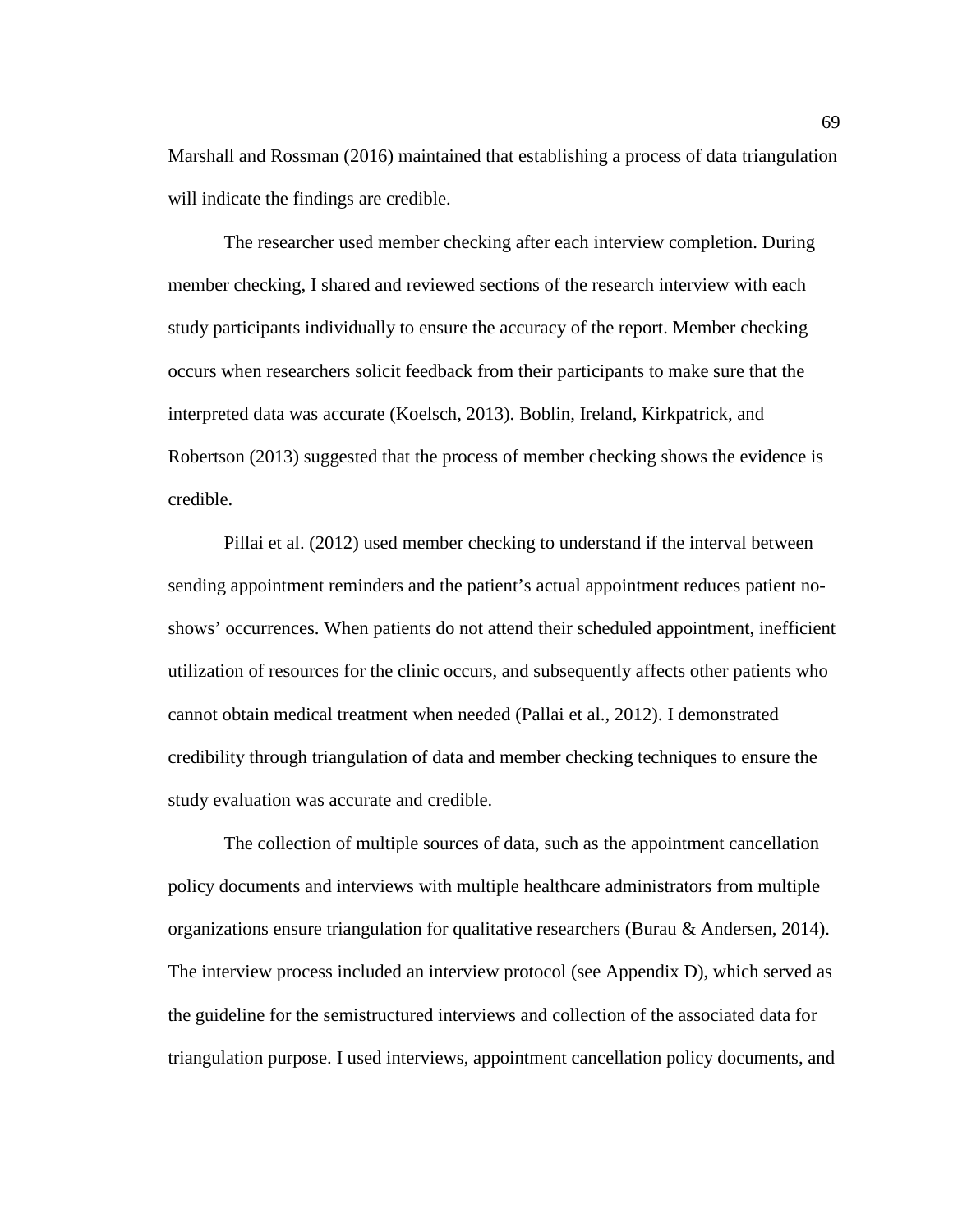the literature to ensure validation of the study through multiple lenses. Rather than conducting a pilot study, the participants were encouraged to maintain clarity of the questions during the interview process. Multiple data sources, such as open-ended question interviews, documents, and field note observations form the basis to gain insight into the behavior of no-show patients and the counteracting intervention behavior of healthcare administrators in Hawaii. Yin (2014) suggested that with triangulation, researchers gather evidence from several sources of data, which supports the same theme, versus merely evaluating several sources of data independently.

#### **Data Organization Technique**

The study data was organized to ensure ease of interpretation and confidentiality. Audiotape recordings, taking notes to document observations and reviewing health care facility appointment cancellation policies were used to collect data from the research participants during the interviews. The organizing of data is important when using multiple data sources (Lee, 2014). The study participants were assigned a unique code, and the data was analyzed for similar themes, the relationship between the conceptual framework and literature review. Data organizing systems are important when interpreting research data ((Bloomberg & Volpe, 2012). I kept the research data in a secure facility for 5 years after which data destruction will occur.

## **Data Analysis**

The sample size of four healthcare administrators provided sufficient data to achieve data saturation (Fusch & Ness, 2015). According to Yin (2014), the accuracy of data interpretation increase when the researchers use multiple sources of data and data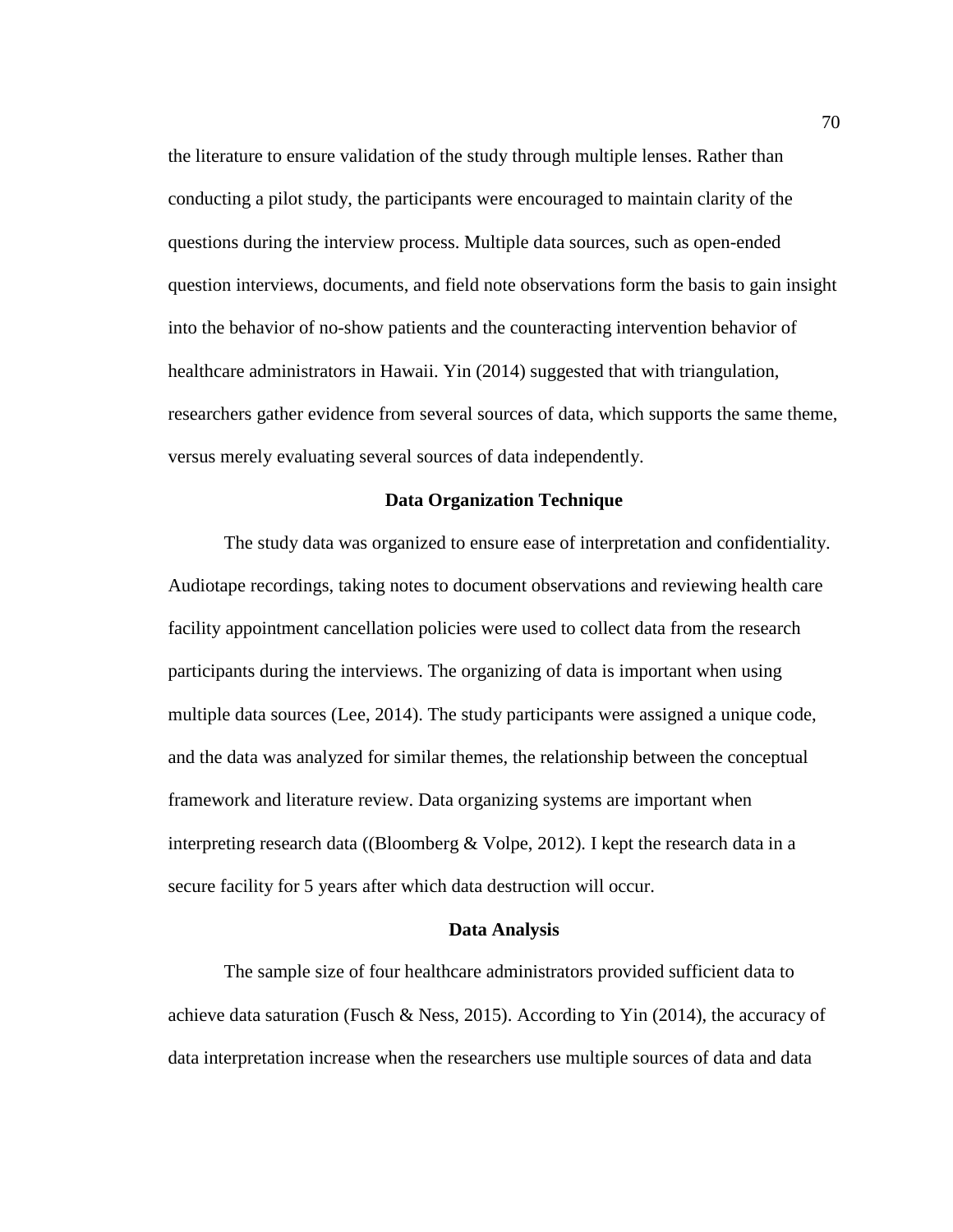analysis together. Included as multiple data sources interview questions, note-taking, and a review of health care facilities appointment cancellation policies were included in the study. Multiple sources were used to analyze the data including methodological triangulation of the data, member checking, identifying similar themes, and applying the study conceptual framework (Bloomberg & Volpe, 2012). Data triangulation was the type of triangulation most suitable for the study.

According to Bloomberg and Volpe (2012), data gathered from research interviews may require analysis and coding to determine if similar themes emerge among the study participants' experience and the research study. The collected research data and the analyzed study findings contributed to a better understanding of the specific business problem that some healthcare administrators lack the experience and skills to implement effective managerial intervention strategies to reduce patient no-show rates. The transcription of information is essential to reduce accuracy problems with interpretation and validity (Bloomberg & Volpe, 2012).

According to Stringer (2014), standard research protocols requirements include that researchers categorize and code the data in a way that reflects the perspectives of the participants. I used text analysis to interpret the meaning of the data as opposed to a software program. The text analysis method requires a review of the data collected from the open-ended interview questions to look for similar words, phrases, and themes (Stringer, 2014). According to Bloomberg and Volpe (2012), assignment of different codes for the themes, phrases and similar words are essential to the text analysis method. Research participants should also be assigned unique identifiers to ensure confidentiality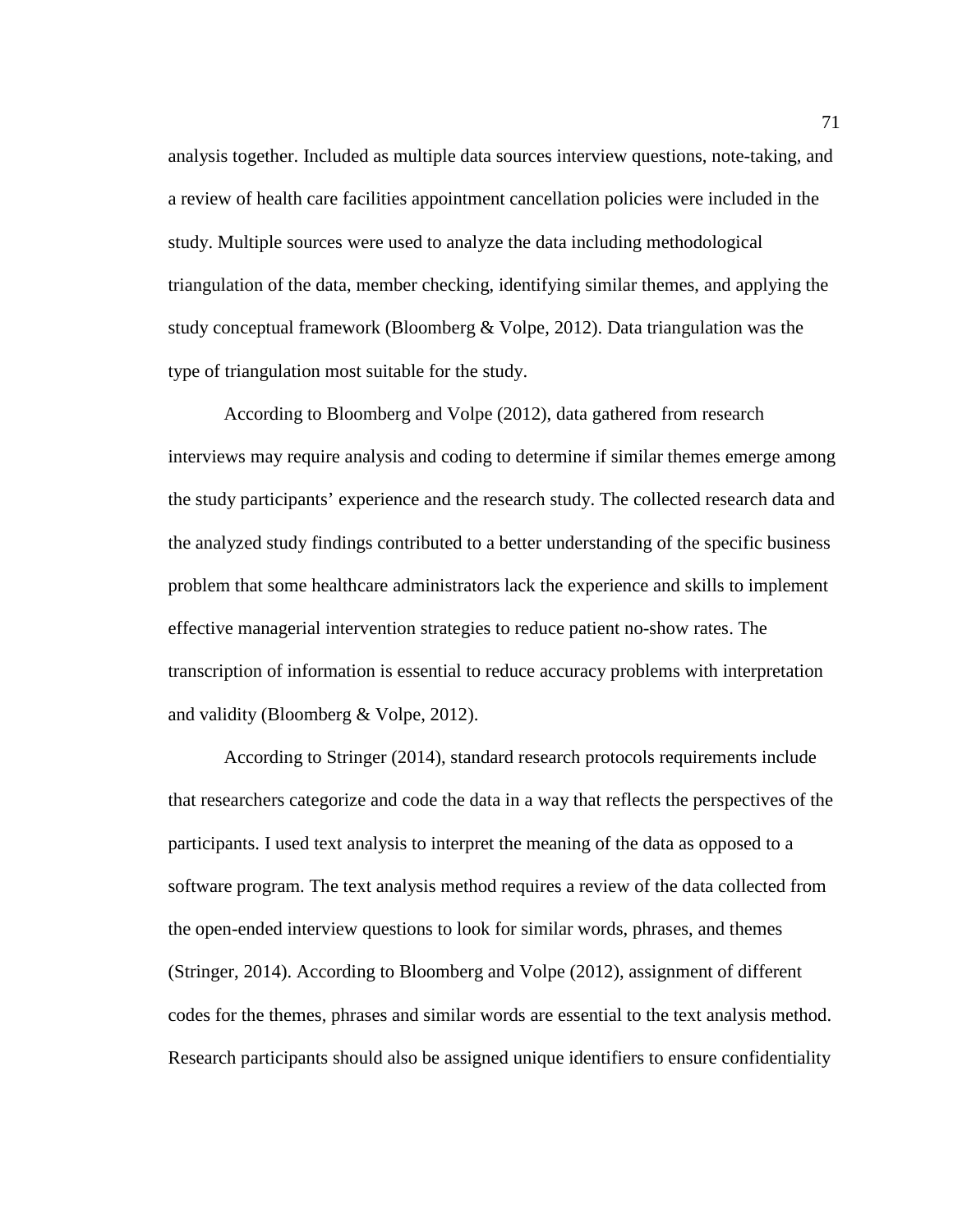and easy interpretation (Bloomberg & Volpe, 2012). As the final step, I followed a review of the themes and aligned them to the TPB, the literature review, and the appointment cancellation documentation. The reviewing of the research results through different lenses support the identification of different managerial intervention strategies and themes that are reflective of the participating healthcare administrators experience with patient no-show interventions and the literature (Merriam & Tisdell, 2016). Organizing, developing, coding, and analyzing data, in accordance with qualitative research guidelines are the foundation of case studies (Stringer, 2014). The coding, themes, interpretation and explanation of the data supported the overarching research question for the study.

#### **Reliability and Validity**

According to Brutus, Aguinis, and Wassmer (2013), there is more emphasis on reliability and validity when conducting research studies. If a study is reliable, the study results and finding allow other researchers to repeat the study and obtain similar results (Brutus et al., 2013). According to Marshall and Rossman (2016), a study problem statement, purpose statement, central overarching research question and the conceptual framework should all align to achieve validity. Quantitative researchers use reliability and validity criterion to authenticate their research findings (Marshall & Rossman, 2016). Conversely, qualitative researchers use methods such as dependability, transferability, credibility, and conformability to demonstrate their conclusions are trustworthy, but the terms are essentially the same concept (Marshall & Rossman, 2016). The use of a case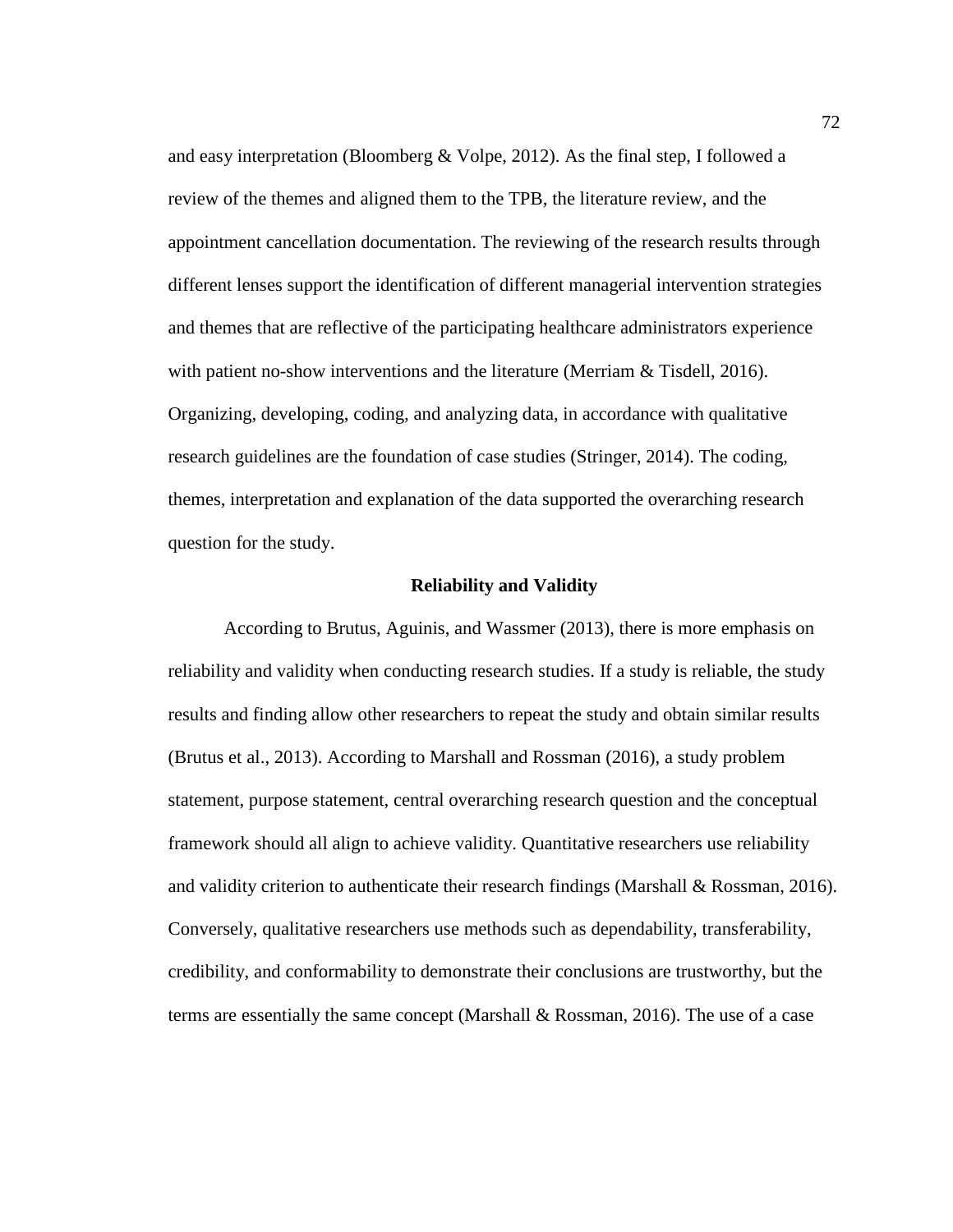study protocol, triangulation of the data, and transferability methods supported the conduct of the study (Merriam & Tisdell, 2016).

## **Reliability**

According to Brutus et al. (2013), reliability is the process quantitative researchers use to increase the ability of future researchers to repeat a similar study and obtain similar results. Reliability is the dependability of a study, and study reliability may be the member checking of data interpretation, transcript review, expert valuation of interview questions and interview protocol (Bloomberg & Volpe, 2012). According to Merriam and Tisdell (2016), a study's reliability depends on producing consistent and similar results. Creditability and conformability are methods qualitative researchers deploy to ensure their research is trustworthy. The study design enabled dependability and promoted duplicating results for future research. The study design included the outline of the study purpose, the participant's selection process, description process to collect data, the research tools, defining the data interpreting process, articulation of the research results, and attention to reliability and validity of the study. I ensured the study reliability by aligning the interview questions with the central overarching research question, aligning the interview questions with the conceptual framework and following a standard qualitative case study research model.

My doctoral faculty colleagues reviewed the study interview questions. These associates understand the elements of qualitative research and case study research designs. The use of a small study sample size ensured the transferability of the research questions and helped to confirm the dependability of the data. I assured errors elimination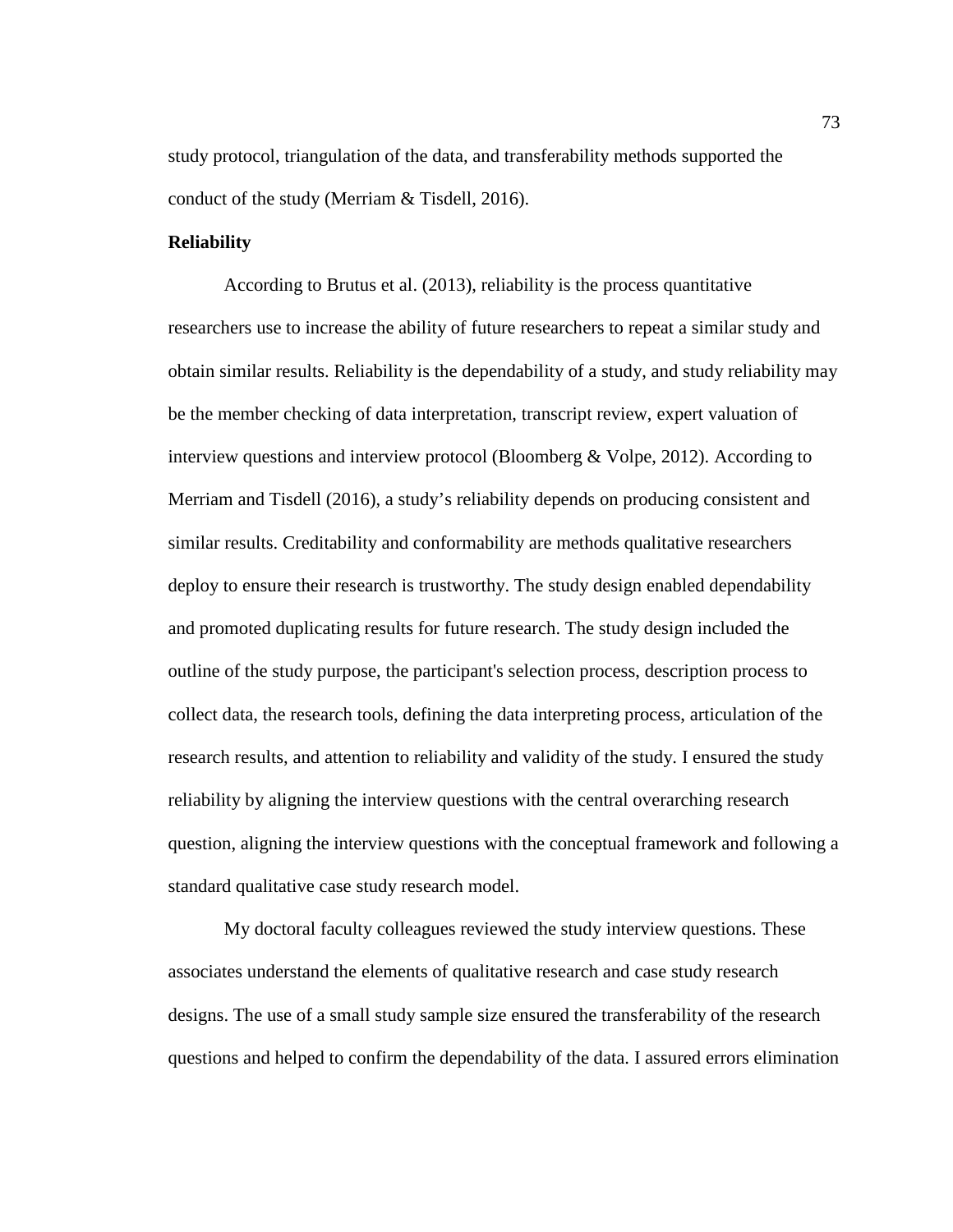by listening to the voice recordings on the interview audiotape recordings and comparing them against the interview transcripts.

Hansson, Tolf, Ovretveit, Carlsson, and Brommels (2012) used a case study protocol to document the sequential steps in their research to understand why healthcare administrators have a difficult time reducing patient waiting lists. Hansson et al. (2012) offered a change intervention, but internal resistance hindered implementations as team members cited their strategy was unclear regarding support and task prioritization. A research protocol may indicate the data is reliable by providing a structure for researchers to follow in conducting their study (Yin, 2014). Yin (2014) suggested that with triangulation, researchers gather evidence from several sources of data, which supports the same theme, versus merely evaluating data independently. Carter, Bryant-Lukosius, DiCenso, Blythe, and Neville (2014) maintained that establishing a process of data triangulation indicates the findings are credible. Saunders et al. (2013) used data triangulation to illustrate the utilization of an evaluation strategy to promote nutrition and physical activities for children living in group homes. I triangulated the data and ensured the findings were credible by incorporating interviews, field notes, and appointment cancellation policy documents in the results of the study research*.*

#### **Validity**

The credibility, transferability, and confirmability of the findings define the validity of a quantitative study (Bloomberg  $& \text{Volpe}, 2012$ ). According to Fusch and Ness (2015), qualitative researchers should show data saturation rather than internal validity, and they recommended the need to identify objective measures, transferability,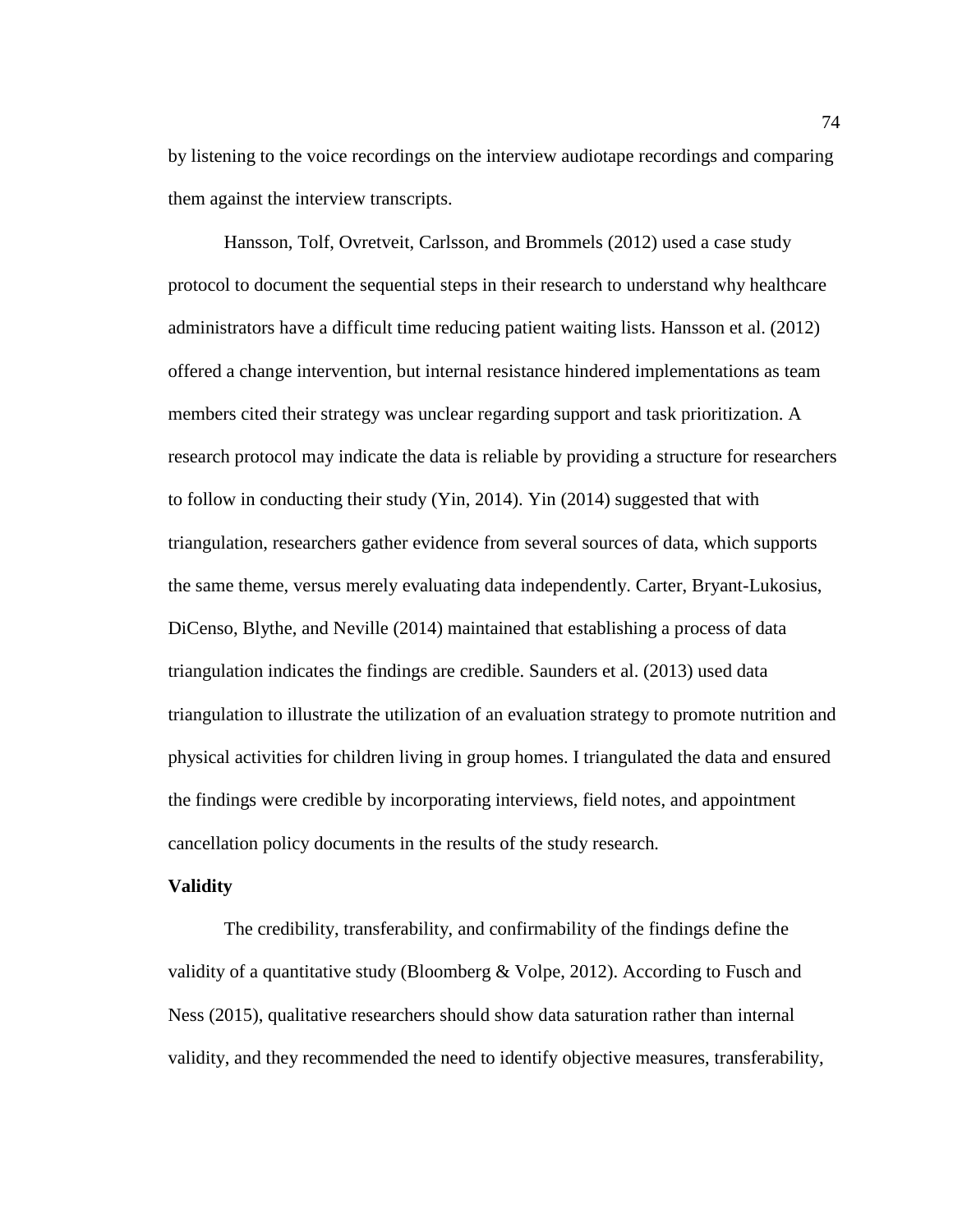consistency and study applicability through qualitative data saturation. According to Fusch and Ness, researchers achieve data saturation when no more new patterns or themes emerge from the volumes of data collected during their research studies. I used a control model to show the exact interview where data saturation occurs. Following the path set by Fusch and Ness (2015) I conducted four interviews and achieved data saturation with the data collected from the four interviews. Member checking and triangulation of the research data ensured additional validity of the study findings.

Quantitative researchers demonstrate external validity by generalizing their findings to a large population (Woolcock, 2013). External validity does not apply to qualitative research. However, both qualitative and quantitative researchers must demonstrate their study is credible (Cope, 2014). I achieved confirmability by ensuring peer-reviewed literature can support the study results. Transferability, with sampling strategies and rich descriptions, allows researchers to share their information with other researchers allowing them to determine deficiencies in each other's studies (Burchett, Mayhew, Lavis, & Dobrow, 2013).

According to Bekhet and Zauszniewski (2012), triangulation may ensure the detail of data and assist in finding similarities and differences in the research findings. I used the collected data from the interviews, my observations, and the cancellation policies to triangulate the study. Marshall and Rossman (2016) defined triangulation as the collaborative strategy ensuring the validation of research data findings.

The study purpose was to explore the managerial intervention strategies healthcare administrators use to reduce patient no-show rates. Interviewing healthcare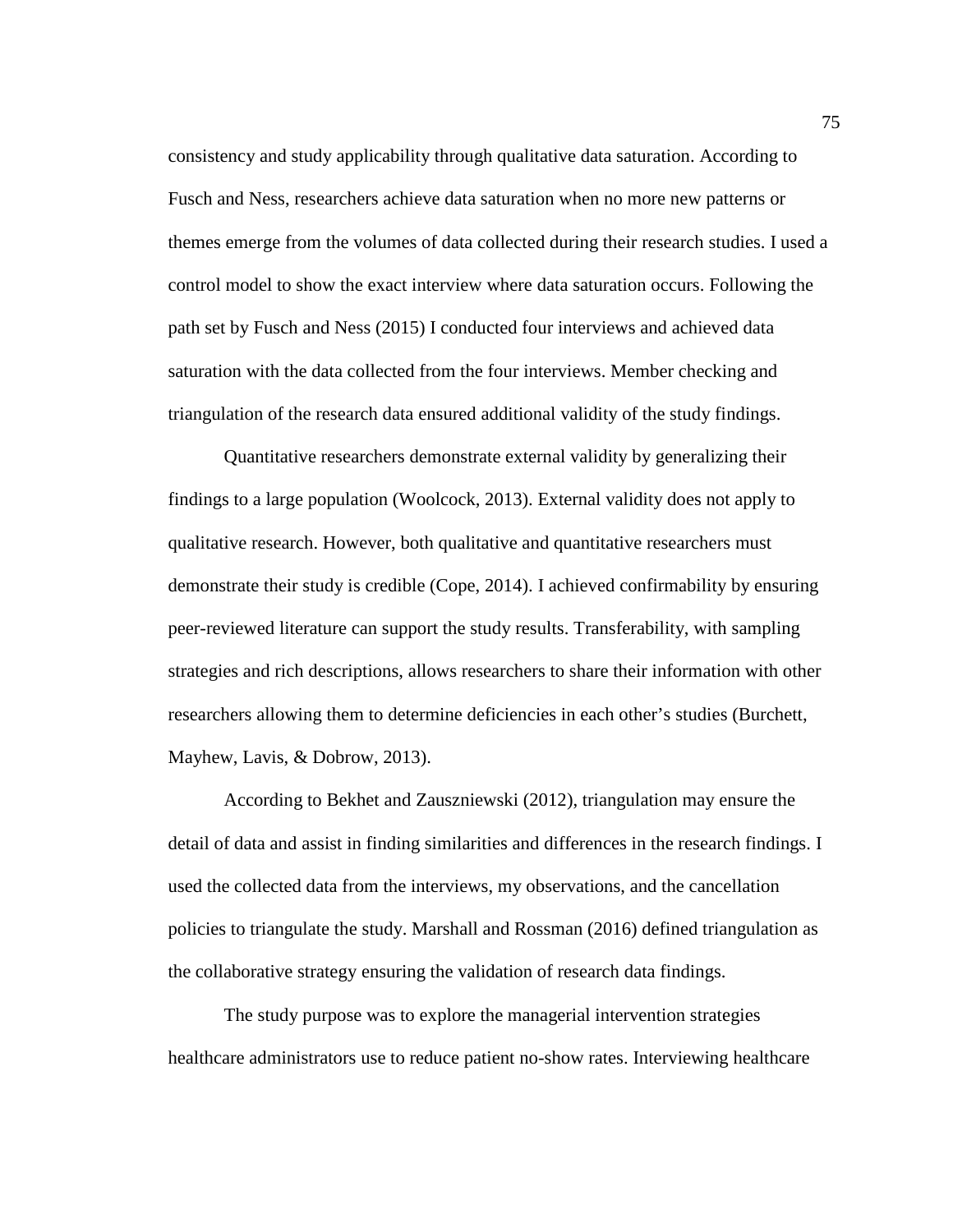administrators with patient no-show intervention experience increased my knowledge of the behaviors of patients who do not attend their appointments and which intervention methods work best (Emerson, 2015; Palinkas et al., 2015). I used semistructured interviews, reviewing appointment cancellation policies, and the literature review to ensure the validity of the study through different lenses.

#### **Transition and Summary**

The purpose of the explanatory qualitative single case study was to explore the managerial intervention strategies healthcare administrators use to reduce patient noshows rates. The semistructured, open-ended question interviews consisted of feedback received from participants who had years of healthcare administrative experience in patient no-shows intervention strategies. I demonstrated credibility through triangulation of data and member-checking techniques ensuring the study evaluation was accurate. Steps for protecting the participants confidentially and ensuring collected data was accurate and complete were essential elements to consider during the study. Such measures included eliminating the raw data from the study and publishing information in a manner where readers would not surmise a participant's identity. I assigned codes to the participants to remove their identity from all themes and section 3 interview discussions.

In Section 3, I provided a presentation of the study findings in comparison with other peer reviewed studies from the literature review. The research study findings include discussions of alignment with the conceptual framework as related to the TPB. The applications to professional practice, implications for social change, the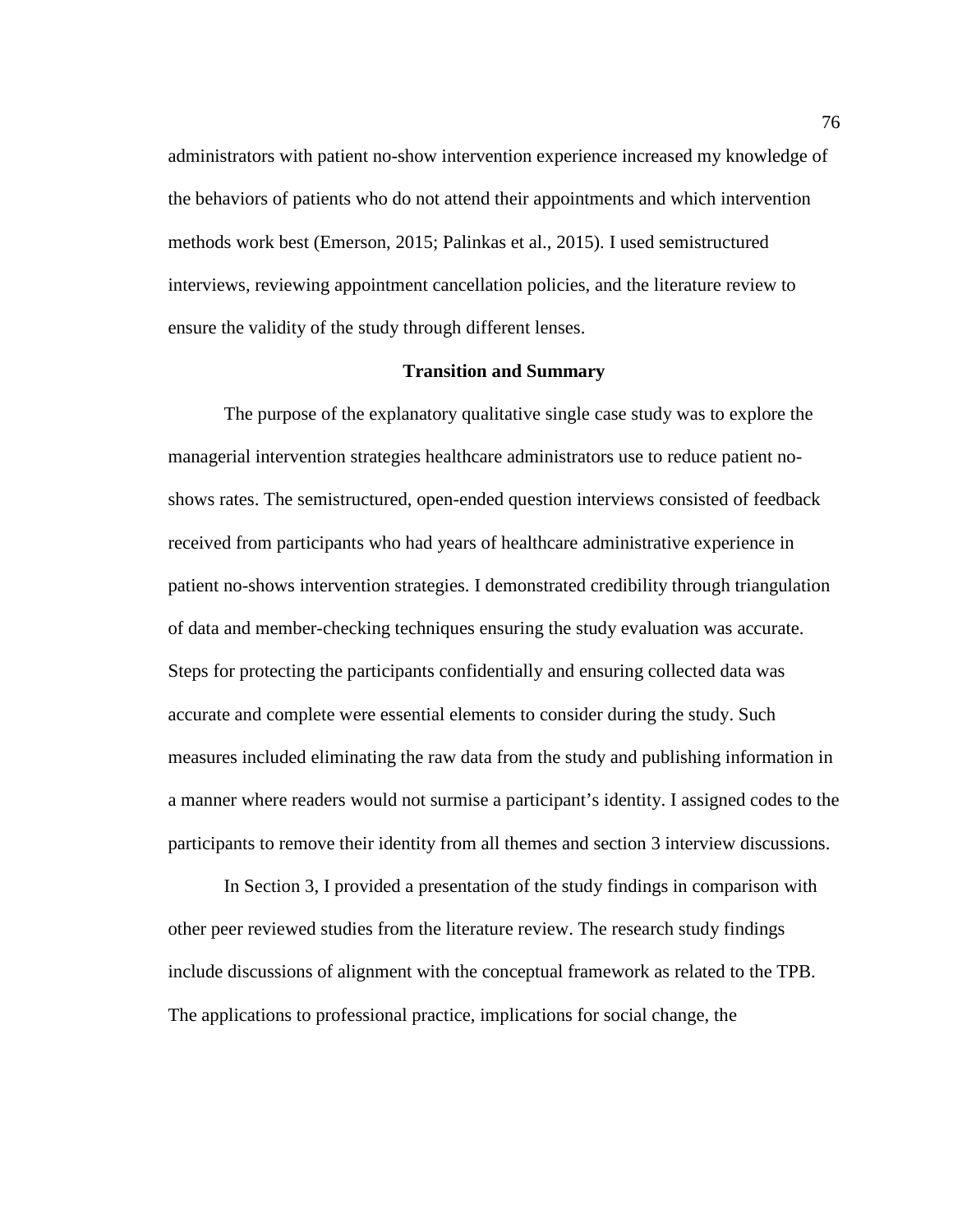recommendation for action, recommendations for future research, the reflection, and a conclusion were the final segments of Section 3.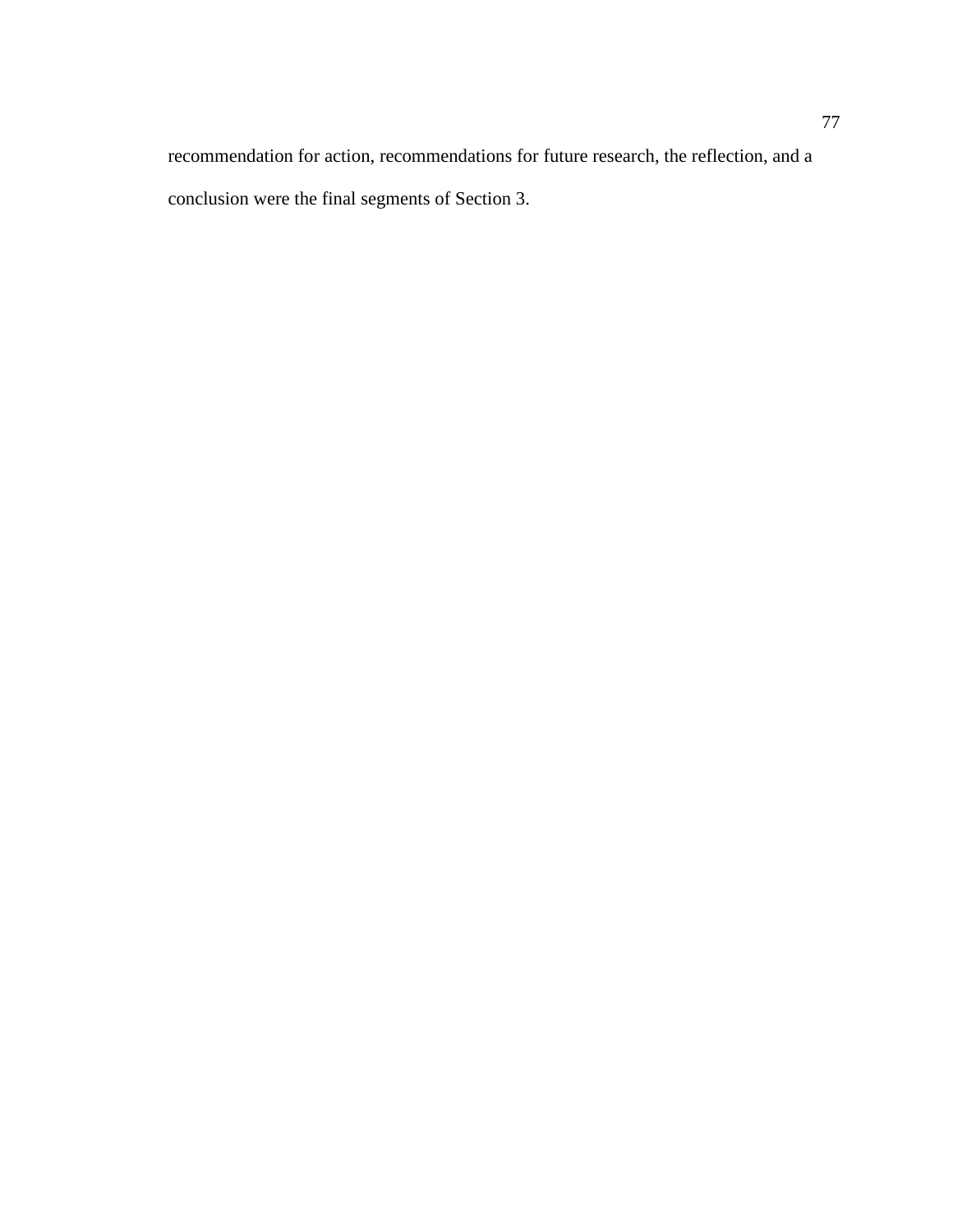Section 3: Application to Professional Practice and Implications for Change

In Section 1 I provided the foundation, background, problem statement, and purpose statement, while the literature review provided insight on all aspects surrounding patient no-shows. Section 2 included a detailed explanation of the study methodology including research exploration, study configuration, and data collection strategy. In section 3, I discuss (a) the overview of the study, (b) presentation of the findings, (c) applications to professional practice, (d) implications for social change, (e) recommendations for action, (f) recommendations for further study, and (g) reflections. This section ends with my conclusions stemming from the analyzed data and findings.

## **Introduction**

The purpose of this explanatory qualitative single case study was to explore the managerial intervention strategies healthcare administrators' use to reduce patient noshow rates. The primary research question was: What managerial intervention strategies do healthcare administrators apply to reduce patient no-shows in order to increase business performance? The research participants of this study were active members if the ACHE, Hawaii-Pacific Chapter with experience in decision-making, appointment cancellation policy design, patient scheduling, and patient no-show intervention strategy. I used purposeful sampling as the participant recruitment method for the study. The method allowed me to complete four, 30-minute, private, in-depth, semistructured, openended interviews with the study participants. The participants' interview answers were audio recorded, transcribed, member checked, and analyzed to identify common themes. The study findings revealed five distinct themes: (a) reform of appointment cancellation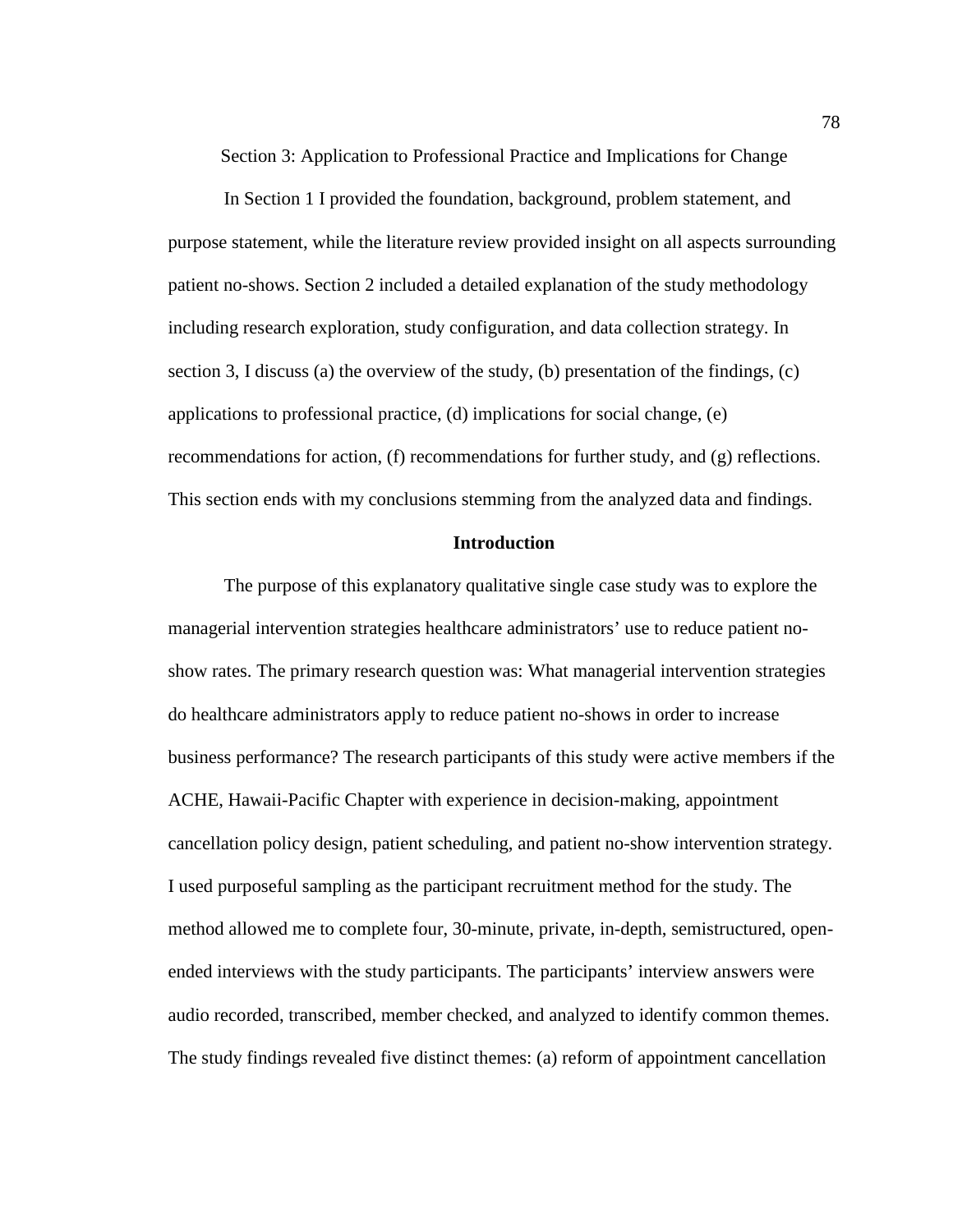policies, (b) use of text message appointment reminders, (c) improve patient accessibility, (d) fill patient no-show slots immediately, and (e) create organizational and administrative efficiencies. In the next section, I present a detailed analysis of each the themes.

## **Presentation of the Findings**

The overarching research question for this study was: What managerial intervention strategies do healthcare administrators apply to reduce patient no-shows in order to increase business performance? From the overarching research question of inquiry, the interview questions were:

- 1. What patient no-show intervention strategies have been most effective at your healthcare facility?
- 2. What makes these intervention strategies effective?
- 3. How do you measure the effectiveness of your patient no-show intervention strategies?
- 4. What challenges do patient no-shows pose at your healthcare facility?
- 5. What impacts do patient no-show rates have on the delivery of quality, comprehensive patient care?
- 6. What impact do patient no-show rates have on the business efficiency of your healthcare facility?
- 7. What additional information, not covered by the questions, would you like to share regarding patient no-show intervention strategies?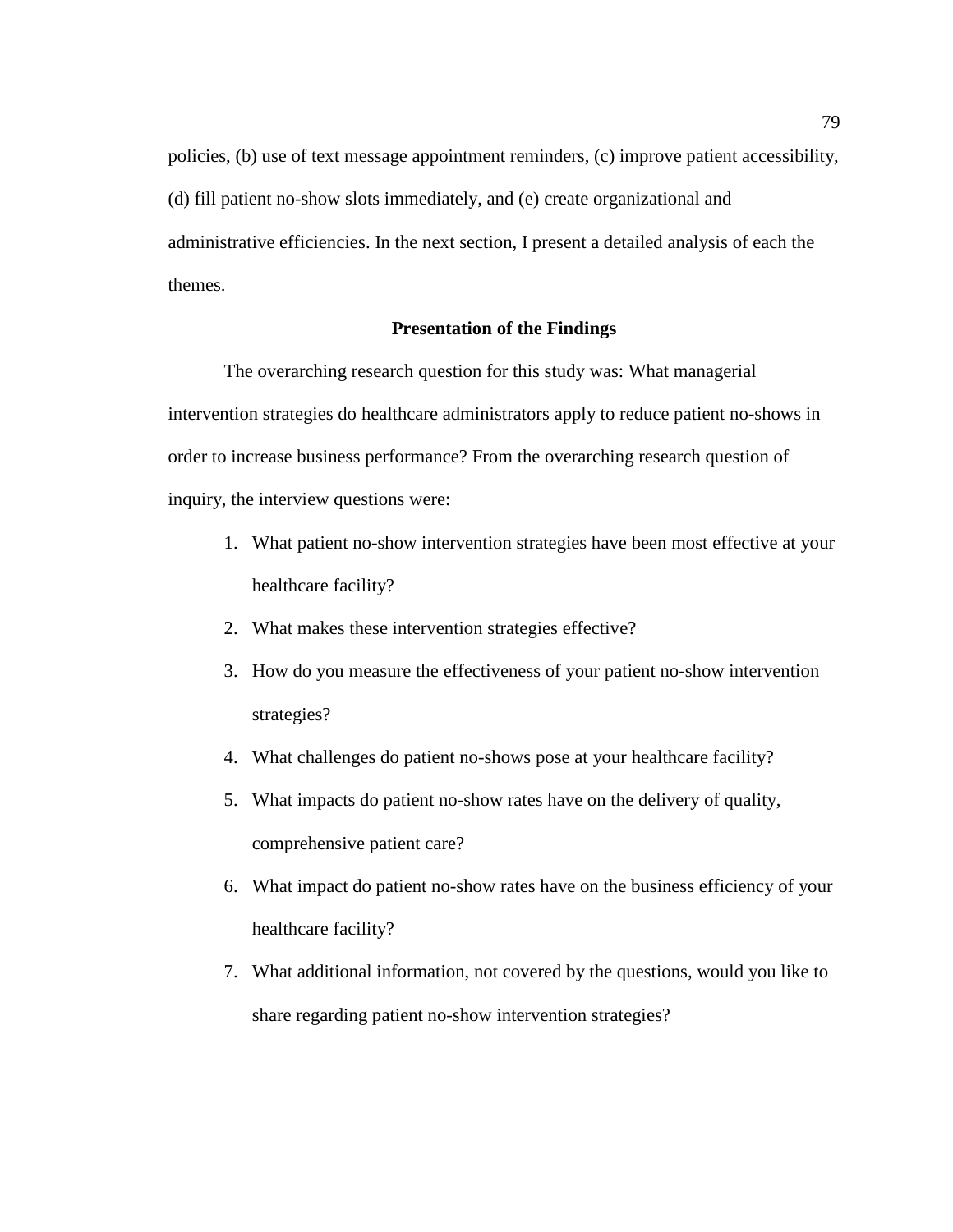After receiving IRB approval, I contacted several healthcare administrators in Hawaii via e-mail to inquire if they were interested in participating in the patient no-show study. I sent the research participants a consent form inviting them to volunteer to participate in the study. The informed consent form and e-mail explained the purpose of the study and the role of the researcher. The informed consent form also included the overarching research question, sample research questions, and the procedures of the study. The participants who volunteered to participate stated in their reply e-mails they agreed to take part in study, and they understood the scope of the project, their research participant rights, and the secure protection of their personal information. The study included four healthcare administrators. I confirmed with each participant before the interview that they agreed to the audio recording of the interview for transcription purposes and ensured that the participants had a copy of the consent form before starting the interview.

Semistructured opened questions were used to gather information from the healthcare administrators during the four interviews. The semistructured format allowed me to ask additional questions based on participant responses. The interviews were recorded, transcribed, and analyzed. Reading transcripts while listening to the audiotape recordings ensured the transcript accuracy of the participants' statements and answers (De Massis & Kotlar, 2014). Membership checking was used to confirm the research participants' answers were recorded correctly and to improve the accuracy of the research data. According to Fusch and Ness (2015), member checking is when a researcher shares the transcribed interview data with each participant to validate the recording and accuracy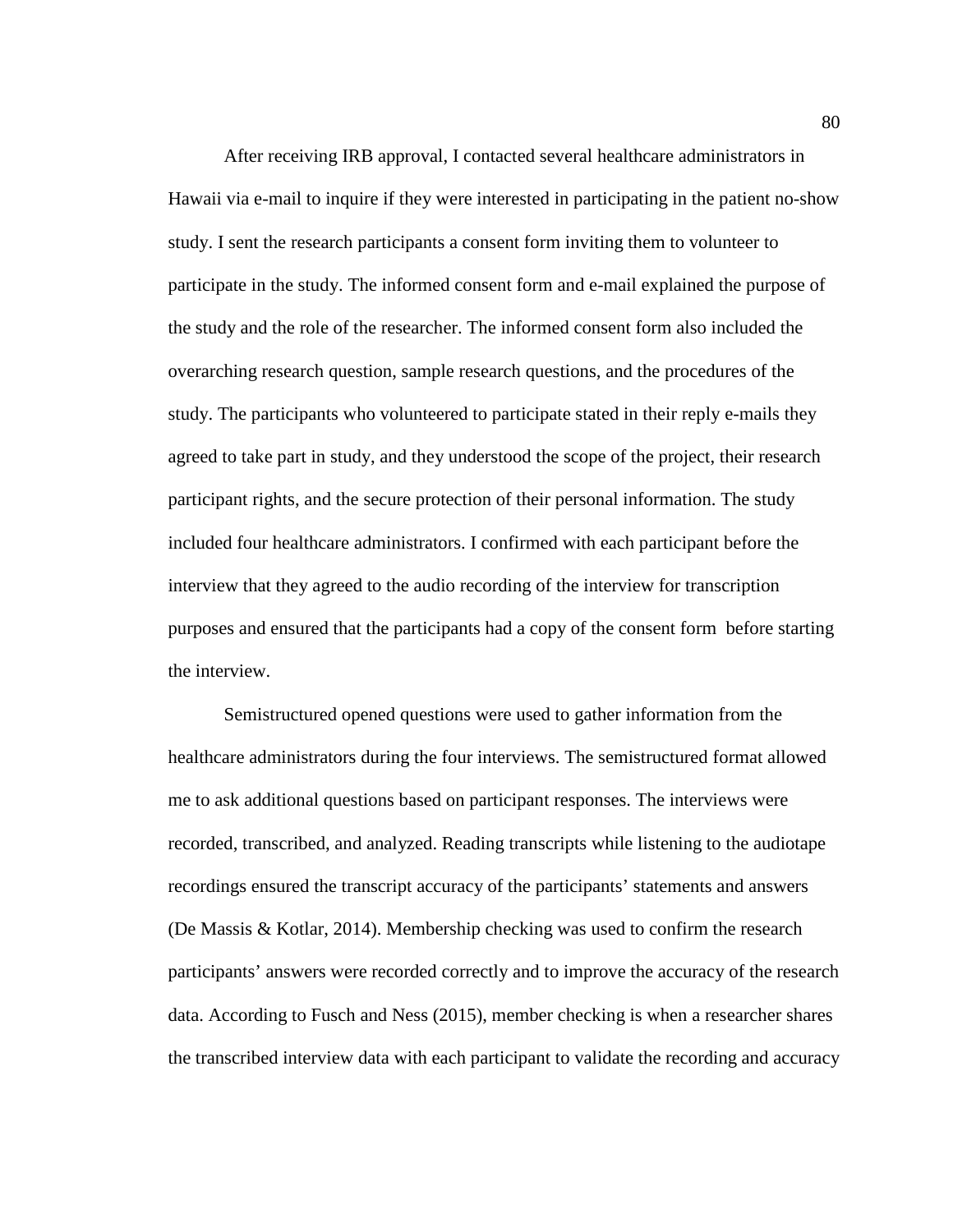of the collected data. Pen and paper were used to code the transcripts and find common themes. I kept all collected study data confidential. I kept the study data in a locked storage cupboard, and I will destroy the data after 5 years.

The TPB was the basis of the conceptual framework for this study. The TPB consists of four major factors: (a) patient attitude towards their no-show behavior; (b) patient subjective norm toward a change in their behavior to no-show for their appointment; (c) the perceived behavioral control of no-show patients; and (d) the intention of patients to change their behavior to regularly attend their appointments (Ajzen, 1985). The body of knowledge collected from aligning the participants' responses with the overarching research question and the four principals of the TPB provided five themes. Peer-reviewed journal articles from the literature review and prior research study results supported the five themes discussed in the study.

Triangulation ensured the quality of the data. Anney (2014) proposed triangulation to find similarities, ensure better quality, and improve the credibility of a study. The review of various appointment cancellation policies, scholarly journal articles, transcribed interview data, the prior research study results, member checks, and my observations about the patient no-show phenomenon formulated the triangulation for this study. During the study data analysis, the following five distinct themes were identified: (a) reform of appointment cancellation policies, (b) use of text message appointment reminders, (c) improve patient accessibility, (d) fill patient no-show slots immediately, and (e) create organizational and administrative efficiencies. I discuss each theme in the following subsections.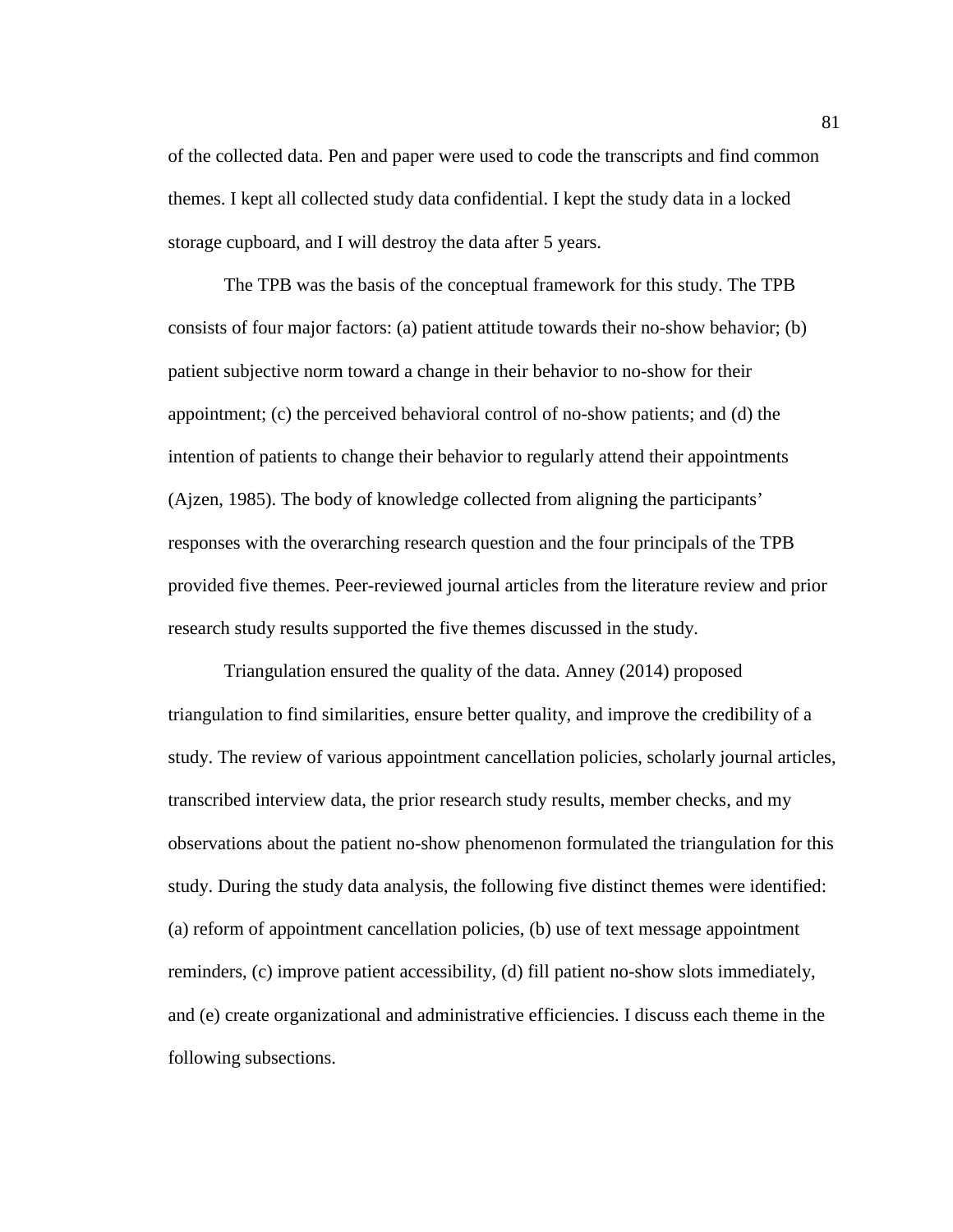#### **Theme 1: Reform of Appointment Cancellation Policies**

The first theme that emerged from the analyzed data emphasized the importance of an understandable appointment cancellation policy. All four of participants (100%) revealed that they were basing their patient no-show intervention strategies on their appointment cancellation policy. According to Norris et al. (2014), a patient no-show policy is the first step in developing an intervention strategy to reduce patient no-shows rates. All four of the participants (100%) stated communication is a key factor in patient no-show interventions. Three of four participants (75%; P1, P2 and P4) used their patient appointment cancellation policies to measure their patient no-show rates. Popple (2013) stated that without a clinic cancellation policy and patient no-show criteria, healthcare administrators have no managerial intervention strategy. All four of participants (100%) mentioned that they could not hold their no-show patients accountable if they did not provide the patients with a clearly defined appointment cancellation policy. According to Popple (2013), educating patients on the impact of patient no-shows can bring awareness to the issue, but if patients face no consequences for their no-show behavior, there is little to no motivation for them to change their behavior.

**Competencies of management to apply strategies.** All four of the participants (100%) were in upper management positions at their health care facilities. The four research participants firmly believed that they were able to implement effective reformed managerial intervention strategies to reduce patient no-shows if they discover successful interventions. All four of the participants (100%) belonged to at least one decisionmaking committee in their health care facility. The research participant study sample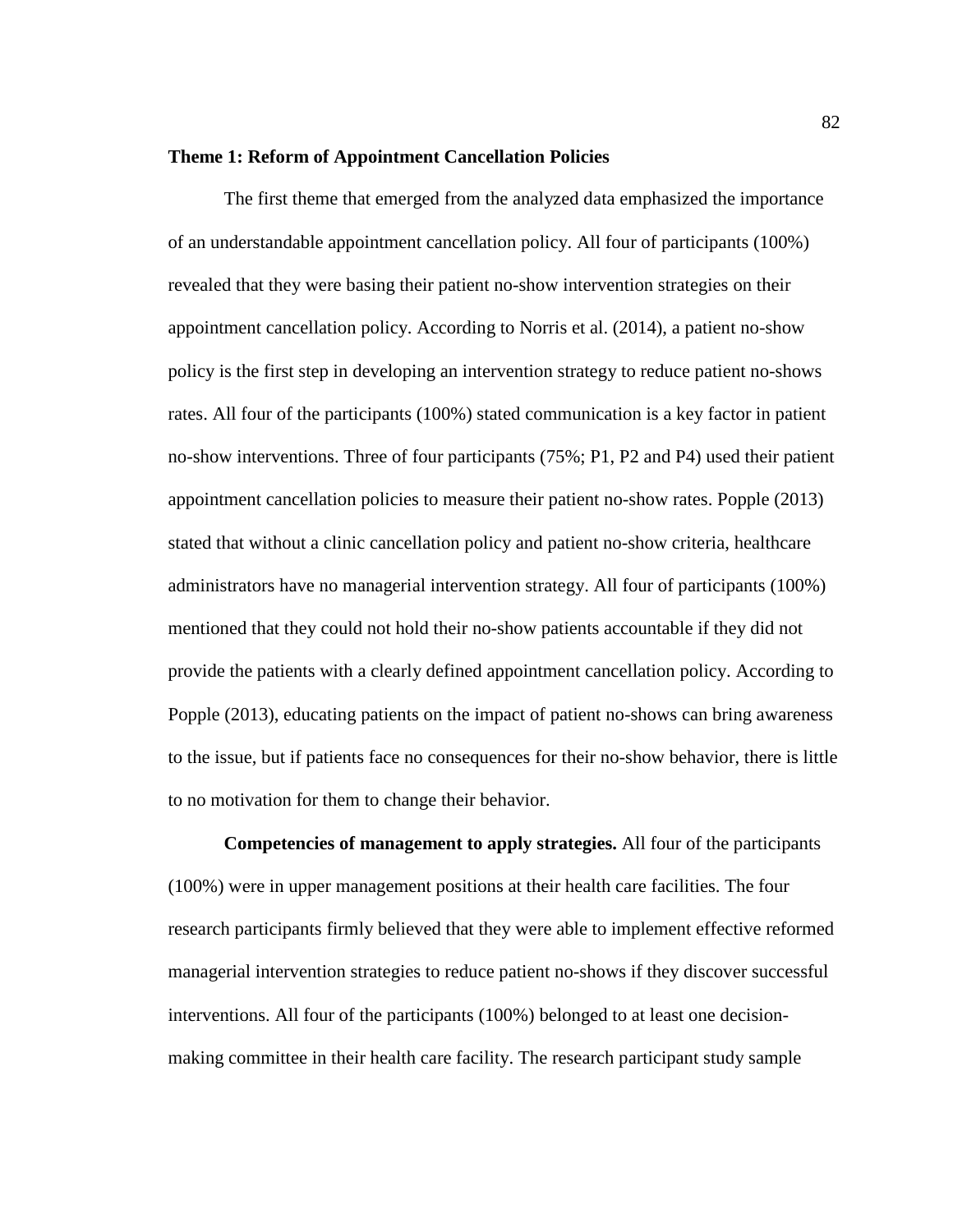represented competent managers with prior records of accomplishment in planning effective management strategies.

**Specific initiatives undertaken.** All four of the participants (100%) revealed at least one specific managerial patient no-show intervention strategy initiative that they introduced and spearheaded. P1 mentioned personal involvement with the formulating of the health care facility appointment cancellation policy and provided the following quote: "I reformed several appointment cancellation policies at the various health care facilities I worked during the 31 years of my career." P2 stated, "We have a well-written appointment cancellation policy displayed at the front desk. I trained the front desk staff to explain the policy to our new patients." P3 stated, "I implemented these patient noshow intervention strategies and put them also into the script so our staff knows what words to use when talking to our patient population." P4 stated, "I currently track patient no-shows, and if the patients do not show for three visits I ask the scheduling staff to inform the patients they cannot book in advance without a counseling session on the importance of coming for their appointments." All four of the participants (100%) specified reformatting of their appointment cancellation policies as intervention initiative strategies and this action aligned with the literature review and prior studies about patient no-show interventions.

**Challenges to implementation of strategies.** P1 admitted that patient no-shows present a managerial challenge by stating, "We have tried so many intervention strategies and failed at many in the past." P2 said, "Over the years, we experimented with several no-show intervention strategies. Some were more successful than others." P3 stated,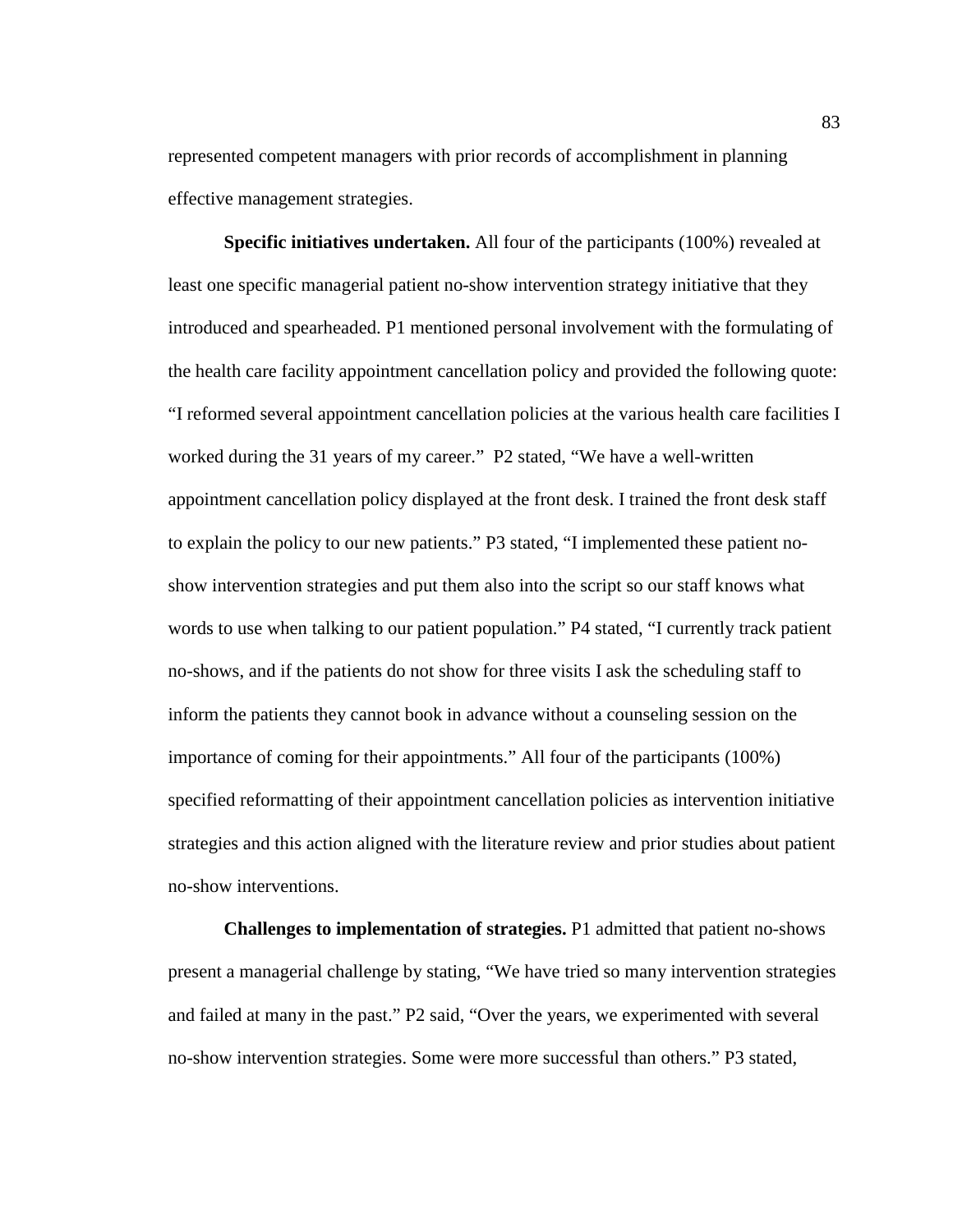"Providing health care to the outer Hawaiian Island presents its challenges, and we try to provide specialist providers to fly to the outer islands to provide care." P4 stated, "We have struggled with the issues of no-shows for many years and still have not come up with an ideal solution." The four research participants' challenges were not unique to other healthcare administrators dealing with the patient no-show phenomenon. The literature review and prior studies about patient no-show interventions support the challenges claimed by the four research participants.

**Correlation to the literature.** An appointment cancellation policy needs to be short, compact, and clear to patients (see Appendix A; Feldman et al., 2014). Patients should receive education on the appointment cancellation policy of the health care facility they attend and no-show patients might need a reintroduction to the policy several times until they understand the consequences (Huang  $&$  Zuniga, 2014). From the analysis of the research participants' interview data; I identified the formulation of an appointment cancellation policy as integral to the managerial intervention strategy to reduce patient no-show rates.

**Correlation to the conceptual framework.** Planning and changing the behavior of patients to motivate them to attend their appointments regularly align with the TPB. (Feldman et al., 2014). According to Ajzen and Madden (1986), past patient behavior trends are a highly accurate predictor of future patient behavior. The healthcare administrative participants strove to reform and modify their appointment cancellation policies to accommodate for patients as well as healthcare facilities contribution to the patient no-show phenomenon. The participants were trying to change the attitude and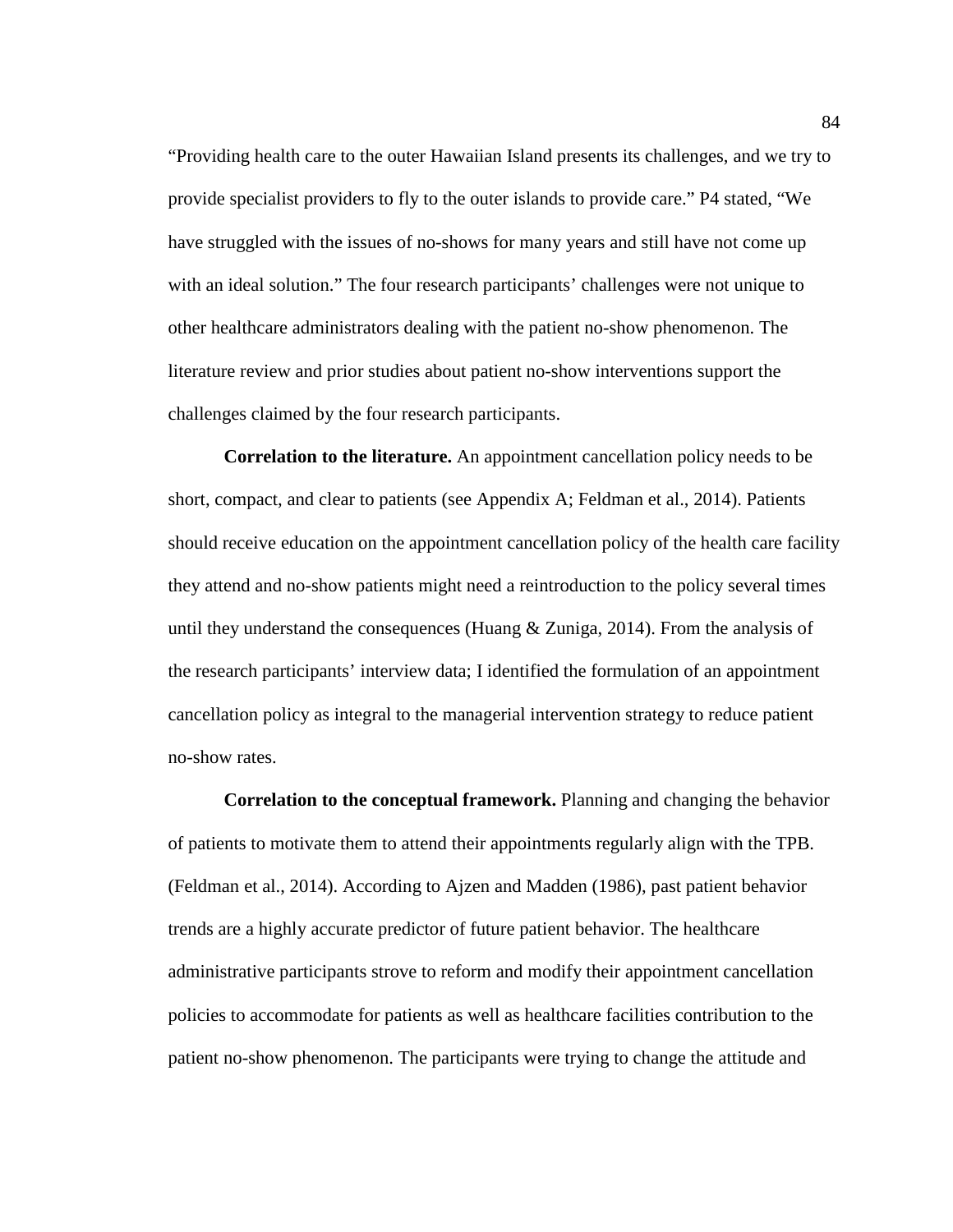subjective norm of their patients using the patient's emotional response to the provider's recommendation and education on the importance of appointment compliance for the best health outcome (Berg et al., 2013; Guzek et al., 2015). The attitude and subjective norms are two of the four factors formulating the TPB. Two of the four participants (50%; P2 and P4) were using a patient no-show identifying system to alert scheduling staff about patient no-show habits. The schedulers tried to be more accommodative with the no-show patients and follow-up as to why they did not show for their last appointment. Popple (2013) stated that an analytical report could be designed to show: (a) no-show type, (b) appointment reminder type, (c) insurance type, (d) date of appointment, (e) the day of the week, (f) time of the day, (g) visit type, and (h) patient identification number. The medical staff was using coding systems to alert them to a patient's no-show behavior and help to predict the patient's potential to no-show for future appointments (Popple, 2013). The implementation of a coding system aligns with the TPB and with healthcare administrators' managerial intervention strategies to reduce patient no-show rates by assisting healthcare administrators to predict and plan for a patient's no-show behavior. The participants were using patient perceived behavior control by addressing and removing obstacles preventing patients from attending their appointments regularly. The implementation of attitude, norm, and perceived behavioral control as per the TPB helped the participants to formulate and nurture the intention of the patient's willingness to attend their scheduled appointments regularly (Kong et al., 2015). The higher the intention, the more likely patients will attend their appointments (Cayirli & Gunes, 2013;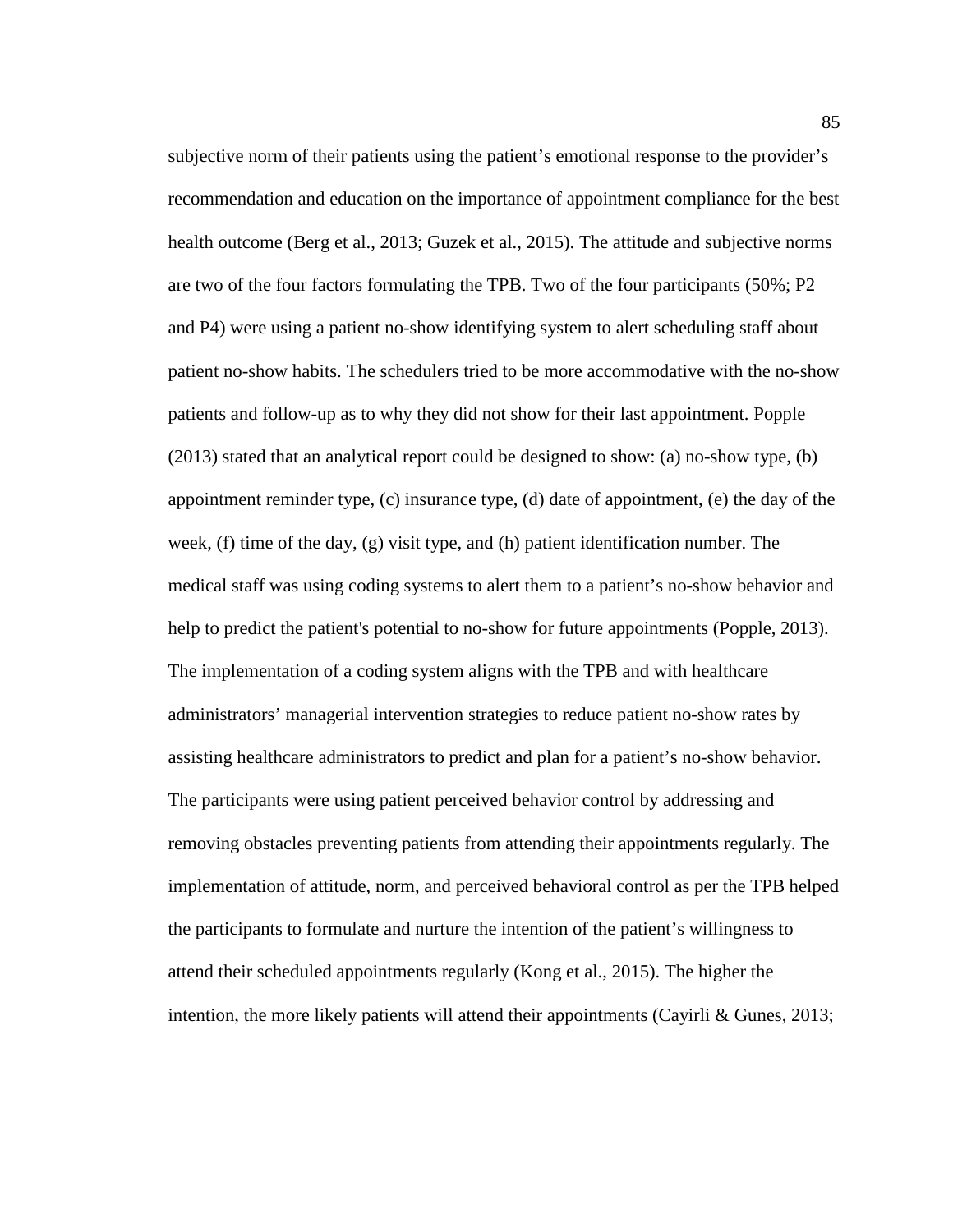Kemper, et al., 2014; Kong et al., 2015). Table 1 includes comments from the participants

regarding the reform of appointment cancellation policies.

Table 1

*Theme 1: Reform of Appointment Cancelation Policies*

| Participant    | Participant's comments                                                                                                                                                                                                                                                                                                                  |  |  |
|----------------|-----------------------------------------------------------------------------------------------------------------------------------------------------------------------------------------------------------------------------------------------------------------------------------------------------------------------------------------|--|--|
| P <sub>1</sub> | We have a written policy and a flier, but what works most effective is if<br>they see a very touching poster and the effect when they choose not to<br>come to their appointment and how that affects their battle buddy.                                                                                                               |  |  |
| P <sub>1</sub> | I reformed several appointment cancellation policies at the various health<br>care facilities I worked during the 31 years of my career.                                                                                                                                                                                                |  |  |
| P1             | we have tried so many intervention strategies many and failed at many<br>in the past.                                                                                                                                                                                                                                                   |  |  |
| P <sub>2</sub> | We have a well-written appointment cancellation policy displayed at the<br>front desk. I trained the front desk staff to explain the policy to our new<br>patients.                                                                                                                                                                     |  |  |
| P <sub>2</sub> | If there is no clinic, standards for appointment cancellations patient cannot<br>be held accountable for their actions. You cannot have an effective patient<br>no-show intervention strategy if you do not have a well-written<br>understandable clinic appointment cancellation policy. A clinic<br>cancellation policy is essential. |  |  |
| P <sub>2</sub> | Over the years, we experimented with several no-show intervention<br>strategies. Some were more successful than others.                                                                                                                                                                                                                 |  |  |
| P <sub>2</sub> | We measure the patient no-show rates using our appointment cancellation<br>policy.                                                                                                                                                                                                                                                      |  |  |
| P <sub>3</sub> | Without a clinic cancellation policy we cannot hold patients liable for not<br>canceling their appointments timely                                                                                                                                                                                                                      |  |  |
| P <sub>3</sub> | I implemented these patient no-show intervention strategies and put them<br>into the script so our staff knows what words to use when talking to our<br>patient population.                                                                                                                                                             |  |  |
| P <sub>3</sub> | Providing health care to the outer Hawaiian Island presents its challenges,<br>and we try to provide specialist providers to fly to the outer islands to<br>provide care.                                                                                                                                                               |  |  |
| P <sub>4</sub> | When we started our focus on improving patient no-show rates, the first<br>thing we did was defining and writing our clinic patient appointment<br>cancellation policy. It is the start of our intervention.                                                                                                                            |  |  |
| <b>P4</b>      | We have struggled with the issues of no-shows for many years and still<br>have not come up with an ideal solution.                                                                                                                                                                                                                      |  |  |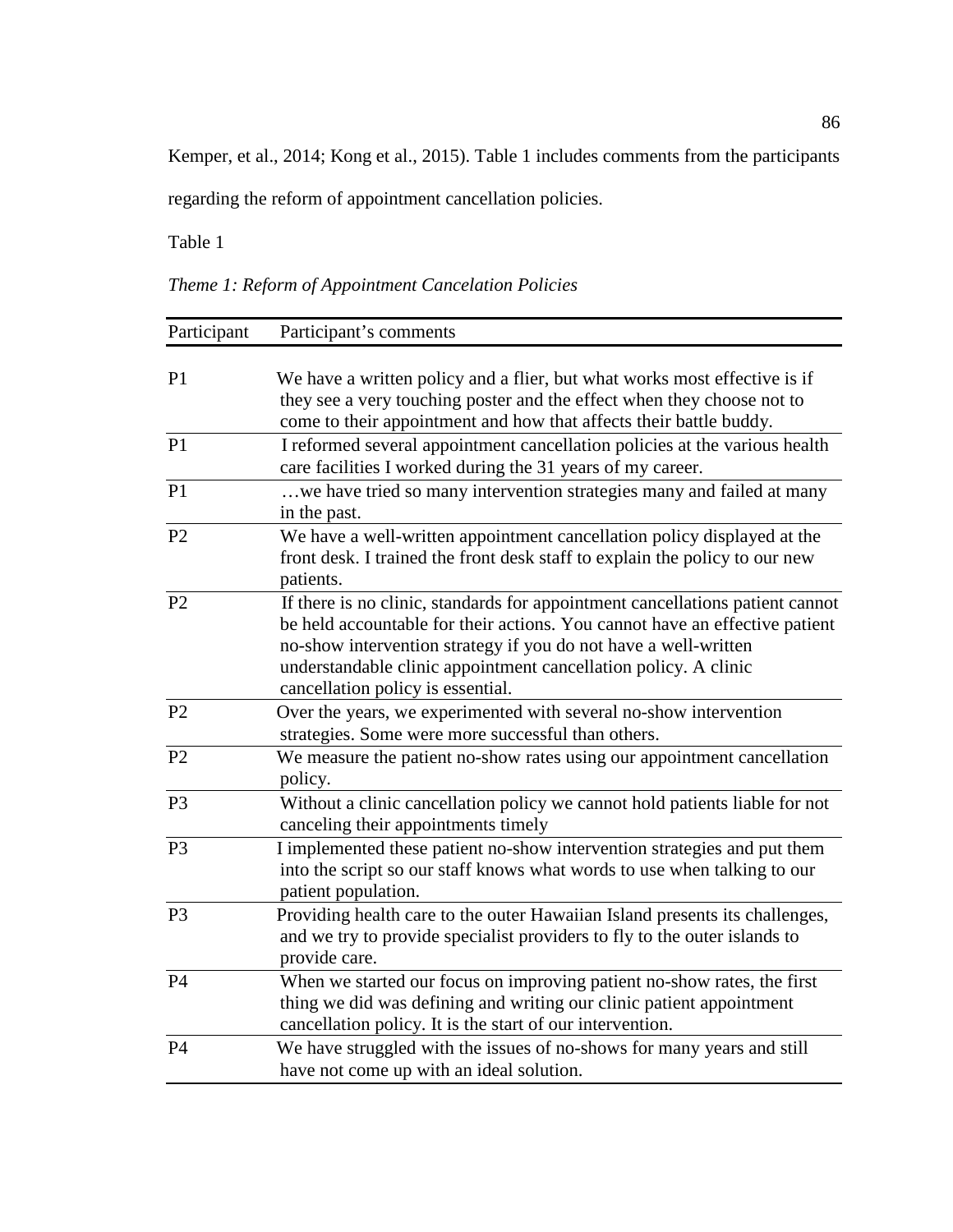#### **Theme 2: Use of Text Message Appointment Reminders**

All four of participants (100%) participants mentioned text message reminders as the most efficient appointment reminder. Molfenter (2013) found SMS appointment reminders are impersonal, but these appointment reminders were the most efficient in reducing patient no-shows rates. Three of four participants (75%; P1, P2 and P4) used automated telephone appointment reminder services combined with SMS text messaging as their most effective intervention strategy to reduce patient no-show rates. One of four participants (25%; P3) mentioned text messaging as the future of their patient no-show intervention strategies. All four of participants (100%) of the participants mentioned their managerial patient no-show intervention strategies as a team effort between administrative staff, providers, and patients. Mendel  $\&$  Chow (2017) found patient noshow intervention strategies are most effective when healthcare administrators, providers, and patients are working together to improve patient appointment attendance.

**Competencies of management to apply strategies.** All four of participants (100%) were familiar with patient appointment text message reminder invention strategies. All four of participants (100%) firmly believed text messaging are the most effective single intervention reminder to their patient population. The participants were either in the process of implementing a text message reminder system (P3) or measuring their text message reminder system results against their patient no-show rates (P1, P2, and P4). The four participants each were part of the implantation of the text messaging reminder system in their respective health care facilities. The research participants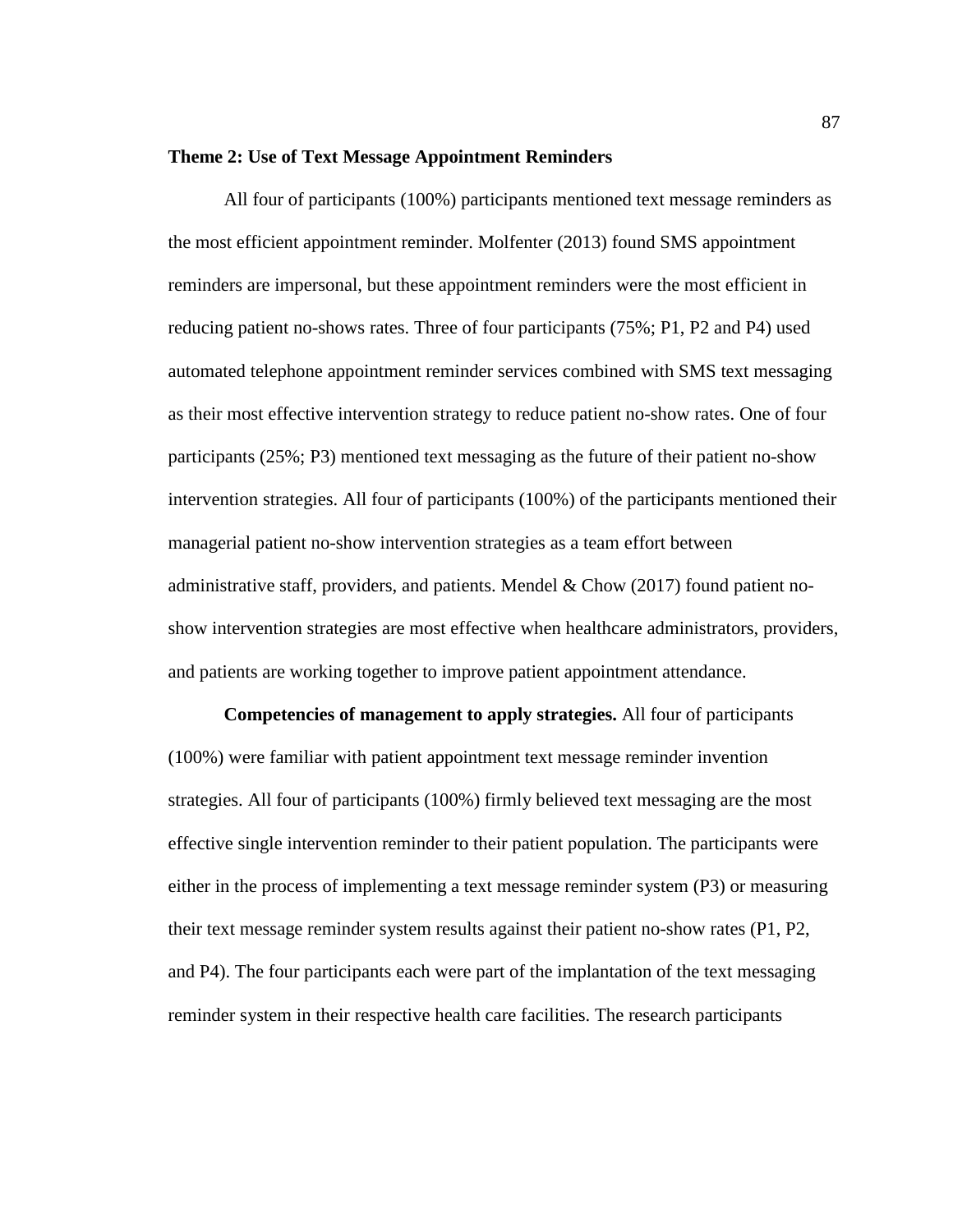revealed they represent competent healthcare managers with the knowledge of leading technology and experience of patient no-show interventions strategies.

**Specific initiatives undertaken.** All four of participants (100%) were in the process of initiating implantation of a text messaging reminder system (P3) or already using the text messaging systems and compare the results to their health care facility patient no-show rates (P1, P2, and P4). P3 stated, "We are also working on text messaging which is the next model…" P1 said, "We found of all the patient no-show interventions the SMS text messaging is the most targeted and efficient." P2 said, "The text message work excellent because it always reach the patient directly and they can reply immediately." P4 said, "These days' patients all have cell phones and it looks like text message appointment reminders are the future…" The four research participants' specific text messaging reminder intervention initiatives strategies align with the literature review and prior studies about patient no-show interventions.

**Challenges to implementation of strategies.** All four of participants (100%) were aware that they need to get special permission from the patients to send them text appointment message reminds. The participants did not see getting the permission as a challenge. According to Rand, Vincelli, Goldstein, Blumkin, and Szilagyi, (2017), patients are generally in favor of receiving SMS text appointment reminders rather than forgetting about their appointments and no-show for the appointment. The text message appointment reminder intervention strategies provide limited challenges at the fraction of the cost of other patient no-show intervention strategies (Iribarren, et al., 2017).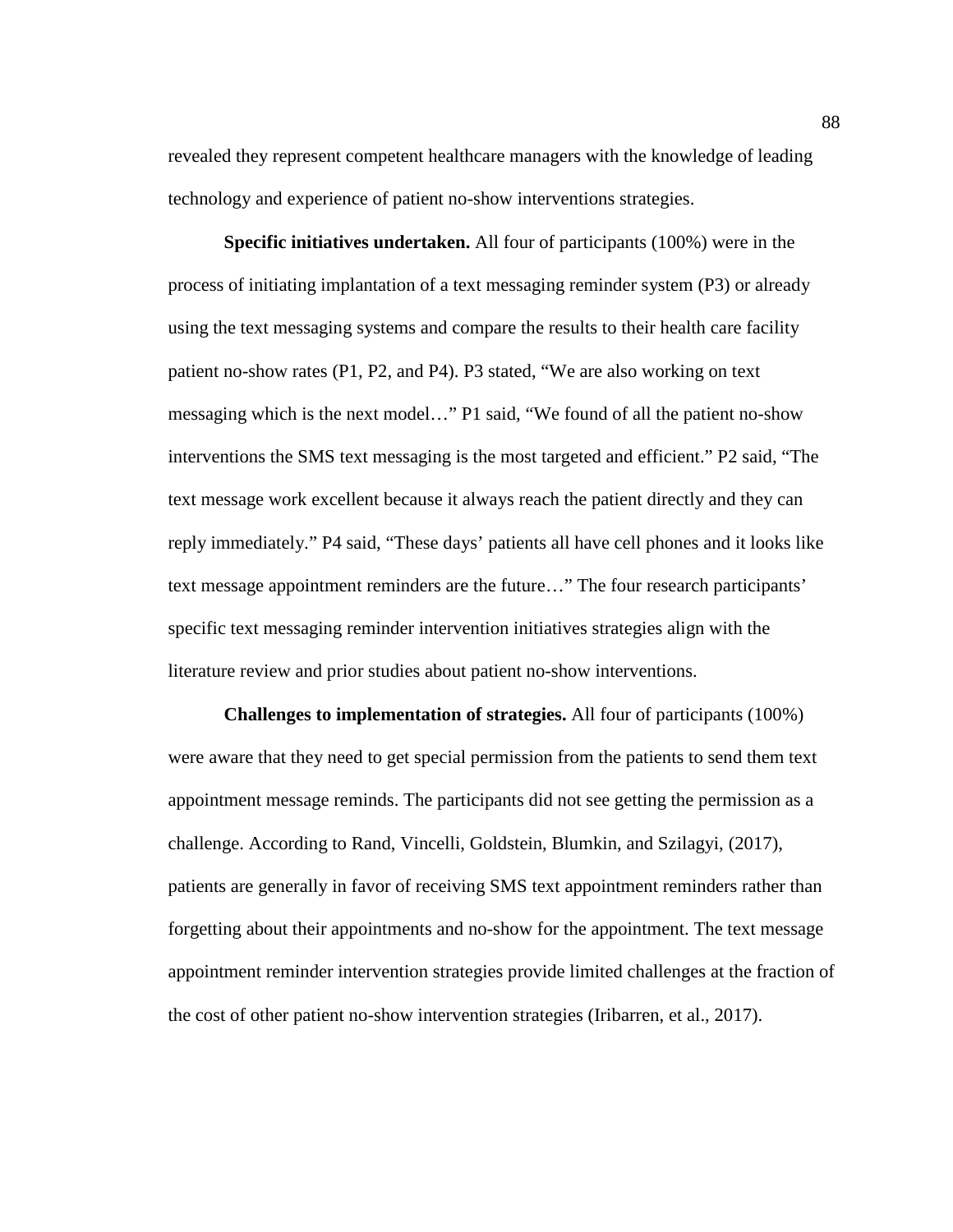**Correlation to the literature.** According to Goyal et al. (2015), short text messages are a cost effective way to remind patients of their appointments. Al-Aomar and Awad (2012) found text message appointment reminders could reduce patient noshow rates from 10%-20%. Percac-Lima, Singer, Cronin, Chang, and Zai (2016), studies the effects of the text message appointment reminder intervention strategies on an underserved patient population and found patient no-show rate of 13.7% for patient that received the SMS text message reminder prior to their appointment, while the control patient group who did not receive any appointment reminder alert averaged a 20.2% patient no-show rate. The research supported the significant success of SMS text messages to reduce patient no-show rates (Huang & Hanauer, 2016; Norbash et al., 2016). The research participant uses a different combination of appointment reminder systems, but they all use text-messaging reminders and automated phone reminder message together.

**Correlation to the conceptual framework.** Text message reminder intervention strategies have the capability to produce positive change in patient preventative health behaviors, and the behavior can be sustained even after the intervention is stopped (Armanasco, Miller, Fjeldsoe, & Marshall, 2017). The text message reminder message intervention strategy aligns with the TPB as it pertains to changing the no-show behavior of patients. According to Zallman et al. (2017), text messaging was patients' first choice to provide health care related reminders rather than e-mail, phone, or reminder cards. Armanasco et al. (2017) found evidence showing that text message appointment reminder interventions can produce short-term patient health behavior change and may have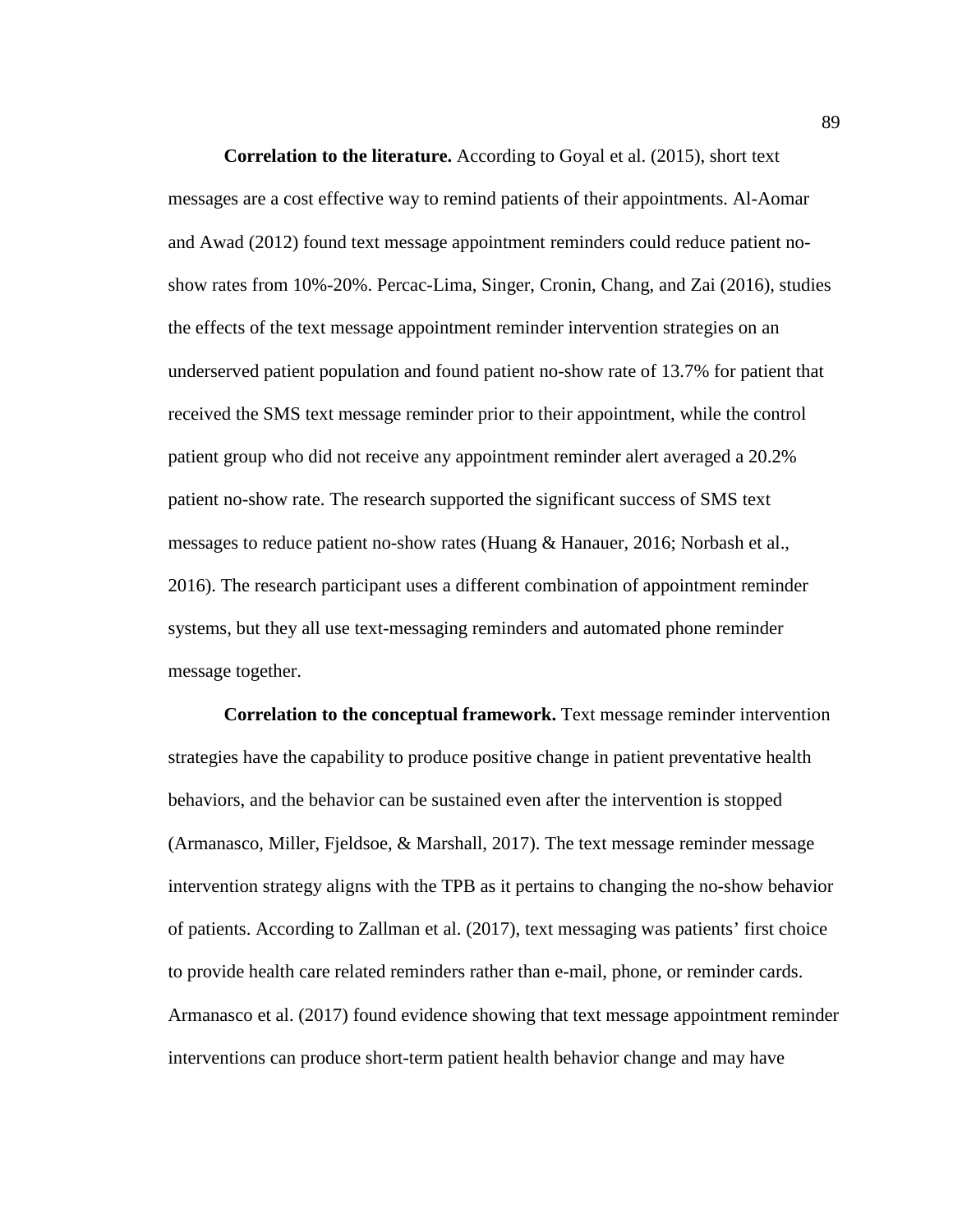limited behavioral characteristics changes after the intervention stops. Table 2 includes

comments from the participants regarding the use of text message appointment

reminders.

Table 2

|  | Theme 2: Use of Text Message Appointment Reminders |  |
|--|----------------------------------------------------|--|
|  |                                                    |  |

| Participant    | Participant's Comments                                                   |  |  |
|----------------|--------------------------------------------------------------------------|--|--|
|                |                                                                          |  |  |
| P <sub>1</sub> | We found of all the patient no-show interventions the SMS text messaging |  |  |
|                | is the most targeted and efficient.                                      |  |  |
| P <sub>2</sub> | If patients approve, we also send them text messages prior to their      |  |  |
|                | appointment.                                                             |  |  |
| P <sub>2</sub> | The text message work excellent because it always reach the patient      |  |  |
|                | directly and they can reply immediately.                                 |  |  |
| P <sub>3</sub> | We are also working on text messaging which is the next model            |  |  |
| P <sub>3</sub> | We are hopeful that text messaging will reduce our no-show rates and     |  |  |
|                | once it is implemented there is a generation shift and they have smart   |  |  |
|                | phones, so this will be a shifting and complementing the human element.  |  |  |
| P <sub>4</sub> | These days' patients all have cellphone and it looks like text message   |  |  |
|                | appointment reminders is the future                                      |  |  |
|                |                                                                          |  |  |

## **Theme 3: Improving Patient Accessibility**

All four of the participants (100%) mentioned that their health care facilities were striving to improve their health care accessibility to their patient population. Reducing patient no-show rates and improving patient attendance were an integral part of each participant's strategy to improve accessibility to patients. Makaroun et al. (2017) identified reducing of patient no-shows as one of the methods to increase more patient health care accessibility. All four of participants (100%) mentioned increasing health care accessibility as an improvement to the quality of their patient care. Patients who miss appointments and do not reschedule results in reduced quality of their follow-up care for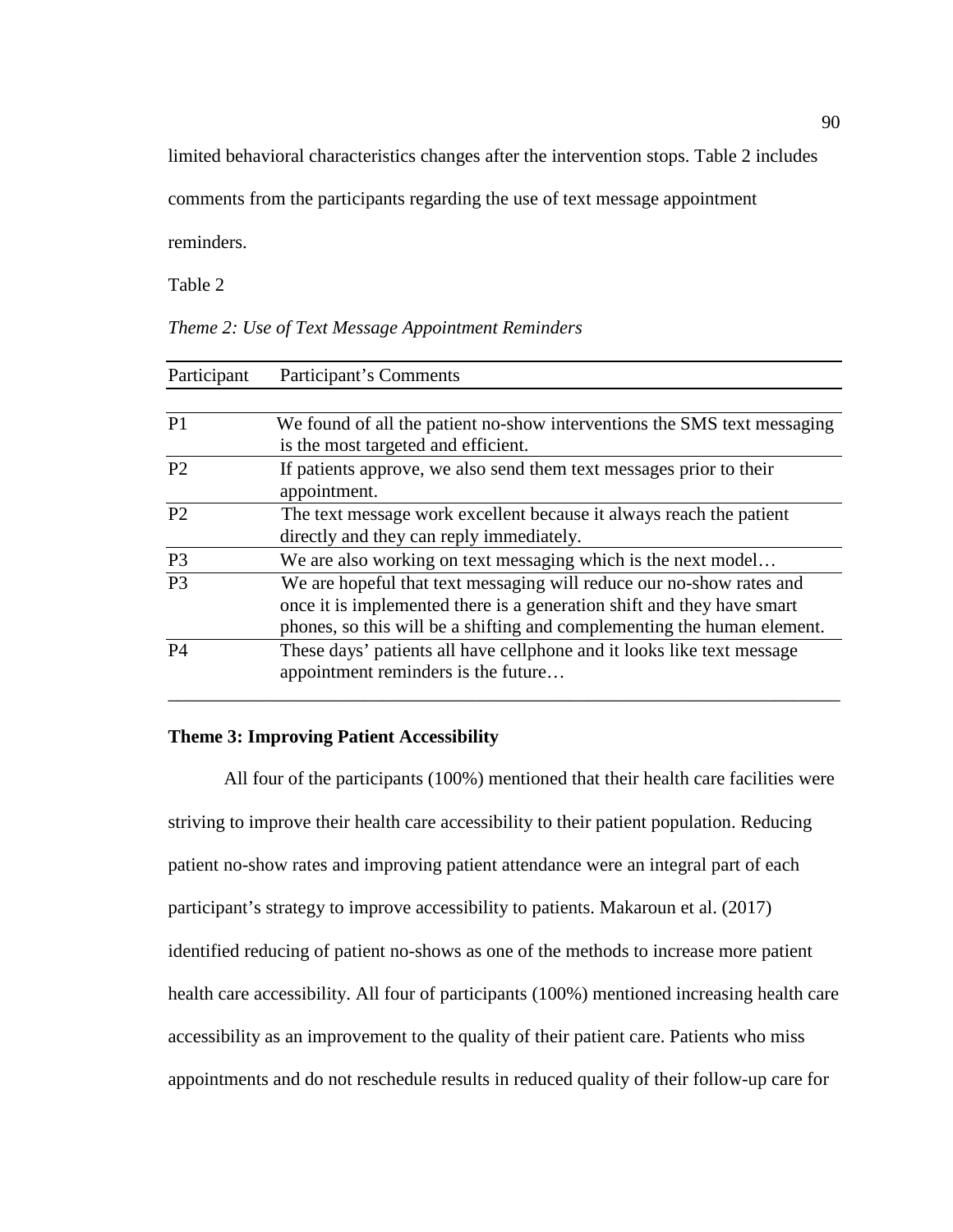chronic health conditions (Popple, 2013). Two of four participants (50%; P2 and P4) said if their patients are seen timely for their appointments the patients consider their health care as high-quality. P2 stated "If patient no-show behavior can be changed to a positive willingness to attend appointments, it would not only improve the patient's own health but also provide more access to patient care and improve the quality of health outcomes." All four of participants (100%) stated they want to engage patient in their appointment scheduling to improve better attendance and accessibility to all their patients. P4 said, "It is logical if we reduce patient no-show rates we will be able to see more patients resulting in better health outcome to our patients. We are striving to this logical goal!" All four of participants (100%) wanted the best quality and most accessibility of health care for their patients. P2 stated, "It is much more costly to hire more providers than to optimize current provider availability by reducing patient no-show rates and keep the patient encounter rooms filled." Three of four participants (75%; P1, P2 and P4) refer to their patients as clients. Clinic-specific patient no-show influences are within the control of healthcare administrators (Guzek et al., 2015). Competencies of management to apply strategies.

All four of participants (100%) were committed to create more health care accessibility for their patient population. The missions for the health care facilities employing the study participants all strived to constantly improve the quality of health care they provide to their patient population and health care accessibility plays an integral part in the quality of care provided to patients. According to O'Hanlon et al. (2017), the qualities of health care factors are: (a) timeless, (b) equity, (c) efficiency, (d) safety, (e)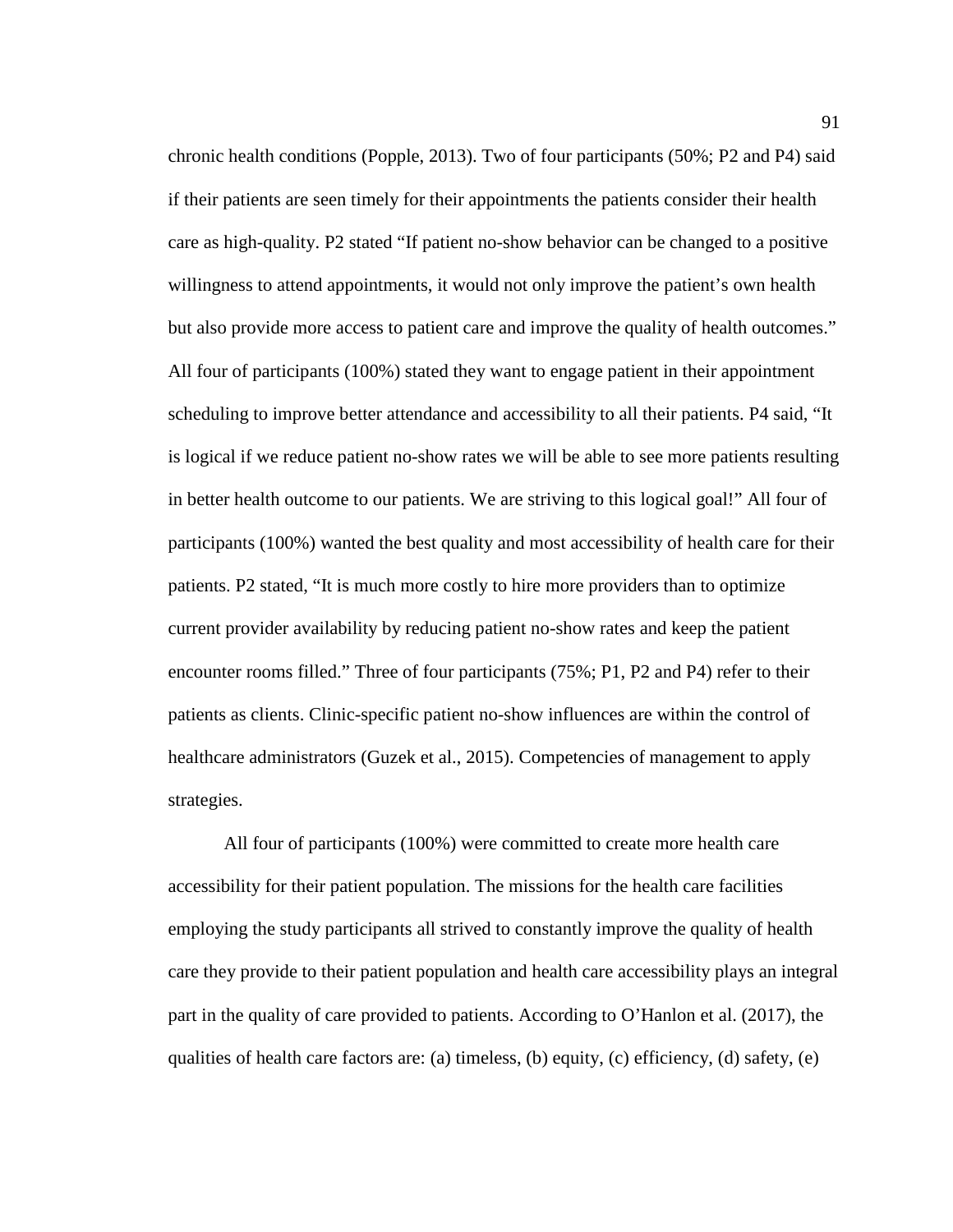effectiveness of care, and (f) patient-centeredness. Two of four participants (50%; P2 and P3) were expressive about their organization patient-centered vision for future health care in their health care facilities. P2 mentioned, being the chair of a committee to improve patient accessibility and patient-centered health care. P3 mentioned, setting the vision for patient-centered health care in the health care facility. The study participants' statement represented significant evidence of the participants' competency to create more accessibility to patient care within their health care facilities.

**Competencies of management to apply strategies.** All four of participants (100%) were committed to create more health care accessibility for their patient population. The missions for the health care facilities employing the study participants all strived to constantly improve the quality of health care they provide to their patient population and health care accessibility plays an integral part in the quality of care provided to patients. According to O'Hanlon et al. (2017), the qualities of health care factors are: (a) timeless, (b) equity, (c) efficiency, (d) safety, (e) effectiveness of care, and (f) patient-centeredness. Two of four participants (50%; P2 and P3) were expressive about their organization patient-centered vision for future health care in their health care facilities. P2 mentioned, being the chair of a committee to improve patient accessibility and patient-centered health care. P3 mentioned, setting the vision for patient-centered health care in the health care facility. The study participants' statement represented significant evidence of the participants' competency to create more accessibility to patient care within their health care facilities.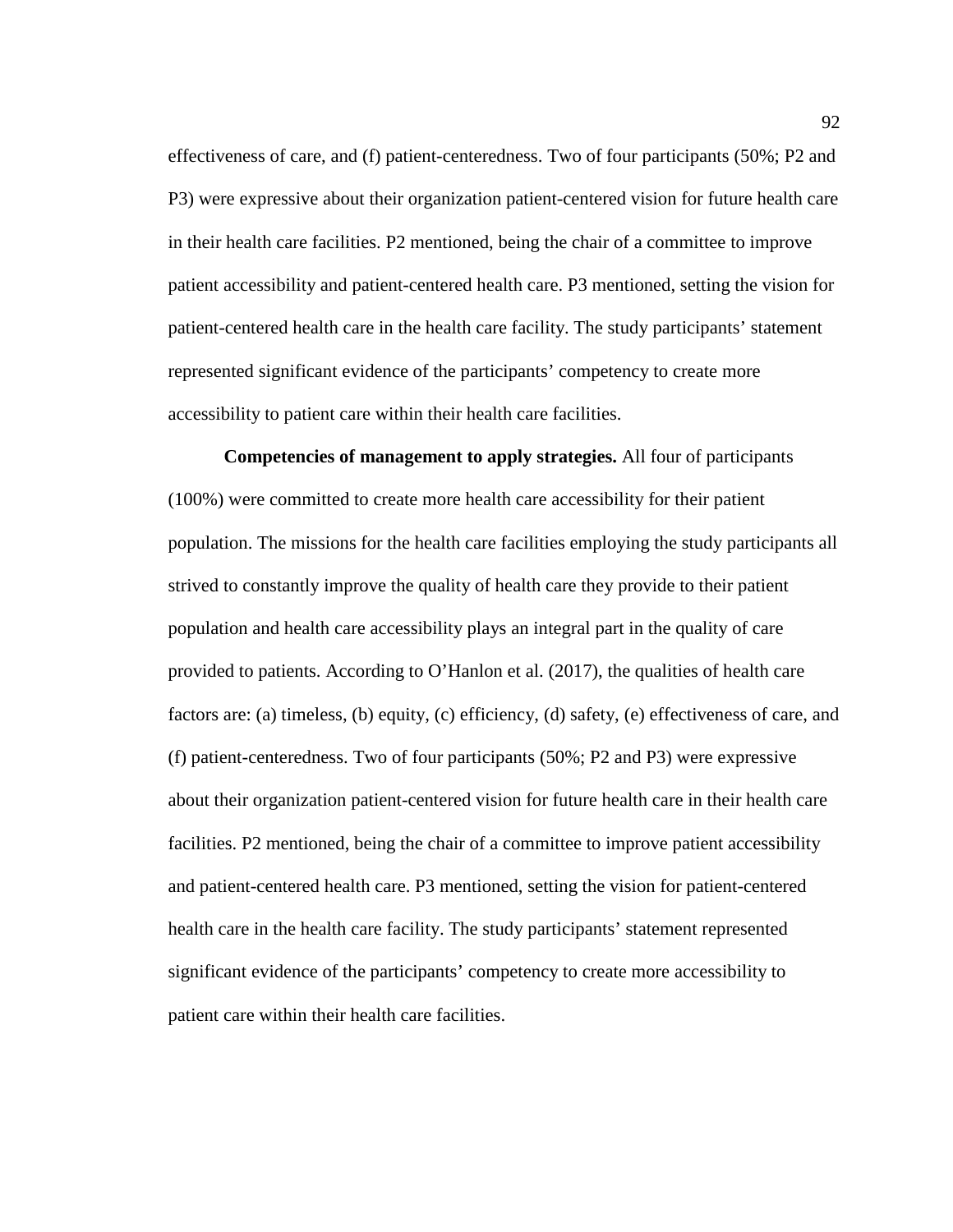**Specific initiatives undertaken.** All four of participants (100%) were committed to create more health care accessibility for their patient population and they were involved in a number of projects to open up more accessibility to their patient. They all agreed the most cost effective why to increase patient healthcare accessibility is to reduce patient no-show rates and improve provider time utilization. They were not keen on hiring more providers while averaging high patient no-show rates. P3 mentioned, their health care facility offer transportation for patient to attend their appointment. P3 said, "We do good with transportation. I am not sure if other organizations do this. Yes, we provide transportation to patients that qualify for airfare coming from pacific island locations. Depending on their eligibility and if there is care, they need in Oahu and they may have flight eligibility" All four of participants (100%) mentioned high patient noshow rates as unsustainable. Some initiatives undertaken were combining live staff phone calls and text messaging reminders to the target no-show patient population instead of covering the total patient population.

**Challenges to implementation of strategies.** All four of participants (100%) stated frequent no-show patients should be educated on their negative contribution to the quality of patient care the health care facility can provide. Two of four participants (50%; P2 and P4) mentioned tracking down no-show patients were a challenge. P4 stated, "A few no-show patients in a health care facility population can contribute to a large amount of no-shows if they are facing no consequences." P2 was strongly opposed to the implementation of an administration fee for patient no-shows. P2 said, "Many healthcare administrators see the implementation of an administrative no-show fee as an effective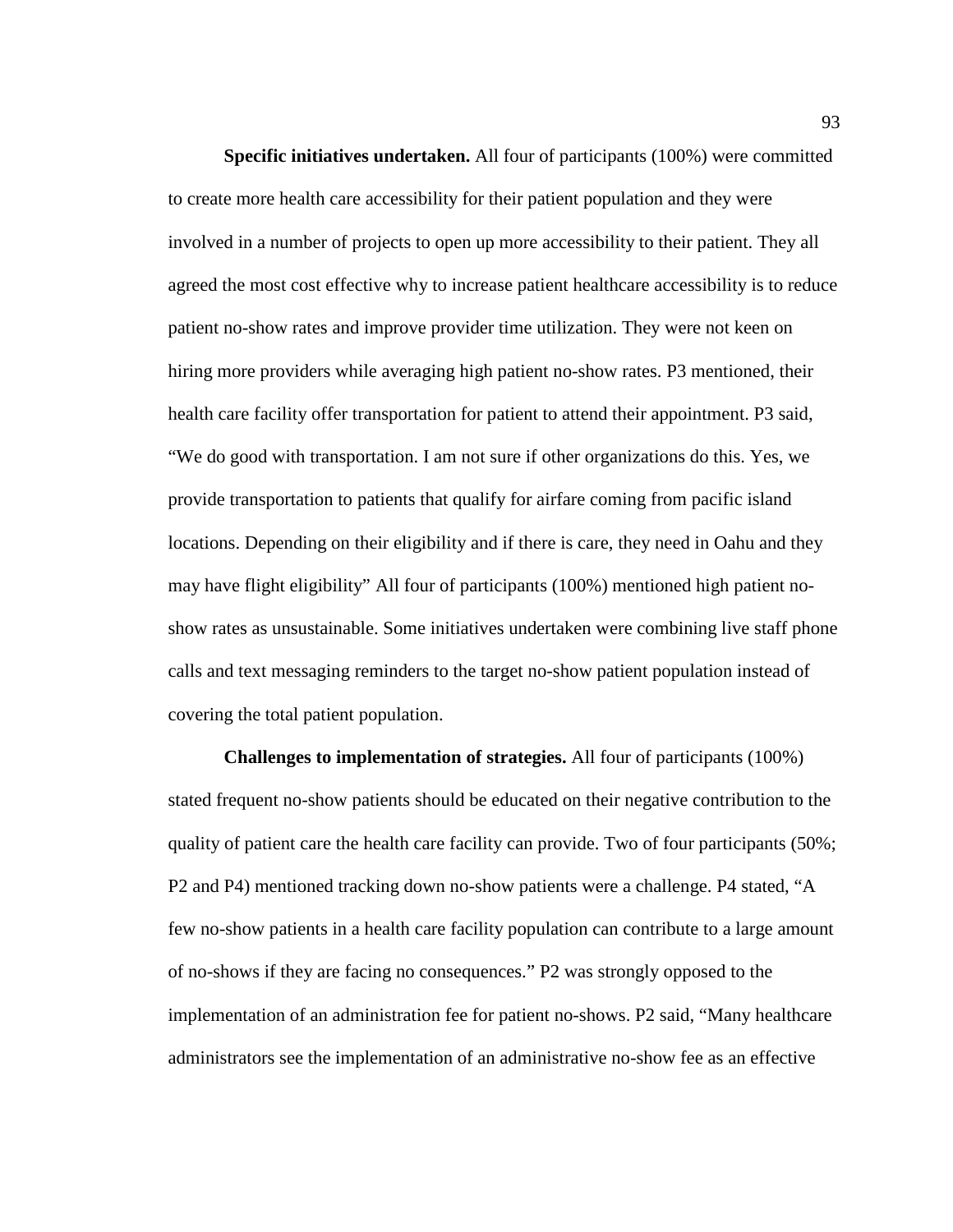intervention against patient no-shows, but I disagree." All four of participants (100%) mentioned the change of patient no-show behavior as a challenge, but the most acceptable intervention strategies to the patient no-show phenomenon.

**Correlation to the literature.** In the health care industry, administrators often use the iron triangle as a measure to evaluate the business aspect of their patient care. The iron triangle consists of three interrelated factors: (a) cost containment, (b) quality of patient care, and (c) accessibility of patient care (Niles, 2015). A reduction in health care accessibility affect the quality of care because extended appointment waiting time is not considered quality health care (Dai, 2015; Fortin, Pries, & Kwon, 2015; Issel, 2016). The negative impact of high patient no-show rates contributes to health care costs, decrease healthcare access, and reduce clinical efficiency and provider productivity (Huang & Zuniga, 2014).

**Correlation to the conceptual framework.** The TPB aligned with traditional managerial intervention strategies striving to control patient no-show behavior, but all interventions to a certain extend improved efficiency and contribute to the overall quality of patient flow (Guzek et al., 2015). McLean et al. (2016) used the TPB as one of the conceptual framework theories in a study about appointment reminders systems. The TPB as conceptual framework in health care research studies are the first choice when researchers focus on monitoring patient behavior and formulate strategies to change patient behavior (Ahmadi-Javid, Jalali, & Klassen, 2017). The following Table 3 includes comments from the participants regarding creating health care accessibility by reducing patient no-show rates.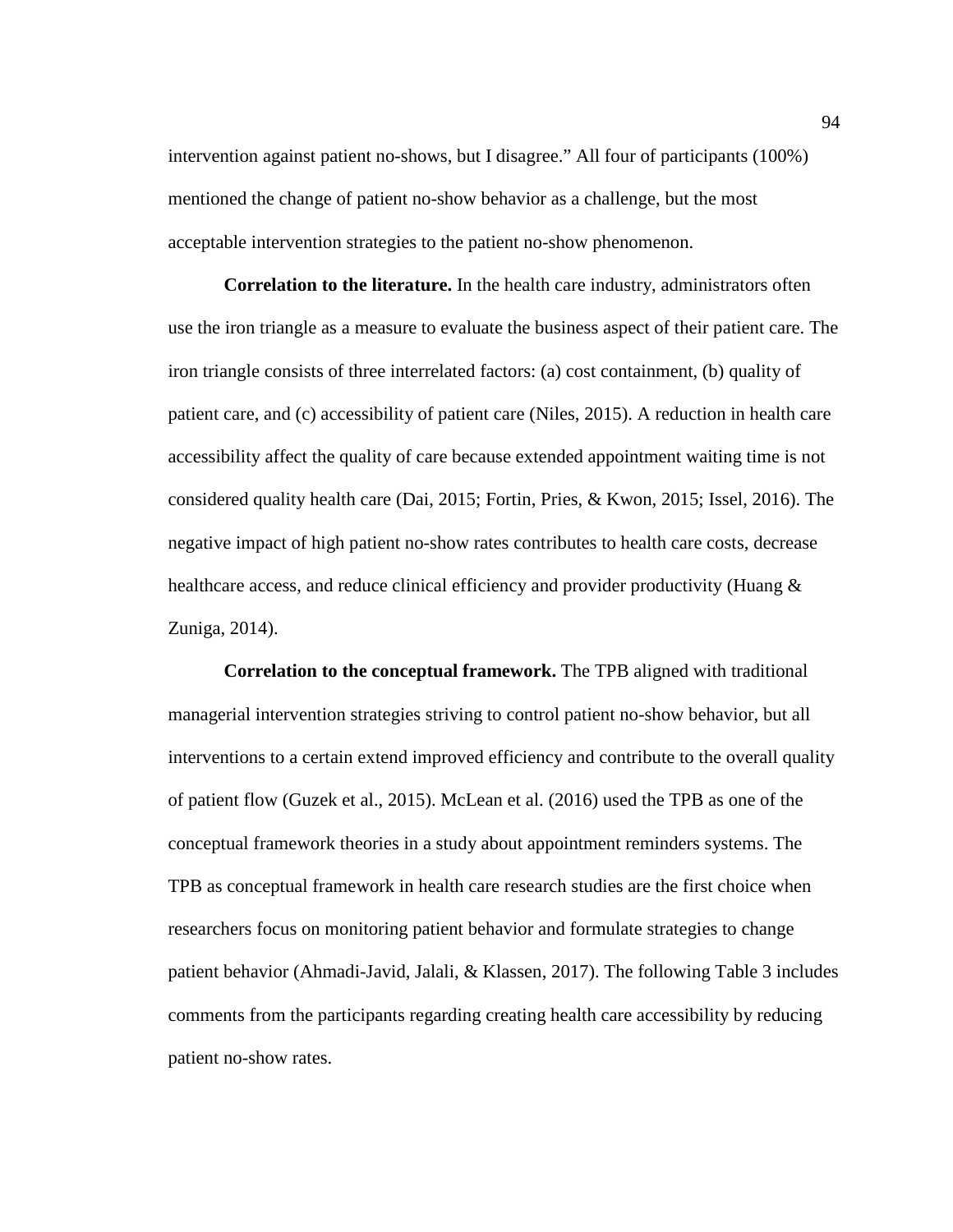# Table 3

*Theme 3: Improving Patient Accessibility* 

| Participant    | Participant's Comments                                                                                                                                                                                                                                                                                        |  |  |
|----------------|---------------------------------------------------------------------------------------------------------------------------------------------------------------------------------------------------------------------------------------------------------------------------------------------------------------|--|--|
| P <sub>1</sub> | We can provide more comprehensive care if all our patient show for all<br>their appointments all the time. It will allow providers to give the best care<br>and accessibility to our Hawaiian patient population.                                                                                             |  |  |
| P <sub>2</sub> | Let's just say we can provide better care if all patient show up for their<br>appointments.                                                                                                                                                                                                                   |  |  |
| P <sub>2</sub> | If we can change patient no-show behavior to a positive willingness to<br>attend appointments it will improve patient health outcome and proved<br>more access to our patients.                                                                                                                               |  |  |
| P <sub>2</sub> | It is much more costly to hire more providers than to optimize current<br>provider availability by reducing patient no-show rates and keep the<br>patient encounter rooms filled.                                                                                                                             |  |  |
| P <sub>2</sub> | Many healthcare administrators see the implementation of an<br>administrative no-show fee as an effective intervention against patient n0-<br>shows, but I disagree.                                                                                                                                          |  |  |
| P <sub>3</sub> | We can certainly increase our patient care accessibility if patients do not<br>no-show.                                                                                                                                                                                                                       |  |  |
| P <sub>3</sub> | We would like to see more patients, but when patients are not showing for<br>their appointments, it does not allow us to quickly fill the appointments<br>resulting in lost health care opportunity for other patients and a lack of<br>accessibility.                                                        |  |  |
| P <sub>3</sub> | We do good with transportation. I am not sure if other organizations do<br>this. Yes, we provide transportation to patients that qualify for airfare<br>coming from pacific island locations. Depending on their eligibility and if<br>there is care, they need in Oahu and they may have flight eligibility. |  |  |
| P4             | It is logical if we reduce patient no-show rates we will be able to see more<br>patients resulting in better health outcome to our patients. We are striving<br>to this logical goal!                                                                                                                         |  |  |
| <b>P4</b>      | A few no-show patients in a health care facility population can contribute<br>to a large amount of no-shows if they are facing no consequences.                                                                                                                                                               |  |  |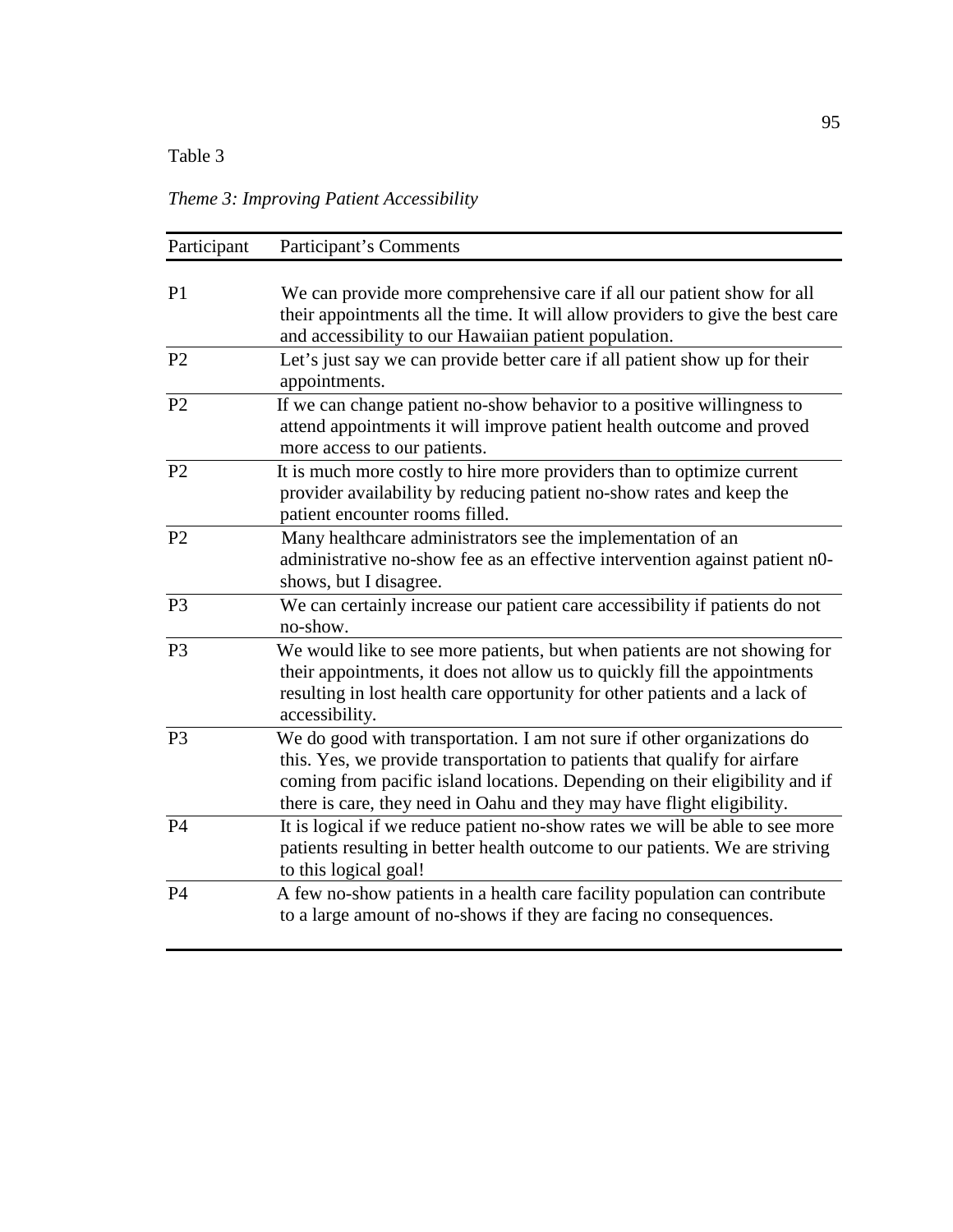#### **Theme 4: Fill Patient No-Show Slots Immediately**

All four of participants (100%) mentioned their health care facility have revenue losses and cost associated with patient no-shows. Patients not showing for their appointments without prior cancellation do not allow the scheduling staff to utilize the vacant slots for other patients resulting in direct revenue losses, while the health care facility still have to pay all overheads and salaries (Guzek et al., 2015). P1 stated, "If the patient no-show problem can be solved it can save billions of dollars overnight." It might sound like an outraged statement, but P3 mentioned it is not easy to measure the total cost of patient no-shows because it affects so many segments in the health care system. P4 stated, "Of course, we are concerned for the patient's health, but I must also say these patients can cost the clinic money in the time and effort when they do not show up." P4 stated, "Of course, we are concerned for the patient's health but I must also say these patients can cost the clinic money in the time and effort when they do not show up." According to Oakley et al. (2013), clinic overhead can be 65% or more of the total revenue, and more healthcare providers continue to leave their private practices because of unsustainable profit losses.

**Competencies of management to apply strategies.** Healthcare administrators are directly responsible for the financial budget of their health care facilities. For this reason they are always looking to manage their organization efficient and cost effective. High patient no-show rates add to expenses and unproductive labor. All four of participants (100%) mentioned they are actively working on reducing patient no-show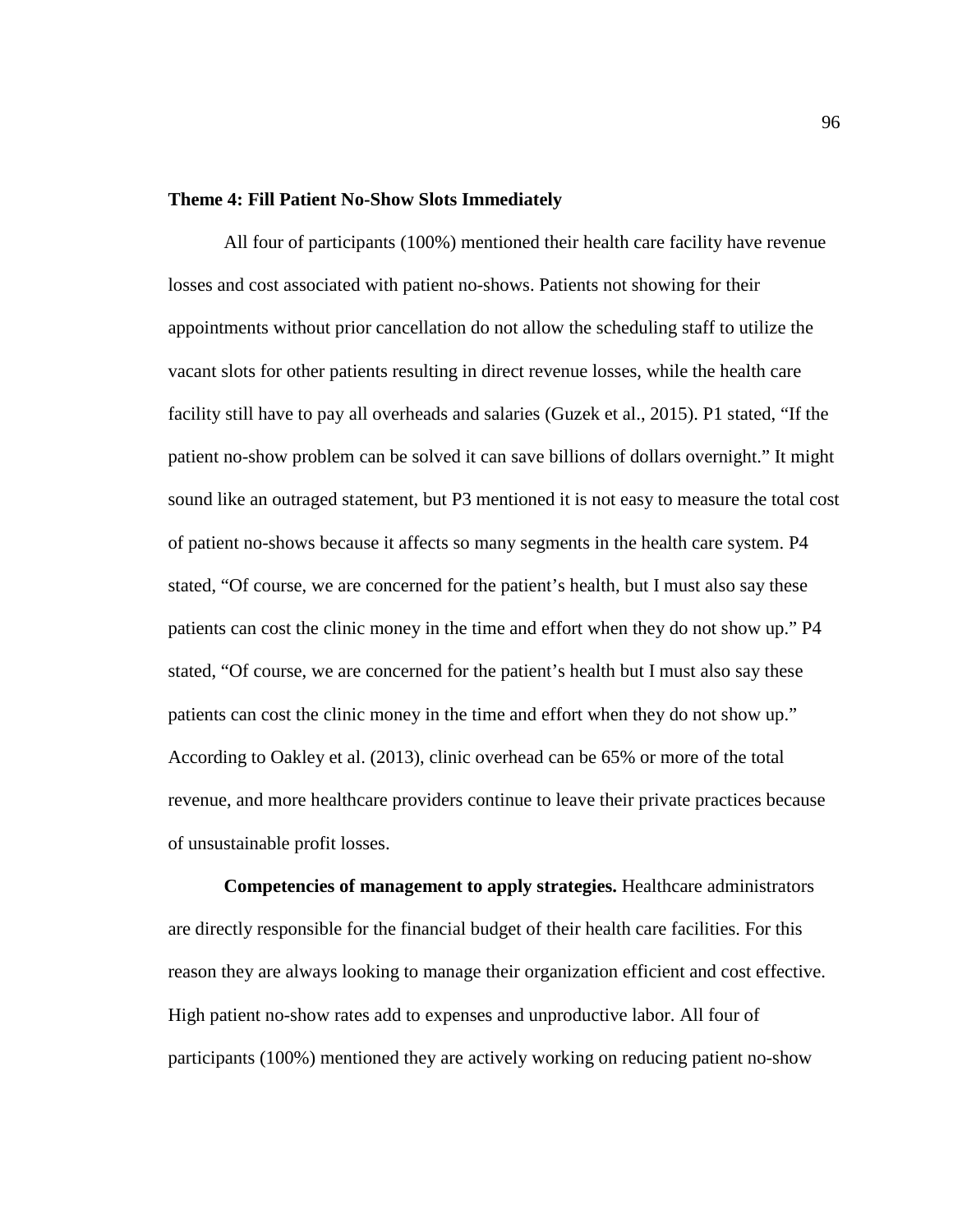rates to increase revenue and balance their budgets. The strongest statement were mentioned by P1 "If we can solve this problem, we can save billions of dollars overnight."

**Specific initiatives undertaken.** All four of participants (100%) mentioned they track their patient no-show rates and monitoring the success rate of each patient no-show intervention they implemented. The participants were conscious of negative effects high patient no-show rates had on their health care facility budget. They considered reducing their patient no-show rates as one of the easiest ways to improve revenue.

**Challenges to implementation of strategies.** All four of participants (100%) mentioned health care financial issue are always a challenge. P4 stated, "Changing noshow patient behavior is much more achievable the hiring providers at a low salary." P2 said, "The financial reward of reducing patient no-show rates, while improving quality of care at the same time is what healthcare administration is all about." Healthcare administrator strive daily to improve the health care experience their patients are experiencing at their facilities and reducing no-show rates is one of the most effective ways of improving quality of care (Guzek et al., 2015).

**Correlation to the literature.** Health care cost is on the rise quicker than any other expense in the United States, and it is slowly affecting the quality of health care in the United States (Berg et al., 2013). Research data indicated patient no-show rates are a significant financial burden on the U.S healthcare system (Friedberg et al., 2014; Kheirkhah et al., 2016). Outpatient no-shows cost the United Kingdom health system an estimated £600 million per year (Powell & Appleton, 2012). If clinics reduce their patient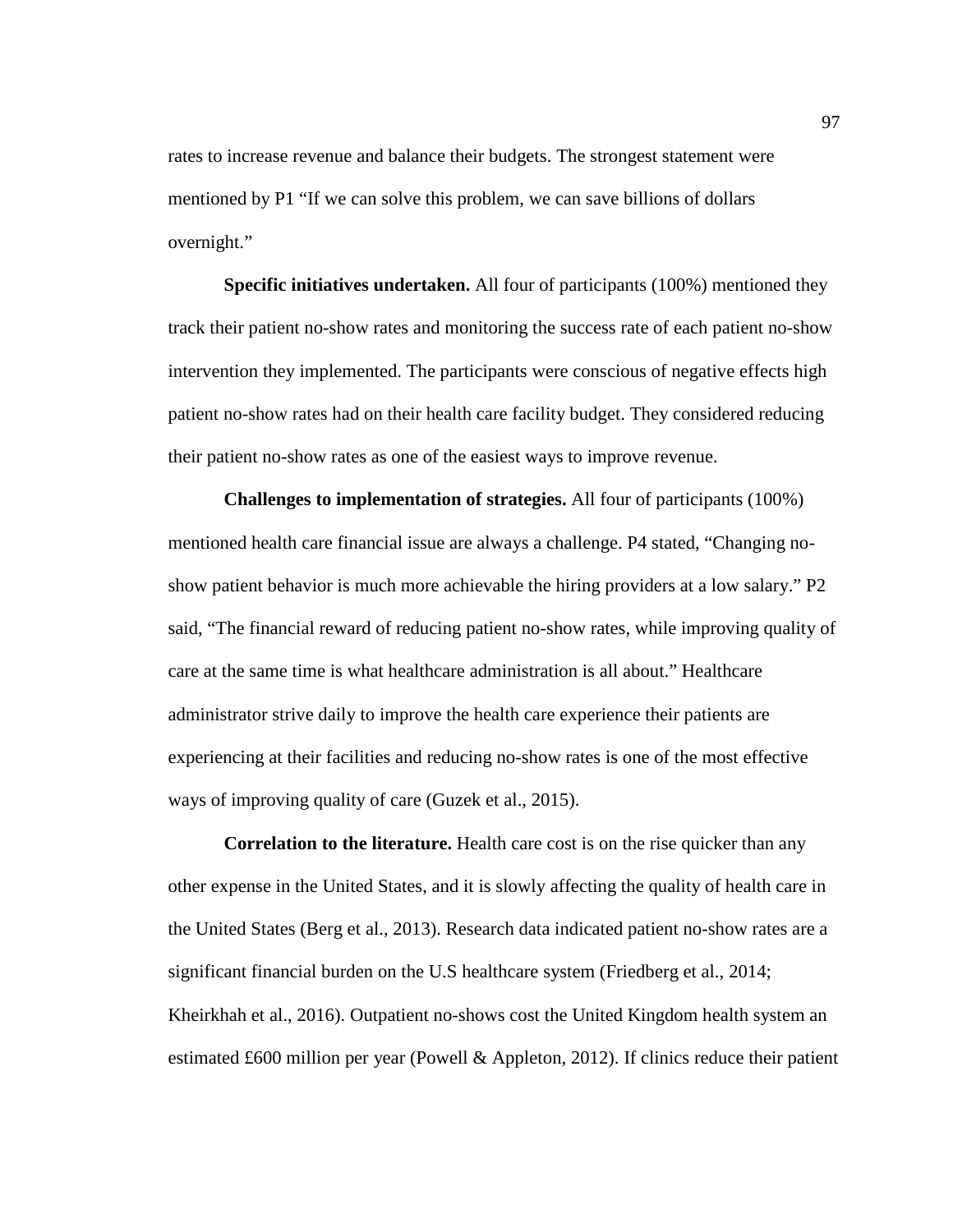no-show rates by one-tenth, the United Kingdom annual cost healthcare cost will decrease by £68 million (Powell & Appleton, 2012).

**Correlation to the conceptual framework.** Reducing the cost of patient no-show rates are the most cost effective if the patient no-show behavior can be change for long term appointment attendance. The TPB align with the reduction of patient no-show cost using the change in patient no-show behavior by changing patient attitude, measure and change patient subjective norm, implement and monitor a patient preserved behavioral control and change the intention of no-show patients to attend their appointment regularly. The following Table 4 includes comments from the participants regarding reducing the cost of patient no-shows.

Table 4

*Theme 4: Fill Patient No-Show Slots Immediately* 

| Participant    | Participant's Comments                                                                                                                                                                                                                             |
|----------------|----------------------------------------------------------------------------------------------------------------------------------------------------------------------------------------------------------------------------------------------------|
|                |                                                                                                                                                                                                                                                    |
| P <sub>1</sub> | If we can solve this problem, we can save billions of dollars overnight.                                                                                                                                                                           |
| P <sub>2</sub> | If patients no-show they disrupt the clinic workflow, and if we do not see                                                                                                                                                                         |
|                | them we lose revenue. Patient no-shows cost us money.                                                                                                                                                                                              |
| P <sub>2</sub> | The financial reward of reducing patient no-show rates, while improving<br>quality of care at the same time is what healthcare administration is all<br>about.                                                                                     |
| P <sub>3</sub> | The total cost of patient no-shows is difficult to measure because it affects<br>so many segments of the healthcare system. If patients no-show for their<br>appointment it just does not add positive monetary value to our clinical<br>outcomes. |
| P <sub>4</sub> | This then allow the front desk staff time to fill in the appointment slot with<br>another person rather than having a slot left open, which of course cost the<br>office money.                                                                    |
| P <sub>4</sub> | Of course, we are concerned for the patient's health but I must also say<br>these patients can cost the clinic money in the time and effort when they<br>do not show up.                                                                           |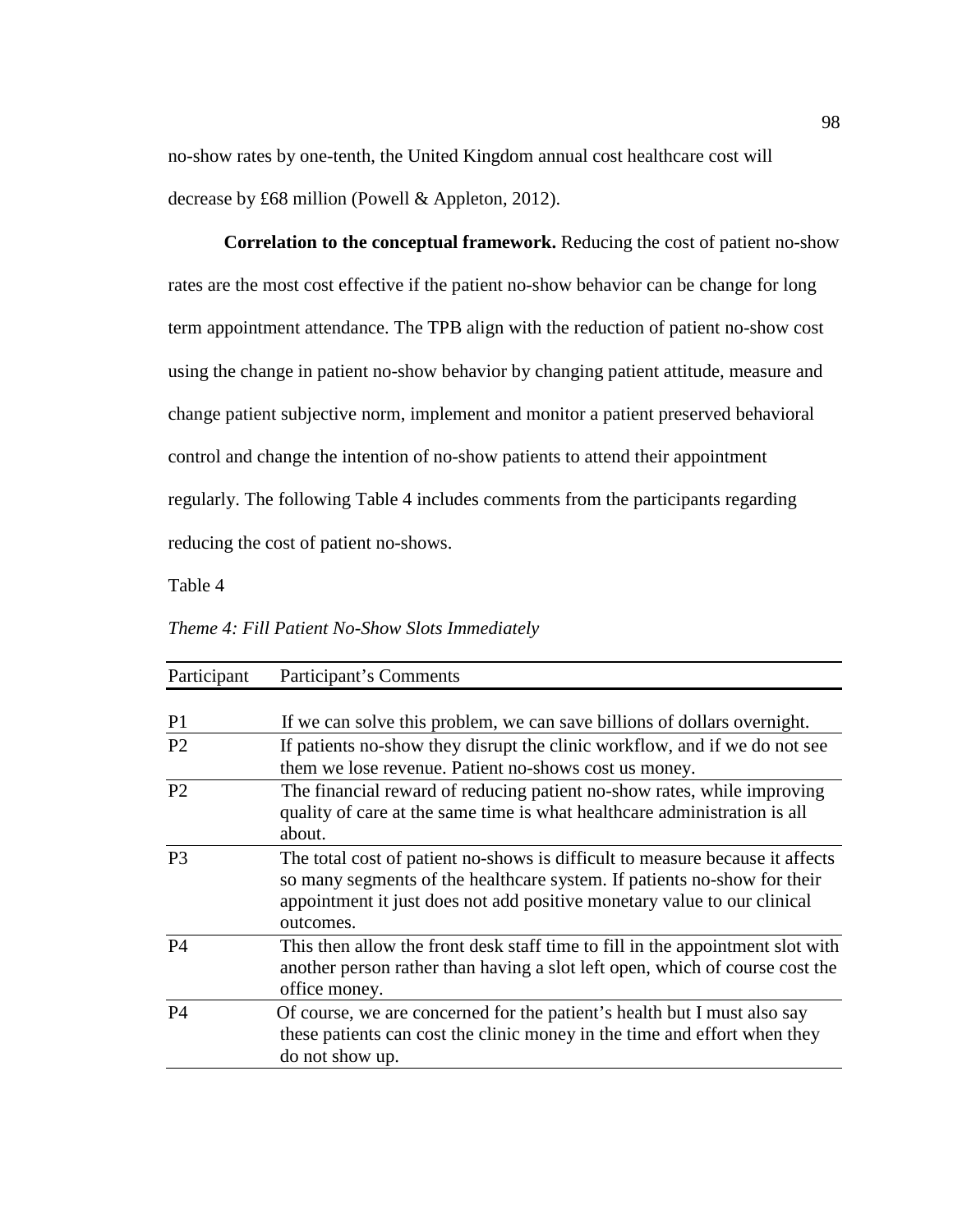#### **Theme 5: Create Organizational and Administrative Efficiencies**

All four of the participants (100%) mentioned how patient no-shows affects their business efficiency exponentially. According to Huang and Zuniga (2014), patient appointment no-shows reduce clinical efficiency and provider productivity. All four of participants (100%) statements underline the study specific business problem in their interviews. The specific business problem for the study was that some healthcare administrators lack the managerial intervention strategies to address and reduce patient no-show rates. The research participants did not have a lack of experience with patient no-show interventions, but it appeared their managerial intervention strategies were not as effective as they would have hope it to be. All four of participants (100%) were aiming for more desirable results and lower patient no-show rates.

P3 stated, "Patient no-show rates cost us money and affect the quality of care." According to Dabholkar (2015), an increase in efficiency may result in more business profitability. Additionally, if healthcare facilities increase efficiency and profitability, patients may receive more accessibility to medical treatment within a reasonable time, without a significant increase in health care costs (Guzek et al., 2015). All four of participants (100%) understood the importance of containing patient no-shows to reduce their health care facility revenue losses. All four of participants (100%) linked high patient no-show rates to a decrease in productivity, efficiency, and quality clinical care.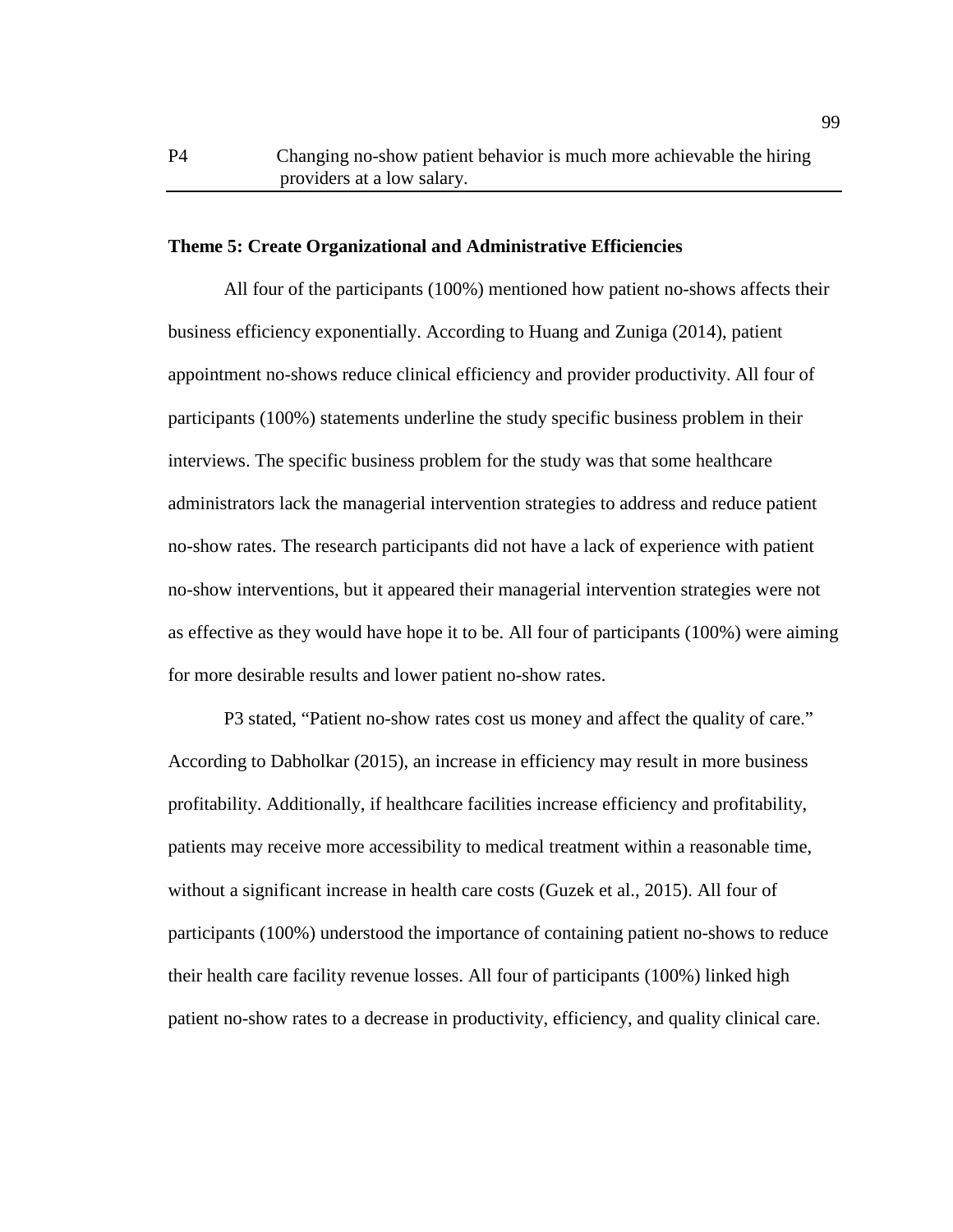**Competencies of management to apply strategies.** All four of participants (100%) were competent in designing and creating managerial strategies to increase their organizational efficiency through the reduction of patient no-show rates. The healthcare administrators work relentlessly to improve the work environment at their facilities and reducing patient no-show rates serve many purposes. Some strategies include training and consulting with providers with high patient no-show rates. P3 stated, "If the provider and clinical looks at productivity and I can tell what grid they are in..." The participants strive to have productive providers and they consider it their task to keep provider schedules filled. P3 stated, "Again, if you have a gap of no-shows you cannot sit around and do nothing, so it really does affect the efficiency of care, the patients, and the staff, so we have to be proactive in calling ahead and filling in those slots."

**Specific initiatives undertaken.** All four of participants (100%) were tracking patient no-show rates actively and impementing corrective actions accordingly. All managerial no-show patient intervetion actions were considered as corrective actions. The participants had various combinations of patient no-show intervetions.

**Challenges to implementation of strategies.** All four of participants (100%) accepted the challenge patient no-shows provided. The challenge was rewarding because a reduction in patient no-show rates contribute to revenue as well as patient care quality. The reduction of patient no-shows align with the iron triangle because it increase health care quality, reduce cost and improve accesiblity to more health care. All, 4/4 (100%) of the participants mentioned when they had high patient no-show rates their health care facility productivity and efficiency was compromised, and their staff was not optimized.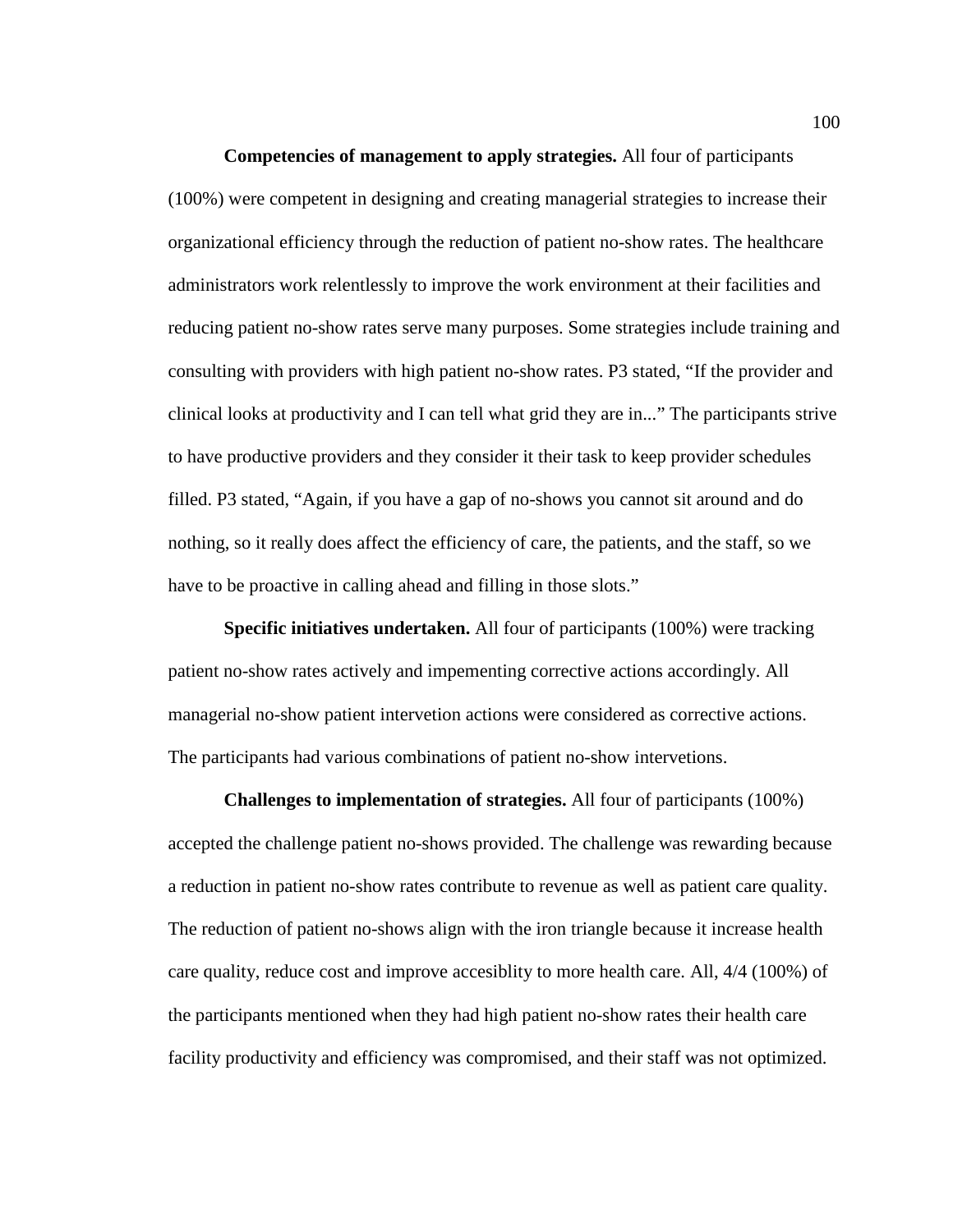**Correlation to the literature.** The general business problem for this study is that patient no-show rates cause bottlenecking, significant decreases in net gains and revenue losses, and business inefficiency within healthcare facilities (Berg et al., 2013). Patients not attending their appointments create inefficiencies and uneven workflow in health care facilities while indirectly deprives other patients of seeing their healthcare provider (Hwang et al., 2015). No-show patient are responsible for creating backlogs, which increase wait times urgent patients (Higgins et al., 2015; Zacharias & Pinedo, 2014). The negative impact of high patient no-show rates decrease healthcare access, and reduce clinical efficiency and provider productivity (Huang & Zuniga, 2014).

**Correlation to the conceptual framework.** Improving organization efficiency by reducing patient no-show rates not only support a behavior change in no-show patients, but also in the behavior of providers and healthcare administrators. If organization efficiency is optimized it set the stage for a productive work environment. Productive work environment contribution to positive outcomes and a positive work force will provide quality health care to patient. The TPB align best with this final fifth theme. All health care stakeholders benefit out of the creation of a more efficient health care facilities. The following Table 5 includes comments from the participants regarding creating organizational efficiencies through reduced patient no-shows.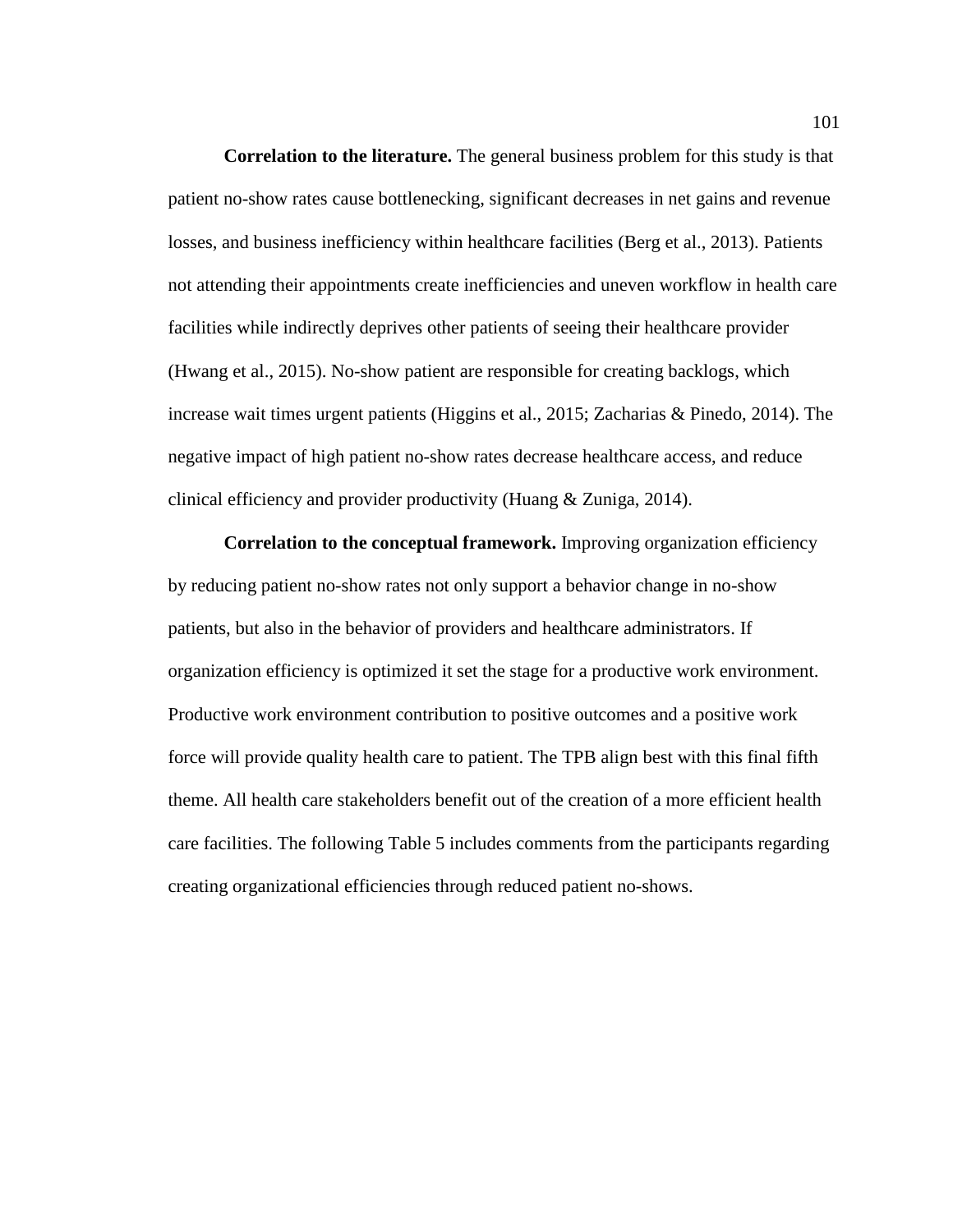# Table 5

*Theme 5: Create Organizational and Administrative Efficiencies* 

| Participant    | Participant's Comments                                                                                                                                                                                                                     |
|----------------|--------------------------------------------------------------------------------------------------------------------------------------------------------------------------------------------------------------------------------------------|
|                |                                                                                                                                                                                                                                            |
| P <sub>1</sub> | Our clinic efficiency and business model are jeopardized by the chronic<br>patient no-show behaviors.                                                                                                                                      |
| P <sub>1</sub> | No-show patient drastically affect the efficiency of our business, and if we<br>can solve this problem, we can save billions of dollars overnight.                                                                                         |
| P <sub>2</sub> | Patient no-show behavior is indirectly and directly affecting our clinic<br>revenue and efficiency. We can provide better care if we can lower our no-<br>show rates.                                                                      |
| P <sub>2</sub> | Patient no-shows cost us money and quality of care.                                                                                                                                                                                        |
| P <sub>3</sub> | Again, if you have a gap of no-shows you cannot sit around and do<br>nothing, so it really does affect the efficiency of care, the patients, and the<br>staff, so we have to be proactive in calling ahead and filling in those slots.     |
| P <sub>3</sub> | If the provider and clinical looks at productivity and I can tell what grid<br>they are in                                                                                                                                                 |
| P <sub>4</sub> | Our patient no-shows cause disruptions in our daily patient flow and<br>provider schedules. The workflow variances are effective our clinical<br>efficiency and to a certain extend the quality of care we provide to all our<br>patients. |

## **Research Questions**

The overarching research question for this study was: What managerial intervention strategies do healthcare administrators apply to reduce patient no-shows in order to increase business performance? These strategies may also be helpful for other healthcare administrators to reduce patient no-show rates. The researcher acts as the instrument to collect the data during a qualitative study (Yin, 2014). I used semistructured, open-ended interviews to collect data during the data collection process of this study. The open-ended format of semistructured interviews allows research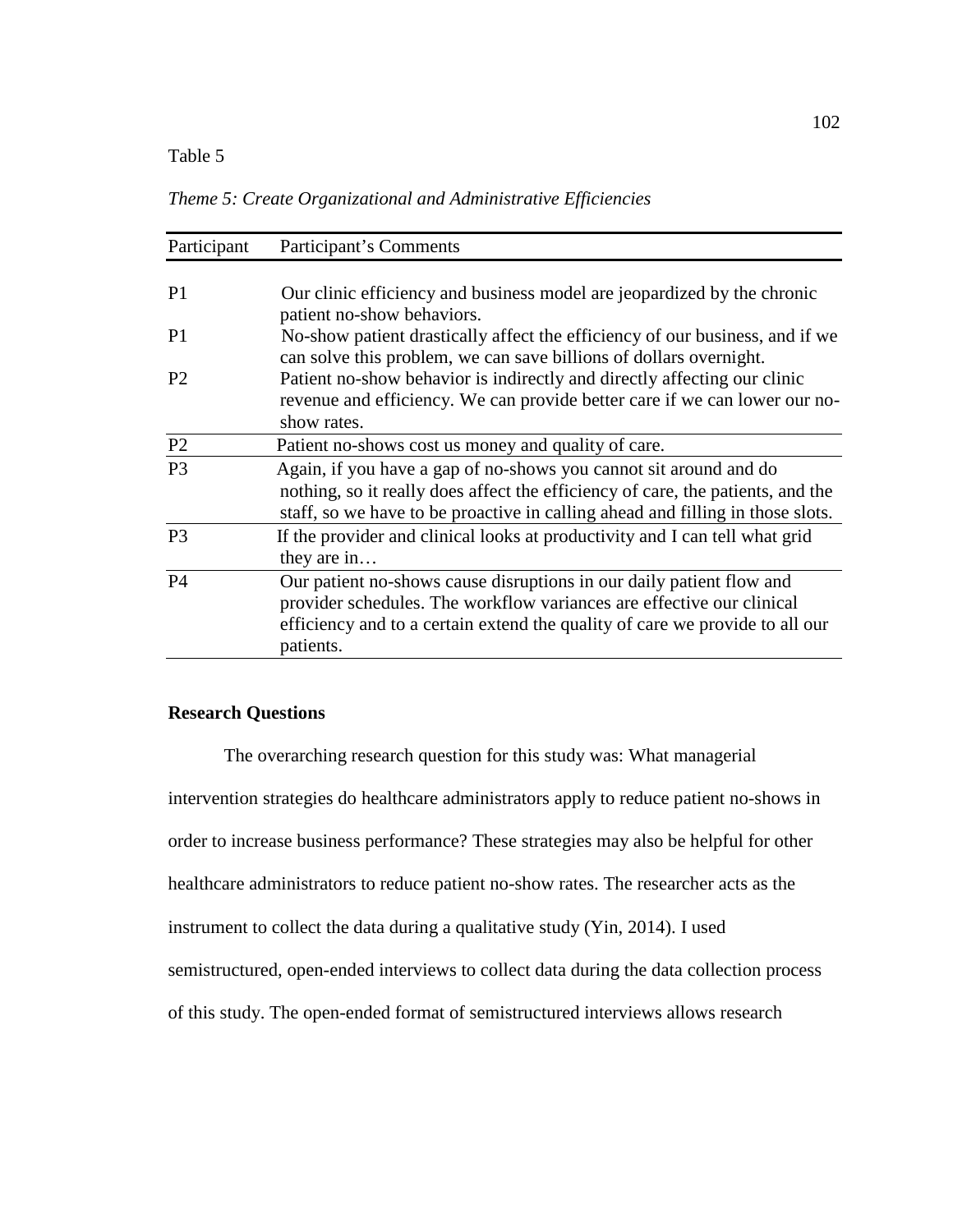participants to answer interview questions spontaneously and speak freely (Lee, 2014). In this section, I analyzed the answers to each of the interview questions.

## **Applications to Professional Practice**

The results of this study may provide valuable information about managerial intervention strategies to reduce patient no-show rates. The study findings included five distinct themes: (a) reform of appointment cancellation policies, (b) use of text message appointment reminders, (c) improve patient accessibility, (d) fill patient no-show slots immediately, and (e) create organizational and administrative efficiencies. The results of the study might provide managerial strategies to improve the interventions strategies healthcare administrators are using to reduce patient no-show rates. Reducing patient noshow rates may increase the quality of healthcare to all patients by providing more health care accessibility and less appointment waiting time. More healthcare accessibility may provide better patient satisfaction and healthcare outcomes. The results of this study may be relevant to healthcare institutes, healthcare administrators and educational to healthcare administrative students. Additionally, the study results may contribute to the body of knowledge on the topic of patient no-show rates. Healthcare administrators and health care facility leaders are the target audience for the study findings.

### **Implications for Social Change**

The research study contributes to social change by providing managerial intervention strategies to reduce patient no-show rates. When patient no-show rates reduce patient accessibility and patient care improve (Guzek et al., 2014). Improve quality may result in better patient satisfaction ratings. Healthcare administrators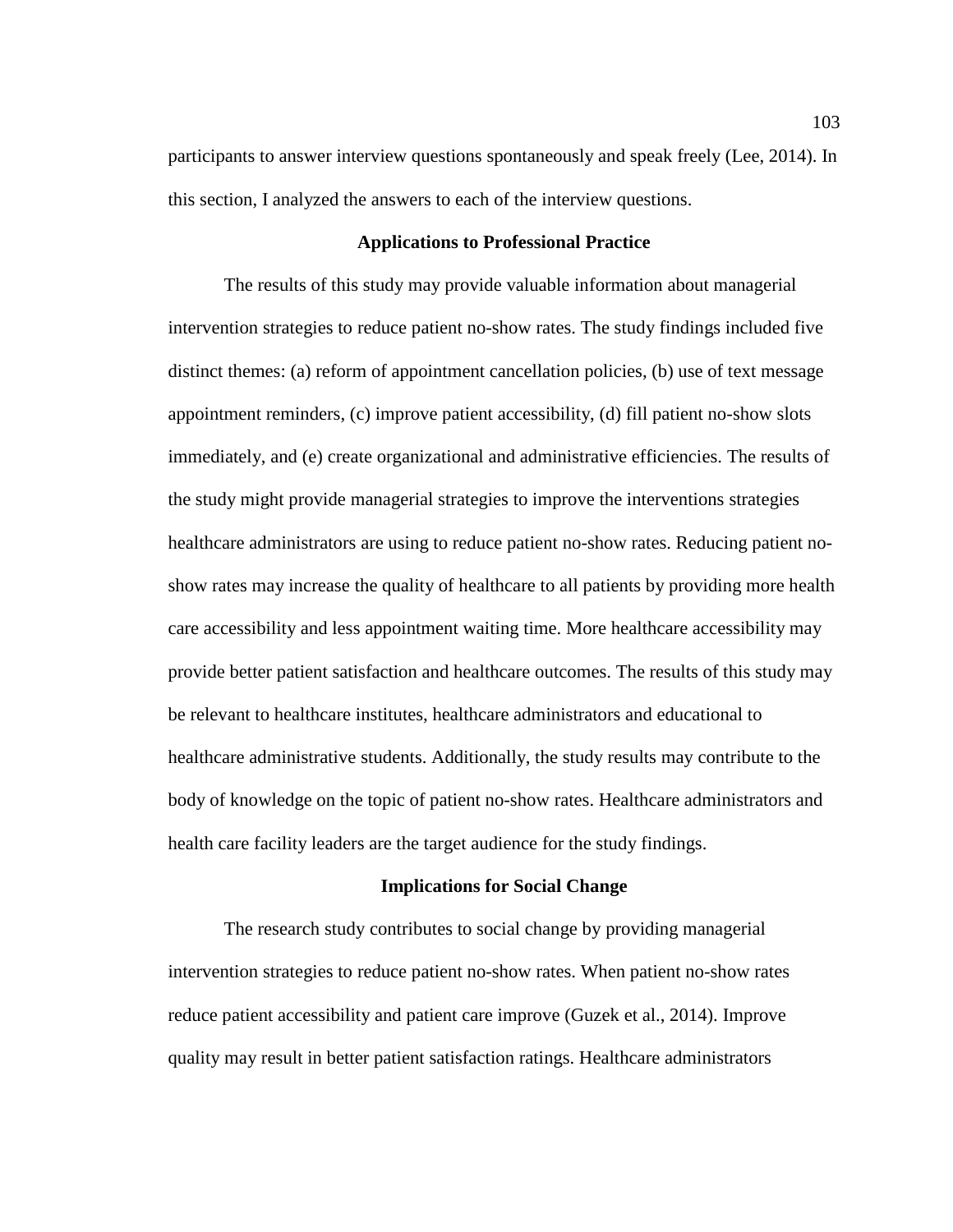focusing on patient satisfaction and performance are positively contributing to the social well-being of their patient population and communities by addressing the health care needs according to patient's needs (Kasiri, Cheng, Sambasivan, & Sidin, 2017). The findings and results of this study may improve patient health care outcomes, health care accessibility and organizational performance. Improving patient health care outcomes, health care accessibility and organizational performance may help healthcare facilities in the future to contribute even more to the social well-being of their patient population and local communities. Improving patient quality of care and health care accessibility in health care facilities may potentially improve the general health of a population. Improving the health of a population may decrease mortality and morbidity. Improving the efficient of a health care delivery system of a community may improve human conditions and effect social impact positively. Healthcare administrators that focus on providing effective and quality health care to patients may provide better health outcomes to the patient and thereby contribute to a positive social change in their communities. Sharing data and results from this study may contribute to an improvement in social wellbeing and increase healthcare access to patients in the culturally diverse healthcare delivery system in the Hawaiian Islands (Higgins et al., 2015).

### **Recommendations for Action**

The results of this study might prove valuable to healthcare administrators dealing with patient scheduling and health care facility oversight. Healthcare administrators may find the managerial intervention strategies discussed in this study of use in improving their health care facility patient no-show intervention strategies and improve their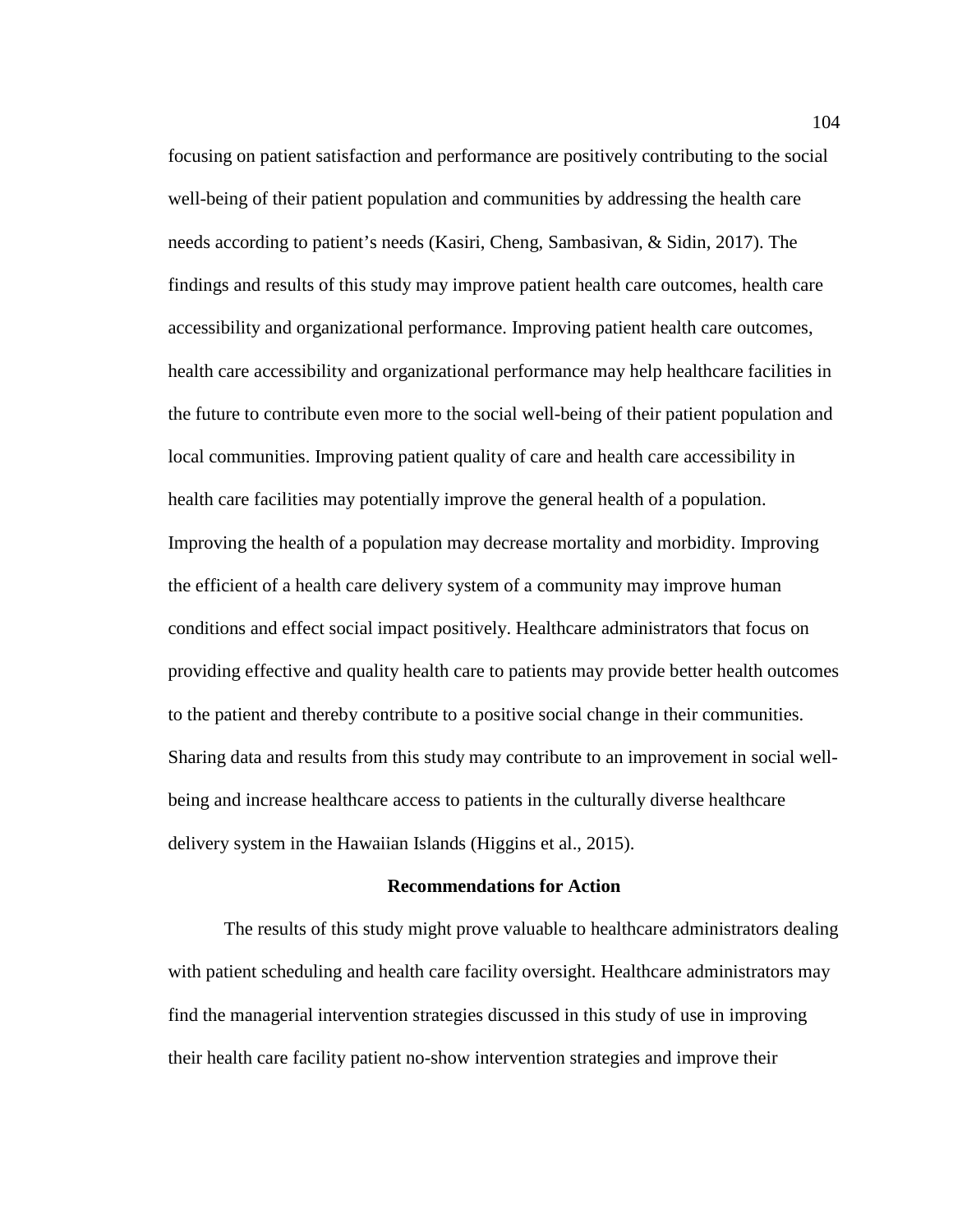business performance efficiency. The study findings included five distinct themes: (a) reform of appointment cancellation policies, (b) use of text message appointment reminders, (c) improve patient accessibility, (d) fill patient no-show slots immediately, and (e) create organizational and administrative efficiencies. Triangulation throughout the study ensured credibility of the study. The study of literature review, appointment cancelation policy documents, member checking, identifying similar themes, applying the study conceptual framework interviews with multiple healthcare administrators from multiple organizations ensured triangulation. The literature review cover 217 peerreviewed journal articles applicable to the patient no-show rates. The conceptual framework tied to the TPB although the study. The problem statement, purpose statement, overarching research question, conceptual framework (TPB) aligned while statements and finding correlate with prior research studies on the patient no-show phenomenon.

## **Recommendations for Further Research**

In this study, I collected data from four healthcare administrators in Hawaii. A limitation of the study is the small sample size. If the finding can be generalized future researchers can expand to the research nationally and globally. Additionally, further researchers can add quantitative research with a larger data set to test the five themes discussed in this study. Future researchers may want to consider interviewing chief executive officers (CEO).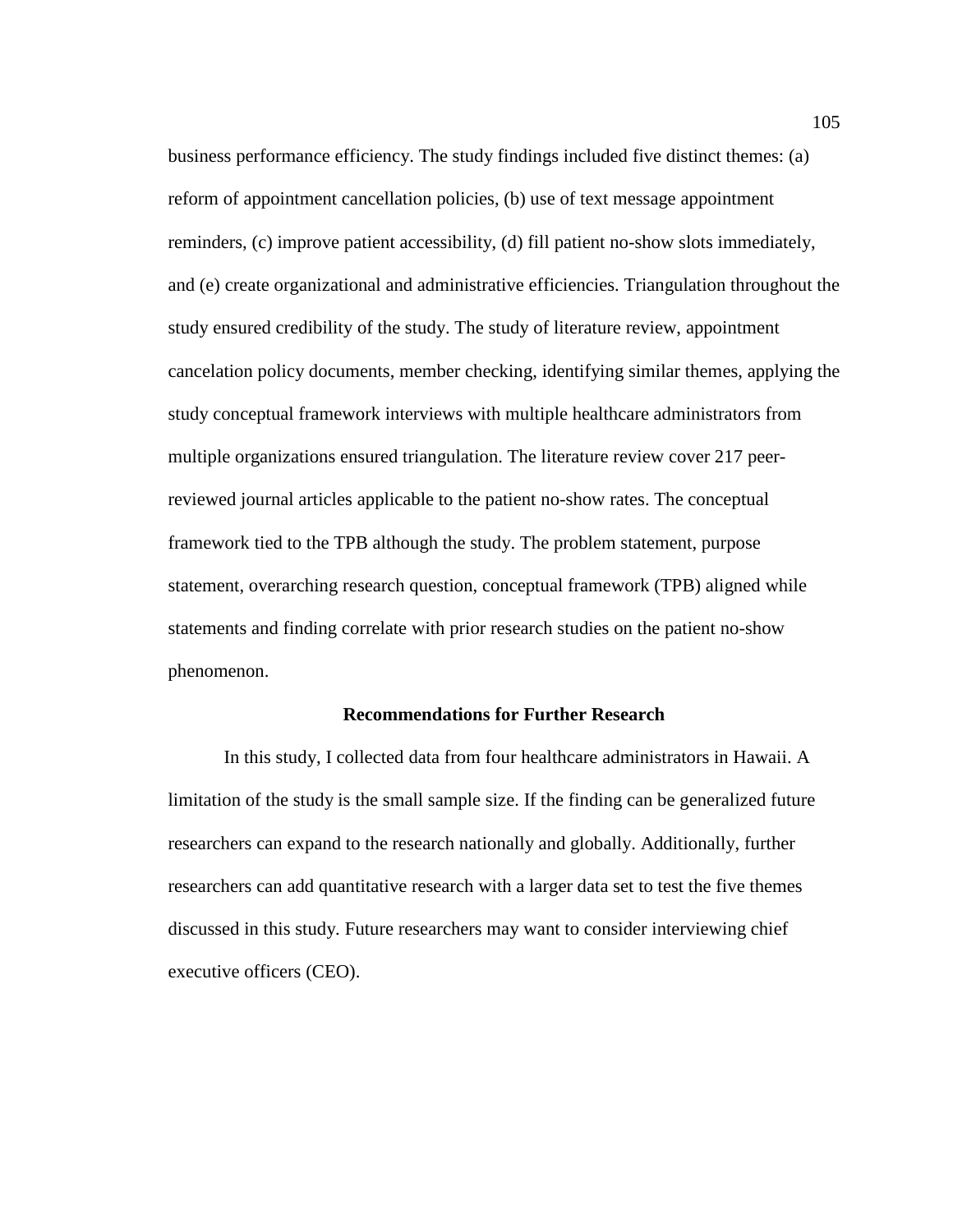### **Reflections**

In this study, I explored the managerial intervention strategies healthcare administrators in the Hawaiian Islands use to reduce their patient no-show rates and improve their organizational performance. During the study, I read more than 200 peerreviewed journal articles associated with the phenomenon of patient no-shows. The scholarly reading, research participant interviews, and data analyzing enriched my academic experience at Walden University. With the guidance of my dissertation chair, I was able to learn valuable future research methodology that will be essential to my future academic career. My learning experience was not limited to the patient no-show topic, but I was able to open the door to the complex academic research world. I was fortunate to have the extensive and in-depth research support system at Walden University to serve as the basis for my future research and set the foundation for my future academic career.

## **Conclusion**

The purpose of this explanatory qualitative case study was to explore the managerial intervention strategies healthcare administrators' used to reduce patient noshow rates. The review and analyzation of 217 peer-reviewed journal articles, appointment cancellation policy documents, interview data, and comparative analysis with prior research studies on the patient no-show phenomenon ensured triangulation. The TPB served as the conceptual framework to align healthcare administrative patient no-show interventions strategies with the prediction of no-show patient behavior and with healthcare administrators' plan to change the behavior of their no-show patients to improve their appointment attendance. The interview data revealed the following five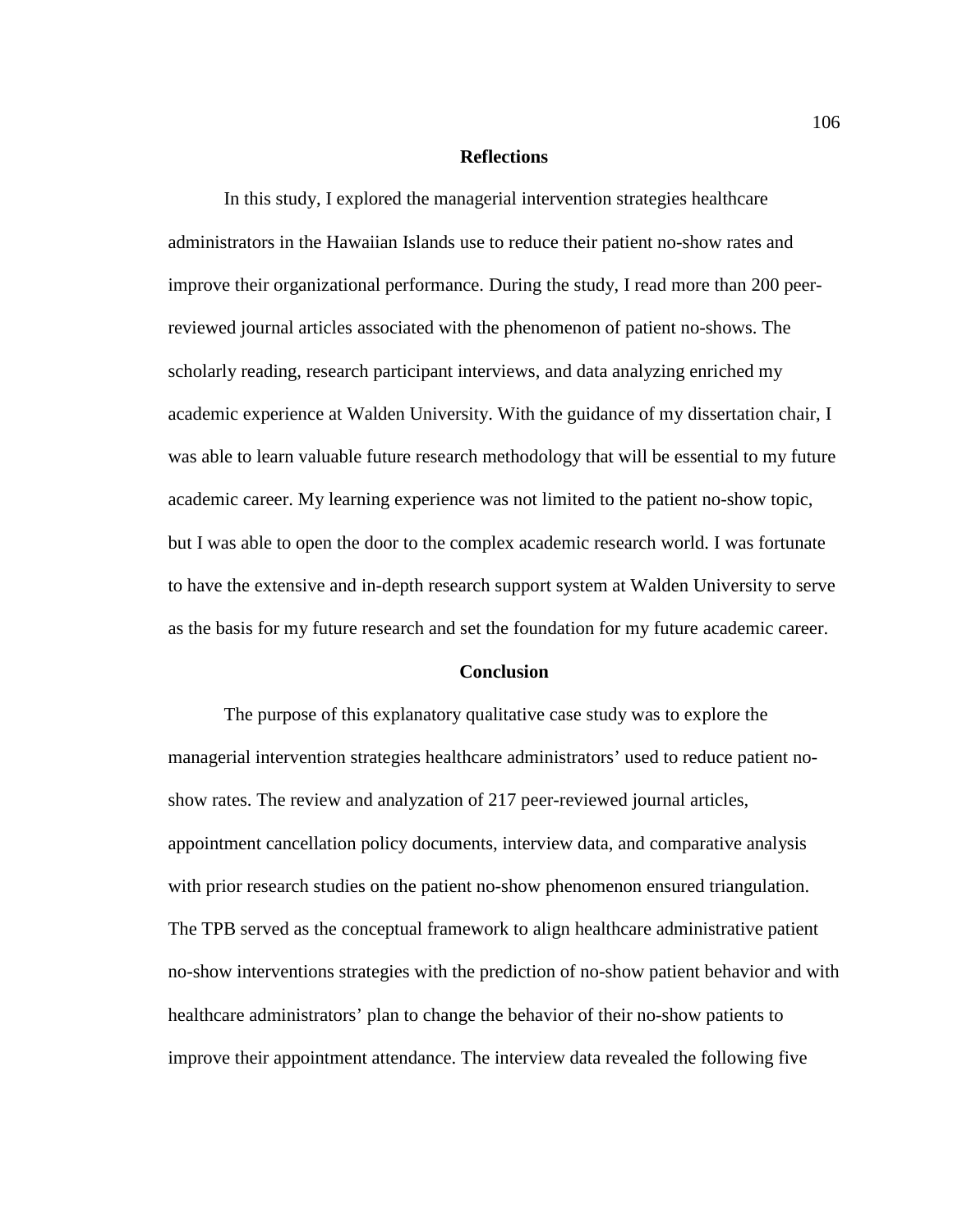distinct themes: (a) reform of appointment cancellation policies, (b) use of text message appointment reminders, (c) improve patient accessibility, (d) fill patient no-show slots immediately, and (e) create organizational and administrative efficiencies. The study finding should provide insight and guidance to healthcare administrator wanting to reduce their health care facility no-show rates and thereby improve their organizational performance. Improving patient appointment attendance by lowering patient no-show rates provide better health outcomes and more health care accessibility thereby improving human conditions. The positive social impact contributes to an improvement in the Hawaiian community. Healthcare administrators and facilities focus on the study results may provide better future care to their patient population. I would recommend future research to include a more comprehensive research population and expand to different health care facilities in different locations.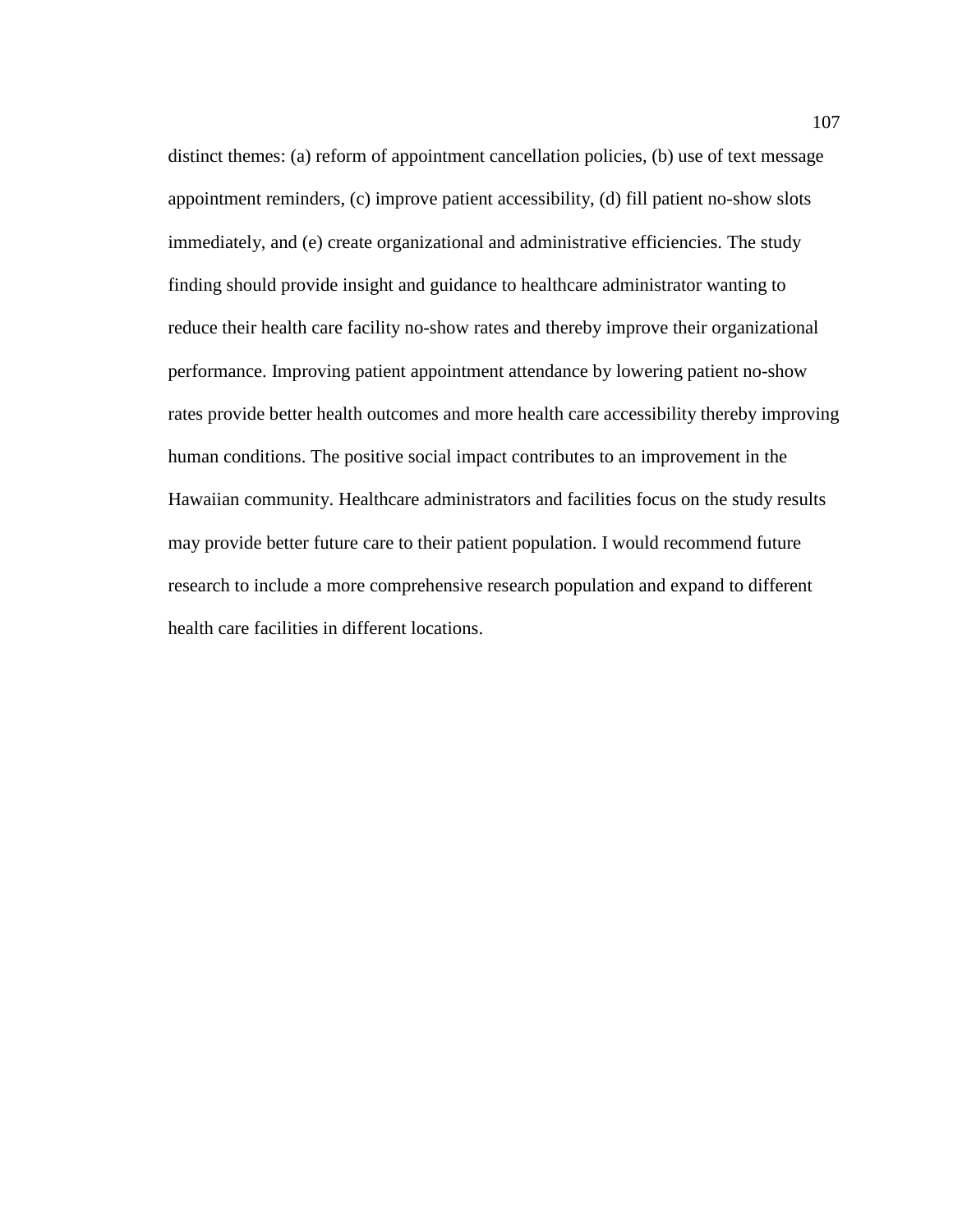#### References

- Adedokun, A., Idris, O., & Odujoko, T. (2016). Patients' willingness to utilize a SMSbased appointment scheduling system at a family practice unit in a developing country. *Primary Health Care Research & Development, 17*, 149-156. doi:10.1017/S1463423615000213.
- Ahmad, F. S., Metlay, J. P., Barg, F. K., Henderson, R. R., & Werner, R. M. (2013). Identifying hospital organizational strategies to reduce readmissions. *American Journal of Medical Quality, 28*, 278-285. doi:10.1177/1062860612464999
- Ahmadi-Javid, A., Jalali, Z., & Klassen, K. J. (2017). Outpatient appointment systems in healthcare: A review of optimization studies. *European Journal of Operational Research, 258*, 3-34. doi:10.1016/j.ejor.2016.06.064
- Ajzen, I. (1985). From intentions to actions: A theory of planned behavior. In J. Kuhl  $\&$ J. Beckmann (Eds.), *Action Control* (pp. 11-39). Heidelberg, NY: Springer Berlin Heidelberg.
- Ajzen, I. (2015). Consumer attitudes and behavior: The theory of planned behavior applied to food consumption decisions. *Rivista di Economia Agraria, 70*, 121- 138. doi:10.13128/REA-18003
- Ajzen, I., & Fishbein, M. (2004). Questions raised by a reasoned action approach: Comment on Ogden (2003). *Health Psychology, 23*, 431-434. doi:10.1037/0278- 6133.23.4.431
- Ajzen, I., & Madden, T. J. (1986). Prediction of goal-directed behavior: Attitudes, intentions, and perceived behavioral control. *Journal of Experimental Social*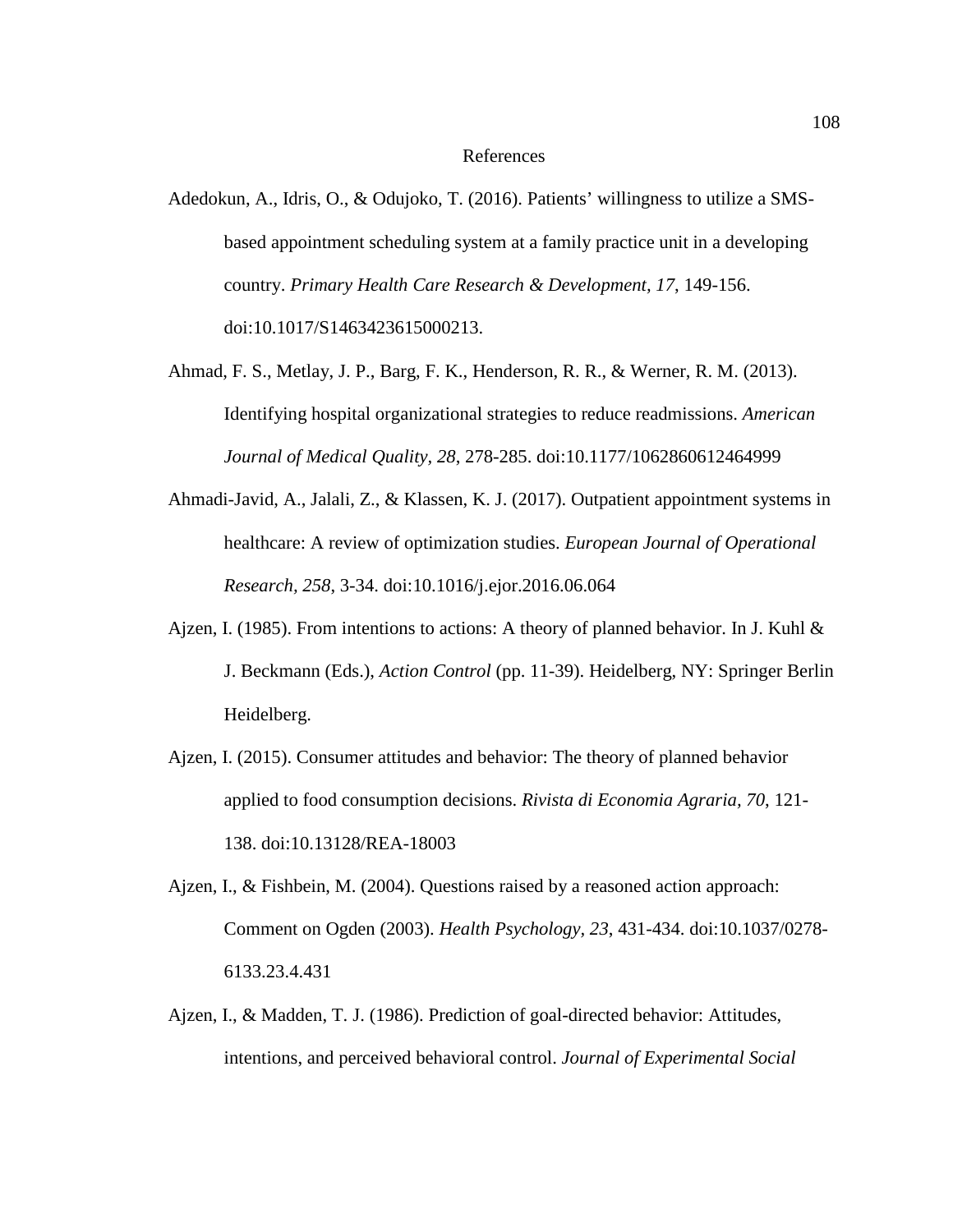*Psychology, 22*, 453-474. doi:10.1016/0022-1031(86)90045-4

Ajzen, I., & Timko, C. (1986). Correspondence between health attitudes and behavior. *Basic and Applied Social Psychology, 7*, 259-276. doi:10.1207/s15324834basp0704\_2

Ajzen, I., & Sheikh, S. (2013). Action versus inaction: Anticipated affect in the theory of planned behavior. *Journal of Applied Social Psychology, 43*, 155-162. doi:10.1111/j.1559-1816.2012.00989.x

Al-Aomar, R., & Awad, M. (2012). Dynamic process modeling of patients' no-show rates and overbooking strategies in healthcare clinics. *International Journal of Engineering Management and Economics, 3*(1-2), 3-21.

doi:10.1504/IJEME.2012.048602

- American College of Healthcare Executives. (2016). About *ACHE*. Retrieved from http://ache.org
- Andersen, R. M. (1995). Revisiting the behavioral model and access to medical care: does it matter?. *Journal of health and social behavior, 36*, 1-10. doi:10.2307/2137284
- Anderson, K., Zheng, B., Yoon, S. W., & Khasawneh, M. T. (2015). An analysis of overlapping appointment scheduling model in an outpatient clinic. *Operations Research for Health Care, 4*, 5-14. doi:10.1016/j.orhc.2014.12.001
- Anderson, R. B., & Hartzler, B. M. (2014). Belief bias in the perception of sample size adequacy. *Thinking & Reasoning, 20*, 297-314. doi:10.1080/13546783.2013.787121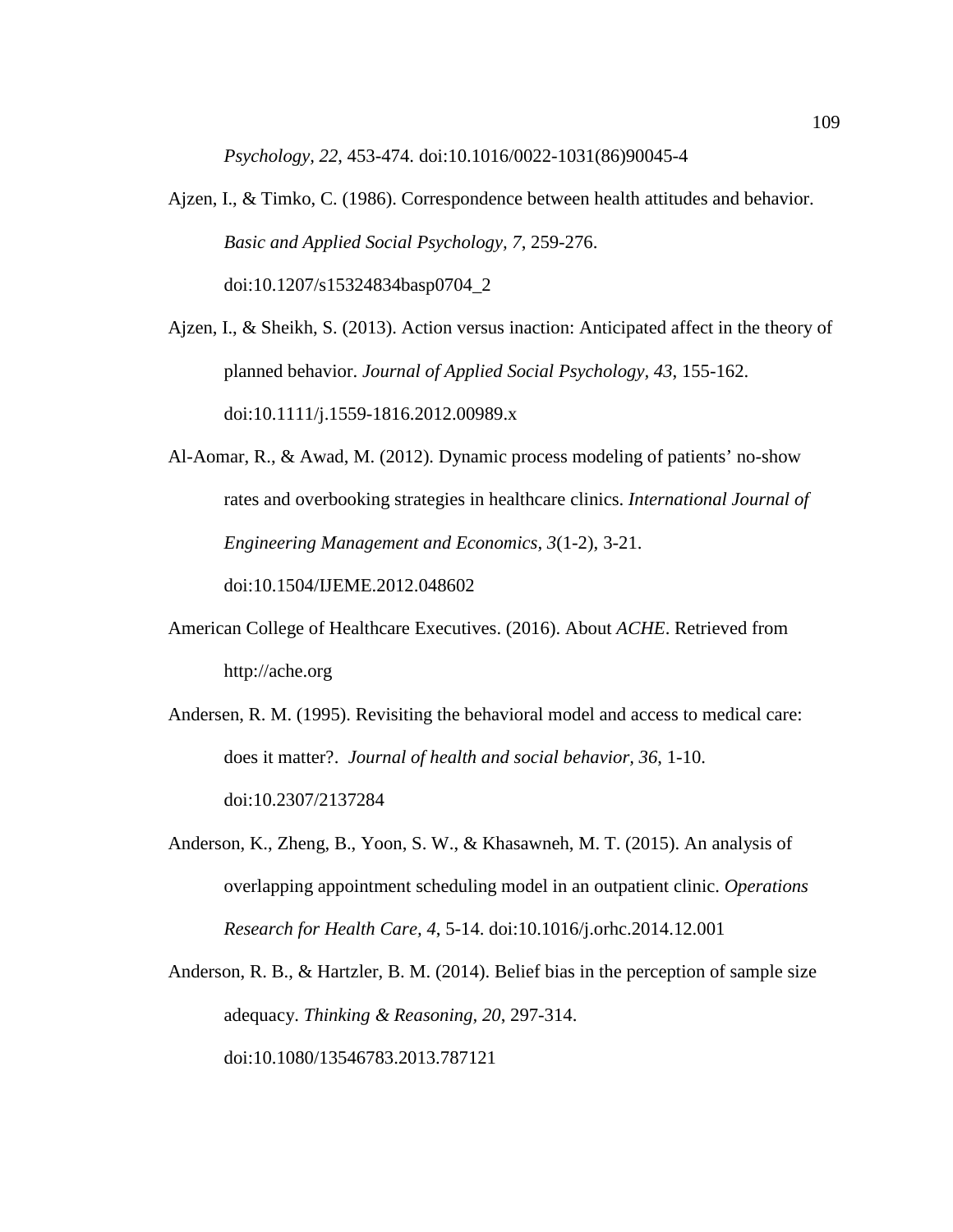- Anney, V. (2014). Ensuring the quality of the findings of qualitative research: Looking at trustworthiness criteria. *Journal of Emerging Trends in Educational Research and Policy Studies, 5*, 272-281. Retrieved from www.jeteraps.scholarlinkresearch.com
- Armanasco, A. A., Miller, Y. D., Fjeldsoe, B. S., & Marshall, A. L. (2017). Preventive health behavior change text message interventions: A meta-analysis. *American Journal of Preventive Medicine, 52*, 391-402. doi:10.1016/j.amepre.2016.10.042
- Arora, S., Burner, E., Terp, S., Nok Lam, C., Nercisian, A., Bhatt, V., & Menchine, M. (2015). Improving attendance at post–emergency department follow‐up via automated text message appointment reminders: A randomized controlled trial. *Academic Emergency Medicine, 22*(1), 31-37. doi:10.1111/acem.12503
- Bard, J. F., Shu, Z., Morrice, D. J., Wang, D., Poursani, R., & Leykum, L. (2014). Improving patient flow at a family health clinic. *Health Care Management Science, 3*(3), 1-22. doi:10.1007/s10729-014-9294-y
- Bardhan, I. R., & Thouin, M. F. (2013). Health information technology and its impact on the quality and cost of healthcare delivery. *Decision Support Systems, 55*, 438- 449. doi:10.1016/j.dss.2012.10.003
- Barker, M. (2013). Finding audiences for our research: Rethinking the issue of ethical challenges. *Journal of the Communication Review, 16*(1/2), 70-80. doi:10.1080/10714421.2013.757504
- Bauer, L. K., Baggett, T. P., Stern, T. A., O'Connell, J. J., & Shtasel, D. (2013). Caring for homeless persons with serious mental illness in general hospitals. *Psychosomatics, 54*(1), 14-21. doi:10.1016/j.psym.2012.10.004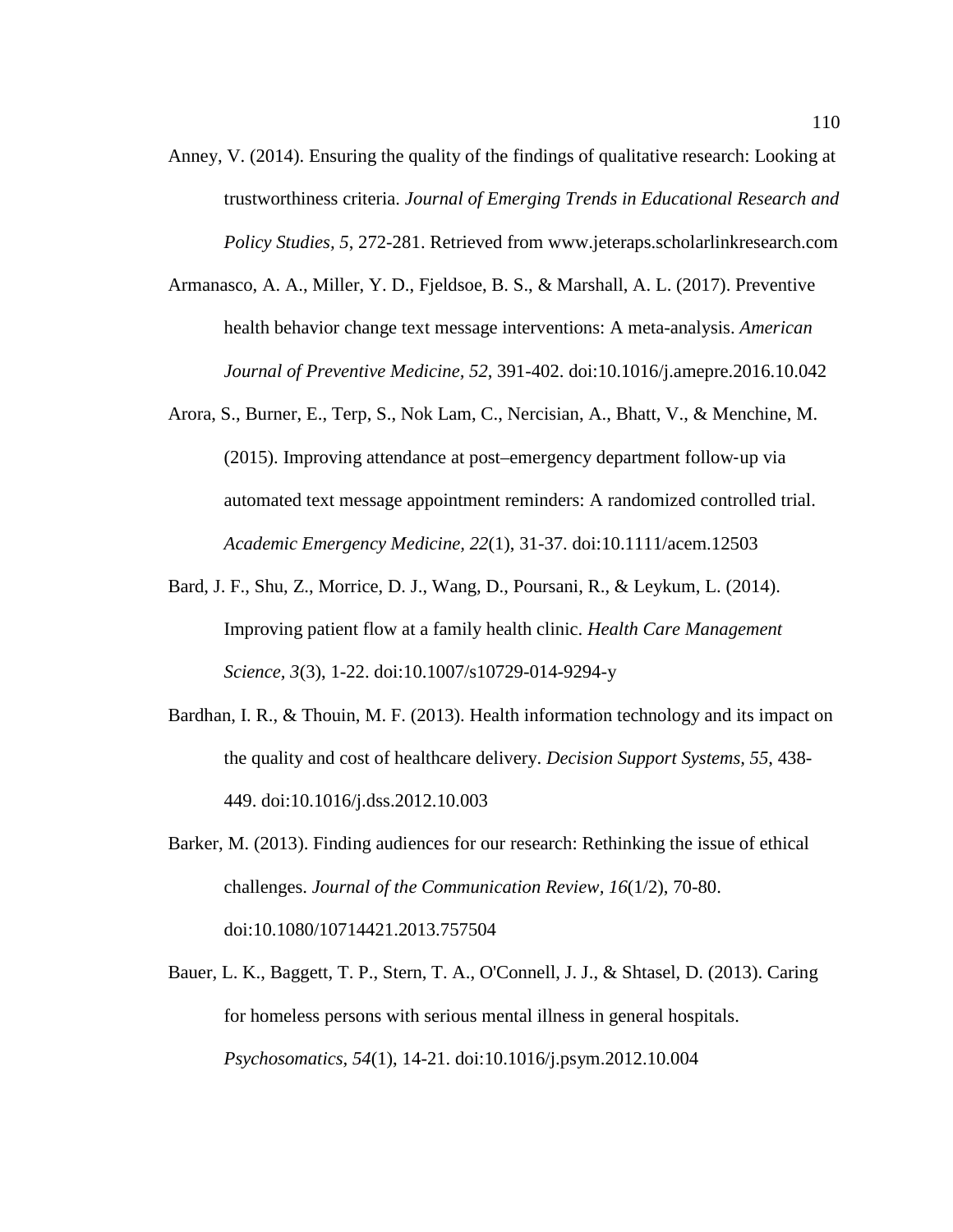- Bekhet, A., & Zauszniewski, J. (2012). Methodological triangulation: An approach to understanding data. *Nurse Researcher, 20*, 40-43. doi:10.7748/nr2012.11.20.2.40.c9442
- Berg, A. T., Loddenkemper, T., & Baca, C. B. (2014). Diagnostic delays in children with early onset epilepsy: Impact, reasons, and opportunities to improve care. *Epilepsia, 55*, 123-132. doi:10.1111/epi.12479
- Berg, B., Murr, M., Chermak, D., Woodall, J., Pignone, M., Sandler, R. S., & Denton, B. (2013). Estimating the cost of no-shows and evaluating the effects of mitigation strategies. *Medical Decisions Making, 33*, 976-985. doi:10.1177/0272989X13478194
- Bernard, H. R. (2013). *Social research methods: Qualitative and quantitative approaches*  (2nd ed.). Thousand Oaks, CA: SAGE Publications.
- Bhise, V., Modi, V., Kalavar, A., Espadas, D., Hanser, L., Gould, M., . . . Singh, H. (2016). Patient-reported attributions for missed colonoscopy appointments in two large healthcare systems. *Digestive Diseases and Sciences,* 1-9. doi:10.1007/s10620-016-4096-3
- Bloomberg, L. D., & Volpe, M. (2012). *Completing your qualitative dissertation: A road map from beginning to end* (2nd ed.). Thousand Oaks, CA: SAGE Publications.
- Blumberg, S. J., & Luke, J. V. (2013). *Wireless substitution: Early release of estimates from the national health interview survey, January–June 2013*. Retrieved from https://cdc.gov

Bodenheimer, T., Ghorob, A., Willard-Grace, R., & Grumbach, K. (2014). The 10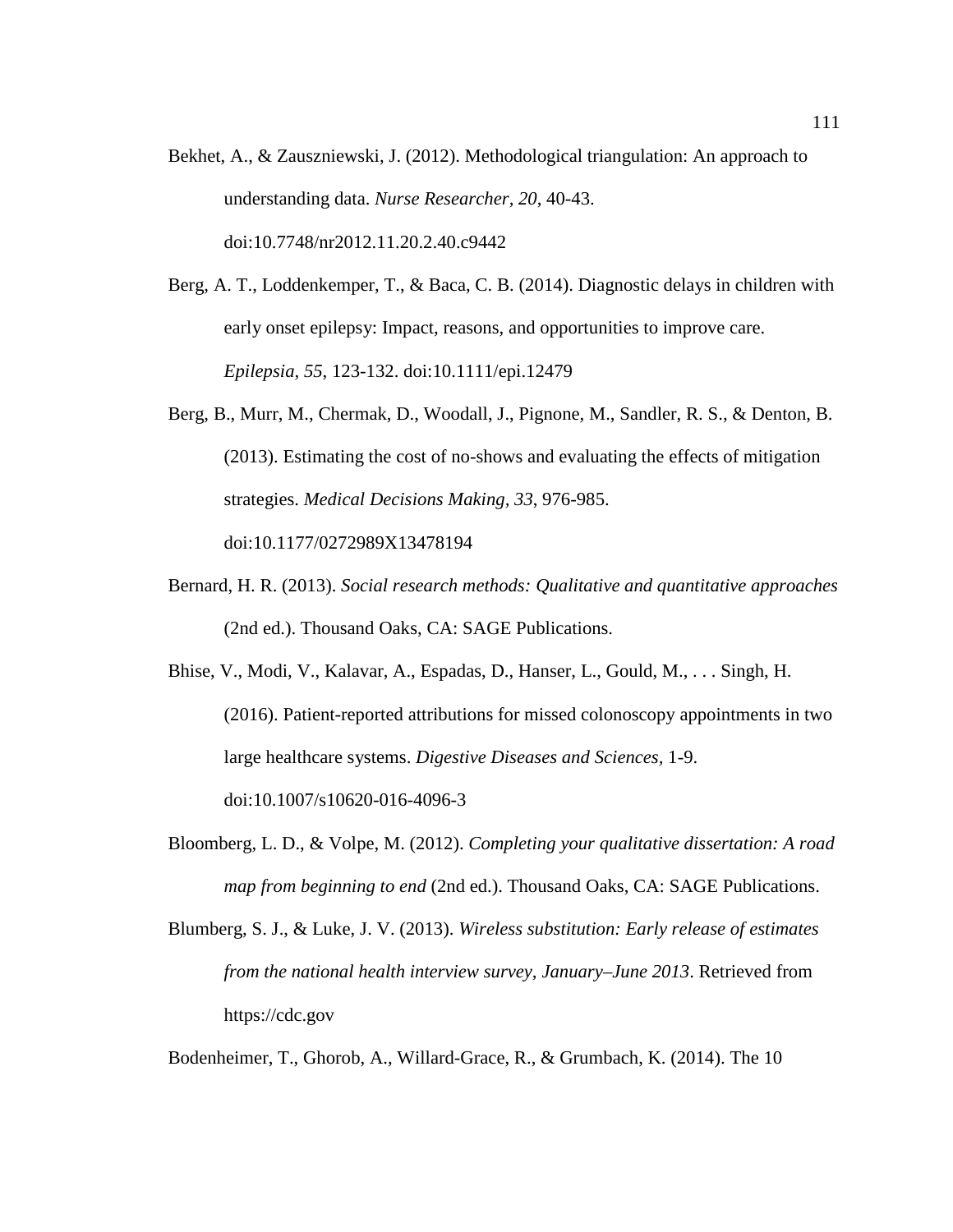building blocks of high-performing primary care. *Annals of Family Medicine, 12*, 166-171. doi:10.1370/afm.1616

- Boblin, S. L., Ireland, S., Kirkpatrick, H., & Robertson, K. (2013). Using Stakes qualitative case study approach to explore implementation evidence-based practice. *Qualitative Health Research, 23*, 1267-1275. doi:10.1177/1049732313502128
- Bongiovanni-Delarozière, I., Le, G. P. M., & Rapp, T. (2014). Cost-effectiveness of telemedicine: Lessons to learn from an international review. *Value in Health, 17*, A425. doi:10.1016/j.jval.2014.08.1062
- Bowden, C., & Galindo-Gonzalez, S. (2015). Interviewing when you're not face-to-face: The use of email interviews in a phenomenological study. *International Journal of Doctoral Studies, 10,* 79-92. Retrieved from http://ijds.org/Volume10/IJDSv10p079-092Bowden0684
- Bredart, A., Marrel, A., Abetz-Webb, L., Lasch, K., & Acquadro, C. (2014). Interviewing to develop patient-reported outcome (PRO) measures for clinical research: Eliciting patients' experience. *Health and Quality of Life Outcomes, 12*(15), 1-10. doi:10.1186/1477-7525-12-15
- Brislen, H., Dunn, A., Parada, A., & Rendon, P. (2016). Addressing the primary care shortage on a shoestring: A successful track in an internal medicine residency. *Academic Medicine, 91*, 224-228. doi:10.1097/ACM.0000000000000916
- Brutus, S., Aguinis, H., & Wassmer, U. (2013). Self-reported limitations and future directions in scholarly reports analysis and recommendations. *Journal of*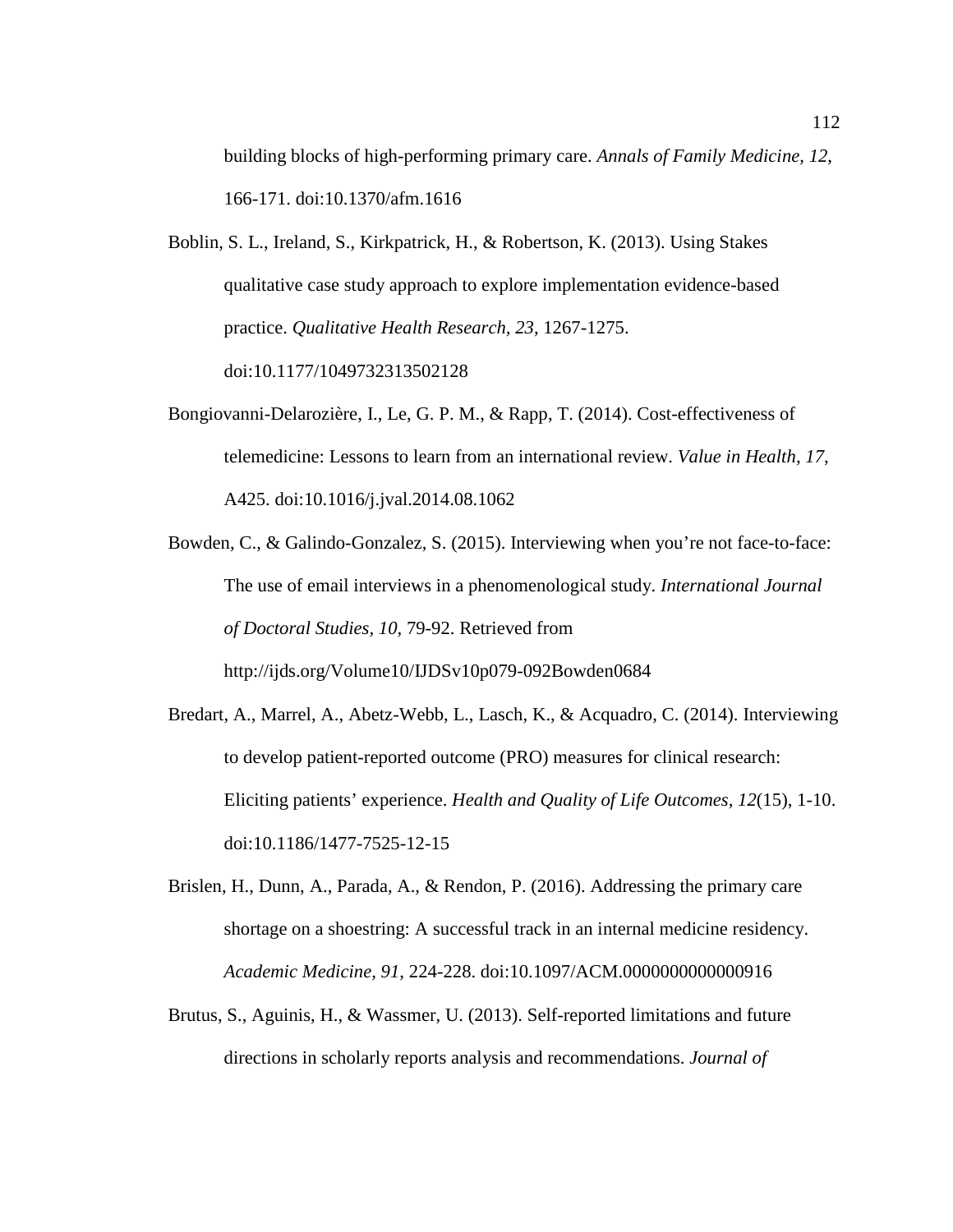*Management, 39,* 48–75. doi:10.1177/0149206312455245

- Burau, V., & Andersen, L. B. (2014). Professions and professionals: Capturing the changing role of expertise through theoretical triangulation. *American Journal of Economics & Sociology, 73*, 264-293. doi:10.1111/ajes.12062
- Burchett, H. E., Mayhew, S. H., Lavis, J. N., & Dobrow, M. J. (2013). When can research from one setting be useful in another? Understanding perceptions of the applicability and transferability of research. *Health Promotion International, 28*, 418-430. doi:10.1093/heapro/das026
- Carlson, S. M., Koenig, M. A., & Harms, M. B. (2013). Theory of mind. *Wiley Interdisciplinary Reviews: Cognitive Science, 4*, 391-402. doi:10.1002/wcs.1232
- Campbell, K., Millard, A., McCartney, G., & McCullough, S. (2015). *Who is least likely to attend? An analysis of outpatient appointment 'did not attend' (DNA) data in Scotland.* Retrieved from<http://healthscotland.com/documents/25015.aspx>
- Carter, N., Bryant-Lukosius, D., DiCenso, A., Blythe, J., & Neville, A., J. (2014). The use of triangulation in qualitative research. *Oncology Nursing Forum, 41*, 545- 547. doi:10.1188/14.ONF.545.547
- Caruth, G. D. (2013). Demystifying mixed methods research design: A review of the literature. *Mevlana International Journal of Education, 3*, 112-122. doi:10.13054/mije.13.35.3.2
- Casalino, L. P., & Crosson, F. J. (2015). Physician satisfaction and physician well-being: Should anyone care? *Professions and Professionalism, 5*(1), 1-12. doi:10.7577/pp.954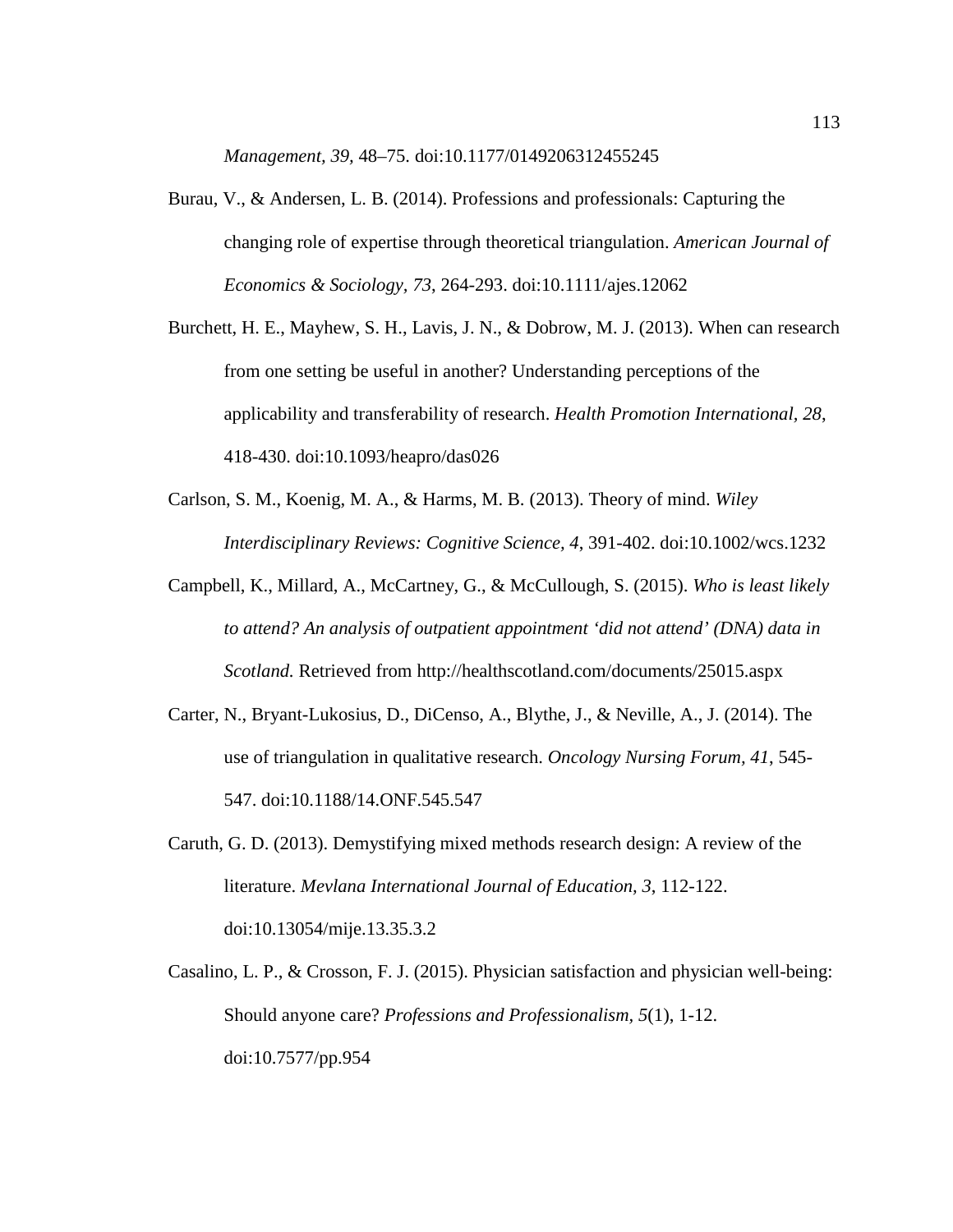- Cayirli, T., & Gunes, E. D. (2013). Outpatient appointment scheduling in presence of Seasonal walk-ins. *Journal of the Operational Research Society, 65*, 512-531. doi:10.1057/jors.2013.56
- Centers for Medicare & Medicaid Service. (2015). *National health expenditure data*. Retrieved from https://cms.gov/research-statistics-data-and-systems/statisticstrends-and-reports/nationalhealthexpenddata/downloads/highlights
- Chandler, J., Rycroft‐Malone, J., Hawkes, C., & Noyes, J. (2016). Application of simplified complexity theory concepts for healthcare social systems to explain the implementation of evidence into practice. *Journal of Advanced Nursing, 72*, 461- 480. doi:10.1111/jan.12815
- Chandra, D. (2015). Reducing waiting time of outdoor patients in hospitals using different types of models: A systematic survey. *International Journal of Advance Research and Innovation, 3*(1), 81-87. Retrieve from http://www.ijari.org/
- Chang, J. T., Sewell, J. L., & Day, L. W. (2015). Prevalence and predictors of patient noshows to outpatient endoscopic procedures scheduled with anesthesia. *BioMed Central Gastroenterology, 1*(123), 1-9. doi:10.1186/s12876-015-0358-3
- Chen, R. R., & Robinson, L. W. (2014). Sequencing and scheduling appointments with potential call-in patients. *Production and Operations Management, 23*, 1522- 1538. doi:10.1111/poms.12168
- Cheng, K., Huang, C. J., Tsang, H. Y., & Lin, C. H. (2014). Factors related to missed first appointments after discharge among patients with schizophrenia in Taiwan. *Journal of Formosan Medical Association, 113*, 436-441.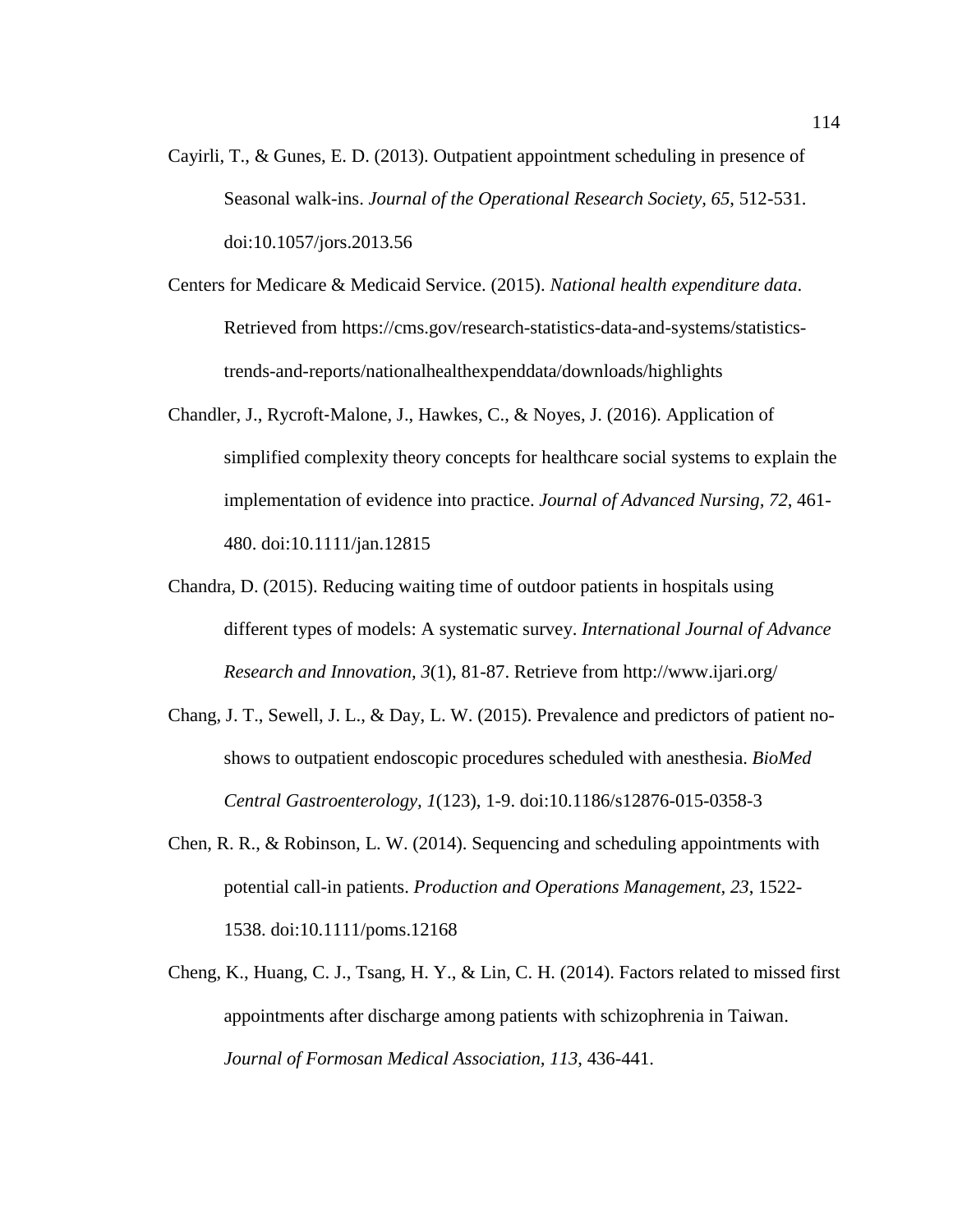doi:10.1016/j.jfma.2012.09.016

- Clark, N. M., & Janevic, M. R. (2014). *The handbook of health behavior change* (4th ed.). New York, NY: Springer Publishing Company.
- Charki, M. H., Josserand, E., & Boukef, N. (2016). The paradoxical effects of legal intervention over unethical information technology use: A rational choice theory perspective. *Journal of Strategic Information Systems*. Advance online publication. doi:10.1016/j.jsis.2016.07.001
- Cleary, M., Horsfall, J., & Hayter, M. (2014). Data collection and sampling in qualitative research: Does size matter? *Journal of Advanced Nursing, 70*, 473-475. doi:10.1111/jan.12163
- Clouse, K. M., Williams, K. A., & Harmon, J. M. (2016). Improving the no‐show rate of new patients in outpatient psychiatric practice: An advance practice nurseinitiated telephone engagement protocol quality improvement project. perspectives in psychiatric care. *Perspectives in Psychiatric Care*, 1-8. doi:10.1111/ppc.12146
- Cope, D. G. (2014). Methods and meanings: Credibility and trustworthiness of qualitative research. *Oncology Nursing Forum, 41*, 89-91. doi:10.1188/14.ONF.89-91

Cruz, M., Roter, D. I., Cruz, R. F., Wieland, M., Larson, S., Cooper, L. A., & Pincus, H. A. (2013). Appointment length, psychiatrists' communication behaviors, and medication management appointment adherence. *Psychiatric Services, 64*, 886- 892. doi:10.1176/appi.ps.201200416 – Stopped here

Dabholkar, P. A. (2015). How to improve perceived service quality by increasing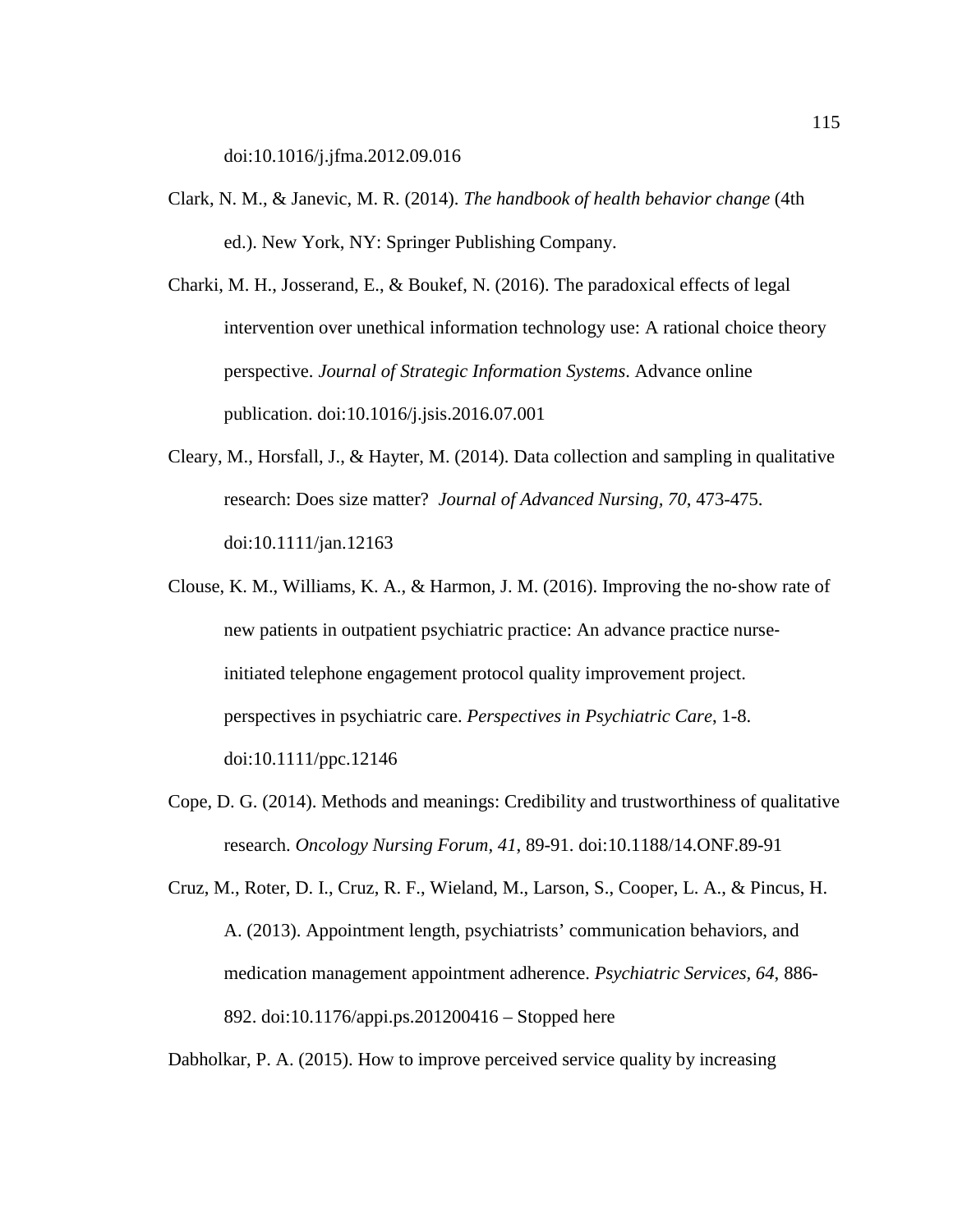customer participation. *Academy of Marketing Science.* doi:10.1007/978-3-319- 13254-9\_97

- Dai, T. (2015). Incentives in U.S. healthcare operations. *Decision Sciences, 46*, 455-463. doi:10.1111/deci.12136
- Davies, M. L., Goffman, R. M., May, J. H., Monte, R. J., Rodriguez, K. L., Tjader, Y. C., & Vargas, D. L. (2016). Large-scale no-show patterns and distributions for clinic operational research. *Healthcare, 4*(1), 15. doi:10.3390/healthcare4010015
- DeFife, J. A., Smith, J. M., & Conklin, C. (2013). Psychotherapy appointment no-shows: Clinicians' approaches. *Journal of Contemporary Psychotherapy, 43*, 107-113. doi:10.1007/s10879-012-9216-6
- Deledda, G., Moretti, F., Rimondini, M., & Zimmermann, C. (2013). How patients want their doctor to communicate. A literature review on primary care patients' perspective. *Patient Education Counseling, 90*, 297-306. doi:10.1016/j.pec.2012.05.005
- De Massis, A., & Kotlar, J. (2014). The case study method in family business research: Guidelines for qualitative scholarship. *Journal of Family Business Strategy, 5*, 15- 29. doi:10.1016/j.jfbs.2014.01.007
- Deng, Z. (2013). Understanding public users' adoption of mobile health service. *International Journal of Mobile Communications, 11*, 351-373. doi:10.1504/IJMC.2013.055748
- DeSouza, S. I., Rashmi, M. R., Vasanthi, A. P., Joseph, S. M., & Rodrigues, R. (2014). Mobile phones: The next step towards healthcare delivery in rural India? *PLOS*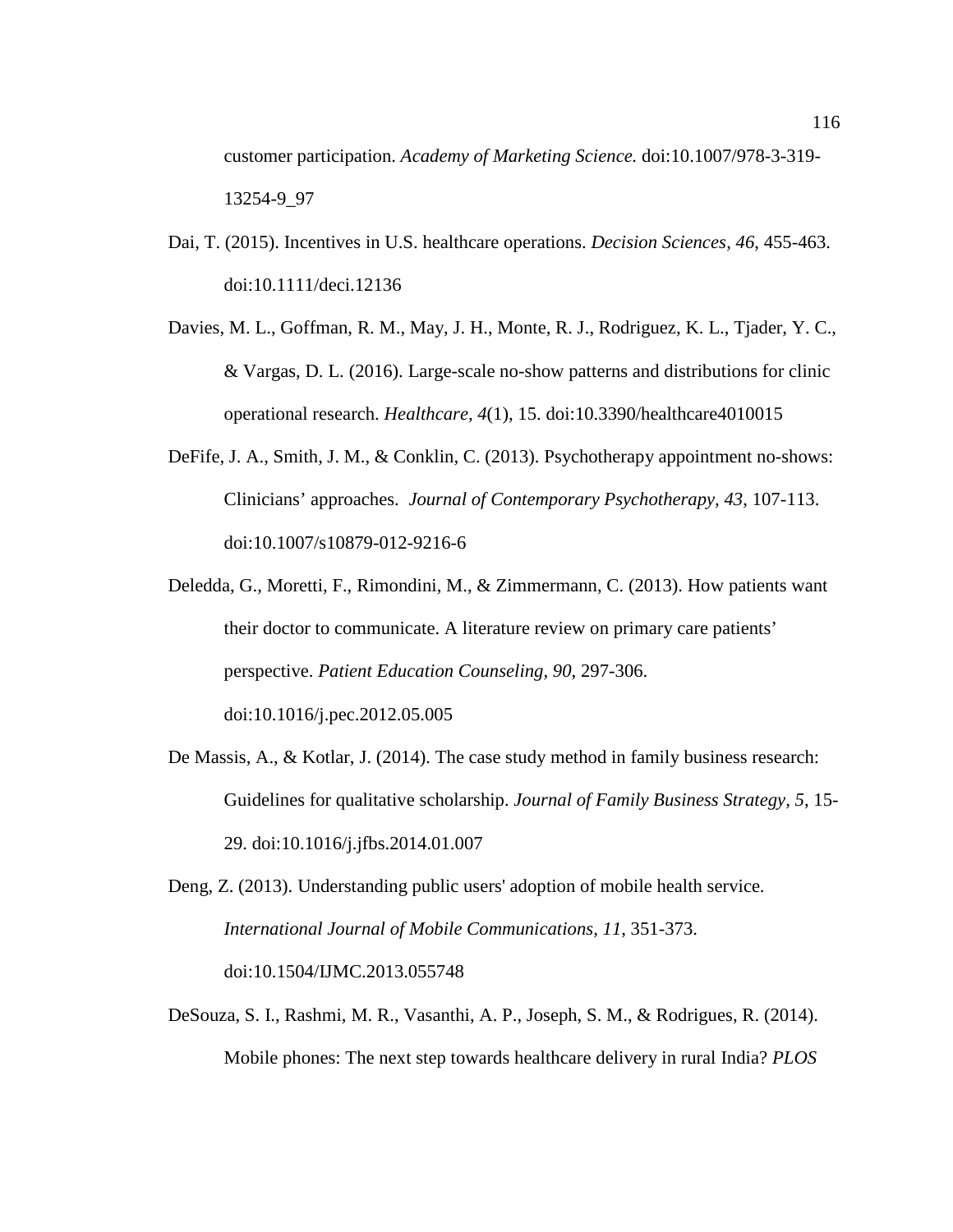*One, 9*, e104895. doi:10.1371/journal.pone.0104895

- Deville, W., Hosper, K., Groen, S., Bartels, K., Starmans, R., van Dijk, R., . . . Tempelman, D. (2013). Cultural Interview by mental health nurses in diagnosis and treatment of non-western patients in primary care, the Netherlands, 2013. *European Journal of Public Health, 23*, 262-263. doi:10.1093/eurpub/ckt124.063
- De Vuyst, S., Bruneel, H., & Fiems, D. (2014). Computationally efficient evaluation of appointment schedules in health care. *European Journal of Operational Research, 237*, 1142-1154. doi:10.1016/j.ejor.2014.02.058
- Doody, O., & Noonan, M. (2013). Preparing and conducting interviews to collect data. *Nurse Researcher, 20*(5), 28-32. doi:10.7748/nr2013.05.20.5.28.e327
- Downing, J., Karter, A., Rodriguez, H., Dow, W. H., Adler, N., Schillinger, D., ... Laraia, B. (2016). No spillover effect of the foreclosure crisis on weight change: The diabetes study of Northern California (Distance). *PLOS One, 11*, e0151334. doi:10.1371/journal.pone.0151334
- DuMontier, C., Rindfleisch, K., Pruszynski, J., & Frey, J. J. (2013). A multi-method intervention to reduce no-show in an urban residency clinic. *Family Medicine, 45*, 634-641. Retrieved from<http://stfm.org/NewsJournals/FamilyMedicine>
- Ellis, D. A., & Jenkins, R. (2012). Weekday affects attendance rate for medical appointments: Large-scale data analysis and implications. *PLOS One, 7*(12), e51365. doi:10.1371/journal.pone.0051365
- Ellis, D. A., Wiseman, R., & Jenkins, R. (2015). Mental representations of weekdays. *PLOS One, 10*. doi:10.1371/journal.pone.0134555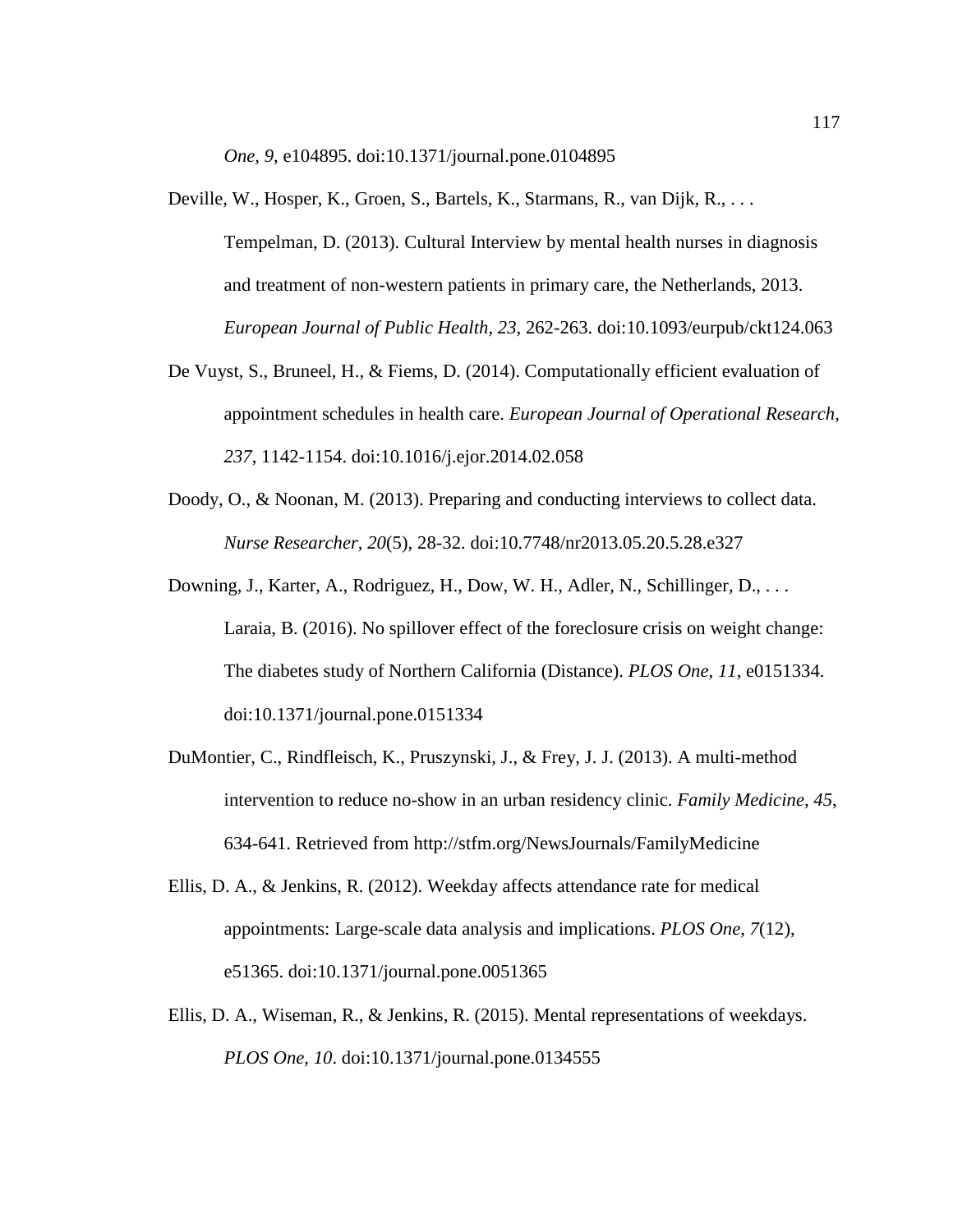- Emerson, R. W. (2015). Convenience sampling, random sampling, and snowball sampling: How does sampling affect the validity of research? *Journal of Visual Impairment & Blindness, 109*, 164-168. Retrieved from http://http://afb.org/jvib/jvib\_main.asp
- Erdogan, S. A. & Denton, B. (2013). Dynamic appointment scheduling of a stochastic server with uncertain demand. *Information Journal Computers, 25*, 116–132. doi:10.1287/ijoc.1110.0482
- Feldman, J., Liu, N., Topaloglu, H., & Ziya, S. (2014). Appointment scheduling under Patient preference and no-show behavior. *Operations Research, 62*, 794-811. doi:10.1287/opre.2014.1286
- Flake, J. K., Barron, K. E., Hulleman, C., McCoach, B. D., & Welsh, M. E. (2015). Measuring cost: The forgotten component of expectancy-value theory. *Contemporary Educational Psychology, 41*, 232-244. doi:10.1016/j.cedpsych.2015.03.002
- Finkelstein, S. R., Liu, N., Jani, B., Rosenthal, D., & Poghosyan, L. (2013). Appointment reminder systems and patient preferences: Patient technology usage and familiarity with other service providers as predictive variables. *Health Informatics Journal, 19*(2), 79-90. doi:10.1177/1460458212458429

```
Fishbein, M., & Ajzen, I. (2005). Theory-based behavior change interventions: 
Comments on Hobbis and Sutton. Journal of Health Psychology, 10(1), 27-31. 
doi:10.1177/1359105305048552
```
Fischer, S. H., Field, T. S., Gagne, S. J., Mazor, K. M., Preusse, P., Reed, G., . . . Tjia, J.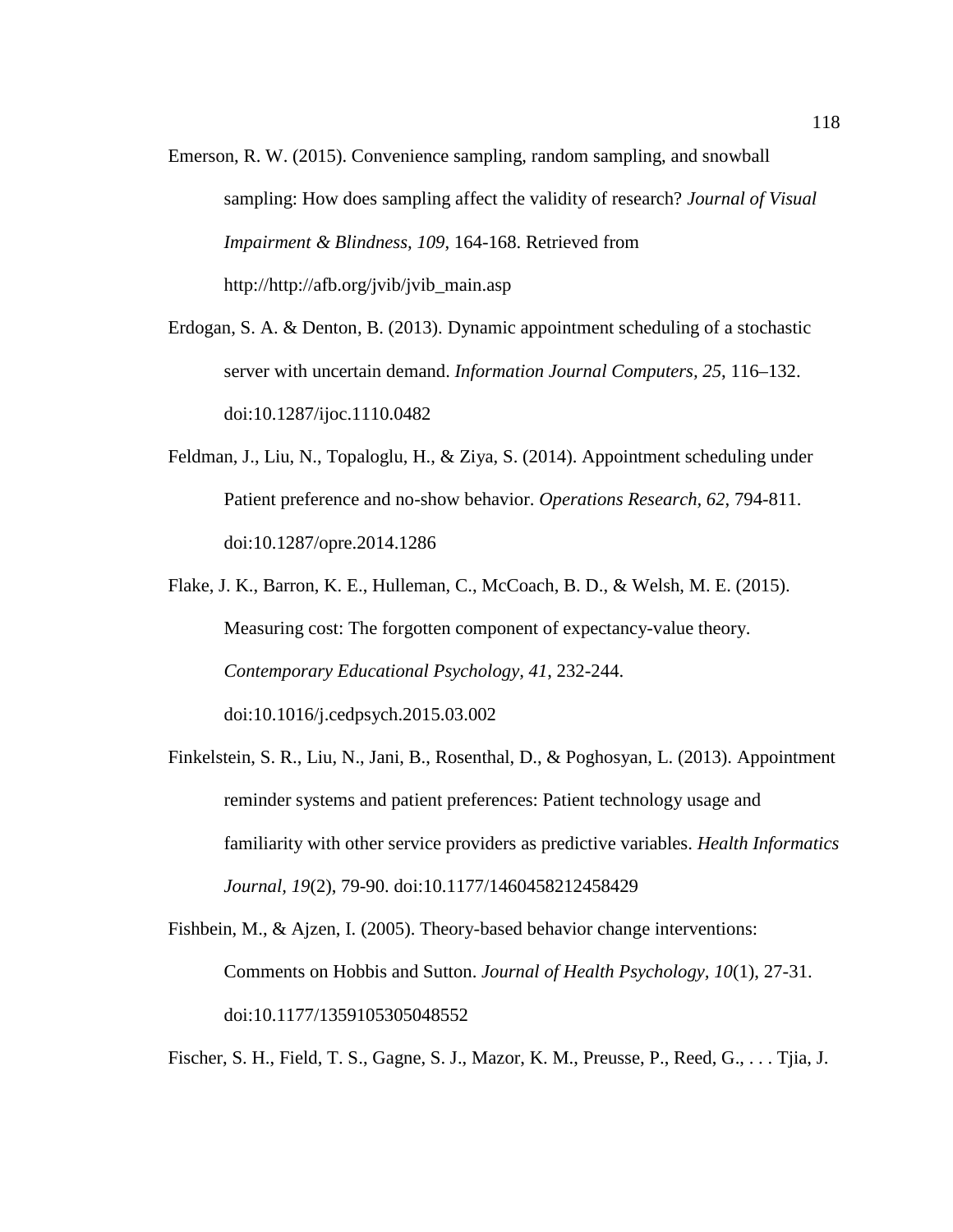(2013). Patient completion of laboratory tests to monitor medication therapy: A mixed-methods study. *Journal of General Internal Medicine, 28*, 513-521. doi:10.1007/s11606-012-2271-6

- Fortin, K., Pries, E., & Kwon, S. (2015). Missed medical appointments and disease control in children with type 1 diabetes. *Journal of Pediatric Health Care, 30*, 381-389. doi:10.1016/j.pedhc.2015.09.012
- Frels, R. K., & Onwuegbuzie, A. J. (2013). Administering quantitative instruments with qualitative interviews: A mixed research approach. *Journal of Counseling and Development, 91*, 184-194. doi:10.1002/j.1556-6676.2013.00085.x
- Friedberg, M. W., Schneider, E. C., Rosenthal, M. B., Volpp, K. G., & Werner, R. M. (2014). Association between participation in a multi-payer medical home intervention and changes in quality, utilization, and costs of care. *Journal of the American Medical Association, 311*, 815-825. doi:10.1001/jama.2014.353
- Fudemberg, S. J., Lee, B., Waisbourd, M., Murphy, R. A., Dai, Y., Leiby, B. E., & Hark, L. A. (2016). Factors contributing to nonadherence to follow-up appointments in a resident glaucoma clinic versus primary eye care clinic. *Patient Preference and Adherence, 10*, 19. doi:10.2147/PPA.S89336
- Fusch, P. I., & Ness, L. R. (2015). Are we there yet?: Data saturation in qualitative research. *Qualitative Report, 20*, 1408-1416. Retrieved from http://nsuworks.nova.edu/tqr/
- Geiger, S. L. (2015). *Nonattendance rates and barriers to health care in outpatient Clinic settings* (Doctoral dissertation). Retrieved from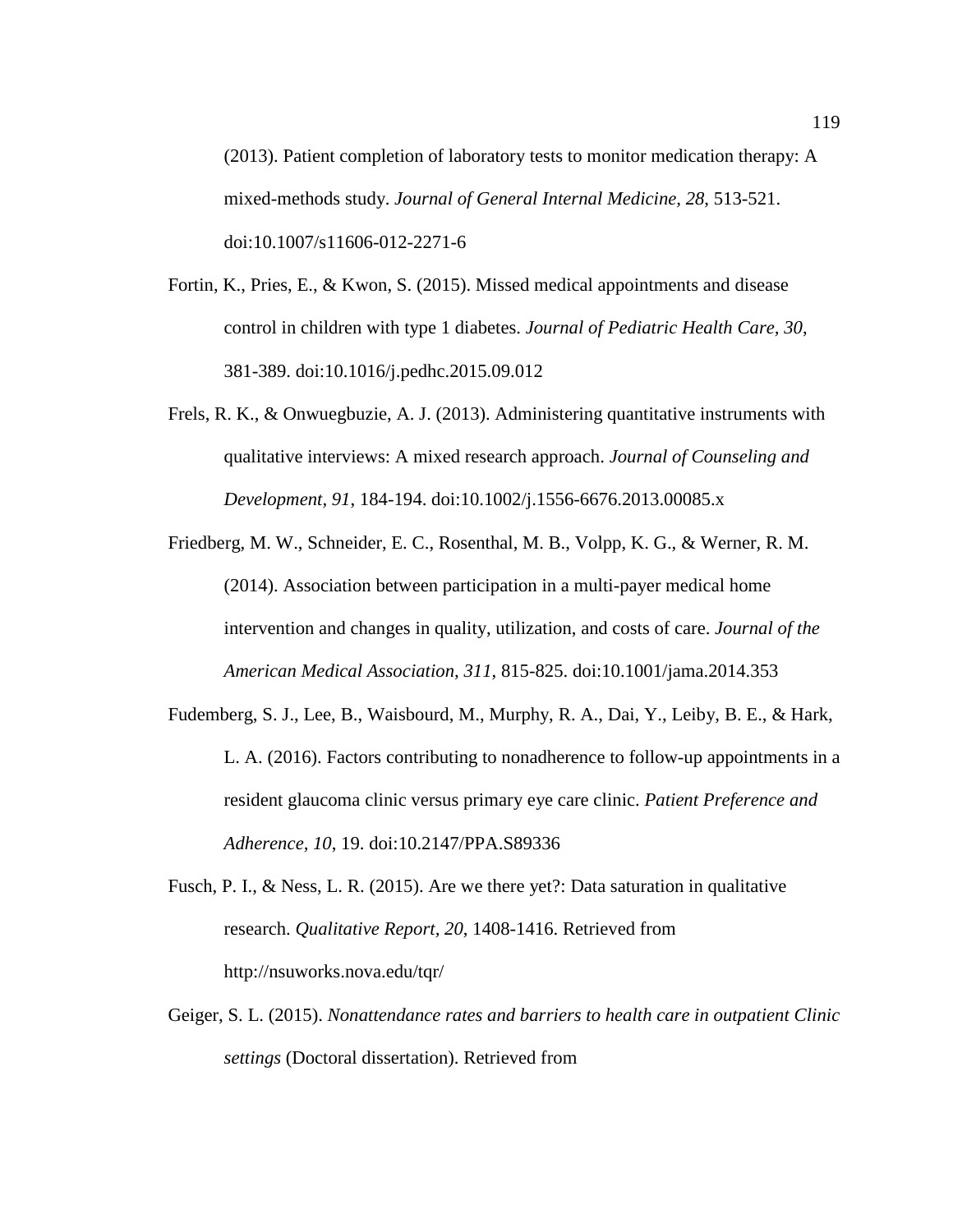http://scholarworks.waldenu.edu/cgi/viewcontent.cgi?article=1221&context=disse rtations

- Gerend, M. A., & Shepherd, J. E. (2012). Predicting human papillomavirus vaccine uptake in young adult women: Comparing the health belief model and theory of planned behavior. *Annals of Behavioral Medicine, 44*, 171-180. doi:10.1007/s12160-012-9366-5
- Gielen, N., Krumeich, A., Havermans, R. C., Smeets, F., & Jansen, A. (2014). Why clinicians do not implement integrated treatment for comorbid substance use disorder and posttraumatic stress disorder: A qualitative study. *European Journal of Psychotraumatology, 5*, 1-10. doi:10.3402/ejpt.v5.22821
- Gijo, E. V., & Antony, J. (2014). Reducing patient waiting time in outpatient department using lean Six Sigma methodology. *Quality and Reliability Engineering International, 30*, 1481-1491. doi:10.1002/qre.1552
- Goyal, K., Sehgal, A., & Sehgal, R. (2015). Automated text message reminders to promote good health. *The Lancet Infectious Diseases, 15*(1), 18-19. doi:10.1016/S1473-3099(14)71030-8
- Guedes, R., Leite, I., & Baptista, A. (2014). Dermatology missed appointments: An analysis of outpatient non-attendance in a general hospital's population. *International Journal of Dermatology, 53*(1), 39-42. doi:10.1111/j.1365- 4632.2012.05710.x
- Gurol-Urganci, I., de Jongh, T., Vodopivec-Jamsek, V., Atun, R., & Car, J. (2013). Mobile phone messaging reminders for attendance at healthcare appointments.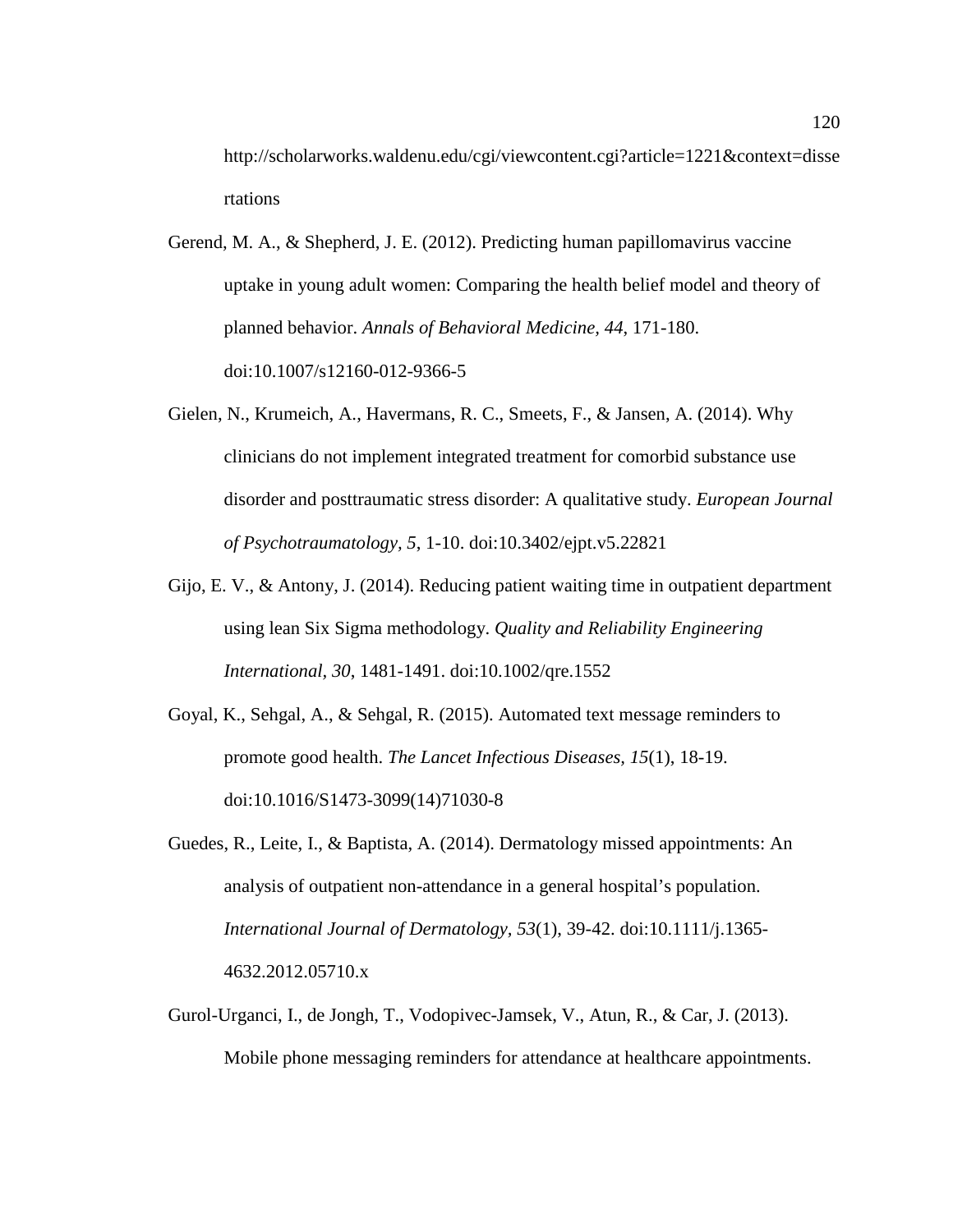*Cochrane Database of System Reviews, 12*.

doi:10.1002/14651858.CD007458.pub3

- Guzek, L. M., Gentry, S. D., & Golomb, M. R. (2015). The estimated cost of "no-shows" in an academic pediatric neurology clinic. *Pediatric Neurology, 52*, 198-201. doi:10.1016/j.pediatrneurol.2014.10.020
- Hallsworth, M., Berry, D., Sanders, M., Sallis, A., King, D., Vlaev, I., & Darzi, A. (2015). Stating appointment costs in SMS reminders reduces missed hospital appointments: Findings from two randomized controlled trials. *PLoS ONE, 10*(9), e0137306. doi:10.1371/journal.pone.0137306
- Hampshire, K. (2014). The interview as narrative ethnography: Seeking and shaping connections in qualitative research. *International Journal of Social Research Methodology, 17*, 215-231. doi:10.1080/13645579.2012.729405
- Hansson, J., Tolf, S., Ovretveit, J., Carlsson, J., & Brommels, M. (2012). What happened to the no-wait hospital? A case study of implementation of operational plans for reduced waits. *Quality Management in Healthcare, 21*(1), 34-43. doi:10.1097/QMH.0b013e3182418113
- Harvey, L. (2015). Beyond member checking: A dialogic approach to the research interview. *International Journal of Research & Method in Education, 38*, 23-38. doi:10.1080/1743727X.2014.914487
- Higgins, T. C., Crosson, J., Peikes, D., McNellis, R., Genevro, J., & Meyers, D. (2015). *Using health information technology to support quality improvement in primary care.* (White Paper). AHRQ Publication No. 15-0031-EF. Rockville, MD: Agency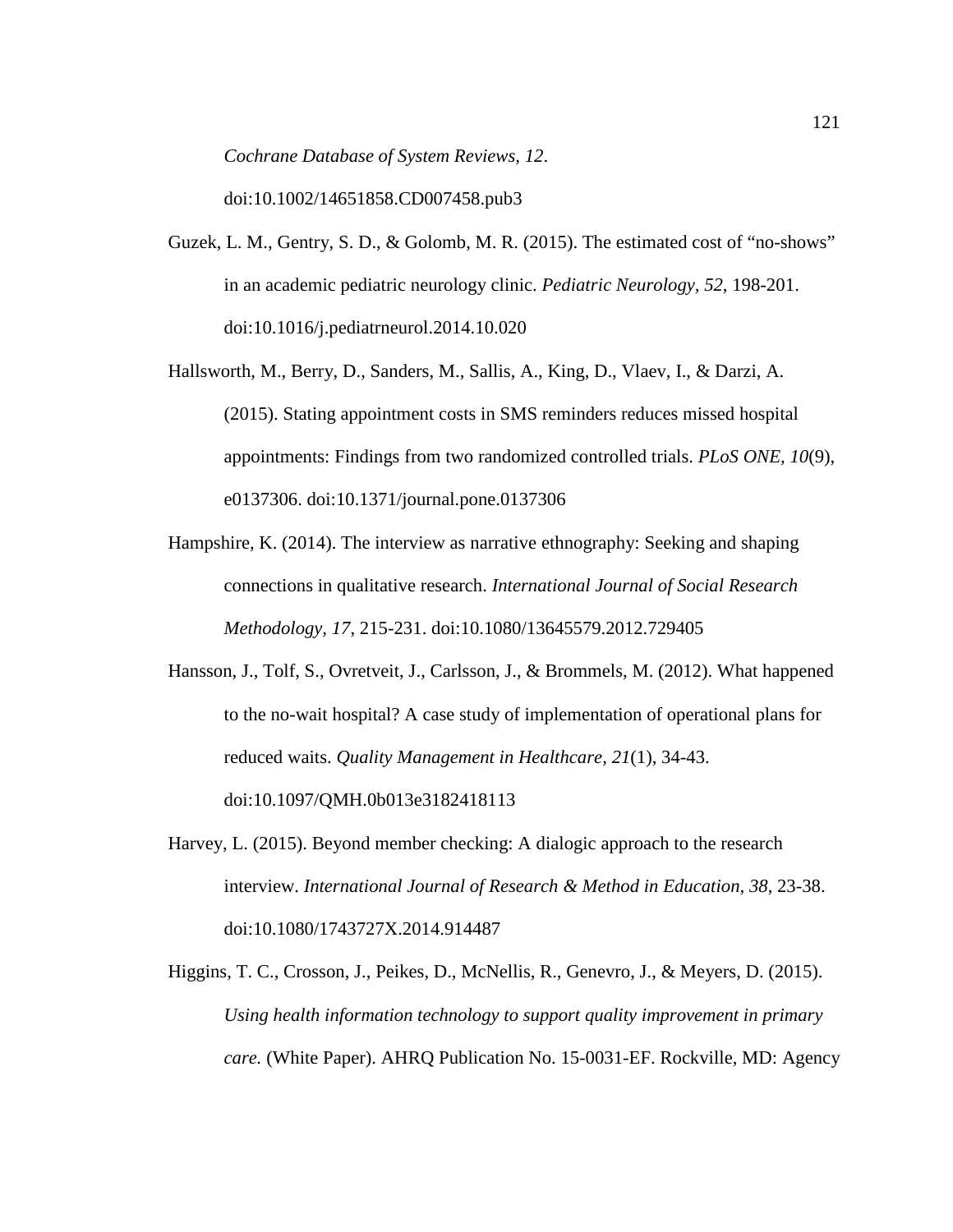for Healthcare Research and Quality. Retrieved from

[https://pcmh.ahrq.gov/page/using-health-information-technology-support-quality](https://pcmh.ahrq.gov/page/using-health-information-technology-support-quality-improvement-primary-care)[improvement-primary-care](https://pcmh.ahrq.gov/page/using-health-information-technology-support-quality-improvement-primary-care) 

- Ho, E. T. L. (2014). Improving waiting time and operational clinic flow in a tertiary Diabetes Center. *BMJ Quality Improvement Reports 2014, 2*(2), 1-5. doi:10.1136/bmjquality.u201918.w1006
- Hobbis, I. C. A., & Sutton, S. (2005). Are techniques used in congnitive behaviour therapy applicable to behavior change interventions based on the theory of planned behavior? *Journal of Health Psychology, 10*(1), 7-18. doi:10.1177/1359105305048549
- Houghton, C., Casey, D., Shaw, D., & Murphy, K. (2013). Rigor in qualitative case study research. *Nurse Researcher, 20*(4), 12-17. doi:10.7748/nr201303.20.4.12.e326
- Hayman, B., Wilkes, L., & Jackson, D. (2012). Journaling: Identification of challenges and reflection on strategies. *Nurse Researcher, 19*(3), 27-31. doi:10.7748/nr2012.04.19.3.27.c9056
- Huang, J., & Zuniga, P. (2014). Effective cancellation policy to reduce the negative impact of patient no-show. *Journal of the Operational Research Society, 65*, 610- 615. doi:10.1057/jors.2013.1
- Huang, Y., & Hanauer, D. A. (2014). Patient no-show predictive model development Using multiple data sources for an effective overbooking approach. *Applied Clinical Informatics, 5*, 836-860. doi:10.4338/ACI-2014-04-RA-0026

Huang, H. L., Li, Y. C., Chou, Y. C., Hsieh, Y. W., Kuo, F., Tsai, W., . . . Chuang, C.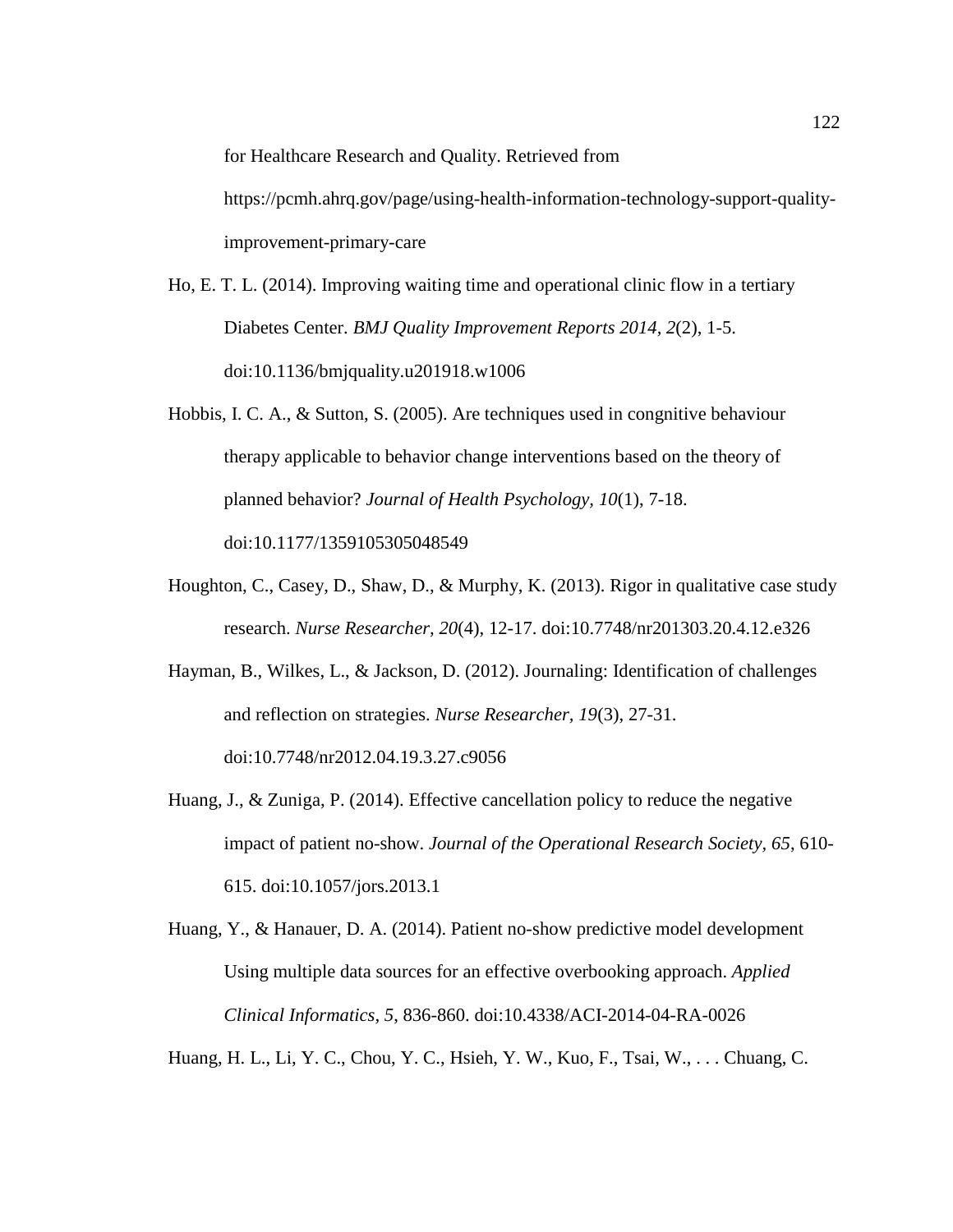(2013). Effects of and satisfaction with short message service reminders for patient medication adherence: A randomized controlled study. *BioMed Central Medical Informatics and Decision Making 13*(127), 1-12. doi:10.1186/1472-947-3-127

- Hwang, A. S., Atlas, S. J., Cronin, P., Ashburner, J. M., Shah, S. J., He, W., & Hong, C. S. (2015). Appointment "no-shows" are an independent predictor of subsequent quality of care and resource utilization outcomes. *Journal of General Internal Medicine, 30*, 1426-1433. doi:10.1007/s11606-015-3252-3
- Irvine, A., Drew, P., & Sainsbury, R. (2013). 'Am I not answering your questions properly? Clarification, adequacy and responsiveness in semistructured telephone and face-to-face interviews. *Qualitative Research, 13*(1), 87-106. doi:10.1177/1468794112439086
- Iribarren, S. J., Brown, W., Giguere, R., Stone, P., Schnall, R., Staggers, N., & Carballo-Diéguez, A. (2017). Scoping review and evaluation of SMS/text messaging platforms for mHealth projects or clinical interventions. *International Journal of Medical Informatics, 101*, 28-40. doi:10.1016/j.ijmedinf.2017.01.017
- Issel, M. L. (2016). The iron triangle: Guidelines, expertise, and patient centered. *Health Care Management Review, 41*(2), 87. doi:10.1097/HMR.0000000000000107
- Izady, N. (2015). Appointment capacity planning in specialty clinics: A queueing approach. *Operations Research, 63*, 916-930. doi:10.1287/opre.2015.1391
- Joseph, R. P., Daniel, C. L., Thind, H., Benitez, T. J., & Pekmezi, D. (2014). Applying psychological theories to promote long-term maintenance of health behaviors.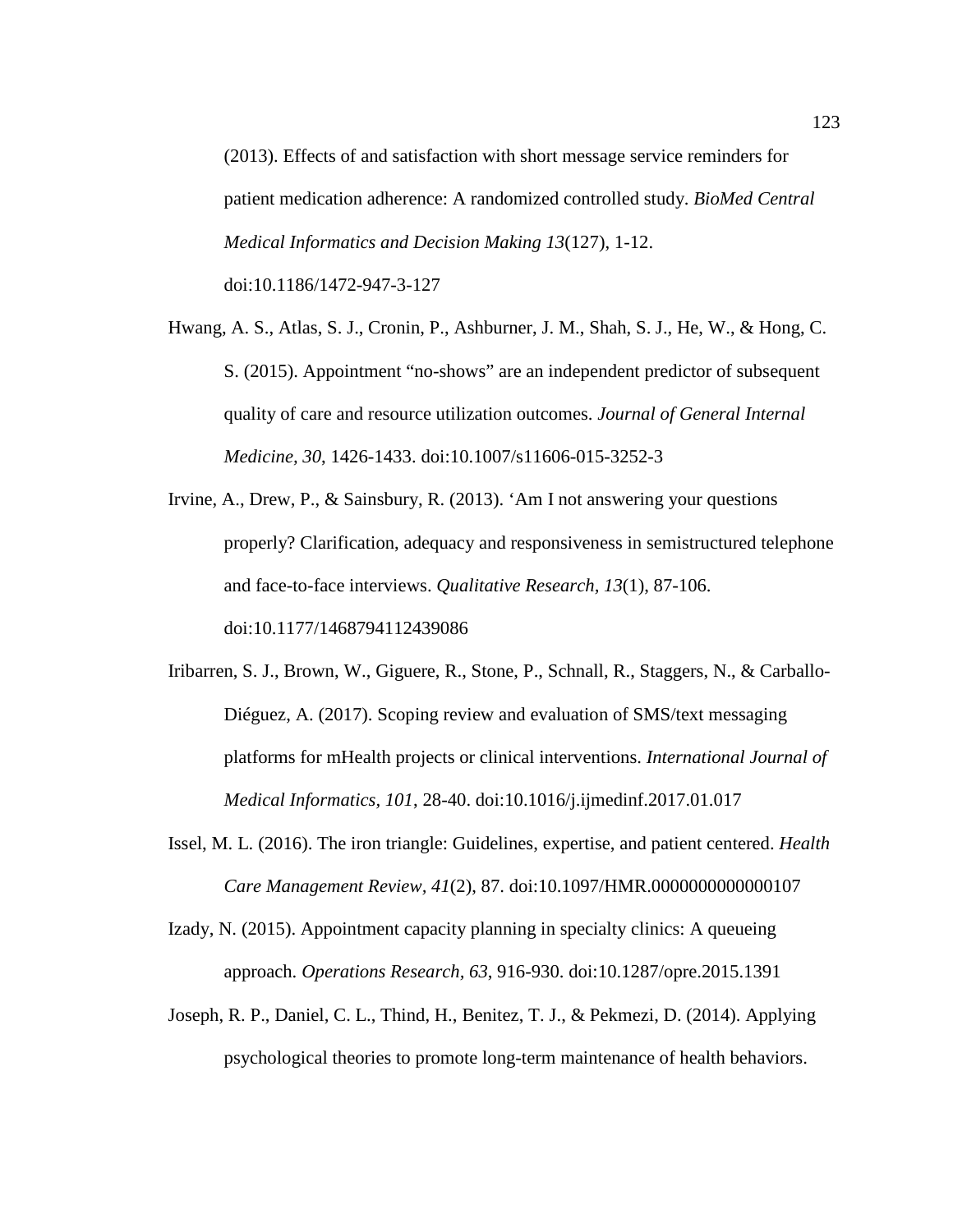*American Journal of Lifestyle Medicine, 20*(10), 1-13.

doi:10.1177/1559827614554594

- Kaplan-Lewis, E., & Percac-Lima, S. (2013). No-show to primary care appointments. Why patients do not come. *Journal of Primary Care & Community Health, 4*, 251-255. doi:10.1177/2150131913498513
- Kasiri, L. A., Cheng, K. T. G., Sambasivan, M., & Sidin, S. M. (2017). Integration of standardization and customization: Impact on service quality, customer satisfaction, and loyalty. *Journal of Retailing and Consumer Services, 35*, 91-97. doi:10.1016/j.jretconser.2016.11.007

Kemper, B., Klaassen, C. A., & Mandjes, M. (2014). Optimized appointment scheduling. *European Journal of Operational Research, 239*, 243-255. doi:10.1016/j.ejor.2014.05.027

- Kheirkhah, P., Feng, Q., Travis, L. M., Tavakoli-Tabasi, S., & Sharafkhaneh, A. (2016). Prevalence, predictors and economic consequences of no-shows. *BioMed Central Health Services Research, 16*(1), 1. doi:10.1186/s12913-015-1243-z
- Kim, B., Lucatorto, M. A., Hawthorne, K., Hersh, J., Myers, R., Elwy, A. R., & Graham, G. D. (2015). Care coordination between specialty care and primary care: A focus group study of provider perspectives on strong practices and improvement opportunities. *Journal of Multidisciplinary Healthcare, 8*, 47. doi:10.2147/JMDH.S73469
- Kirkwood, A., & Price, L. (2013). Examining some assumptions and limitations of research on the effects of emerging technologies for teaching and learning in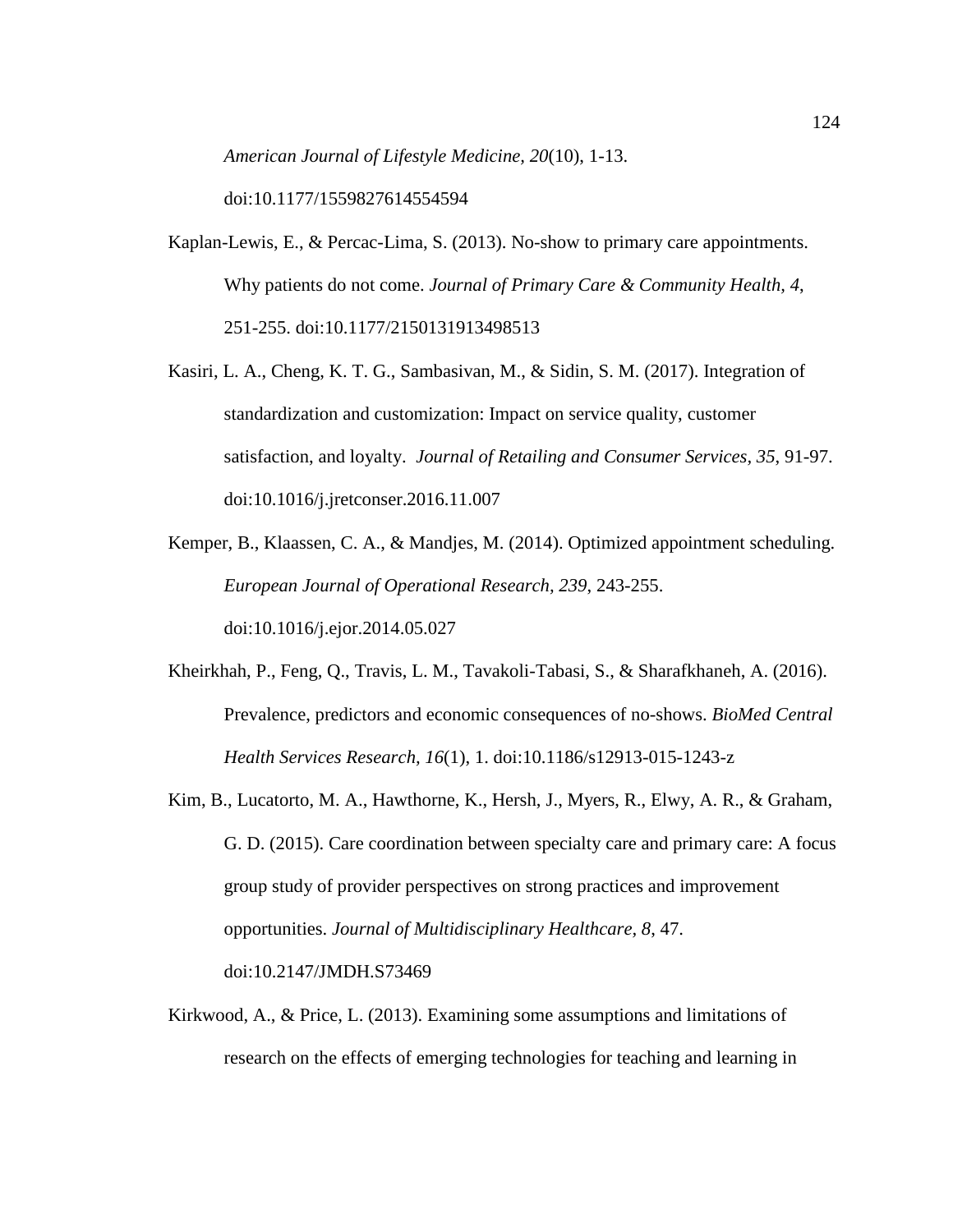higher education. *British Journal of Educational Technology, 44*, 536-543. doi:10.1111/bjet.12049

- Klassen, K. J.,  $\&$  Yoogalingam, R. (2013). Appointment system design with interruptions and physician lateness. *International Journal of Operations & Production Management, 33*, 394-414. doi:10.1108/01443571311307253
- Koelsch, L. E. (2013). Reconceptualizing the member check interview. *International Journal of Qualitative Methods, 12*, 168-179. Retrieved from http://academia.edu/5711376
- Kong, Q., Li, S., Liu, N., Teo, C. P., & Yan, Z. (2015). *Appointment scheduling under schedule-dependent patient no-show behavior.* Retrieved from http://columbia.edu/~nl2320/doc/Noshow-MS-1030c.pdf
- Kortbeek, N., Zonderland, M. E., Braaksma, A., Vliegen, I. M., Boucherie, R. J., Litvak, N., & Hans, E. W. (2014). Designing cyclic appointment schedules for outpatient clinics with scheduled and unscheduled patient arrivals. *Performance Evaluation, 80*, 5-26. doi:10.1016/j.peva.2014.06.003
- Kruse, C. S., Bolton, K., & Freriks, G. (2015). The effect of patient portals on quality outcomes and its implications to meaningful use: A systematic review. *Journal of Medical Internet Research, 17*(2). doi:10.2196/jmir.3171
- Kuiper, A., & Mandjes, M. (2015). Appointment scheduling in tandem-type service systems. *Omega, 57*, 145-156. doi:10.1016/j.omega.2015.04.009
- Kuiper, A., Kemper, B., & Mandjes, M. (2015). A computational approach to optimized appointment scheduling. *Queueing Systems, 79*(1), 5-36. doi:10.1007/s111134-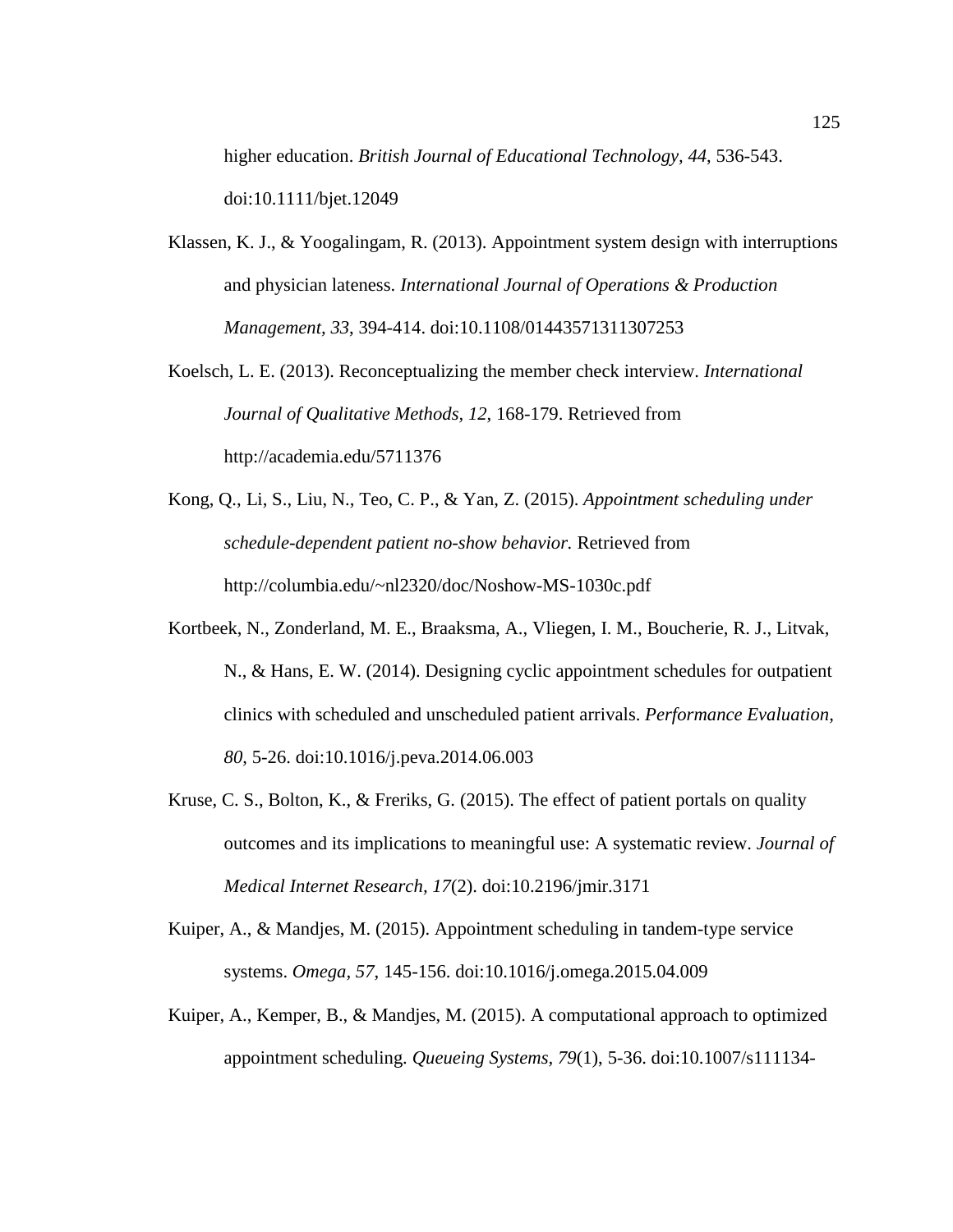- Lam, J. G., Lee, B. S., & Chen, P. P. (2016). The effect of electronic health records adoption on patient visit volume at an academic ophthalmology department. *BioMed Central Health Services Research, 16*(7), 1-6. doi:10.1186/s12913-015- 1255-8
- Lee, S. J., Heim, G. R., Sriskandarajah, C., & Zhu, Y. (2015). Outpatient appointment scheduling under patient heterogeneity and patient no-shows. *Social Science Research Network,* 1-35. doi:10.2139/ssrn.2629891
- Lee, S., Min, D., Ryu, J., & Yih, Y. (2013). A simulation study of appointment scheduling in outpatient clinics: Open access and overbooking. *Simulation: Transactions of the Society for Modeling and Simulation International, 89*, 1459- 1473. doi:10.1177/0037549713505332
- Lee, Y. A. (2014). Insight for writing a qualitative research paper. *Family and Consumer Science Research Journal, 43*(1), 94-97. doi:10.1111/fcsr.12084
- Lima, M. A., Maciel, P. R., Silva, B., & Guimaraes, A. P. (2014). Performability evaluation of emergency call center. *Performance Evaluation, 80*, 27-42. doi:10.1016/j.peva.2014.07.023
- Lin, H., & Wu, X. (2014). Intervention strategies for improving patient adherence to follow-up in the era of mobile information technology: A systematic review and meta-analysis. *PLOS One, 9*, e104266. doi:10.1371/journal.pone.0104266
- Liu, N. (2016). Optimal choice for appointment scheduling window under patient no‐ show behavior. *Production and Operations Management, 25*, 128-142.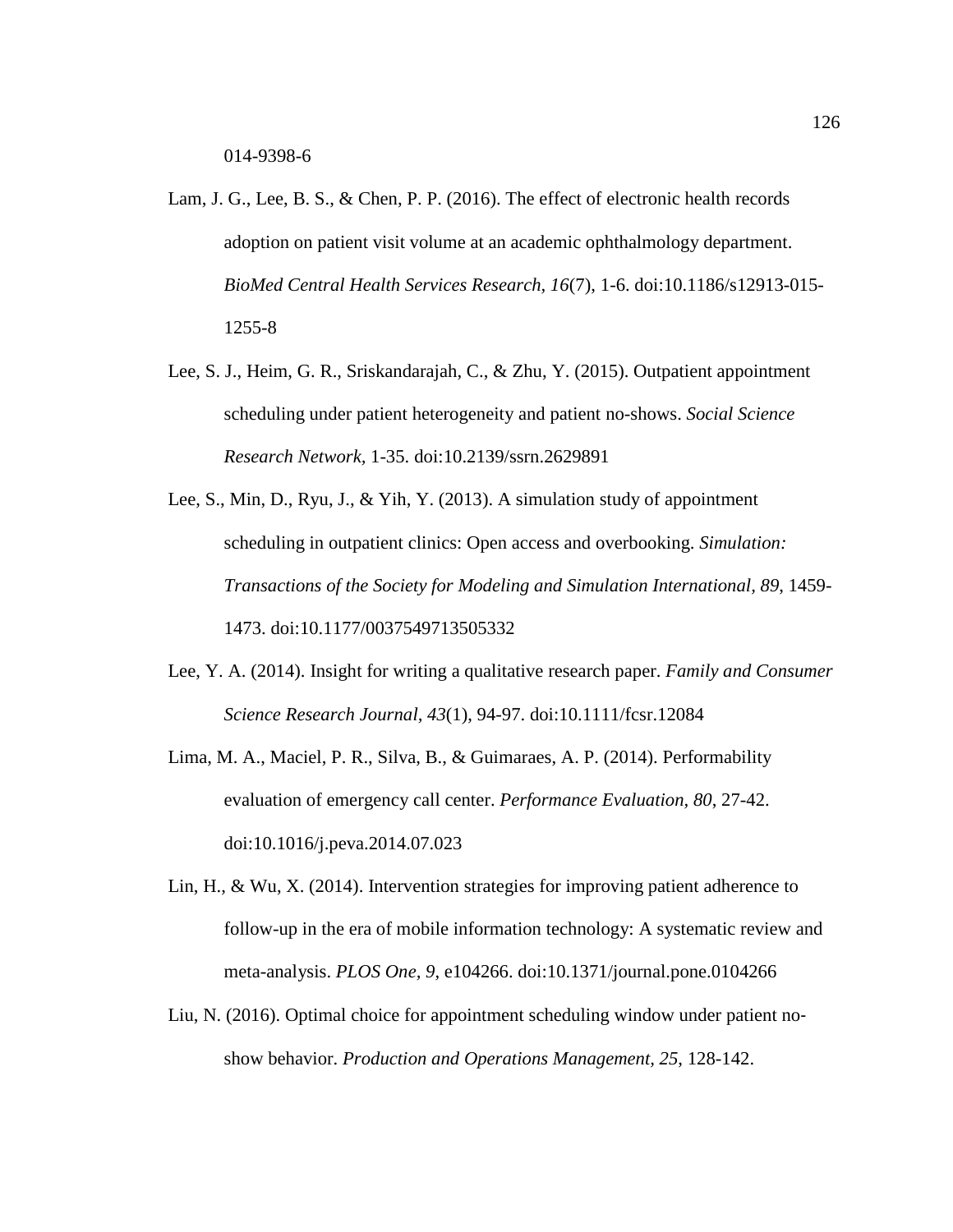doi:10.1111/poms.12401

- Liu, N., & Ziya, S. (2014). Panel size and overbooking decisions for appointment- based Services under patient no-shows. *Production and Operations Management, 23*, 2209-2223. doi:10.1111/poms.12200
- Liu, V., Musen, M. A., & Chou, T. (2015). Data breaches of protected health information in the United States. *The Journal of the American Medical Association, 313*, 1471-1473. doi:10.1001/jama.2015.2252.
- Lopez-Dicastillo, O., & Belintxon, M. (2014). The challenges of participant observations of cultural encounters within an ethnographic study. *Procedia Social and Behavioral Sciences, 132*, 522-526. doi:10.1016/j.sbspro.2014.04.347
- Lotfi, V., & Torres, E. (2014). Improving an outpatient clinic utilization using decision analysis-based patient scheduling. *Socio-Economic Planning Sciences, 48*, 115- 126. doi:10.1016/j.seps.2014.01.002
- Long, J., Sakauye, K., Chisty, K., & Upton, J. (2016). The empty chair appointment. *SAGE Open, 6*(1), 1-5. doi:10.1177/2158244015625094
- Luo, J., Kulkarni, V. G., & Ziya, S. (2015). A tandem queueing model for an appointment-based service system. *Queueing Systems, 79*(1), 53-85. doi:10.1007/s11134-014-9427-5
- Ma, N. L., Khataniar, S., Wu, D., & Ng, S. S. Y. (2014). Predictive analytics for outpatient appointments. *Information Science and Applications International Conference*, 1-4. doi:10.1109/ICISA.2014.6847449

Makaroun, L. K., Bowman, C., Duan, K., Handley, N., Wheeler, D. J., Pierluissi, E., &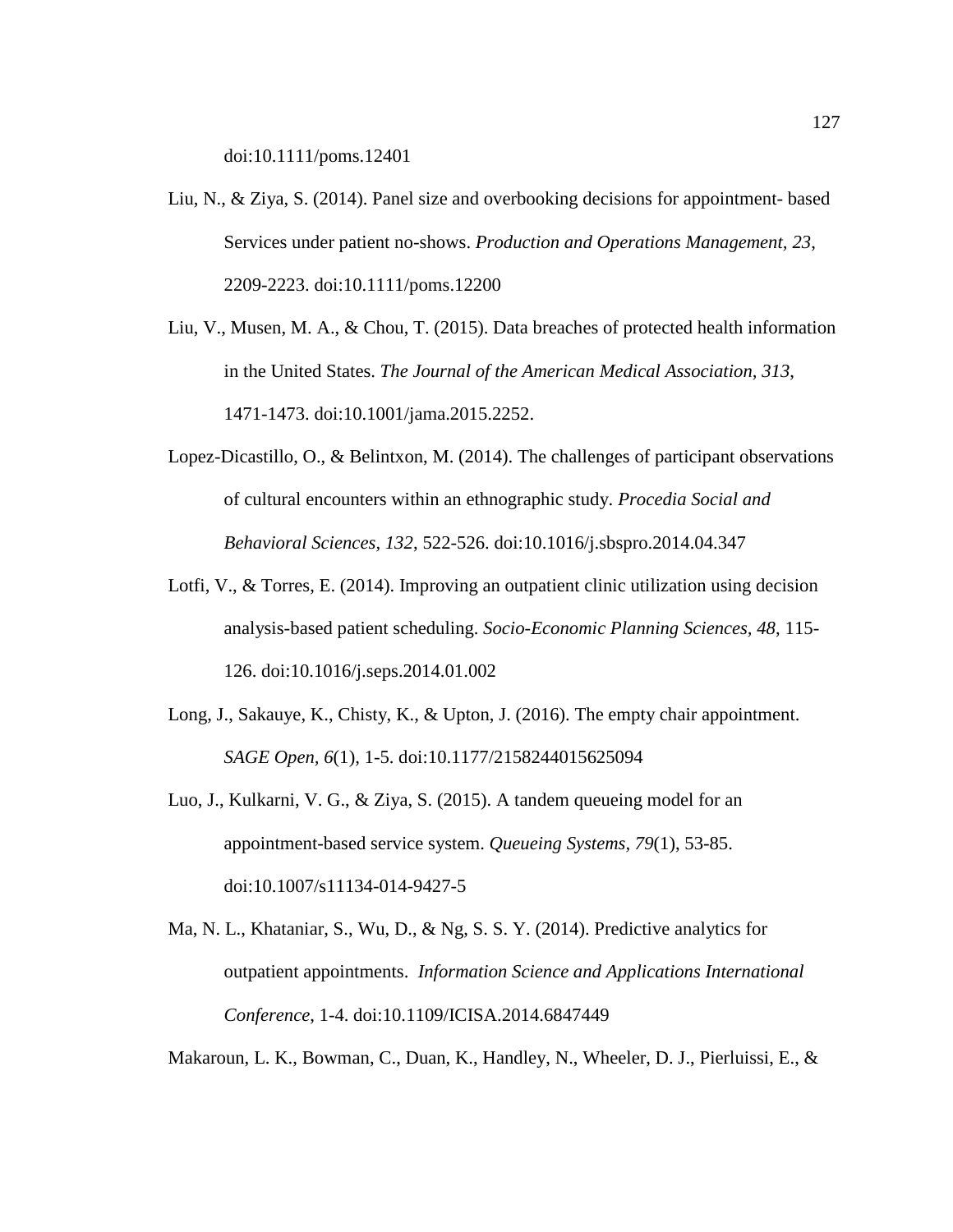Chen, A. H. (2017). Specialty care access in the safety net—the role of public hospitals and health systems. *Journal of Health Care for the Poor and Underserved, 28*, 566-581. doi:10.1353/hpu.2017.0040

- Malone, H., Nicholl, H., & Tracey, C. (2014). Awareness and minimization of systematic bias in research. *British Journal of Nursing, 23*, 279-282. Retrieved from http://britishjournalofnursing.com/
- Mani, J., Franklin, L., & Pall, H. (2015). Impact of pre-procedure interventions on noshow rate in pediatric endoscopy. *Children, 2*(1), 89-97. doi:10.3390/children2010089
- Marshall, C., & Rossman, G. (2016). *Designing qualitative research* (6th ed.). Thousand Oaks, CA: Sage Publications.

McLean, S. M., Booth, A., Gee, M., Salway, S., Cobb, M., Bhanbhro, S., & Nancarrow, S. A. (2016). Appointment reminder systems are effective but not optimal: Results of a systematic review and evidence synthesis employing realist principles. *Patient Preference and Adherence, 10*, 479-499. doi:10.2147/PPA.S93046

- McMullen, M. J., & Netland, P. A. (2015). Lead time for appointment and the no-show rate in an ophthalmology clinic. *Clinical Ophthalmology, 9*, 513–516. doi:10.2147/OPTH.S82151
- McNeil, D. E., Gormley, B., & Binder, R. L. (2013). Leverage, the treatment relationship, and treatment participation. *Psychiatric Services, 64*, 431-436. doi:10.1176/appi.ps.201200368.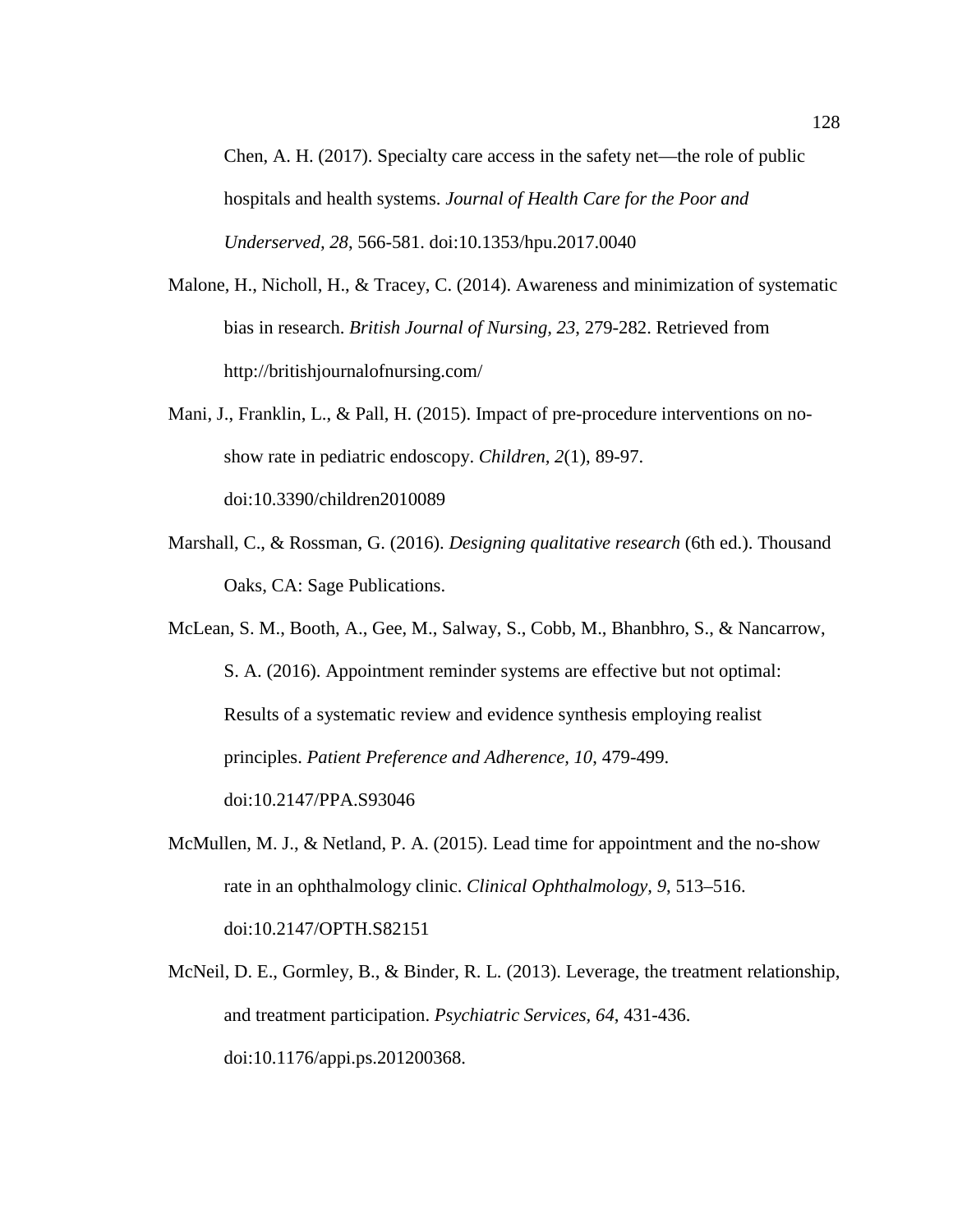- Mendel, A., & Chow, S. (2017). Impact of health portal enrolment with email reminders at an academic rheumatology clinic. *BMJ Quality Improvement Reports, 6*(1),1- 10. doi:10.1136/bmjquality.u214811.w5926
- Menendez, M. E., & Ring, D. (2014). Factors associated with non-attendance at a hand surgery appointment. *American Association for Hand Surgery, 10*, 221-226. doi:10.1007/s11552-014-9685-z
- Merriam, S. B., & Tisdell, E. J. (2016). *Qualitative research: A guide to design and implementation* (4th ed.). San Francisco, CA: Wiley & Sons.
- Miller, A. J., Chae, E., Peterson, E., & Ko, A. B. (2015). Predictors of repeated "noshowing" to clinic appointments. *American Journal of Otolaryngology, 36*, 411- 414. doi:10.1016/j.amjoto.2015.01.017
- Molfenter, T. (2013). Reducing appointment no-shows: Going from theory to practice. *Substance Use and Misuse, 48*, 743-749. doi:10.3109/10826084.2013.787098
- Moore, C. G., Wilson-Witherspoon, P., & Probst, J. C. (2001). Time and money: Effects of no-shows at a family practice residency clinic. *Family Medicine, 33*, 522-527. Retrieved from http://stfm.org/NewsJournals/FamilyMedicine
- Morikawa, K., Takahashi, K., & Hirotani, D. (2015). Performance evaluation of candidate appointment schedules using clearing functions. *Journal of Intelligent Manufacturing,* 1-10. doi:10.1007/s10845-015-1134-5
- Musen, M. A., Middleton, B., & Greenes, R. A. (2014). Clinical decision-support systems. *Biomedical Informatics,* 643-674. doi:10.1007/978-1-4471-4474-8\_22
- Narring, F., Perron, N. J., Dao, M. D., Camparini Righini, N., Humair, J. P., Broers, B., . .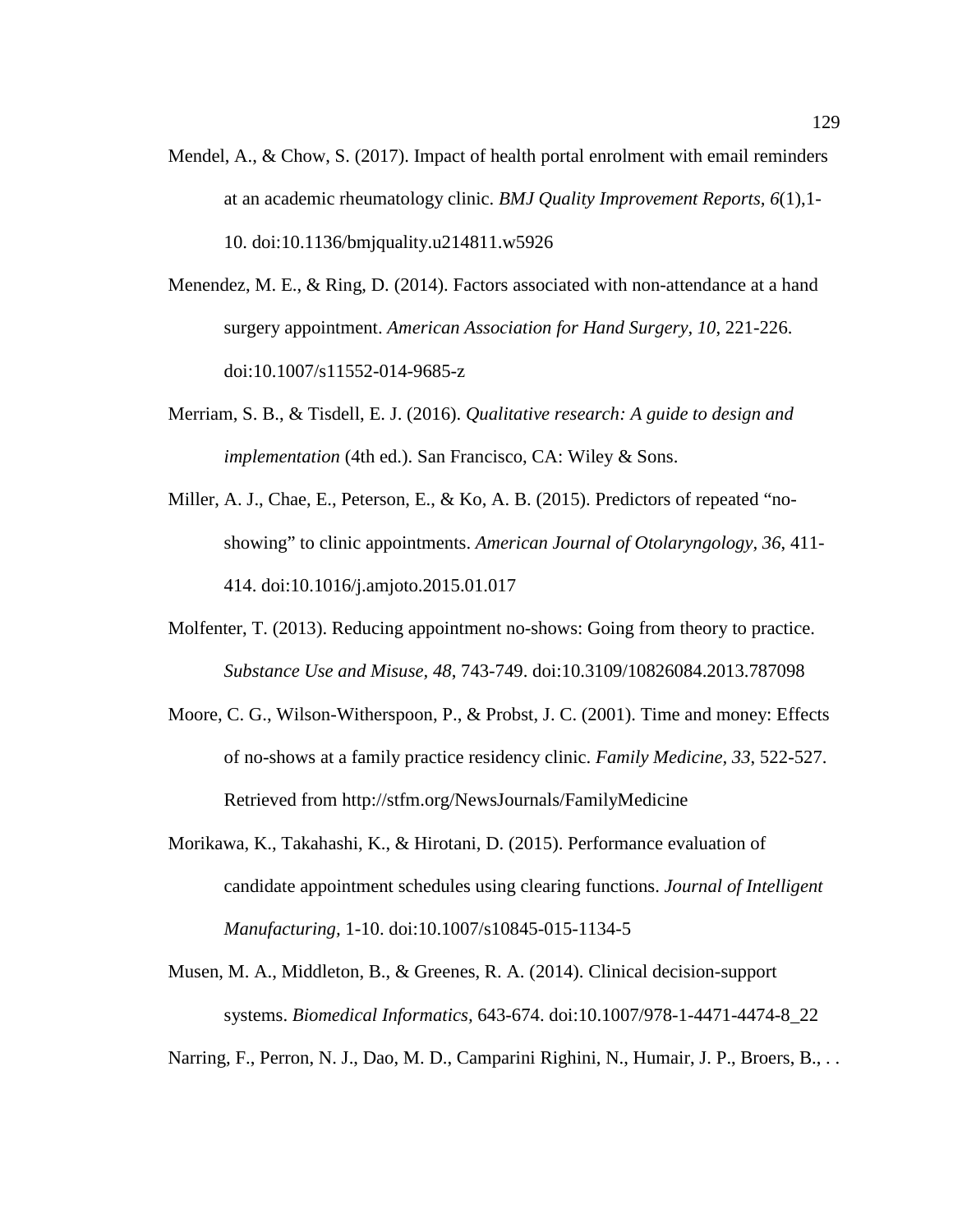. & Haller, D. M. (2013). Text-messaging to reduce missed appointment in a youth clinic: A randomized controlled trial. *Journal of Epidemiology and Community Health, 67*(10), 88-91. doi:10.1136/jech-2013-202510

National Commission for the Protection of Human Subjects of Biomedical and Behavioral Research. (1979). *The Belmont Report: Ethical principles and guidelines for the protection of human subjects of research.* Washington, DC: Department of Health and Human Services. Retrieved from http://hhs.gov/ohrp/humansubjects/guidance/belmont.html

- Niles, N. J. (2015). *Basics of the U.S. health care system* (2nd ed.). Burlington, MA: Jones and Bartlett Learning.
- Norbash, A., Yucel, K., Yuh, W., Doros, G., Ajam, A., Lang, E., . . . Mayr, N. (2016). Effect of team training on improving MRI study completion rates and no‐show rates. *Journal of Magnetic Resonance Imaging. 44*, 1040-1047. doi:10.1002/jmri.25219
- Norris, J. B., Kumar, C., Chand, S., Moskowitz, H., Shade, S. A., & Willis, D. R. (2014). An empirical investigation into factors affecting patient cancellations and noshows at outpatient clinics. *Decision Support Systems, 57*, 428-443. doi:10.1016/j.dss.2012.10.048
- Northouse, P. G. (2013). *Leadership: Theory and practice* (6th ed.). Thousand Oaks, CA: Sage.
- Nuti, L., Turkcan, A., Lawley, M. A., Zhang, L., Sands, L., & McComb, S. (2015). The impact of interventions on appointment and clinical outcomes for individuals with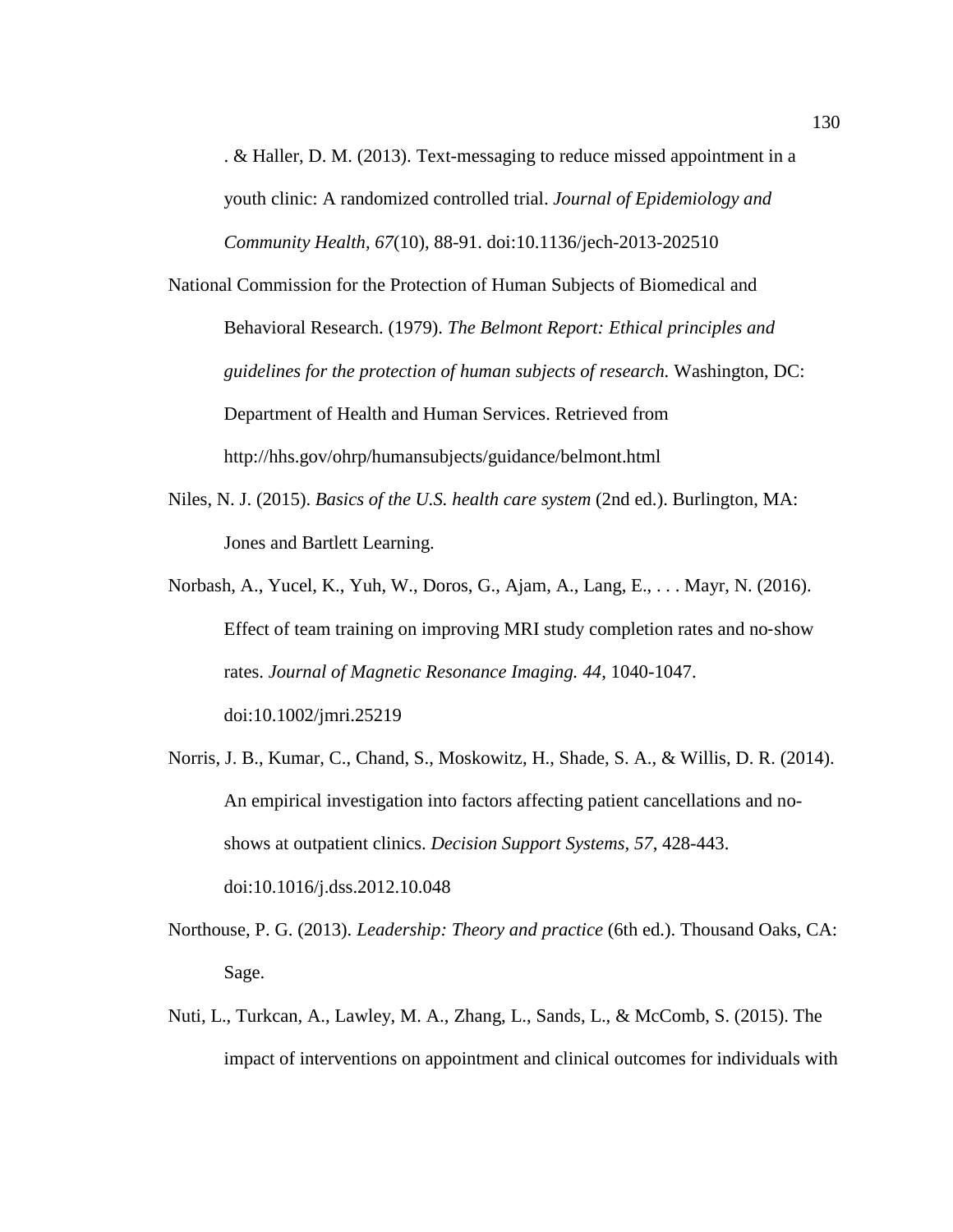diabetes: A systematic review. *BioMed Central Health Services Research, 15*, 355. doi:10.1186/s12913-015-0938-5

- Oakley, R., LeGarde, R., & Patel, M. (2013). Group enhances access, continuity of care, and shared responsibility. *MGMA Connexion, 13*(9), 38-41. Retrieved from http://mgma.com/store/magazines
- Oh, H., Muriela, A., Balasubramaniana, H., Atkinsonb, K., & Ptaszkiewiczb, T. (2013). Guidelines for scheduling in primary care under different patient types and stochastic nurse and provider service times. *IIE Transactions on Healthcare Systems Engineering, 3*, 263-279. doi:10.1080/19488300.2013.858379
- O'Hanlon, C., Huang, C., Sloss, E., Price, R. A., Hussey, P., Farmer, C., & Gidengil, C. (2017). Comparing VA and non-VA quality of care: a systematic review. *Journal of General Internal Medicine, 32*(1), 105-121. doi:10.1007/s11606-016-3775-2
- O'Neill, S., Calderon, S., Casella, J., Wood, E., Carvelli-Sheehan, J., & Zeidel, M. L. (2012). Improving outpatient access and patient experiences in academic ambulatory care. *Academic Medicine, 87*, 194-199.

doi:10.1097/ACM.0b013e31823f3f04

- O'Reilly, M., & Parker, N. (2013). You can take a horse to water but you can't make it drink: Exploring children's engagement and resistance in family therapy. *Contemporary Family Therapy, 35*, 491-507. doi:10.1007/s10591-012-9220-8
- Paige, L., & Mansell, W. (2013). To attend or not attend? A critical review of factors impacting on initial appointment attendance from an approach-avoidance perspective. *Journal of Mental Health, 22*(1), 72-82.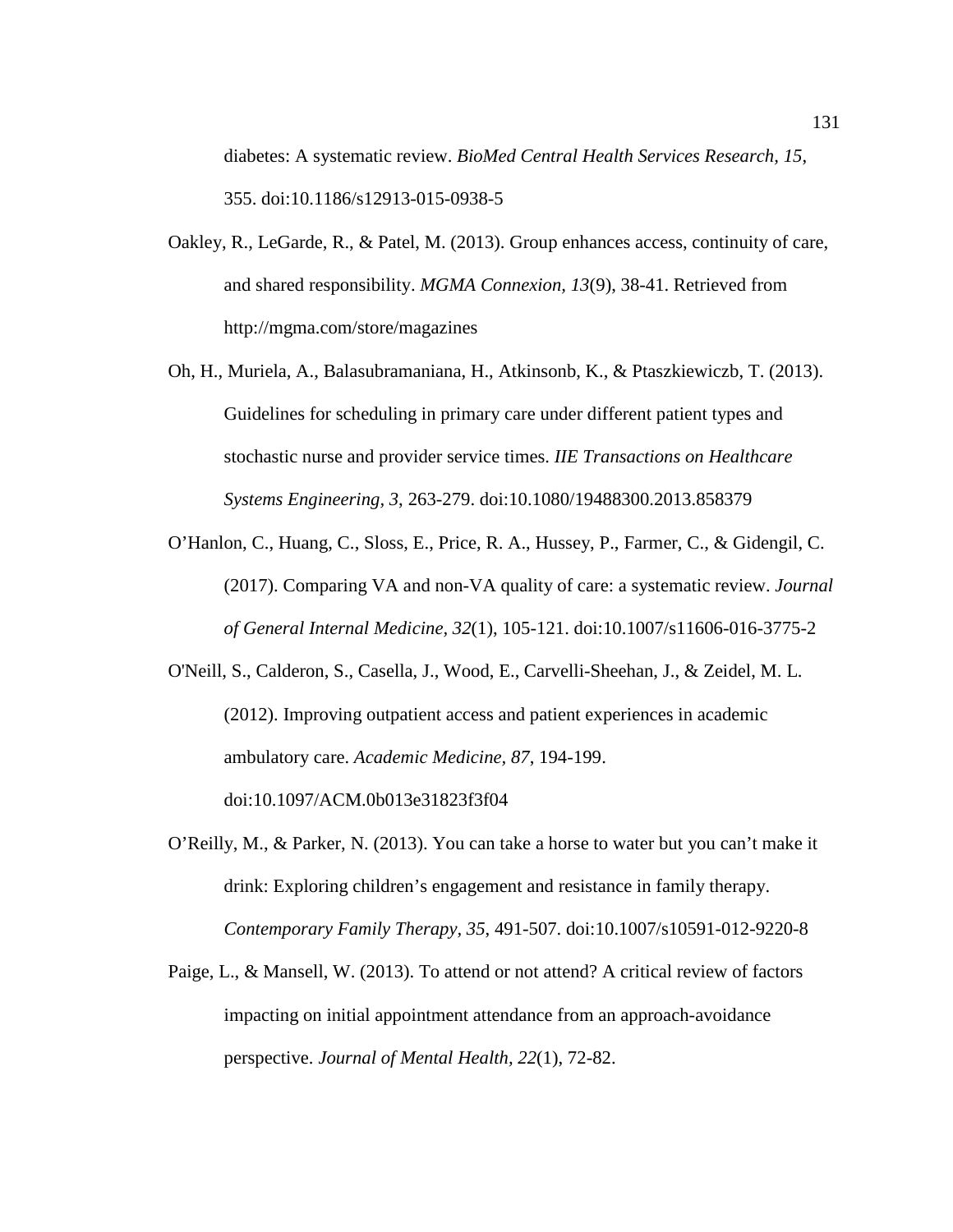doi:10.3109/09638237.2012.705924

- Palinkas, L. A., Horwitz, S. M., Green, C. A., Wisdom, J. P., Duan, N., & Hoagwood, K. (2015). Purposeful sampling for qualitative data collection and analysis in mixed method implementation research. *Administration and Policy in Mental Health and Mental Health Services Research, 42*, 533-544. doi:10.1007/s10488-013-0528-y
- Parizi, M. S., & Ghate, A. (2016). Multi-class, multi-resource advance scheduling with no-shows, cancellations, and overbooking. *Computers & Operations Research, 67*, 90-101. doi:10.1016/j.cor.2015.09.004
- Patel, S. G., Ahnen, D. J., Kinney, A. Y., Horick, N., Finkelstein, D. M., Hill, D. A., ... Lowery, J. T. (2016). Knowledge and uptake of genetic counseling and colonoscopic screening among individuals at increased risk for lynch syndrome, and their endoscopists from the family health promotion project. *The American Journal of Gastroenterology, 111*, 285-293. doi:10.1038/ajg.2015.397
- Percac‐Lima, S., Cronin, P. R., Ryan, D. P., Chabner, B. A., Daly, E. A., & Kimball, A. B. (2015). Patient navigation based on predictive modeling decreases no‐show rates in cancer care. *Cancer, 121*, 1662-1670. doi:10.1002/cncr.29236
- Percac-Lima, S., Singer, D. E., Cronin, P. R., Chang, Y., & Zai, A. H. (2016). Can text messages improve attendance to primary care appointments in underserved populations? *Journal of Health Care for the Poor and Underserved, 27*(4), 1709- 1725. doi:10.1353/hpu.2016.0157
- Perez, D. F., Nie, J. X., Ardern, C. I., Radhu, N., & Ritvo, P. (2013). Impact of participant incentives, direct, and snowball sampling on survey response rate in an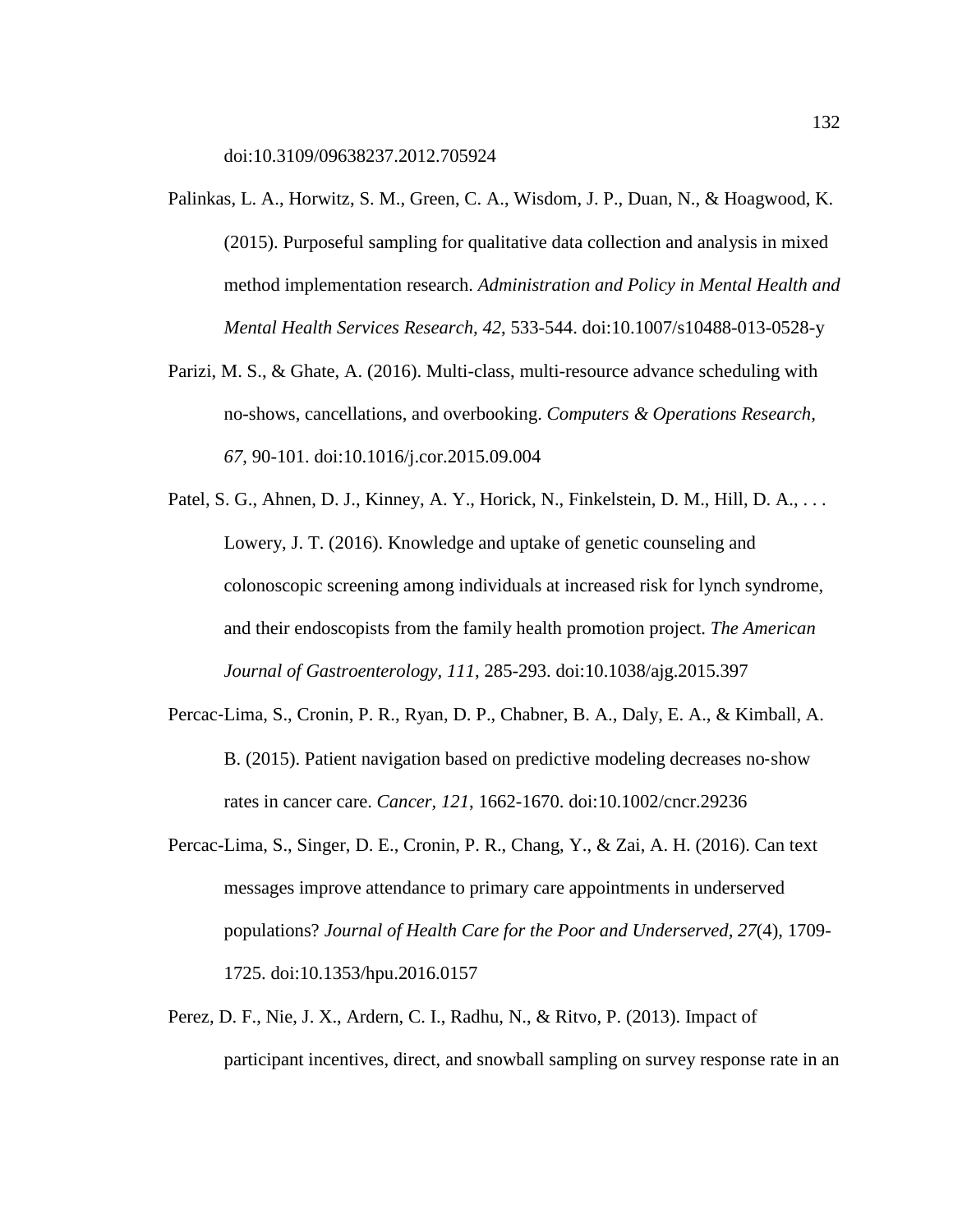ethnically diverse community: Results from a pilot study of physical activity and the built environment. *Journal of Immigrant and Minority Health, 15*, 207-214. doi:10.1007/s10903-011-9525-y

- Perez, E., Ntaimo, L., Malave, C. O., Bailey, C., & McComack, P. (2013). Stochastic online appointment scheduling of multi-step sequential procedures in nuclear medicine. *Health Care Management Science, 16*, 281-299. doi:10.1007/s10729- 013-9224-4
- Perez, F. D., Xie, J., Sin, A., Tsai, R., Sanders, L., Cox, K., . . . Park, K. T. (2014). Characteristics and direct costs of academic pediatric subspecialty outpatient no‐ show events. *Journal for Healthcare Quality, 36*(4), 32-42. doi:10.1111/jhq.12007
- Perron, N. J., Dao, M. D., Righini, N. C., Humair, J., Broers, B., Narring, F., . . . Gaspoz, J. (2013). Text-messaging versus telephone reminders to reduce missed appointments in an academic primary care clinic: A randomized controlled trial. *BioMed Central Health Service Research, 13*(125), 1-7. doi:10.1186/1472-6963- 13-125
- Pillai, R., Bhangu, N., Narayanan, M., & Yoong, W. (2012). A demographic study to profile non-attenders at a gynaecology outpatient clinic. *Journal of Obstetrics & Gynaecology, 32*, 156-158. doi:10.3109/01443615.2011.635228
- Platt, L. F., & Skowron, E. A. (2013). The family genogram interview: Reliability and validity of a new interview protocol. *Family Journal, 21*(1), 35-45. doi:10.1177/1066480712456817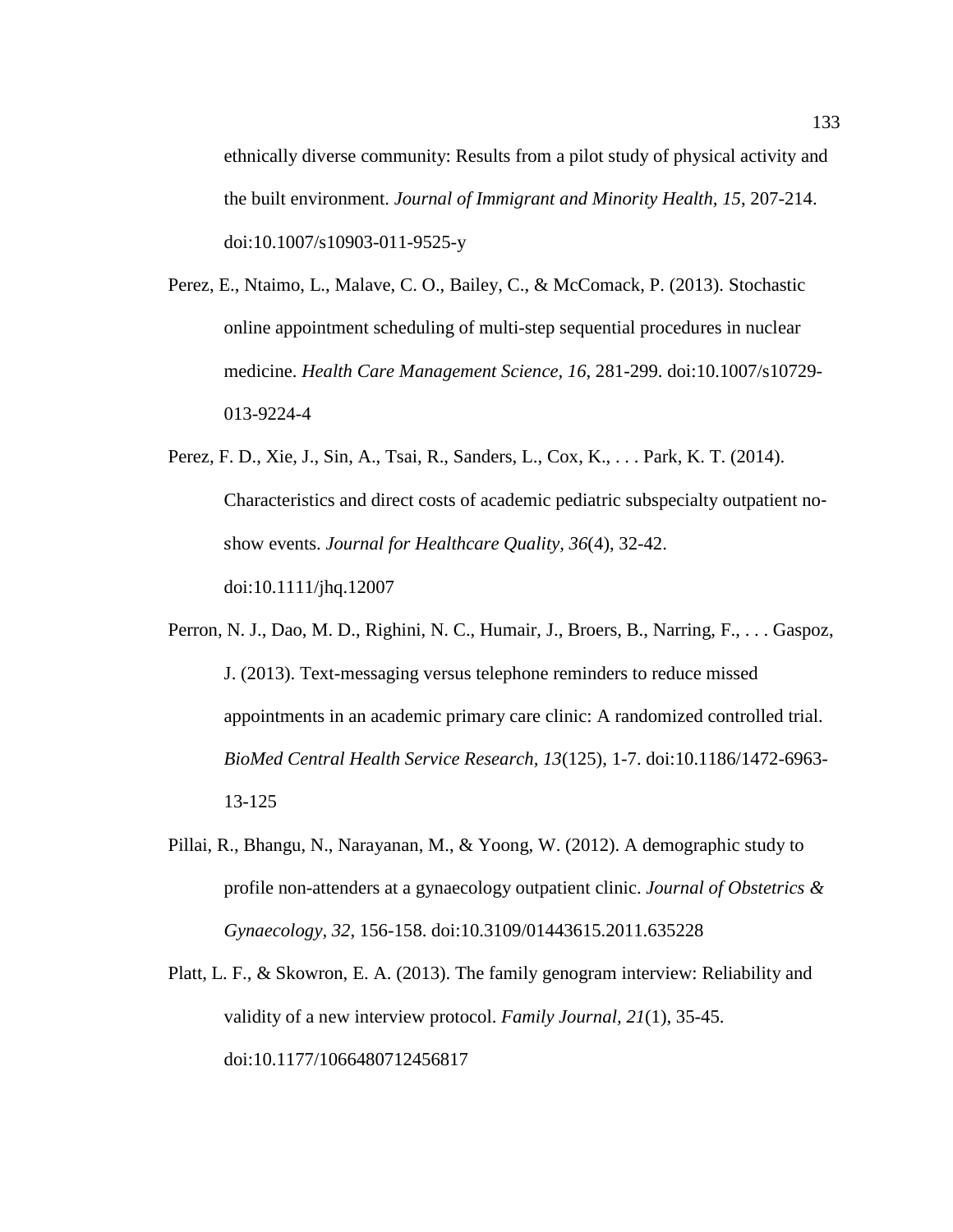Popple, A. (2013). Opening Pandora's box: Are no-show fees the solution to missed appointments? *MGMA Connexion, Medical Group Management Association, 13*(1), 48-50. Retrieve from<http://mgma.com/store/magazines>

Powell, C., & Appleton, J. V. (2012). Children and young people's missed health care appointments: Reconceptualising 'did not attend' to 'was not brought'– a review of the evidence for practice. *Journal of Research in Nursing, 17*, 181-192. doi:10.1177/1744987112438158

- Prochaska, J. O., & DiClemente, C. C. (2005). *Handbook of Psychotherapy Integration* (2nd ed.). New York, NY: Oxford University Press.
- Qu, X., Rardin, R. L., & Williams, J. S. (2012). A mean–variance model to optimize the fixed versus open appointment percentages in open access scheduling systems. *Decision Support Systems, 53*, 554-564. doi:10.1016/j.dss.2012.04.003
- Rand, C. M., Vincelli, P., Goldstein, N. P., Blumkin, A., & Szilagyi, P. G. (2017). Effects of phone and text message reminders on completion of the human papillomavirus vaccine series. *Journal of Adolescent Health, 60*(1), 113-119.

doi:10.1016/j.jadohealth.2016.09.011

- Rinder, M. M., Weckman, G., Schwerha, D., Snow, A., Dreher, P. A., Park, N., . . . Young, W. (2012). Healthcare scheduling by data mining: Literature review and future directions. *Journal of Healthcare Engineering, 3*, 477-502. doi:10.1260/2040-2295.3.3.477
- Robinson, P. J., & Reiter, J. T. (2016). *Behavioral consultation and primary care*. Cham, Switzerland: Springer International Publishing. doi:10.1007/978-3-319-13954-8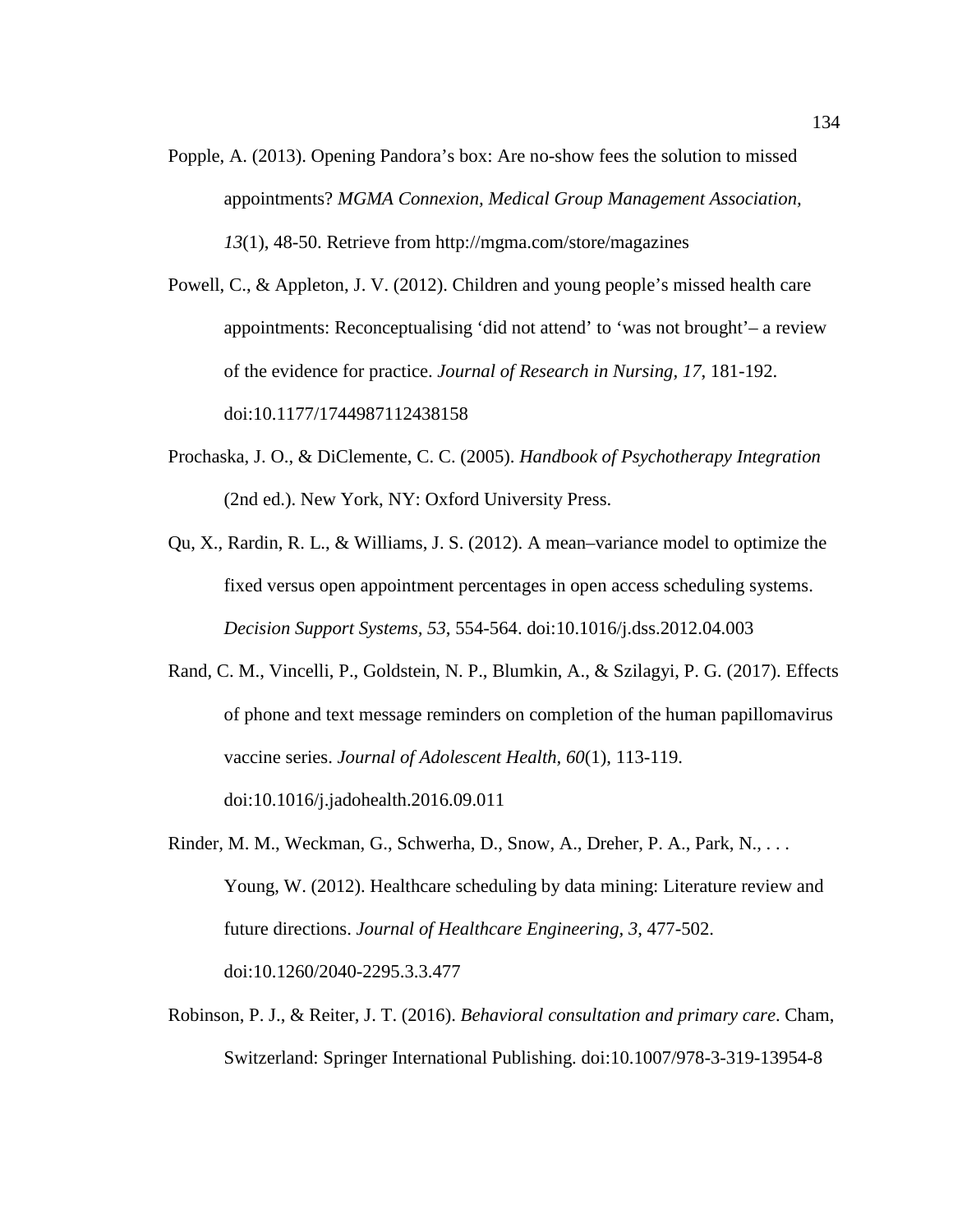- Rodriguez, K. M. (2013). Intrinsic and extrinsic factors affecting patient engagement in diabetes self-management: Perspectives of a certified diabetes educator. *Clinical Therapeutics, 35*, 170-178. doi:10.1016/j.clinthera.2013.01.002
- Rubin, H. J., & Rubin, I. S. (2012). *Qualitative interviewing: The art of hearing data* (3rd ed.). Thousand Oaks, CA: Sage Publications.
- Samuels, R. C., Ward, V. L., Melvin, P., Macht-Greenberg, M., Wenren, L. M., Yi, J., . . . Cox, J. E. (2015). Missed appointments factors contributing to high no-show rates in an urban pediatrics primary care clinic. *Clinical Pediatrics, 54*, 976-982. doi:10.1177/0009922815570613
- Sah, S., Fagerlin, A., & Ubel, P. (2016). Effect of physician disclosure of specialty bias on patient trust and treatment choice. *Proceedings of the National Academy of Sciences, 113*, 7465-7469. doi:10.1073/pnas.1604908113
- Saure, A., & Puterman, M. (2014). The appointment scheduling game. *Informs Transactions on Education, 14*(2), 73-85. doi.10.1287/ited.2013.0119
- Saunders, R. P., Evans, A. E., Kenison, K., Workman, L., Dowda, M., & Chu, Y. H. (2013). Conceptualizing, implementing, and monitoring a structural health promotion intervention in an organizational setting. *Health Promotion Practice, 14,* 343-353. doi:10.1177/1524839912454286
- Schmalzried, H. D., & Fallon, L. F. (2012). Reducing barriers associated with delivering health care services to migratory agricultural workers. *Rural and Remote Health, 12*(2088), 1-10. Retrieved from<http://rrh.org.au/home/defaultnew.asp>

Schuetz, H. J., & Kolisch, R. (2013). Capacity allocation for demand of different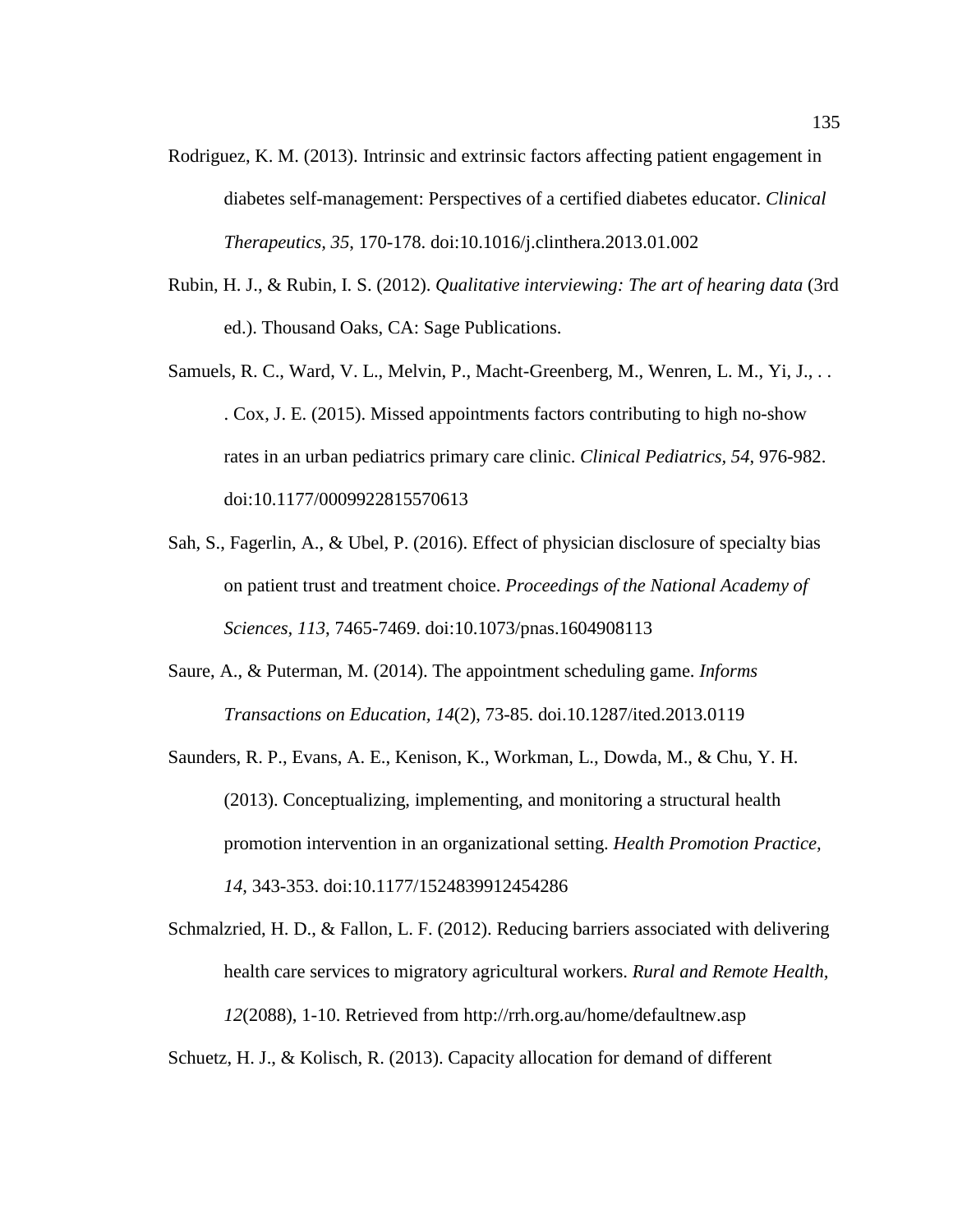customer-product-combinations with cancellations, no-shows, and overbooking when there is a sequential delivery of service. *Annals of Operations Research, 206*, 401-423. doi:10.1007/s10479-013-1324-5

- Shimotsu, S., Roehrl, A., McCarty, M., Vickery, K., Guzman-Corrales, L., Linzer, M., & Garrett, N. (2015). Increased likelihood of missed appointments ("no shows") for racial/ethnic minorities in a safety net health system. *Journal of Primary Care & Community Health, 7*(1), 38-40. doi:10.1177/2150131915599980
- Simundic, A. (2013). Bias in research. *Biochemia Medica, 23*(1), 12-15. doi:10.11613/BM.2013.003
- Soeteman, M., Peters, V., & Busari, J. O. (2015). Improving patient experience in a pediatric ambulatory clinic: A mixed method appraisal of service delivery. *Journal of Multidisciplinary Healthcare, 8*, 147. doi:10.2147/JMDH.S81245
- Sorita, A., Funakoshi, T., Kashan, G., Young, E. R., & Park, J. (2014). Impact of prescription patterns on compliance with follow-up visits at an urban teaching primary care continuity clinic. *Journal of Primary Care & Community Health, 5*, 188-193. doi:10.1177/2150131914523294
- Strothman, K., Scherzer, R., Phillips, G., & Stukus, D. R. (2015). Referral patterns and no-show rates at an outpatient pediatric allergy/immunology clinic. *Annals of Allergy Asthma & Immunology, 114*, 529-530. doi:10.1016/j.anai.2015.03.011
- Stein, G. L., Lee, C. N., Shi, P., Cook, B. I., Papajorgii-Taylor, D.,Carson, N. J., & Alegria, M. (2014). Characteristics of community mental health clinics associated with treatment engagement. *Psychiatric Services, 65*, 1020-1025.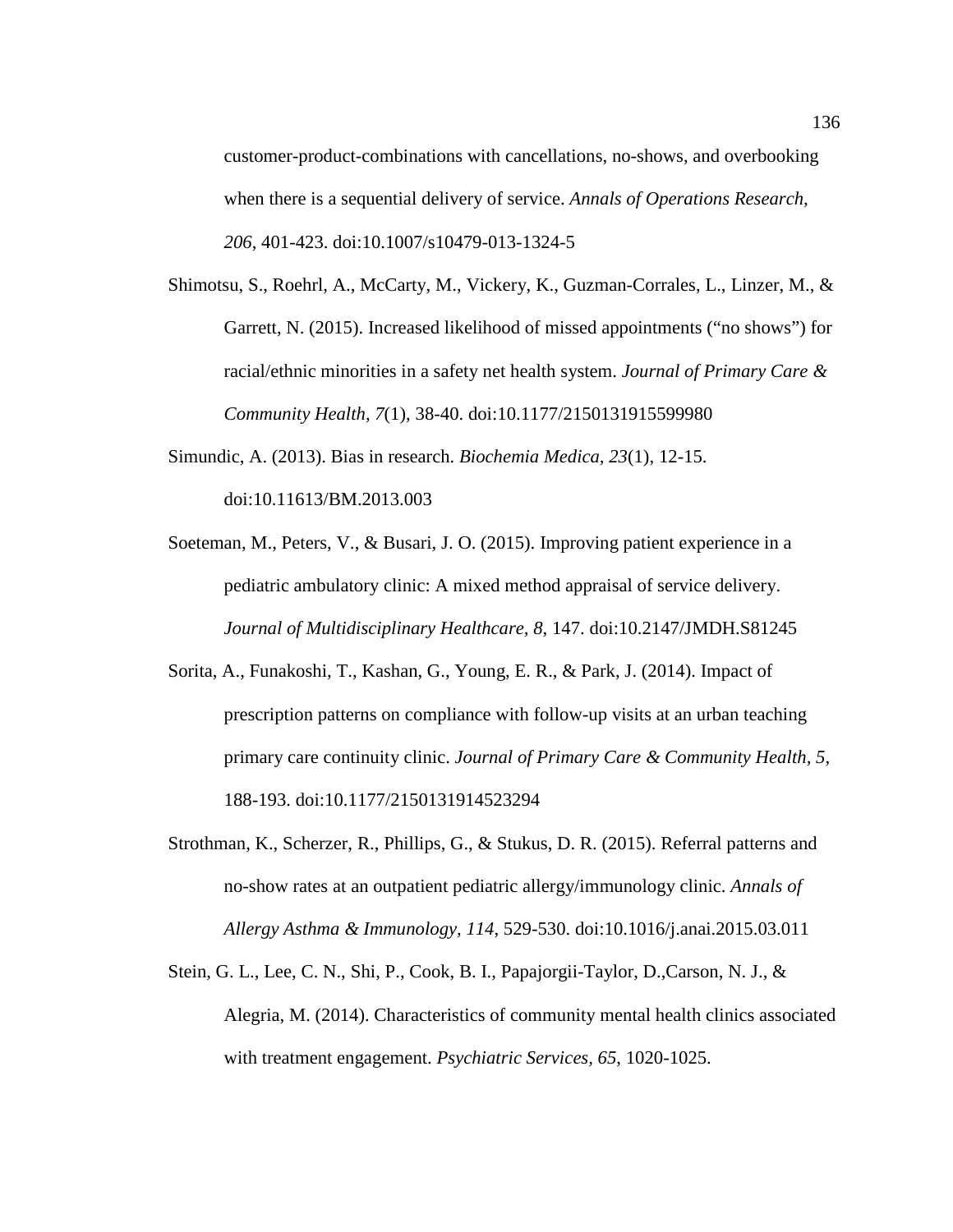doi:10.1176/appi.ps.201300231.

- Tabish, S. A., & Nabil, S. (2015). Future of healthcare delivery: Strategies that will reshape the healthcare industry landscape. *International Journal of Science and Research, 4*, 727-758. Retrieve from http://ijsr.net/
- Tang, J., Yan, C., & Cao, P. (2014). Appointment scheduling algorithm considering routine and urgent patients. *Expert Systems with Applications, 41*, 4529-4541. doi:10.1109/ccdc.2013.6561120
- Thakkar, J., Kurup, R., Laba, T. L., Santo, K., Thiagalingam, A., Rodgers, A., . . . Chow, C. K. (2016). Mobile telephone text messaging for medication adherence in chronic disease: A meta-analysis. *JAMA Internal Medicine, 176*, 340-349. doi:10.1001/jamainternmed.2015.7667
- Tilburt, J. C, Wynia, M. K., Sheeler, R. D., Thorsteinsdottir, B., James, K. M., Egginton, . . . Goold, S. D. (2013). Views of U.S. physicians about controlling health care costs. *Journal of the American Medical Association, 310*, 380-389. doi:10.1001/jama.2013.8278.
- Truong, V. A. (2015). Optimal advance scheduling. *Management Science, 61*, 1584- 1597. doi:10.1287/mnsc.2014.2067
- Tsai, P. F. J., & Teng, G. Y. (2014). A stochastic appointment scheduling system on multiple resources with dynamic call-in sequence and patient no-shows for an outpatient clinic. *European Journal of Operational Research, 239*, 427-436. doi:10.1016/j.ejor.2014.04.032

Turkcan, A., Nuti, L., DeLaurentis, P. C., Tian, Z., Daggy, J., Zhang L., . . . & Sands, L.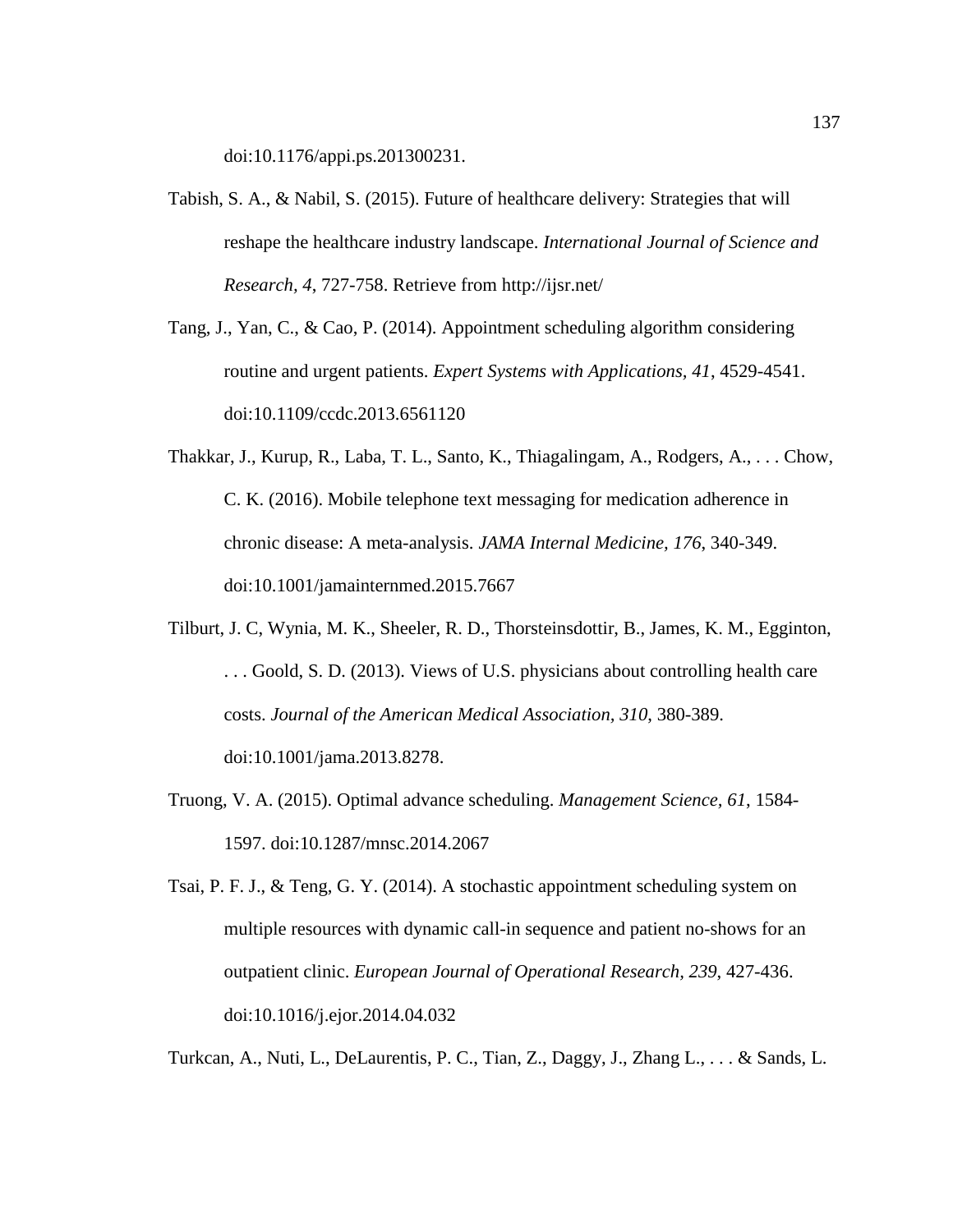(2013). No-show modeling for adult ambulatory clinics. *Handbook of Healthcare Operations Management, 184,* 251-288. doi:10.1007/978-1-4614-5885-2\_10

- U.S. Department of Health & Human Services. (2016). *Health information privacy*. Retrieve from http://hhs.gov/ocr/privacy/
- Vance, D. E., Talley, M., Azuero, A., Pearce, P. F., & Christian, B.J. (2013). Conducting an article critique for a quantitative research study: Perspectives for a doctoral student and other novice readers. *Nursing: Research and Reviews, 3*, 67-75. doi:10.2147/NRR.S43374
- Van Dieren, Q., Rijckmans, M. J. N., Mathijssen, J. J. P., Lobbestael, J., & Arntz, A. R. (2013). Reducing no-show behavior at a community mental health center. *Journal of Community Psychology, 41*, 844-850. doi:10.1002/jcop.21577
- Venkatesh, V., Brown, S. A., & Bala, H. (2013). Bridging the qualitative-quantitative divide: Guidelines for conducting mixed methods research in information systems. *MIS Quarterly, 37*(1), 21-54. Retrieved from http://misq.org/index.html
- Wang, K., Wang, C., Xi, L., Zhang, Y., Ouyang, Y., Lou, H., . . . & Zhang, L. (2014). A randomized controlled trial to assess adherence to allergic rhinitis treatment following a daily short message service (SMS) via the mobile phone. *International Archives Allergy and Immunology, 163*(1), 51-58. doi:10.1159/000356317
- Wang, J., & Fung, Y. K. (2014). An integer programming formulation for outpatient scheduling with patient preference. *Industrial Engineering & Management Systems, 13*, 193-202. doi:10.1016/j.artmed.2014.12.002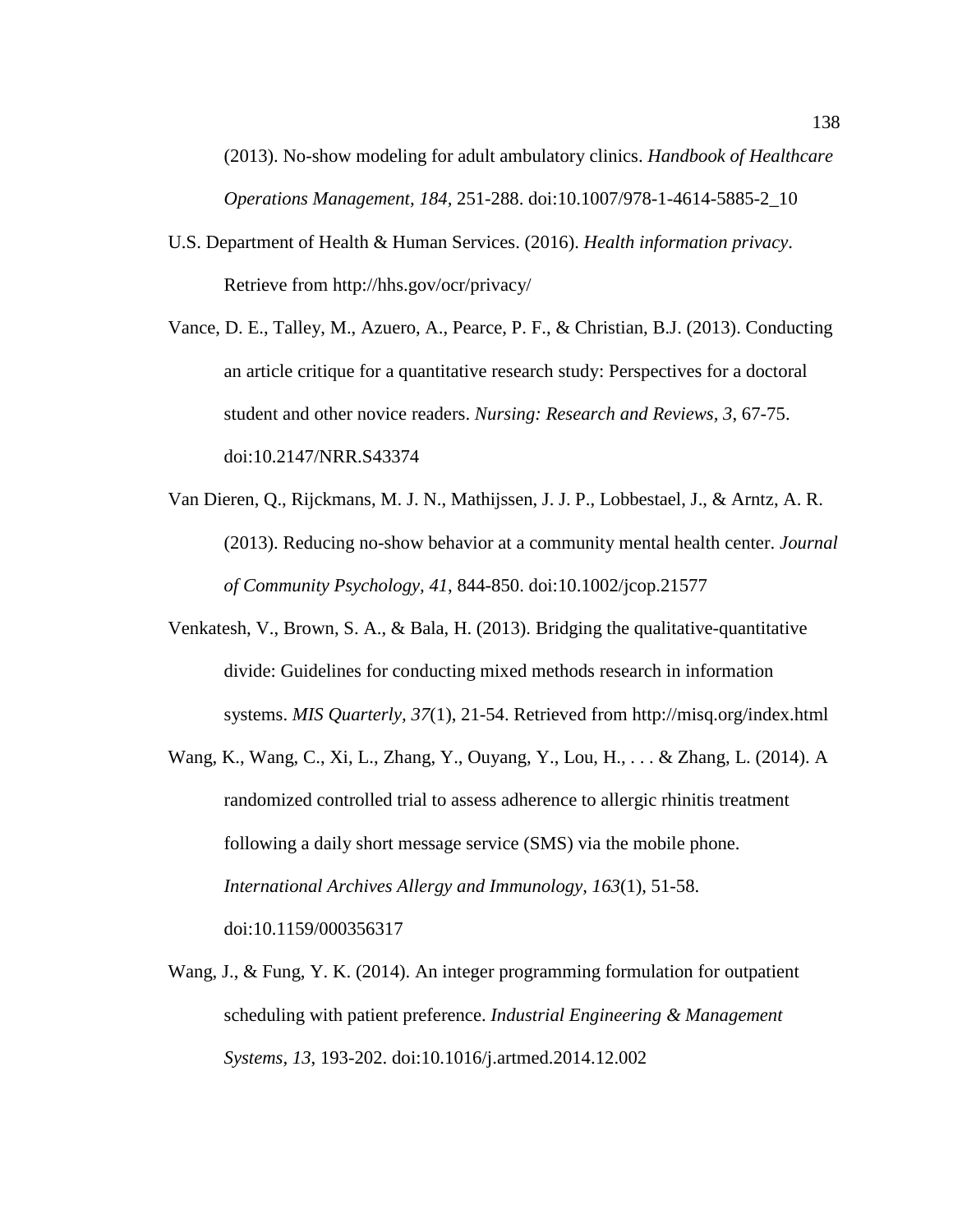- Wang, J., & Fung, R. Y. (2015). Dynamic appointment scheduling with patient preferences and choices. *Industrial Management & Data Systems, 115*, 700-717. doi:10.1108/IMDS-12-2014-0372
- Weatherston, A., & Gue, D. (2014). Effectiveness of live telephone support in improving haemophilia clinic attendance. *Journal of Epidemiology and Community Health, 68*, 391-391. doi:10.1136/jech-2013-203460
- Weaver, K. E., Ellis, S. D., Denizard-Thompson, N., Kronner, D., & Miller, D. P. (2015). Crafting appealing text messages to encourage colorectal cancer screening test completion: A qualitative study. *JMIR mHealth and uHealth, 3*(4), e100. doi:10.2196/mhealth.4651
- Welch, J. D., & Bailey, N. J. (1952). Appointment systems in hospital outpatient departments. *Lancet, 259*, 1105-1108. doi:10.2307/3007210
- Westerman, M. A. (2014). Examining arguments against quantitative research: "Case studies" illustrating the challenge of finding a sound philosophical basis of a human sciences approach to psychology. *New Ideas in Psychology, 32*, 42-58. doi:10.1016/jnewideapsych.2013.08.002
- Wiesche, L., Schacht, M., & Werners, B. (2016). Strategies for interday appointment scheduling in primary care. *Health Care Management Science, 19*(74), 1-16. doi:10.1007/s10729-016-9361-7
- Woolcock, M. (2013). Using case studies to explore the external validity of 'complex' development interventions. *Evaluation, 19*, 229-248. doi:10.1177/1356389013495210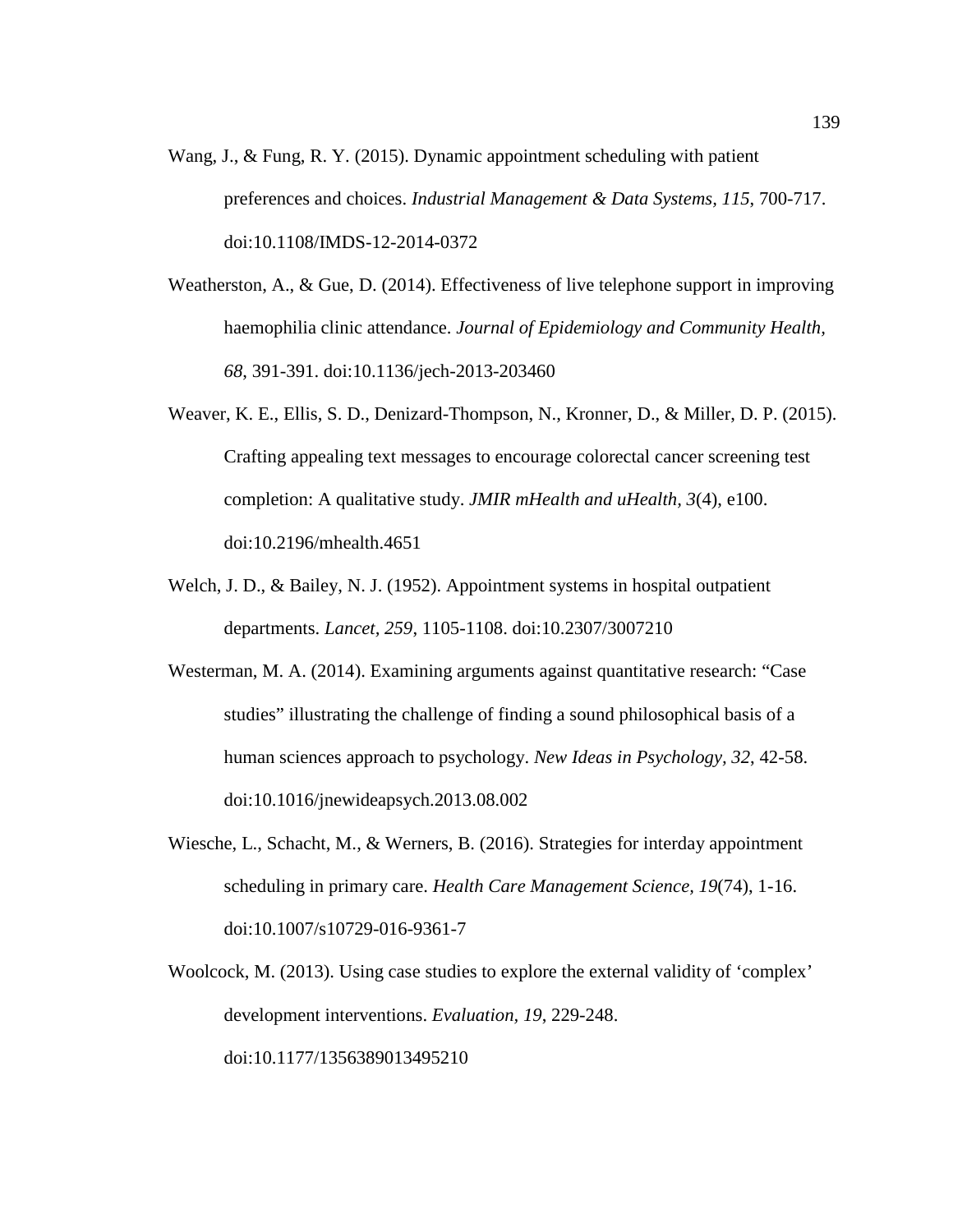Zallman, L., Bearse, A., West, C., Bor, D., & McCormick, D. (2017). Patient preferences and access to text messaging for health care reminders in a safety-net setting. *Informatics for Health and Social Care, 42*(1), 32-42. doi:10.3109/17538157.2015.1113177

Yan, C., Tang, J., & Jiang, B. (2014). Sequential appointment scheduling considering walk-in patients. *Mathematical Problems in Engineering, 2014*, 1-12. doi:10.1155/2014/564832

- Yan, C., Tang, J., Jiang, B., & Fung, R. Y. (2015). Sequential appointment scheduling considering patient choice and service fairness. *International Journal of Production Research, 53*, 7376-7395. doi:10.1080/00207543.2015.1081426
- Yin, R. K. (2014). *Case study research: Designs and methods* (5th ed.). Thousand Oaks, CA: Sage Publications.
- Zacharias, C., & Pinedo, M. (2014). Appointment scheduling with no-shows and overbooking. *Production and Operations Management, 23*, 788–801. doi:10.1111/poms.12065
- Zeng, B., Zhao, H., & Lawley, M. (2013). The impact of overbooking on primary care patient no-show. *IIE Transactions on Healthcare Systems Engineering, 3*, 147- 170. doi:10.1080/19488300.2013.820239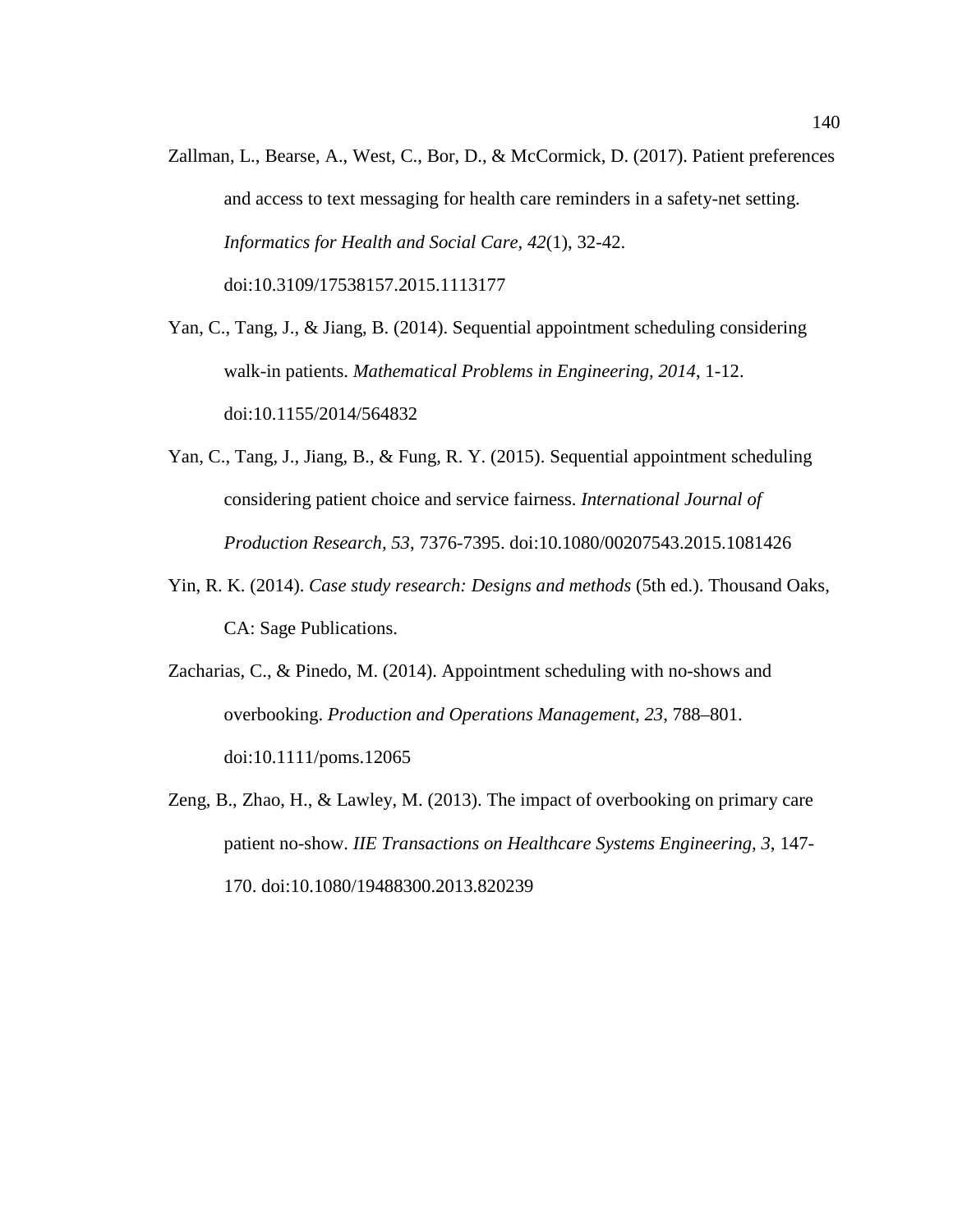### Appendix A: Clinic Cancelation Policy

No-shows and cancellations with less than two weekdays' notice are a significant problem for our small practice. Many practices overbook on purpose so that no-shows and cancellations would not limit access for other patients as well as cause a financial hardship for the practice.

When it comes to no-shows and cancellations, we have three choices:

- 1. A strict policy; or
- 2. Overbooking (leading to long wait times at our office); or
- 3. Charging for no-shows

We feel the strict policy is the best fit for our practice and we are proud of our ability to run on time.

# Administrative Office

Schedule an appointment by calling XXX-XXX-XXXX. Administrative staff may only schedule routine well and follow-up exams; all acute needs must be evaluated by licensed medical personnel.

No Walk In's. [YOUR PRACTICE] is open by appointment only and cannot accommodate walk-in patients.

Schedule same-day appointments for ill visits. When one of our providers speaks with patients, it is determined through triage how soon a patient needs to be seen. Our policy is to see patients with urgent-care needs the same day they call, provided they call at least 2 hours before we close.

Patients who arrive on time are seen at their appointment time. Patients who have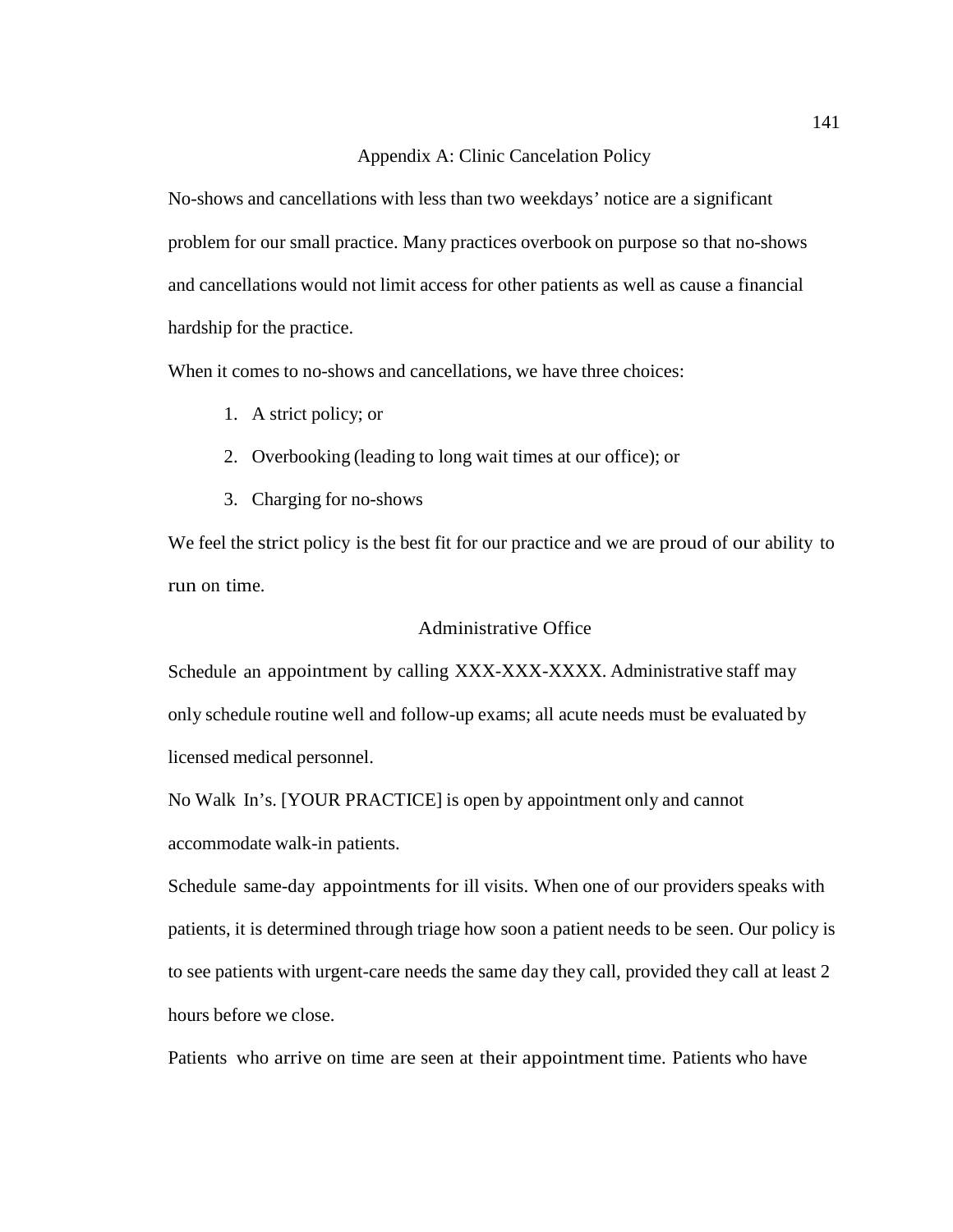arrived on time will be seen ahead of those who arrive late. If you arrive late, we may need to abbreviate or reschedule your appointment.

Call ahead if you are late or unable to make your appointment time. We will do all that we can to accommodate your late arrival and try to minimize the need to reschedule your appointment.

Appointments for additional children should be made by phone prior to coming to the office. If you would like another child to be seen, please schedule appointments for both children by phone at least 2 hours prior to coming to the office.

Turn off cell phones in the office and examination rooms.

[YOUR PRACTICE] will dismiss patients for violating this policy. Violations include:

- 1. Not showing for scheduled appointments (more than three annual no-shows)
- 2. Cancelling appointments with less than two weekdays' notice (excluding holidays) count as a no-show
- 3. Walking in without an appointment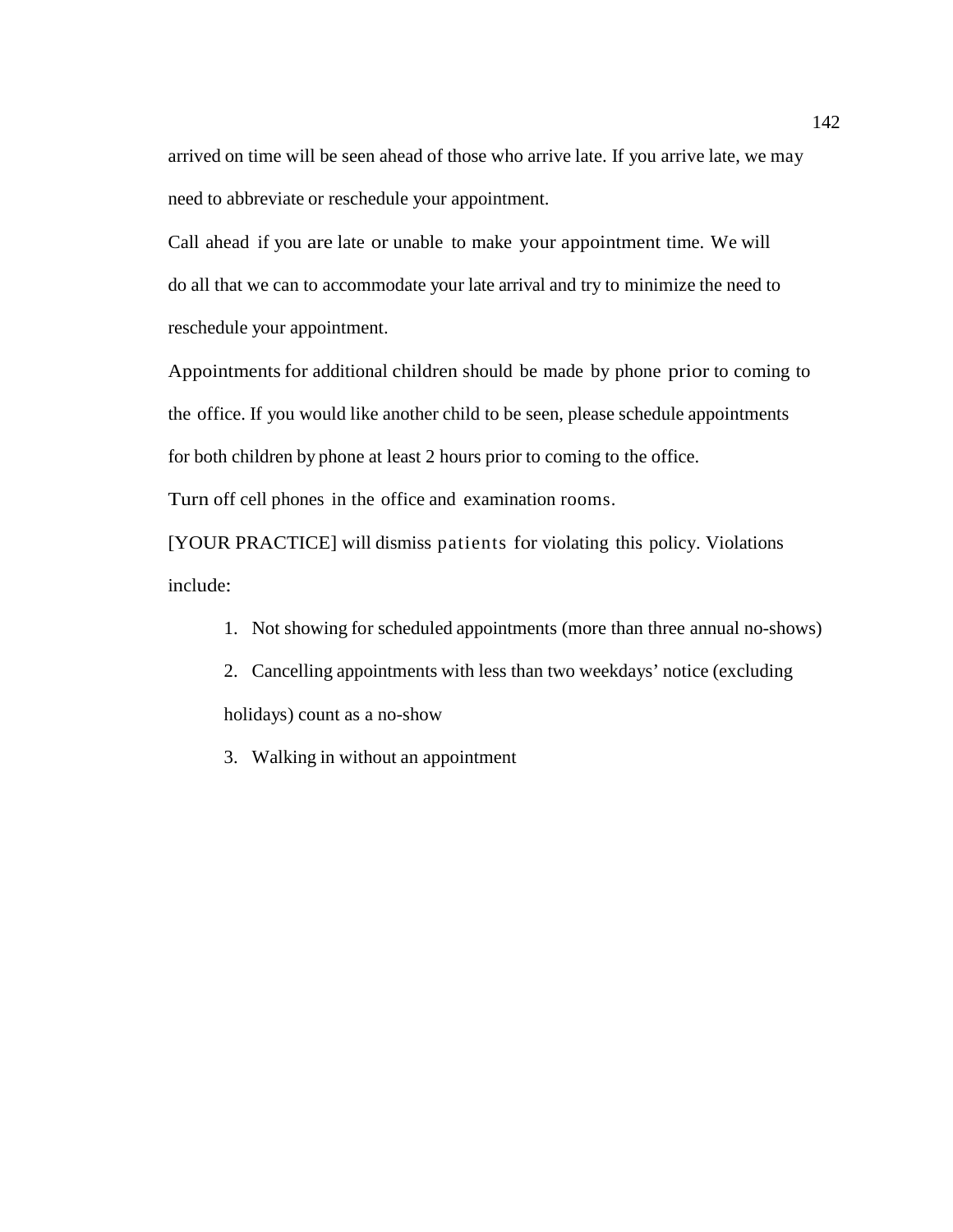#### Appendix B: Interview Protocol

Interview: Managerial Intervention Strategies to Reduce Patient No-Show Rates.

a. The face-to-face or telephone interviews will begin with an introduction and overview of the research topic.

b. I will remind the participants I am sensitive to their time and thank them for their willingness to participate in the study.

c. The participants will be reminded that the interview will be recorded, but the information will be strictly confidential.

d. The audiotape recorded will be turned on, and I will announce the participant's identifying code, as well as the date and time of the interview.

e. The interviews and responses to the seven questions and follow-up questions will last approximately 30 minutes.

f. The concept and plan for member checking will be explained, via contracting participants with transcribed data, and requesting verification of the accuracy of the collected information.

g. The recorded answers will be confirmed by the participants before I will conclude with a sincere thank you to each participant participating in the study.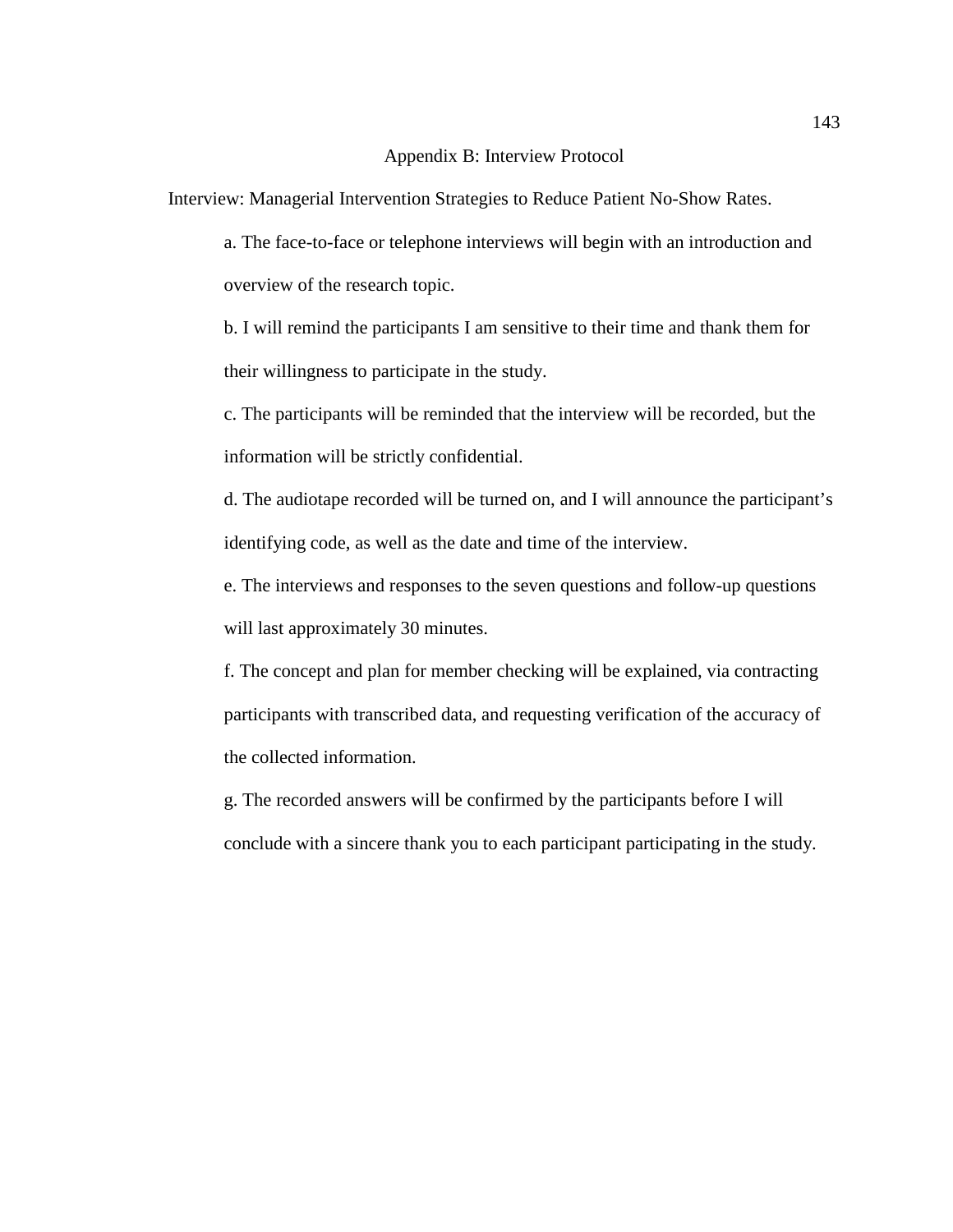#### Appendix C: Solicitation Letter of Invitation

Dear  $\Box$ 

My name is Charl Mattheus, and I am a Doctor of Business Administration (DBA) candidate at Walden University. I am conducting a doctoral research study to examine the managerial strategies to reduce patient no-show rates. My study is focused to investigate the following questions: what is the effect on the patient's health if they do not attend their scheduled appointments, what strategies could administrators use to improve patient no-shows and why do some patients attend their healthcare appointment, and other do not (a) factors contributing to patient no-shows are outdated appointment reminder systems, (b) a shortage of medical staff to remind patients, (c) cost involved reminding patient about their appointments, (d) and it has become acceptable for patients to no-show.

Based on your healthcare administrative experience with no-show patients and the intervention strategies you are using I would like to interview you to gather more information about your perceptions and beliefs about patient no-shows. The interview will not require more than 30-minutes of your time and will be scheduled at your convenience within [INSERT TIME FOR INTERVIEW PROCESS FOLLOWING COMPLETION OF IRB PROCESS]. I will perform a face-to-face or telephone conference interview at a location that is most convenient for you.

If you agree to participate in my research study, you can reply to the e-mail and your acceptance email will serve as your informed consent. If you would kindly review and reply to the email. The informed consent form will provide you with more background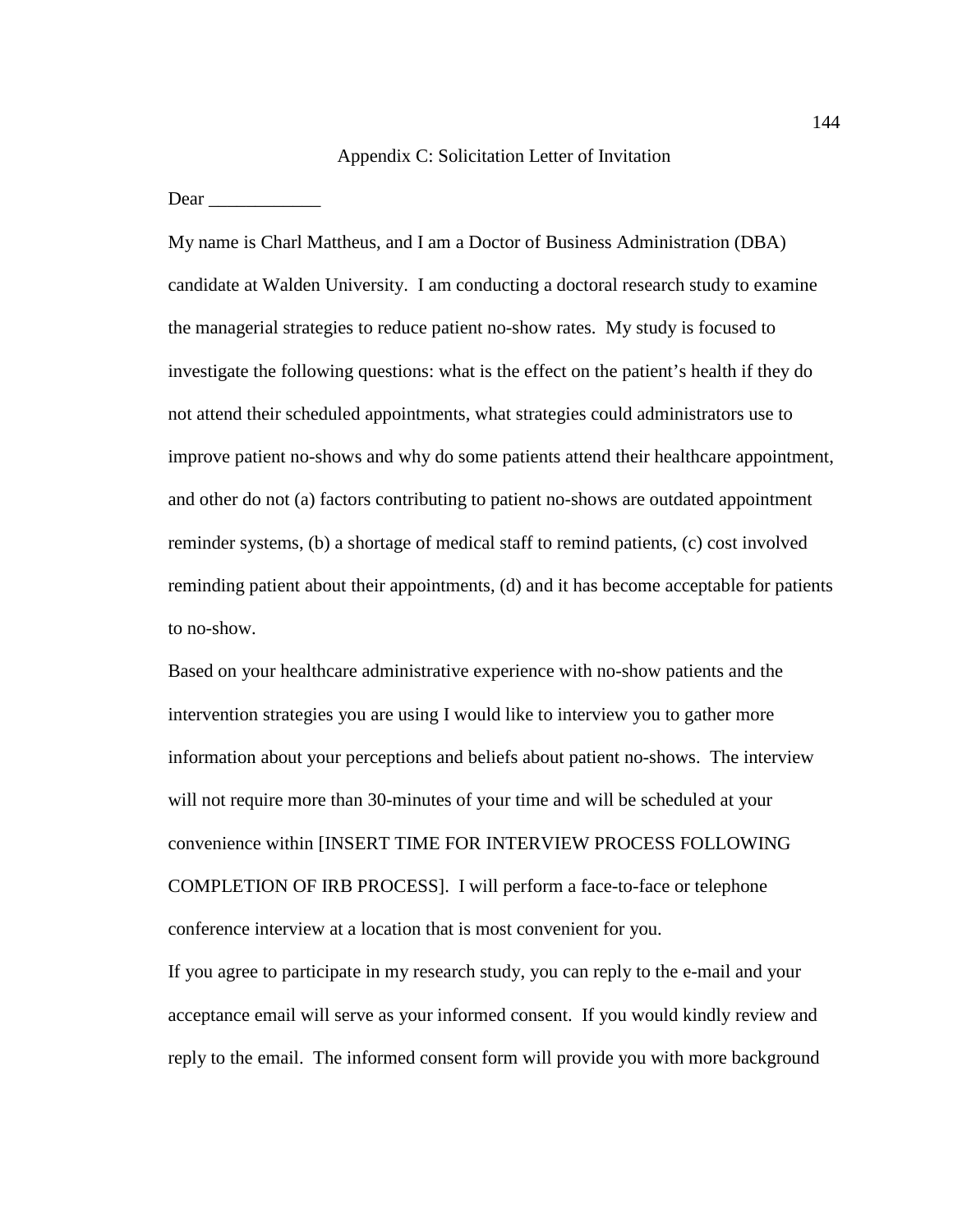information about the study. Additionally, it will outline your rights during the interview process. Please feel free to contact me if you have any questions or need any additional information.

If you are interested in learning more about the study, please contact me. Your support of my research study would make a considerable social contribution to the quality of patient care in the State of Hawaii by providing a better understanding of the patient no-show phenomenon.

I would like to thank you for your time and consideration.

Respectfully,

Charl Mattheus